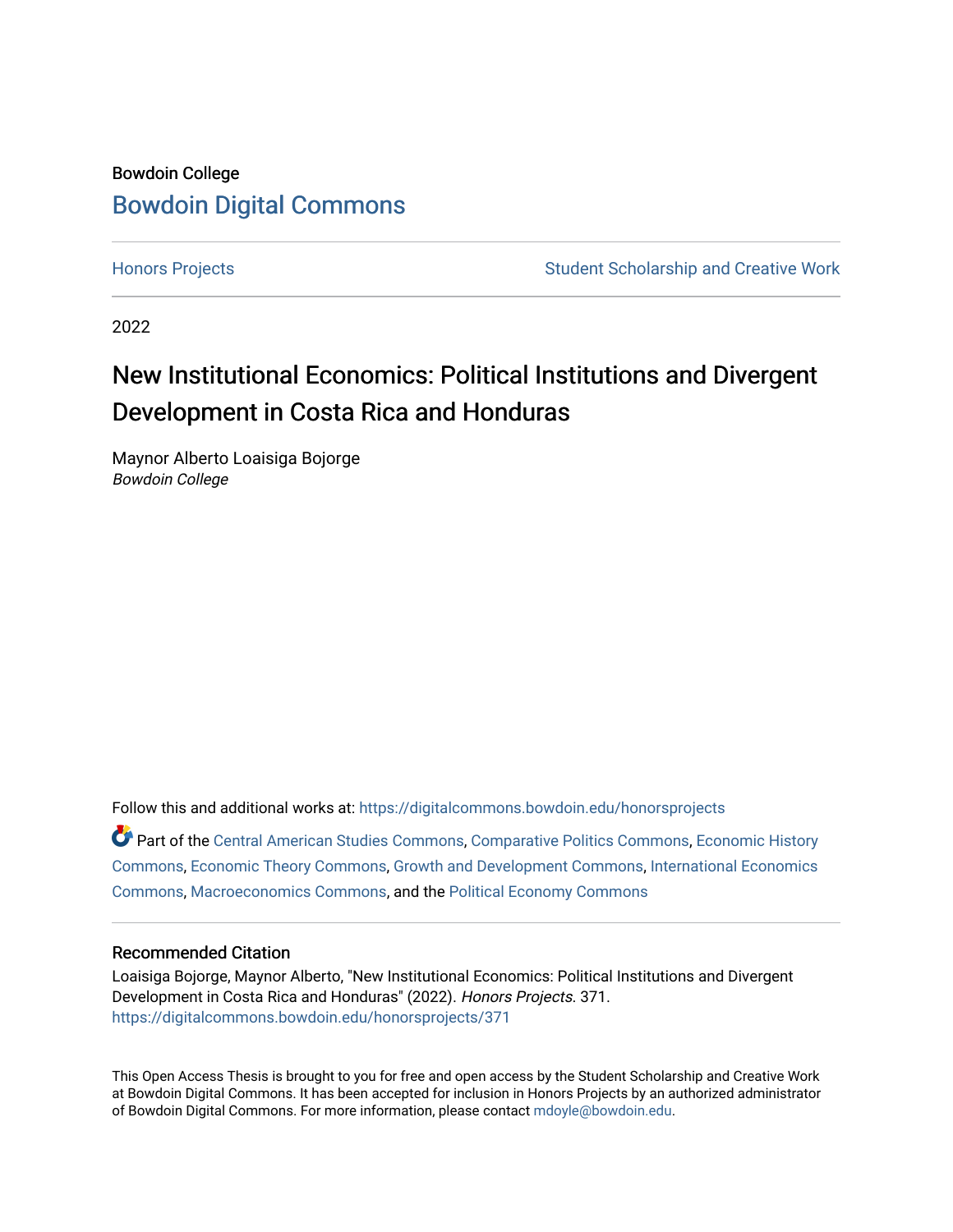New Institutional Economics: Political Institutions and Divergent Development in Costa Rica and Honduras

An Honors Paper for the Department of Economics

By Maynor Alberto Loáisiga Bojorge

Bowdoin College, 2022

©2022 Maynor Alberto Loáisiga Bojorge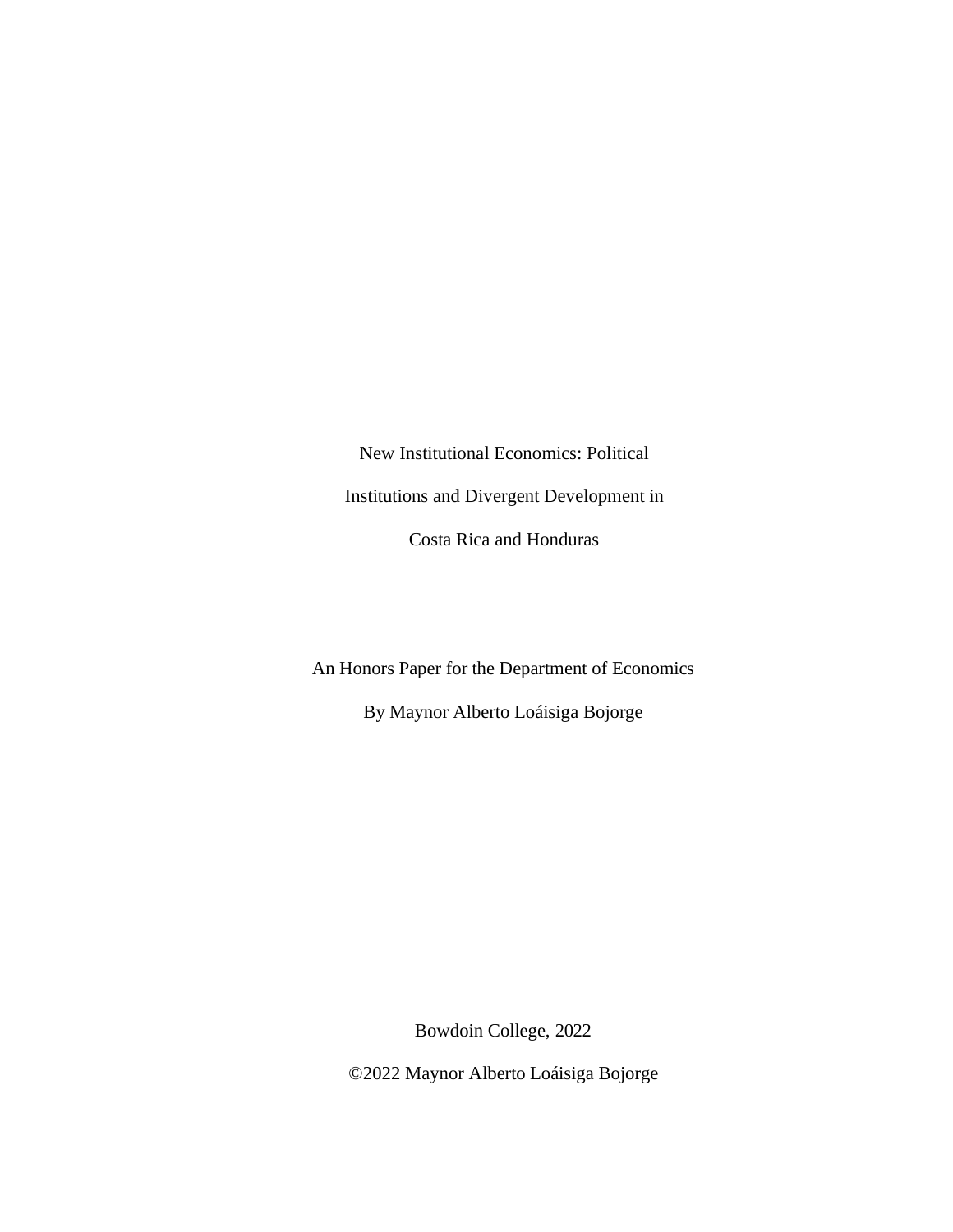# **Abstract**

For most of their histories, Costa Rica and Honduras were primarily agricultural societies with little economic diversification. However, around 1990, after the implementation of Washington Consensus reforms, the economies of both nations began to diverge. Costa Rica's economy rapidly expanded for the following 30 years, while Honduras remained stagnant. Through a New Institutional Economics approach, I argue that institutional differences between Costa Rica and Honduras are responsible for the impressive economic growth Costa Rica has been able to achieve in the past few decades. Specifically, early political developments in Costa Rica have deeply imbedded relatively egalitarian values into the population, helping shape formal and informal inclusive political institutions. Meanwhile, Honduras experienced the development of extractive political institutions, as political and economic power was heavily concentrated in the hands of a select few. These political institutions were crucial during the implementation stages of Washington Consensus reforms, as strong and inclusive political institutions attracted Foreign Direct Investment that helped propel the Costa Rican economy and materialize its position as an outlier in the region. In contrast, lack of institutional guarantees discouraged foreign investors from investing money into the Honduran economy. Through a deep dive into the political histories of both nations, from European discovery to modernity, I conclude that the political institutions of these Central American nations have determined their economic growth paths.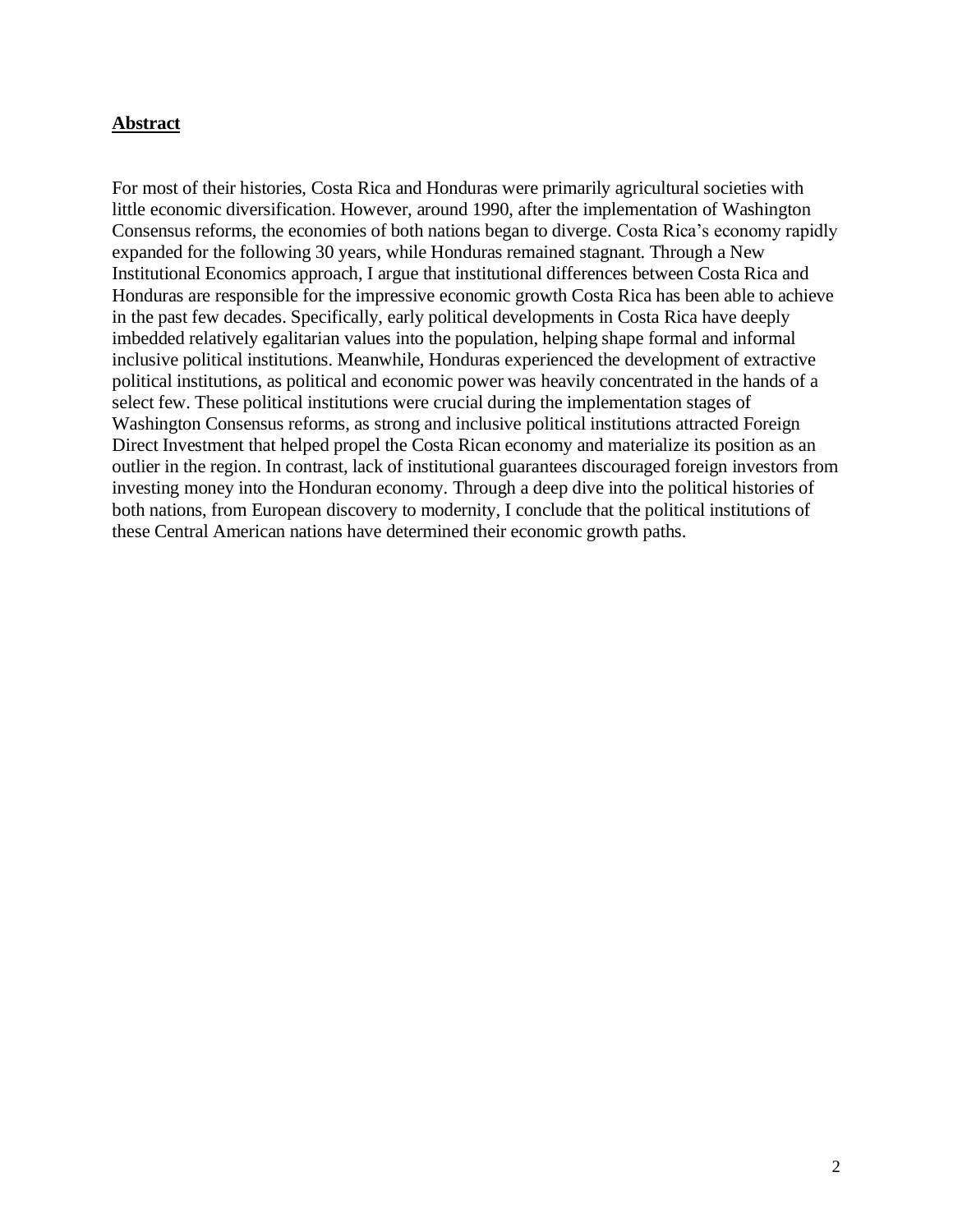# **Table of Contents**

| THE LOST DECADE, THE WASHINGTON CONSENSUS, AND 1990S ECONOMIC DIVERGENCE 39 |  |
|-----------------------------------------------------------------------------|--|
|                                                                             |  |
|                                                                             |  |
|                                                                             |  |
| NEW INSTITUTIONAL ECONOMICS: COSTA RICA AND HONDURAS EXPLAINED 59           |  |
|                                                                             |  |
|                                                                             |  |
|                                                                             |  |
|                                                                             |  |
|                                                                             |  |
|                                                                             |  |
|                                                                             |  |
|                                                                             |  |
|                                                                             |  |
|                                                                             |  |
|                                                                             |  |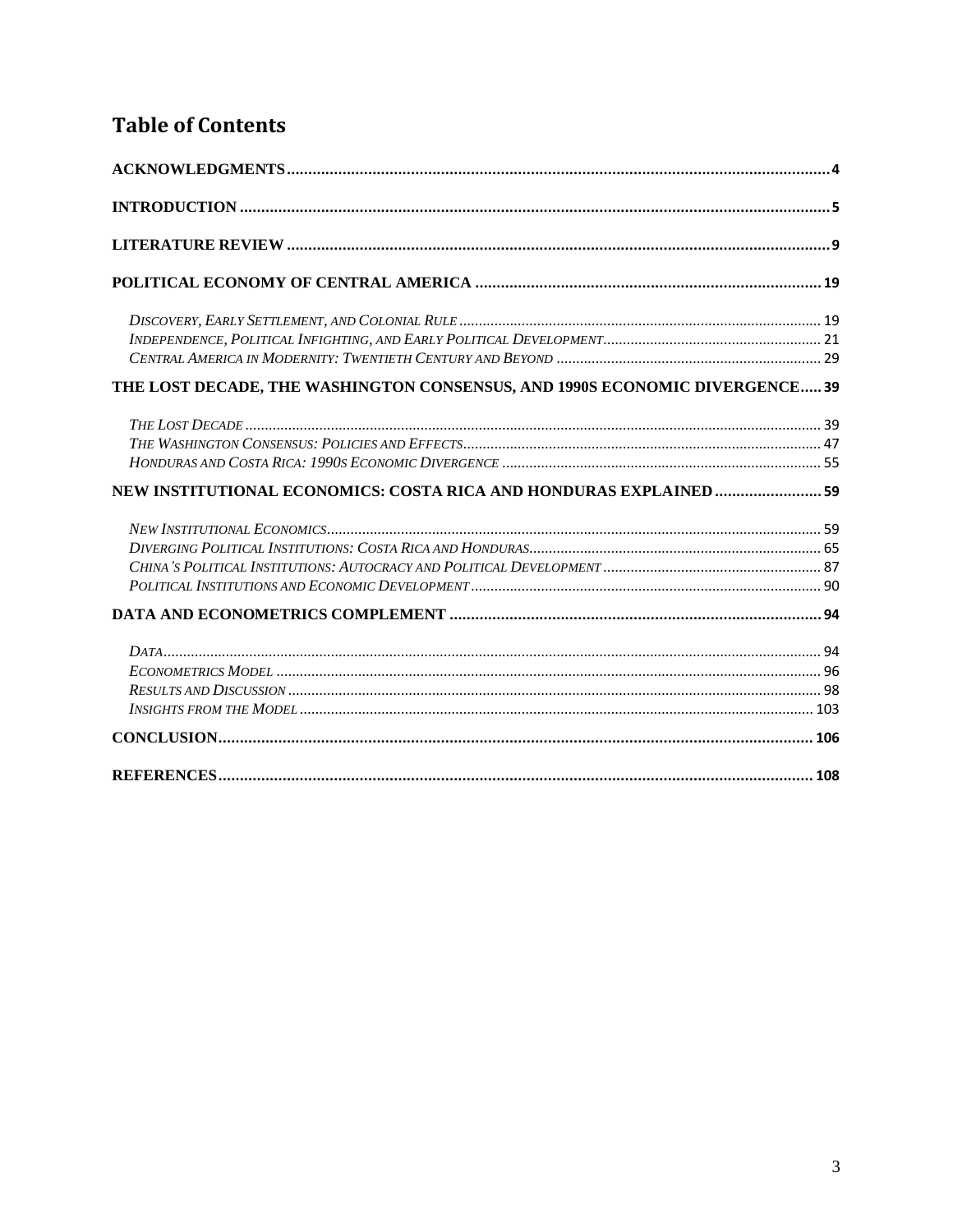#### <span id="page-4-0"></span>**Acknowledgments**

I extend my greatest gratitude towards my honors thesis advisor, Professor Stephen Meardon, who without his extensive help and encouragement this project would not have been possible. At first, I thought this project would encompass a study of CAFTA-DR, the Free Trade Agreement between Central America and the United States, but with Professor Meardon's guidance, it has become a deep dive into the political and economic development of Costa Rica and Honduras, far beyond any initial expectations. Professor Meardon was the reason why I became so interested in New Institutional Economics and the theories the field offers. Most importantly, his suggestions, comments, and support have been of extreme importance to my analysis and the work produced.

I would also like to thank Professor Matthew Botsch and Professor Gregory DeCoster for agreeing to be in my honors committee. Their comments and generosity helped shape my analysis and were crucial in me finishing the thesis. It would not have been possible to conclude the thesis without their help. I also extend my gratitude to the Department of Economics at Bowdoin College, especially to those Professors whose early comments provided crucial guidance in the early stages of writing. Finally, I would like to thank two great friends, Ella Crabtree and Jack Shane, who without their help this honors thesis would not have been finished. Their continued support and friendship are truly exemplary of the best Bowdoin has to offer.

I would like to thank my parents, who instilled their intellectual curiosity and love for Central America deep in me. I would also like to thank my grandmother, who serves as a role model for me in my studies and life. Lastly, I would like to thank all my friends, as well as the faculty and staff at Bowdoin College, who have been instrumental in the development of this honors thesis. It could not have been possible without your help.

Ultimately, I would live to dedicate my honors thesis to the people of the Global South, particularly to those hailing from Central America who have been abandoned by the developed world. My work in this thesis delves into their everyday realities, one which I am removed from. Hopefully in the near future, lawmakers can finally begin crafting sustainable solutions to uplift their lives and truly enter a new 'age of development.'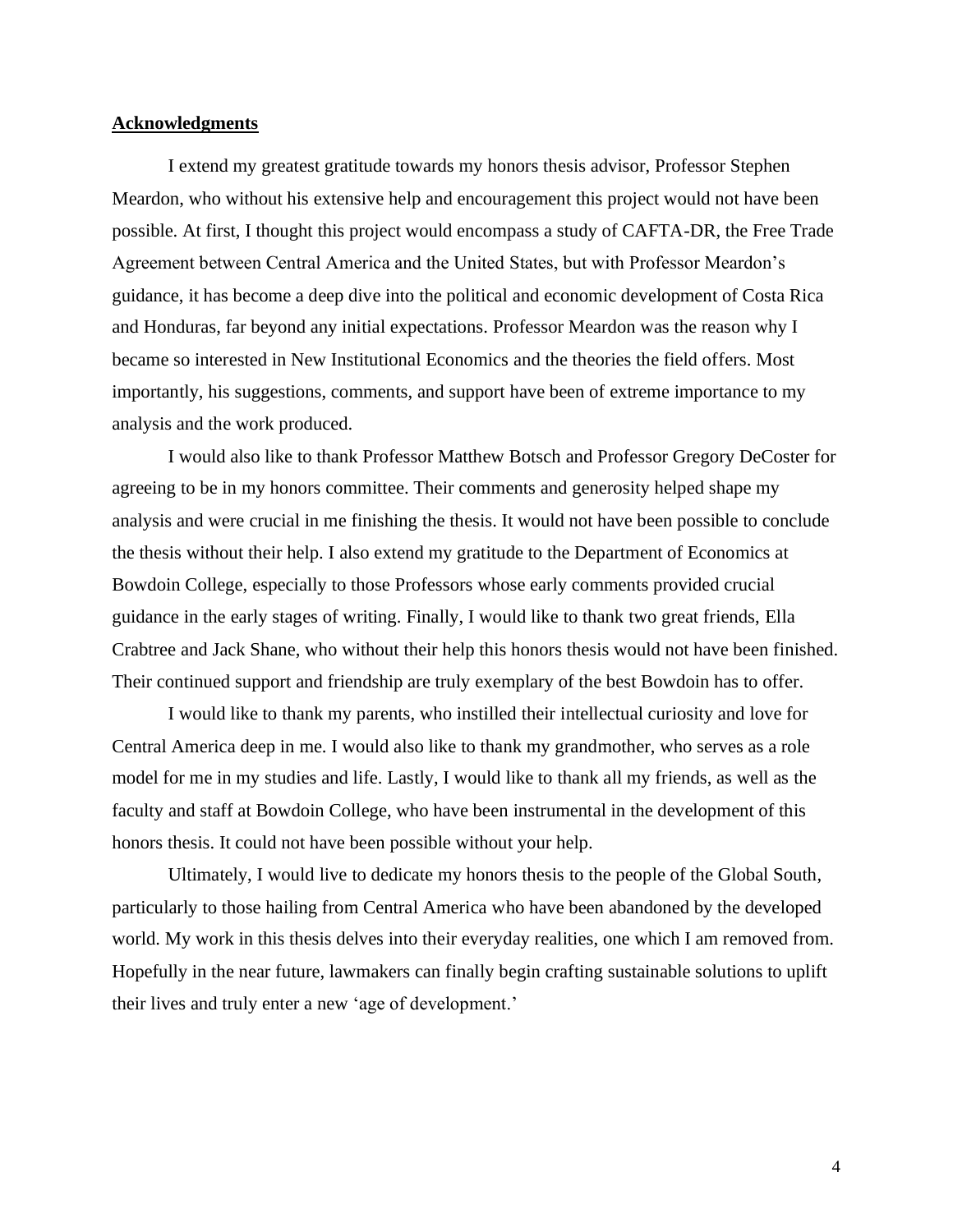## <span id="page-5-0"></span>**Introduction**

We're so high on progress that we allow a tiny segment of the population to create the narratives of our world.

# Ailton Krenak<sup>1</sup>

Economic thought has long considered the question: how can a society best achieve economic growth? With the expansion of colonialism and imperialism, the birth of mercantilism and capitalism came about, challenging the feudalistic status quo of Europe prior to the discovery of the New World. With the expansion of Europe across the world, a new age of development ensued, bringing great fortunes to the colonial powers and inadequate outcomes for the overexploited colonies. It it interesting that it is during this 'age of development' and advancing capitalism that inequalities between nations began to develop. <sup>2</sup> Stark economic divisions would soon be seen between the colonial powers and post-colonial Latin American nations. After the fall of European colonialism in Latin America in the early 19<sup>th</sup> century, inhabitants of the New World began to wonder how they, like Europe, could achieve economic development. Rather than seeking to come up with their own solutions to the development question, Latin American post-colonial nations continued the European capitalistic economic system where exclusion was the norm. Seeking to protect the material interests of the landed descendants of the *conquistadores,* national governments worked, for the most part, for the landed aristocracy rather than most of the population.

<sup>1</sup> Ailton Krenak, *Ideas To Postpone The End of The World* (Toronto, Canada: Anansi International, 2020), 2.

<sup>2</sup> Joel Wainwright, *Deconolonizing Development: Colonial Power and the Maya* (Malden, MA: Blackwell Publishing, 2008), 1–2.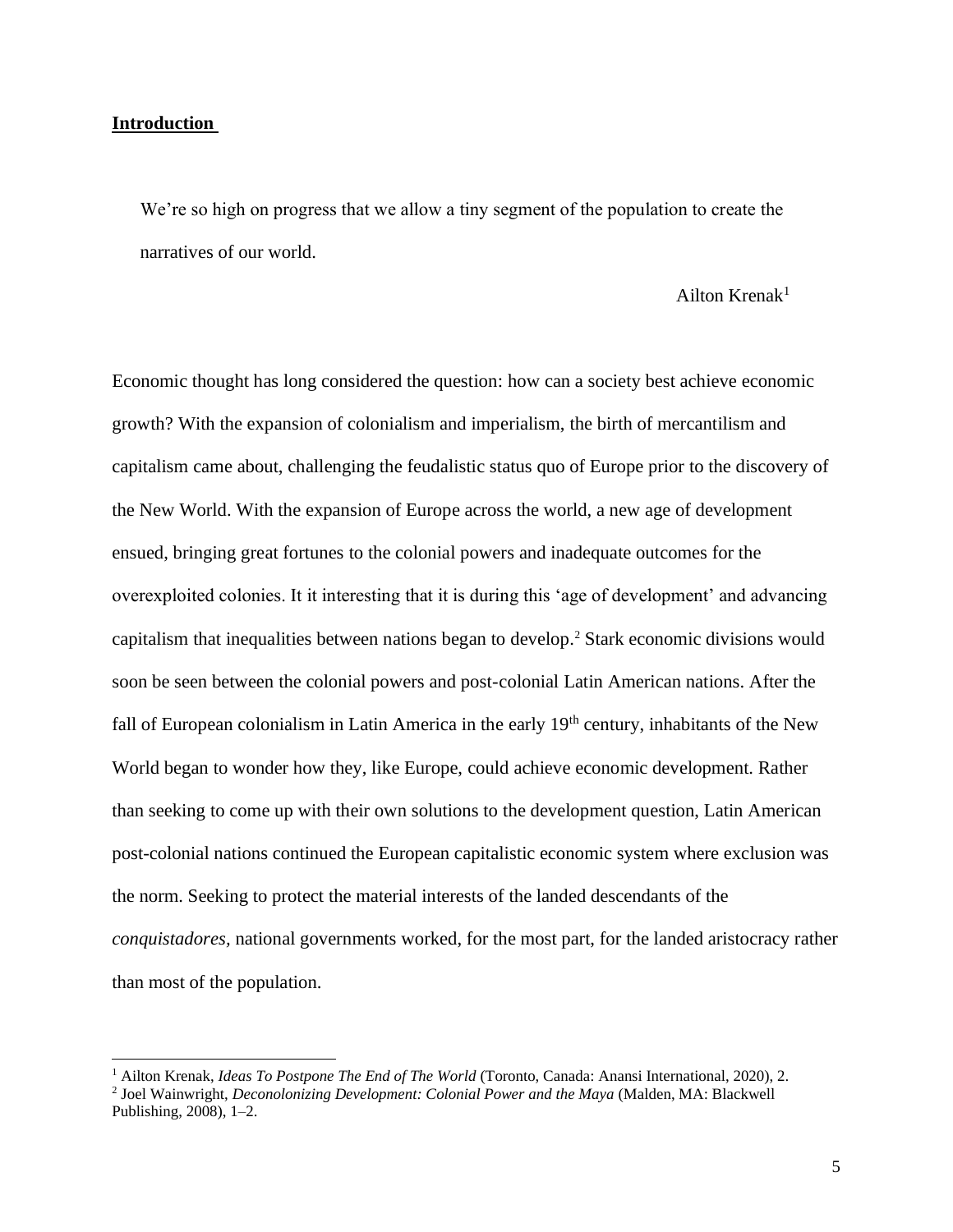This was the context in which Central America, the region between Mexico and Colombia, was colonized, achieved independence, and founded independent nations. This honors project will primarily follow the political and economic development of two Central American nations: Costa Rica and Honduras. Both nations were colonized by the Spanish Empire, gained independence in 1821, became independent nations in 1841, have similar natural endowments, and are in the same geographic region. For most of their histories, Costa Rica and Honduras performed similarly in an economic sense, enjoying similar Gross Domestic Products. By the 1980s, both nations still enjoyed similar GDPs and standards of living. However, by 1990, an economic divergence began to occur as Costa Rica experienced rapid and sustained economic growth, while Honduras remained relatively poor. By 2020, Costa Rica's GDP was about 2.5 times the size of Honduras' GDP. With these nations' similarities in mind, this honors project seeks to answer the following questions: (1) Why did the 1990 economic divergence occur? and (2) What is the role of political institutions in the economic development paths of both nations?

Employing a New Institutional Economics approach to the questions at hand, I propose that institutional differences between Costa Rica and Honduras are the root cause for the 1990 economic divergence and the present inequalities between both nations. Since the establishment of its independent government, Costa Ricans have valued compromise among social classes, especially after the introduction of coffee for commercial purposes in the 1830s, creating an informal institutional norm since the early beginnings of the country. This early informal institutional norm was critical in the formation of a relatively egalitarian political and economic structure in  $19<sup>th</sup>$  century for Costa Rica, which deeply influenced the nation's  $20<sup>th</sup>$  century institutions. Unlike Costa Rica, Honduras' early political and economic structures sought only to benefit the landed elite, ignoring most of the nation's population. The connections between the

6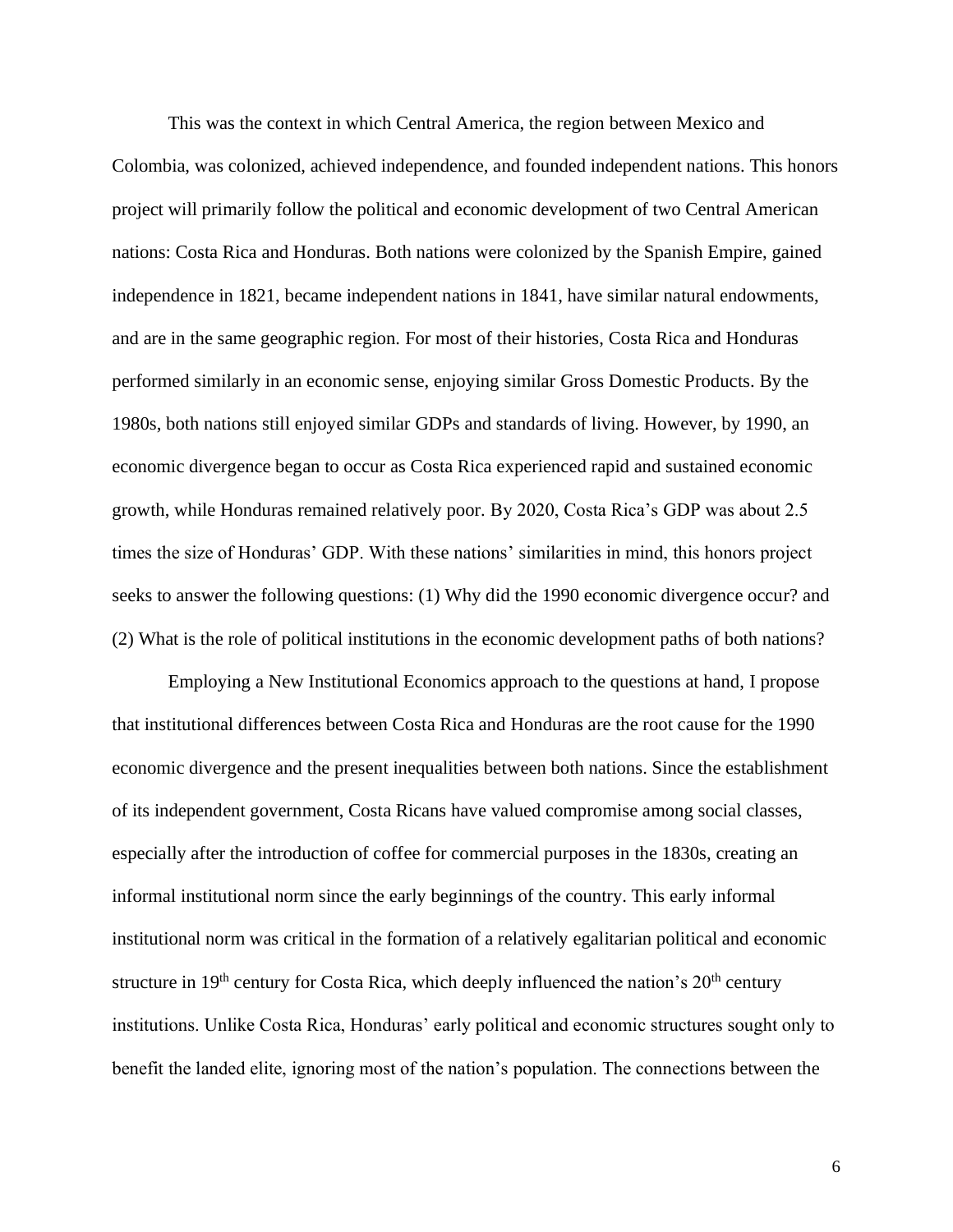landed elite and politicians eventually led to the creation of a network of corruption that involves the nation-state, political parties, and the country's elite. The formation of this institutional structure in the 19th century still lingers today, as Honduras continues to be a vastly corrupt nation. These nations'  $19<sup>th</sup>$  century institutions deeply influenced their  $20<sup>th</sup>$  century institutions, as institutions slowly evolve and are responsive to endogenous and exogenous shocks. In the 20<sup>th</sup> century, Costa Rica's relatively egalitarian institutions, which developed from those of the 19th century, were crucial in the success of the Washington Consensus policies, which helped the nation achieve impressive economic growth after 1990. However, Honduras' web of corruption continues to pose significant challenges for the nation-state, which is a direct benefactor of the network. It is because of the institutional differences between Costa Rica and Honduras that Costa Rica was able to achieve significant economic growth after 1990, while Honduras remained mostly stagnant.

It is from the recognition that 'poor' nations are often cornered by the International Monetary Fund and the World Bank that the inspiration for this honor thesis arises. Better models of development must be designed by the leaders of these multilateral financial organizations for nations to truly achieve 'development.' With the continued application of onesize-fits-all solutions, the IMF and the World Bank are effectively continuing the cycle of dependence of the Global South on financing from the Global North. Rather, these organizations should work with 'developing' nations to craft solutions that consider local context and local institutions into their economic plans. After all, I conclude that institutions do indeed trump everything else. Institutional differences were crucial to the economic divergence between Costa Rica and Honduras, and these institutional differences can provide some insights for policymakers who seek to bring robust and sustained economic growth to their respective

7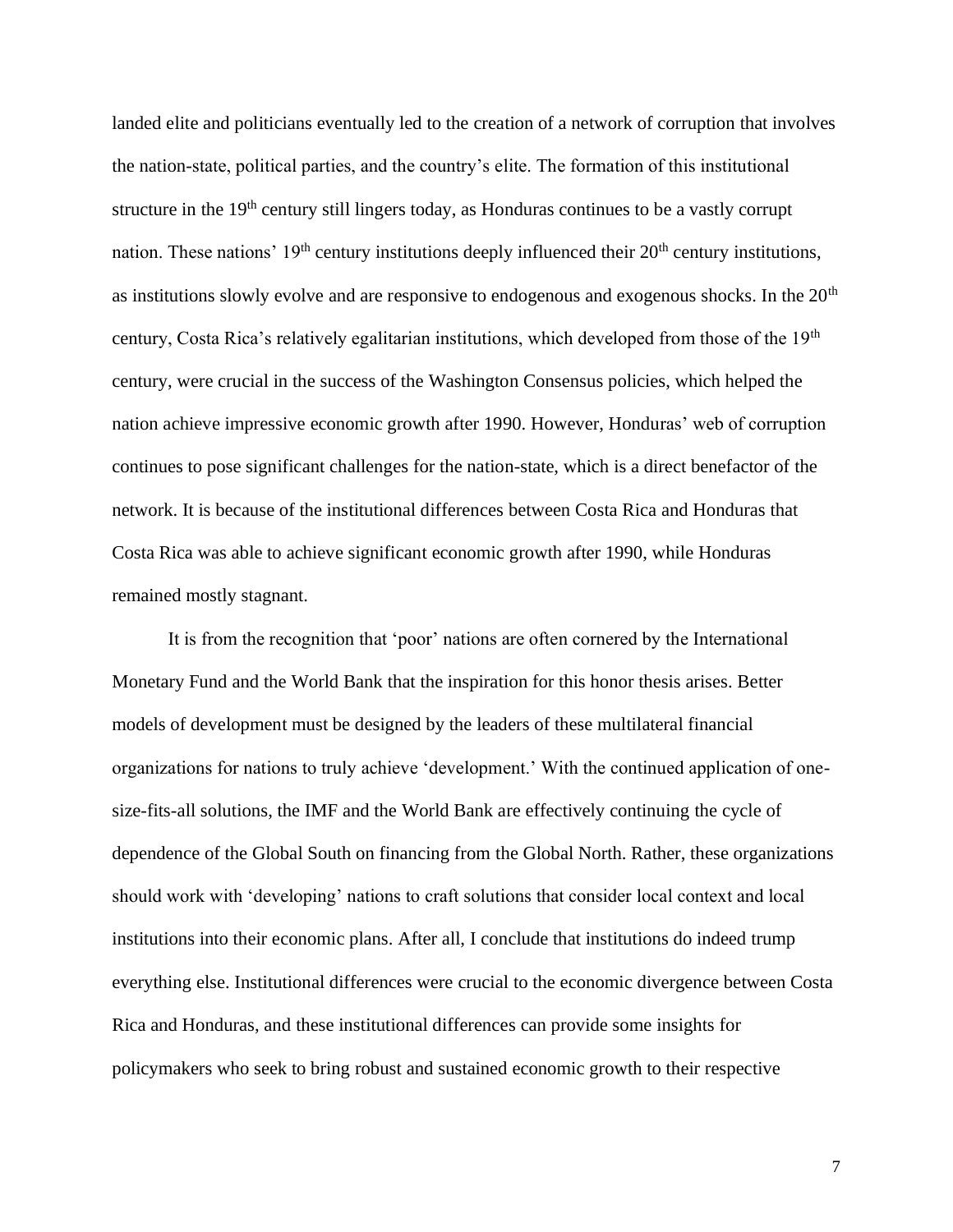nations. I also provide insights into other pertinent question in the economic literature. Specifically, I provide insights on the following questions: (i) Were the Washington Consensus policies of the 1990s successful? (ii) Is there a 'correct' way for a country to develop economically? and (iii) Can nations achieve economic success today without the support of the United States, the World Bank, and the International Monetary Fund?

The honors thesis is organized as follows: Chapter 1 provides a literature review on growth theory and New Institutional Economics. Chapter 2 gives an overview of the political economy of Central America. It delves into Central American history from its discovery through the establishment of the Federal Republic of Central America in 1821. After, brief histories are provided for Costa Rica and Honduras, the two countries of interest. Chapter 3 highlights the economic downturns of the Lost Decade and the subsequent economic policies sponsored by Washington-based multilateral financial organizations, later to become known as the Washington Consensus. The chapter ends with the 1990 economic divergence between Costa Rica and Honduras. Chapter 4 connects Costa Rica's and Honduras' political and economic histories through a New Institutional Economics framework, arguing that the institutions of the respective nation has deeply impacted their respective growth paths. China's rise to world economic power is considered as a criticism against New Institutional Economics. Chapter 5 provides econometrics complement to the New Institutional Economics framework of the previous chapter. It concludes that institutions do drive economic growth, obtained from running regressions of GDP data on institutional strength estimators. Chapter 6 contains some final remarks on Costa Rica, Honduras, New Institutional Economics, as well as some policy recommendations and ideas for future research.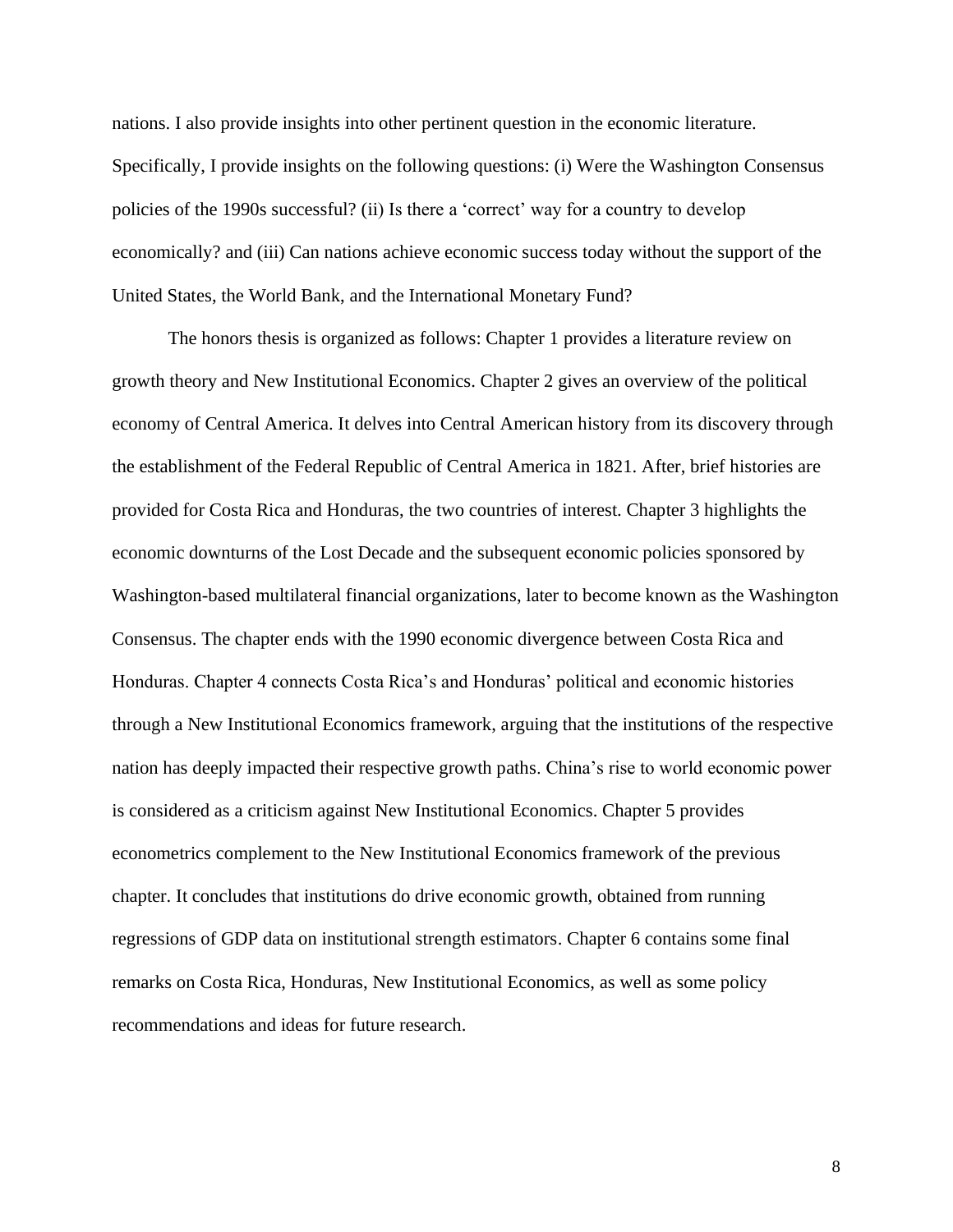#### <span id="page-9-0"></span>**Literature Review**

Three primary schools of thought exist in the economic growth literature: geography, integration, and institutions. The geography camp, advocated by economists like Jeffrey Sachs, believes that differences among countries in the long-run growth of output is determined by the endowment of natural resources, climate, and disease, among other determinants that are more or less geographically fixed. The integration camp emphasizes the role that international trade plays as a driver of productivity growth and integration into the world markets. Finally, the institutions camp emphasizes the role that political and economic institutions play in a country's economic development. 3 It must be noted that the institutional economics camp was born in the 1990s and is still rather in its early stages of development. The New Institutional Economics school was born out of countries' frustrations with the Washington Consensus policies of the 1990s, put forward by high income countries of North America and Europe and multilateral lenders controlled by the Global North. 4

An alternative clearly needed to be provided for economic development, especially as some countries were able to succeed with Washington Consensus policies while others stayed behind. John Williamson, who coined the term Washington Consensus, writing in retrospect, recognized that "the progress of development economics in the 1990s led to a major focus on the importance of institutional reforms, which were simply not on the agenda in 1989, when all the concern was with reforming policies. The Washington Consensus was a product of its time, and so there was little recognition of institutional issues." <sup>5</sup> From the recognition that an alternate

<sup>3</sup> Dani Rodrik, Arvind Subramanian, and Francesco Trebbi, "Institutions Rule: The Primacy of Institutions over Geography and Integration in Economic Development," *Journal of Economic Growth* 9, no. 2 (2004): 132.

<sup>4</sup> John Williamson, "The Strange History of the Washington Consensus," *Journal of Post Keynesian Economics* 27, no. 2 (Winter -2005 2004): 199.

<sup>5</sup> Williamson, 199.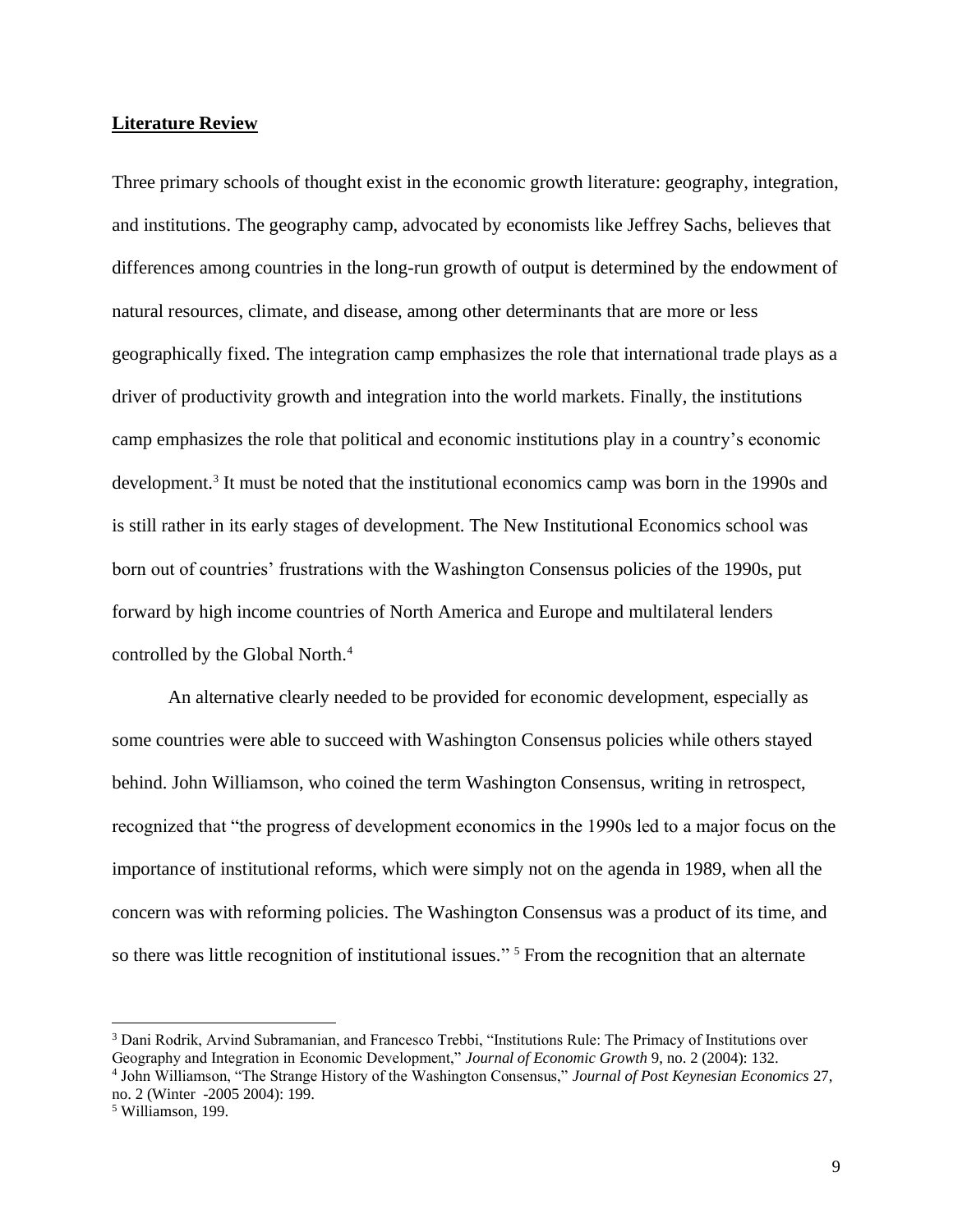camp to the traditional economic growth schools of thought was needed in the 1990s, much research has been done to assess the relationship between institutions and economic growth. For example, Rodrik, Subramanian, and Trebbi conduct a study where they assess the role institutions play in economic development, while controlling for geography and trade. They ultimately conclude that the quality of institutions 'trumps' everything else, as, after institutions are controlled for, geography has weak direct effects on income, and trade is almost always insignificant. 6 In their paper, the authors do recognize that estimating institutional quality is a challenge, as there is no right way to measure institutional quality and the right proxy does not exist either. For example, they point out that Acemoglu et al. (2001) assessed institutional quality by using the mortality rates of colonial settlers as a proxy variable.<sup>7</sup> Furthermore, they recognize that institutionalists need to worry about reverse causality. Specifically, institutionalists need to show that better property rights, or better rule of law, for example, are independent determinants of incomes, and not just a consequence of higher incomes. 8

A number of authors have delved into the arguments put forward by New Institutional Economics. Primarily, Douglass North has worked extensively since the 1990s to explain the theoretical framework of the New Institutional Economic literature, seeking to explain the connections between political institutions and economic growth. From his early contributions, others have been able to quantitatively assess the relationship between political institutions and economic development. For example, Easterly and Levine (2003), drawing on a sample containing 72 countries, ultimately concludes that institutions exert an important effect on

<sup>6</sup> Rodrik, Subramanian, and Trebbi, "Institutions Rule: The Primacy of Institutions over Geography and Integration in Economic Development," 131.

<sup>7</sup> Daron Acemoglu, Simon Johnson, and James A. Robinson, "The Colonial Origins of Comparative Development: An Empirical Investigation," *The American Economic Review* 91, no. 5 (December 2001): 1370.

<sup>8</sup> Rodrik, Subramanian, and Trebbi, "Institutions Rule: The Primacy of Institutions over Geography and Integration in Economic Development," 134.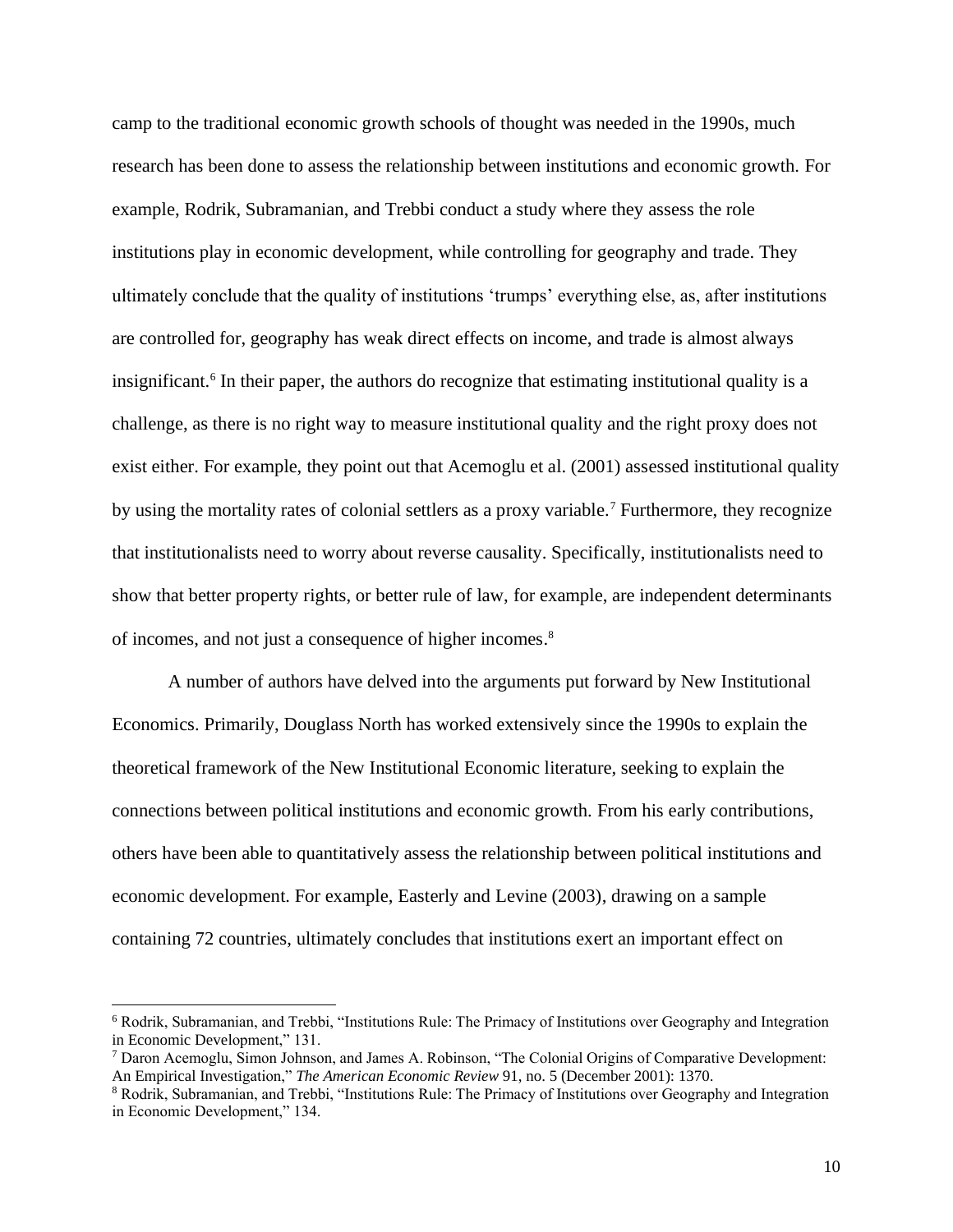economic development. Specifically, they assert that if Mexico were to improve its level of institutional development to the level of the United States' institutional quality, the GDP per capita gap between the two countries would be eliminated.<sup>9</sup> Furthermore, Engerman and Sokoloff (2004) suggest that political institutions have shaped the economic development of the United States and Canada relative to the rest of the New World, as both nations have been able to achieve vast economic growth because of their governmental structures.<sup>10</sup>

While research on institutions has been undertaken by a variety of authors, the most important contributions to the field of New Institutional Economics have been provided by Daron Acemoglu and James Robinson. In their book *Why Nations Fail*, Acemoglu and Robinson explored the role institutions play in the economic development of nations. The authors ultimately conclude that countries either succeed or fail due to their political institutions, as "it is the political process that determines what economic institutions people live under." <sup>11</sup> Acemoglu and Robinson make a distinction between extractive and inclusive political institutions. Extractive political institutions concentrate power in the hands of a few elites and has few constraints on their power. Extractive economic institutions are likewise built by the elites to extract resources from society. In contrast, inclusive political institutions distribute political power throughout society, preventing a concentration of power and wealth at the hands of a select few.<sup>12</sup> The distinction between political institutions is of utmost importance to the argument put forward by Acemoglu and Robinson. Specifically, they conclude that nations with

<sup>9</sup> William Easterly and Ross Levine, "Tropics, Germs, and Crops: How Endowments Influence Economic Development," *Journal of Monetary Economics* 50, no. 1 (January 2003): 32.

<sup>10</sup> Stanley L. Engerman and Kenneth L. Sokoloff, "Factor Endowments, Institutions, and Differential Paths of Growth Among New World Economies: A View from Economic Historians of the United States," in *How Latin American Fell Behind: Essays on the Economic Histories of Brazil and Mexico, 1800-1914* (Stanford, CA: Stanford University Press, 1997), 281.

<sup>11</sup> Daron Acemoglu and James A. Robinson, *Why Nations Fail* (New York, NY: Crown Publishers, 2012), 42.

<sup>&</sup>lt;sup>12</sup> Acemoglu and Robinson, 81.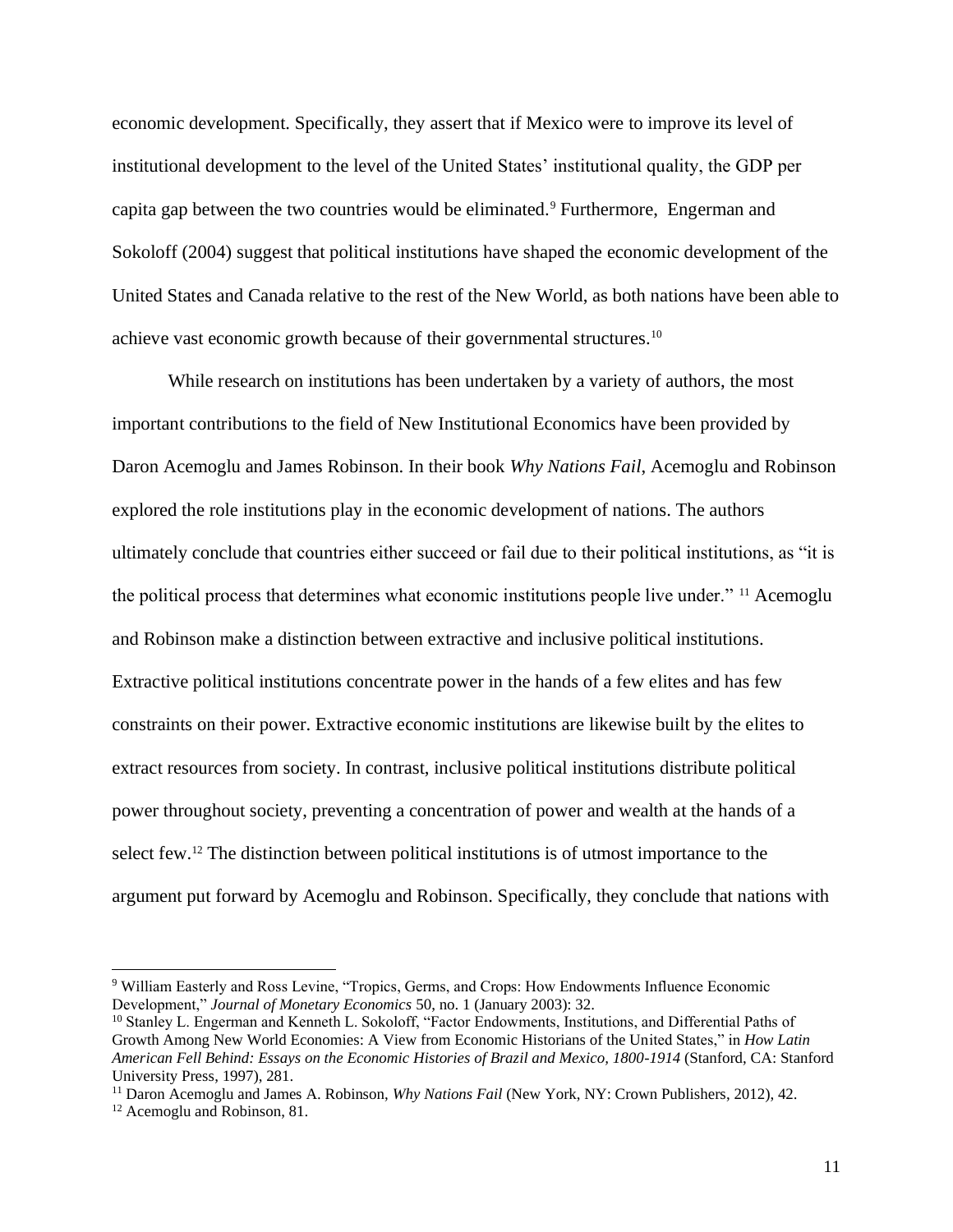inclusive institutions, where political and economic power are evenly distributed throughout society, will achieve economic growth, unlike nations with extractive political institutions.

The authors provide extensive historical evidence to back up their claims. At the beginning of their book, they consider the experience of one specific region, Nogales in the United States-Mexico border. Nogales, Arizona in the United States and Nogales, Sonora in Mexico are border towns encompassing the same area, solely separated by the U.S. - Mexico border. Northern Mexico, albeit richer than most of the country, still does not offer the same economic and professional opportunities presented to the people of Nogales, Arizona.<sup>13</sup> According to Acemoglu and Robinson, Nogales can tell us a story that goes beyond a city separated by a physical national border. Rather, the two parts of Nogales can explain the unequal world we reside in, as "In rich countries, individuals are healthier, live longer, and are much better educated. They also have access to a range of amenities and options in life, from vacations to career paths, that people in poor countries can only dream of…Notable, too, is the fact that the citizens vote in elections and have some voice in the political direction their countries take." <sup>14</sup> Acemoglu and Robinson conclude that Nogales, Arizona is much richer than Nogales, Sonora because of the very different institutions found in both places. The different institutions across the border create different economic incentives for the citizens of both cities, as citizens are subject to the political process of their community.<sup>15</sup> Under the inclusive political institutions of Nogales, Arizona, it might be easier to obtain licenses to open a new business or secure financing, whereas the extractive political institutions of Sonora might prevent non-elites or those lacking significant capital from doing so. In this sense, the extractive political institutions

<sup>13</sup> Acemoglu and Robinson, 41.

<sup>&</sup>lt;sup>14</sup> Acemoglu and Robinson, 41–42.

<sup>&</sup>lt;sup>15</sup> Acemoglu and Robinson, 42.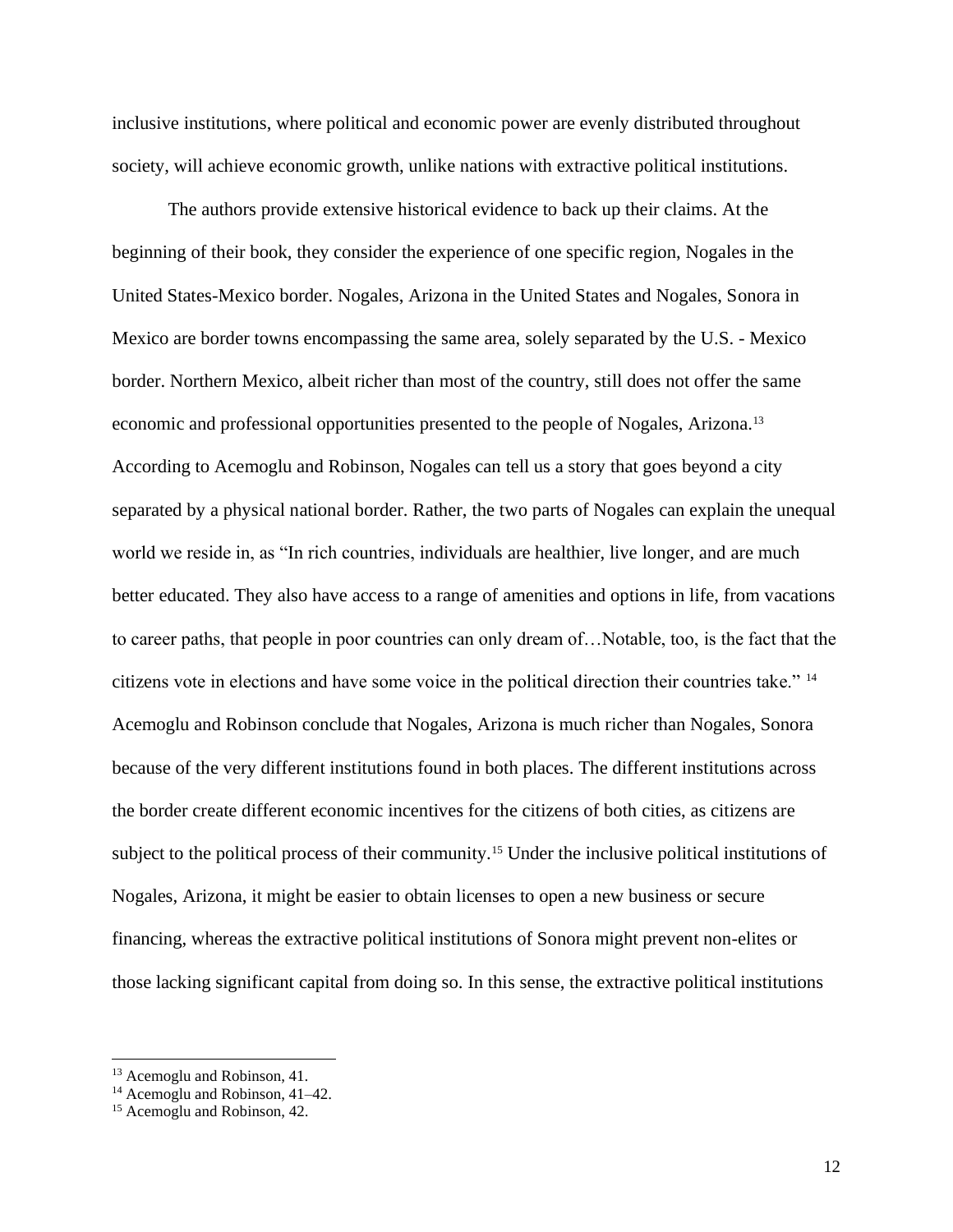of Sonora prevent the city of Nogales from achieving an economic prosperity similar to that of Nogales, Arizona.

Acemoglu's and Robinson's arguments in *Why Nations Fail* do not only apply to the Nogales example they provide. Rather, history provides several examples where regions develop vastly differently due to the political systems they develop. For example, the development of East and West Berlin after World War II is evident, with West Berlin resembling the great cities of the Western World, while East Berlin remained stuck in a historical bubble. Decades after the fall of the Berlin Wall, Germany still faces some struggles with the unification of its capital city, as the vast differences in political administration are clearly resembled in the cityscape and its amenities. <sup>16</sup> To provide a more modern example, one can look at the two Koreas. After the Korean War, North Korea and South Korea have followed vastly different development paths as a result of their political systems. North Korea, under authoritarian rule, has suffered from famines, economic crises, and is considered a pariah state by most of the civilized world. <sup>17 18 19</sup> In contrast, South Korea has developed into an economic powerhouse and regional hub in East Asia, mostly due to its impressive economic growth in the latter part of the 20<sup>th</sup> century.<sup>20</sup> The question then becomes, if both nations were once the same nation-state, how can it follow that after separation one country has succeeded and the other has not?

https://www.aljazeera.com/news/2014/4/26/obama-brands-north-korea-a-pariah-state.

<sup>16</sup> Emma Hartley, "How Astronaut Chris Hadfield Showed Berlin's Ongoing Struggle for Unification," *The Guardian*, April 21, 2013, https://www.theguardian.com/world/shortcuts/2013/apr/21/astronaut-chris-hadfieldberlin-divide.

<sup>17</sup> Laura Bicker, "As Winter Looms, Reports of Starvation in North Korea," *BBC News*, November 5, 2021, https://www.bbc.com/news/world-asia-59144712.

<sup>18</sup> Justin McCurry, "North Korea Faces Economic Ruin amid Food and Medicine Shortages," *The Guardian*, May 4, 2021, https://www.theguardian.com/world/2021/may/05/north-korea-economic-crisis-food-and-medicine-shortagescovid.

<sup>19</sup> "Obama Brands North Korea a 'Pariah State,'" *Al Jazeera*, April 26, 2014,

<sup>20</sup> Sam Kim, "South Korea Eyes Rich Nation Status as Economy Holds Up," *Bloomberg LLC*, January 24, 2021, https://www.bloomberg.com/news/articles/2021-01-25/korea-eyes-rich-nation-status-as-economy-holds-up-amidpandemic.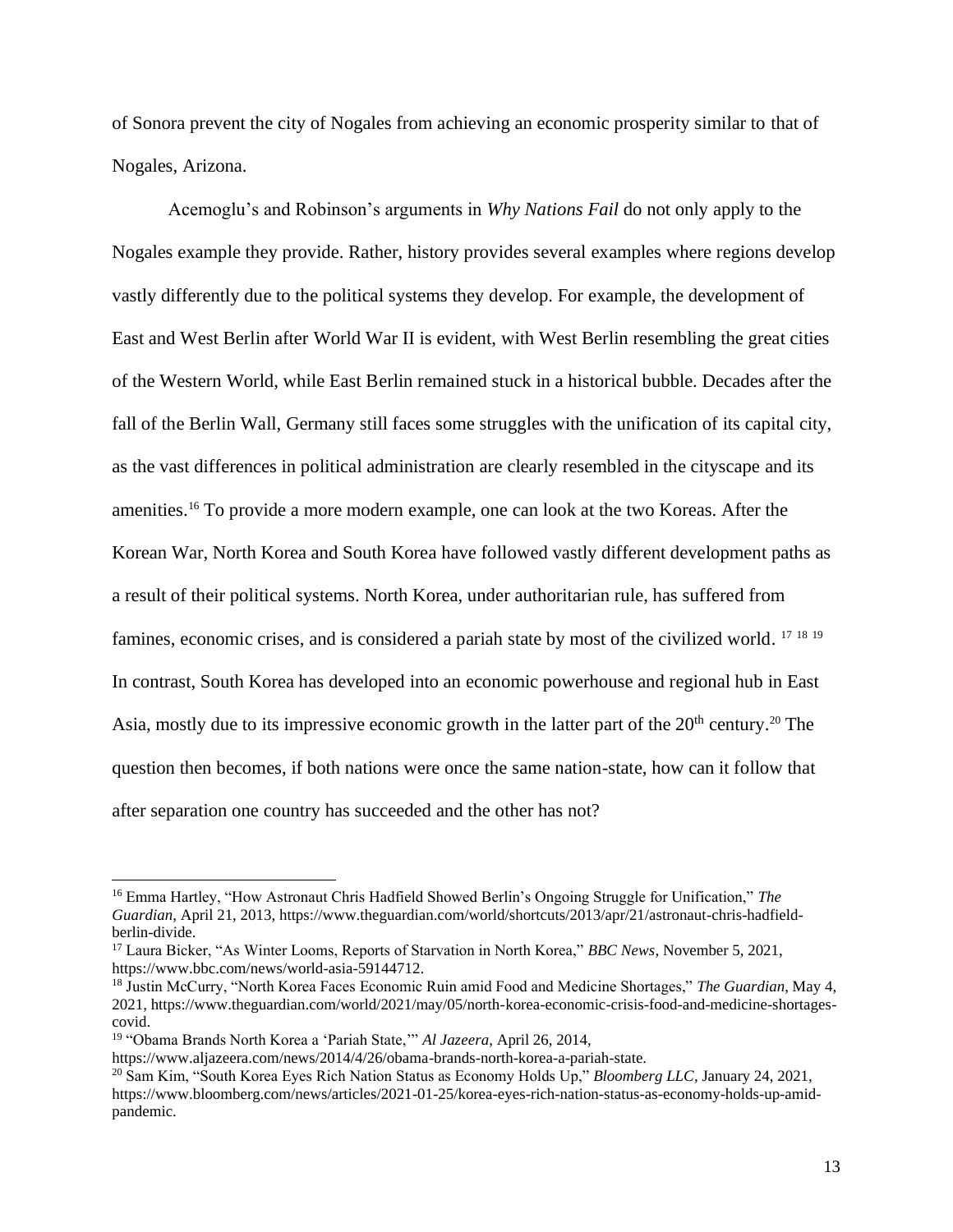The two Central American nations considered in this paper, Honduras, and Costa Rica, like North and South Korea, were once part of the same nation-state. In 1821, Central America (modern day Guatemala, Honduras, El Salvador, Nicaragua, and Costa Rica) declared independence from the Spanish Crown and officially became the Federal Republic of Central America. However, after years of political infighting and instability, in 1841, the Federal Republic of Central America dissolved, and the five Central American nations were established.<sup>21</sup> Centuries after the demise of the Federal Republic, Central American nations have undergone multiple historical events which have impacted their development prospects. Some have experienced civil unrest, some natural disasters, others, mass outflows of refugees. Yet, the one nation throughout the last half a century that has fared better than all has remained consistent, Costa Rica. Similarly to South Korea, Costa Rica has managed to become an outlier in its region, outperforming growth prospects and defying the region's propensity for instability. Costa Rica is not to be recognized solely for its economic prowess, but also for its democratic essence, as it is the region's only country to maintain continuous democratic rule since 1949.<sup>22</sup> Applying Acemoglu's and Robinson's conclusions, could it be that the stronger political institutions of Costa Rica, like those of West Germany and South Korea, have helped the nation succeed economically relative to its poverty-stricken peers?

By conducting extensive research into the political development of nations, Acemoglu and Robinson further point out that countries commonly do not adopt institutions that are best suited to bring economic growth or bring forth the most welfare to its citizens, but instead those

<sup>21</sup> William F. Slade, "The Federation of Central America," *The Journal of Race Development* 8, no. 1 (July 1917): 79.

<sup>22</sup> Maria Sada, "The Curious Case of Costa Rica: Can an Outlier Sustain Its Success?," *Harvard International Review* 36, no. 4 (Summer 2015): 11.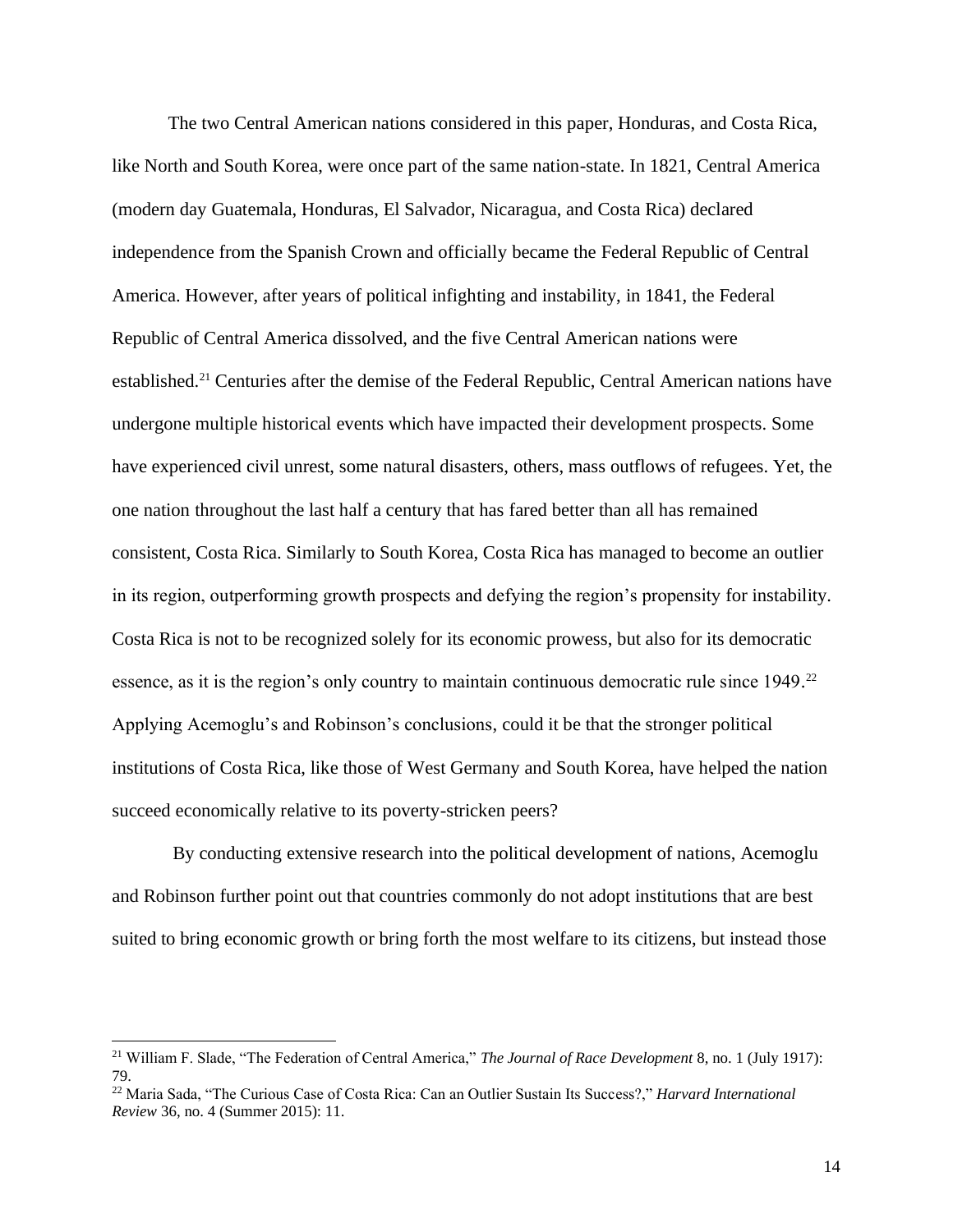that most benefit the people holding the reins of government. <sup>23</sup> The rent-controlling elite succeed politically and remain in power in nations with underdeveloped political and economic institutions. Specifically, "powerful groups often stand against economic progress and against the engines of prosperity… Growth thus moves forward only if not blocked by the economic losers who anticipate that their economic privileges will be lost and by the political losers who fear that their political power will be eroded." <sup>24</sup> This seems to be the norm rather than the exception in the developing world. Specifically, Honduras has had several presidents and highranking government officials who have engaged in narcotrafficking and other corrupt and illegal acts. Most recently, former Honduran President Juan Orlando Hernandez was arrested on narcotrafficking charges shortly after finishing his term as President. <sup>25</sup> However, while Juan Orlando Hernandez was arrested at the conclusion of his term and once he no longer enjoyed presidential immunity, accusations of narcotrafficking and corruption had plagued his administration for years.<sup>26</sup> Therefore, we can begin to see that Honduras, as a nation with underdeveloped and extractive political and economic institutions, fits well into the portrait painted by Acemoglu and Robinson regarding corrupt leaders who seek their own enrichment rather than the general welfare of their country's population. Meanwhile, Costa Rica, while it does face some challenges, for the most part enjoys inclusive political institutions that prevent the concentration of political and economic power in the hands of a select few. It is because of an institutional divergence between both nations around 1990 that Costa Rica was able to achieve

<sup>23</sup> Acemoglu and Robinson, *Why Nations Fail*, 44.

 $24$  Acemoglu and Robinson, 86.

<sup>25</sup> Joan Suazo and Anatoly Kurmanaev, "Former Honduras President Detained After a U.S. Extradition Request," *The New York Times*, February 15, 2022, https://www.nytimes.com/2022/02/15/world/americas/honduras-presidentjuan-orlando-hernandez-detained.html.

<sup>&</sup>lt;sup>26</sup> Emily Palmer and Kirk Semple, "A Damning Portrait of Presidential Corruption, but Hondurans Sound Resigned," *The New York Times*, March 23, 2021, https://www.nytimes.com/2021/03/23/world/americas/hondurasjuan-orlando-hernandez-drug-trial.html.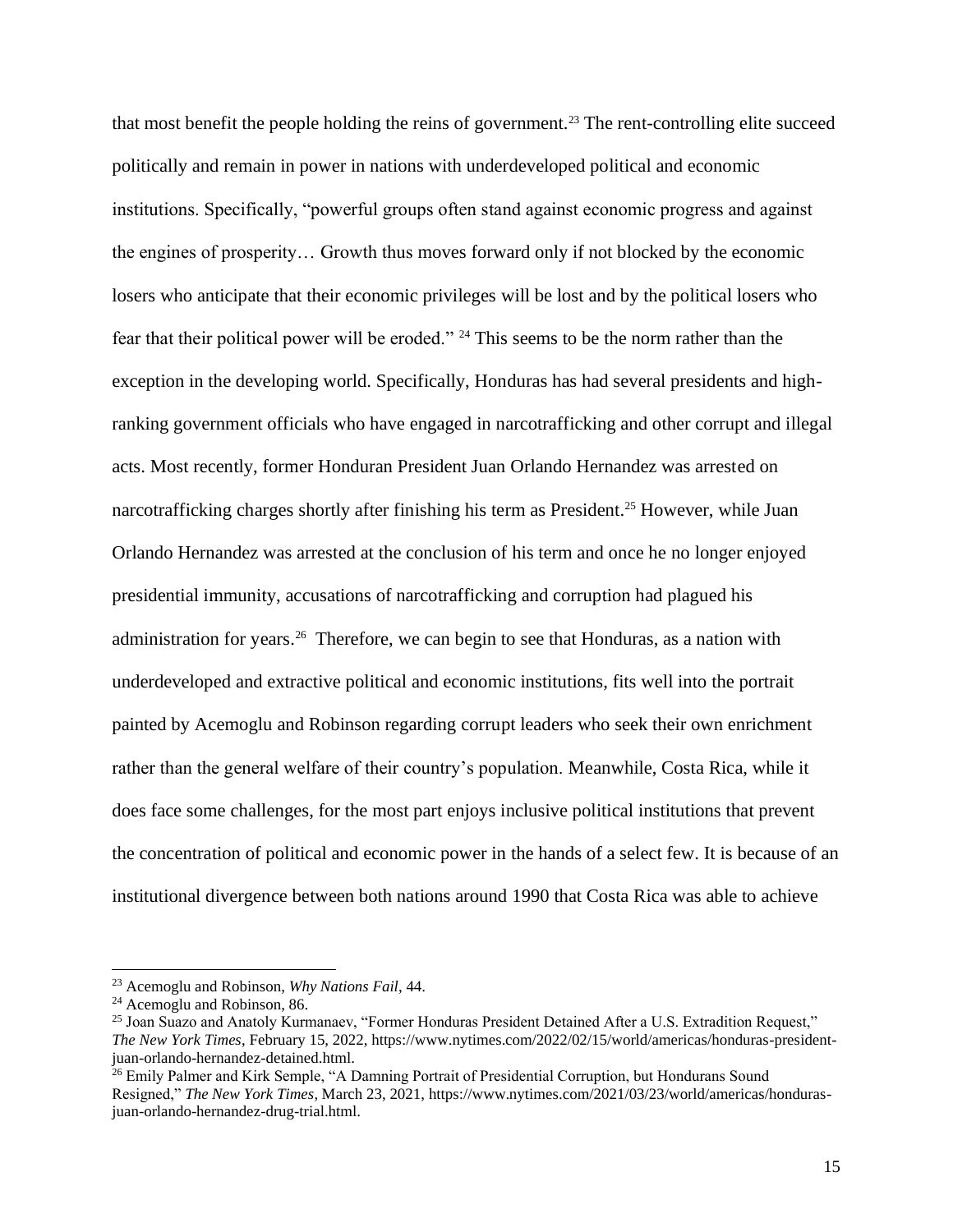significant and sustained economic growth, while Honduras continued to struggle.

Acemoglu's and Robinson's contributions to New Institutional Economics are crucial to the arguments made in this thesis, as I take their contributions as a starting point to explore the institutional differences between Costa Rica and Honduras in a quest to explain their divergence in economic growth. Given the three traditional schools of thought aforementioned, it must be noted that Acemoglu and Robinson likewise point out other potential theories that scholars have cited as a reason for economic development. One of the primary theories the scholars address is the culture hypothesis for economic development. Tracing back its origins to German sociologist Max Weber, the culture hypothesis claims that the Protestant Reformation and the Protestant work ethic played a key role in the rise of modern industrial society in Western Europe.<sup>27</sup> While this hypothesis would likely not hold up today in scholarly debate, it is still a view held by many. Yet, the theory does not apply to Central America, especially focusing on Honduras and Costa Rica, which share a similar culture and history tracing back to the Spanish Empire. Yet, even with similar cultural values, Costa Rica has managed to grow at an unprecedented rate, rather than stagnate economically, as the proponents of the culture hypothesis would likely claim.

Another theory Acemoglu and Robinson address is the ignorance hypothesis. This hypothesis, tracing back its definition to the English economist Lionel Robbins, claims that the rulers of poor countries simply do not know how to make their countries rich.<sup>28</sup> Today, this is a view held by most economists. For example, former chief economist of the World Bank and Nobel Laureate Joseph Stiglitz has claimed repeatedly that poor countries "are poor because their leaders have only half-heartedly implemented sensible economic ideas." <sup>29</sup> Yet, Acemoglu and

<sup>27</sup> Acemoglu and Robinson, *Why Nations Fail*, 57.

<sup>28</sup> Acemoglu and Robinson, 63–64.

<sup>&</sup>lt;sup>29</sup> Bruce Bueno de Mesquita and Hilton L. Root, "The Political Roots of Poverty: The Economic Logic of Autocracy," *The National Interest* 68 (Summer 2002): 29.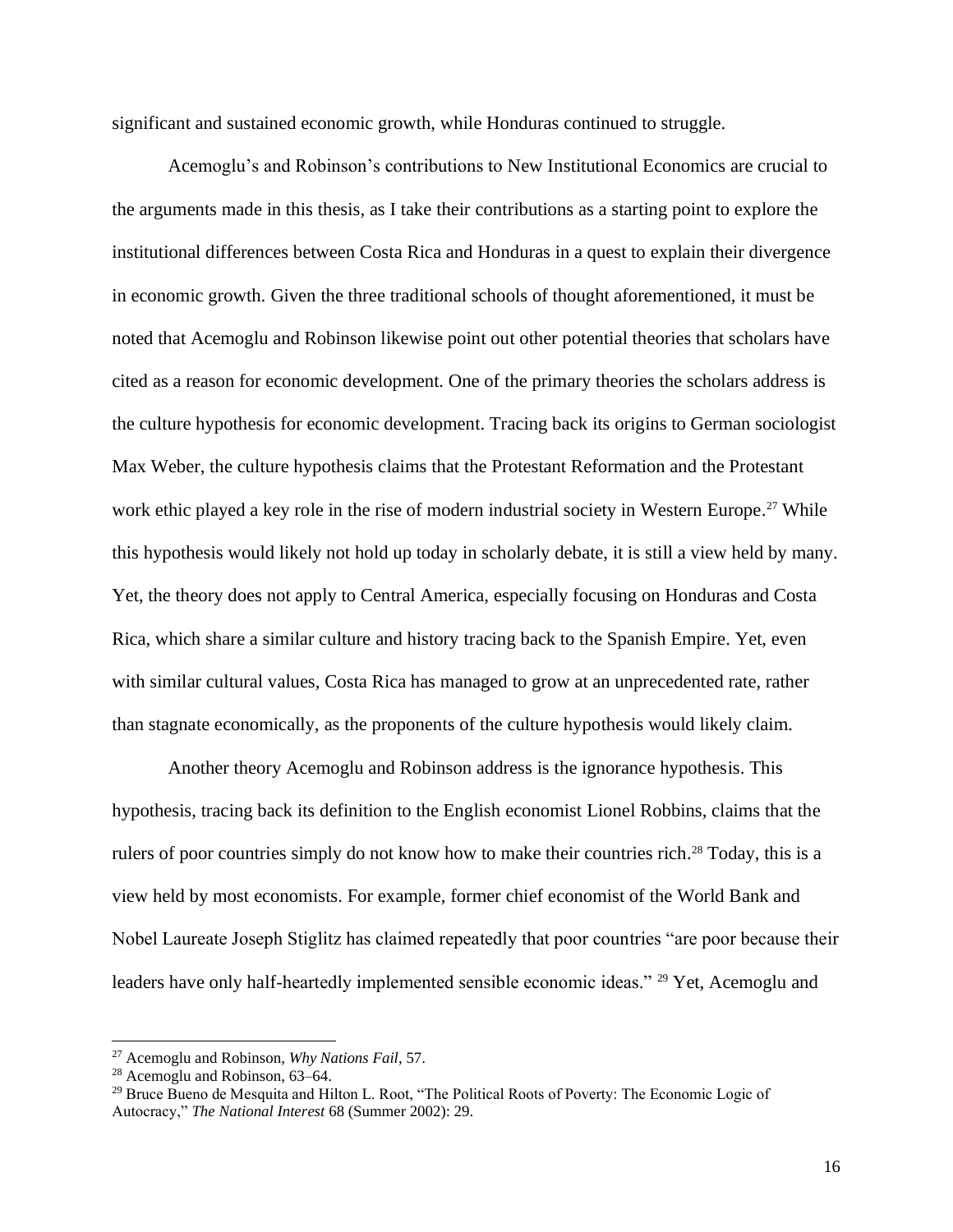Robinson argue "if ignorance were the problem, well-meaning leaders would quickly learn what types of policies increased their citizen's incomes and welfare, and would gravitate toward those policies." <sup>30</sup> It seems rather intuitive that this theory likewise does not explain the economic divergence between Costa Rica and Honduras. After all, Honduran and Costa Rican leaders have access to technocrats trained at top U.S. and world universities. The current President of the Central Bank of Costa Rica, Rodrigo Cubero Brealey, is an Oxford-trained economist and held a senior position in the International Monetary Fund.<sup>31</sup> Whether the leaders follow or listen to policy recommendations is another question. Therefore, the ignorance hypothesis does not hold up, as "the adoption of policies that would reduce market failures and encourage economic growth is not the ignorance of politicians but the incentives and constraints they face from the political and economic institutions in their societies." <sup>32</sup>

Given the theories that have been offered by multiple scholars, most, if not all, fall flat in explaining economic growth of not only Costa Rica and Honduras, but rather multiple other examples throughout history. The traditional schools of thought in economic development, geography and integration, as well as the two theories highlighted by Acemoglu and Robinson, culture and ignorance, do not seem to explain the economic development of Costa Rica relative to Honduras, West Berlin relative to East Berlin, nor South Korea relative to North Korea. While each example is unique and economists must not apply one size fits all solutions, it is safe to say that new ways of explaining economic development must be given consideration. Institutions, particularly political institutions, provide an encompassing economic explanation for why some

<sup>30</sup> Acemoglu and Robinson, *Why Nations Fail*, 65.

<sup>31</sup> "Oxford Graduate Appointed President of the Central Bank of Costa Rica" (Oxford, UK: University of Oxford, June 1, 2018), https://www.lac.ox.ac.uk/article/oxford-graduate-appointed-president-of-the-central-bank-of-costarica.

<sup>32</sup> Acemoglu and Robinson, *Why Nations Fail*, 67.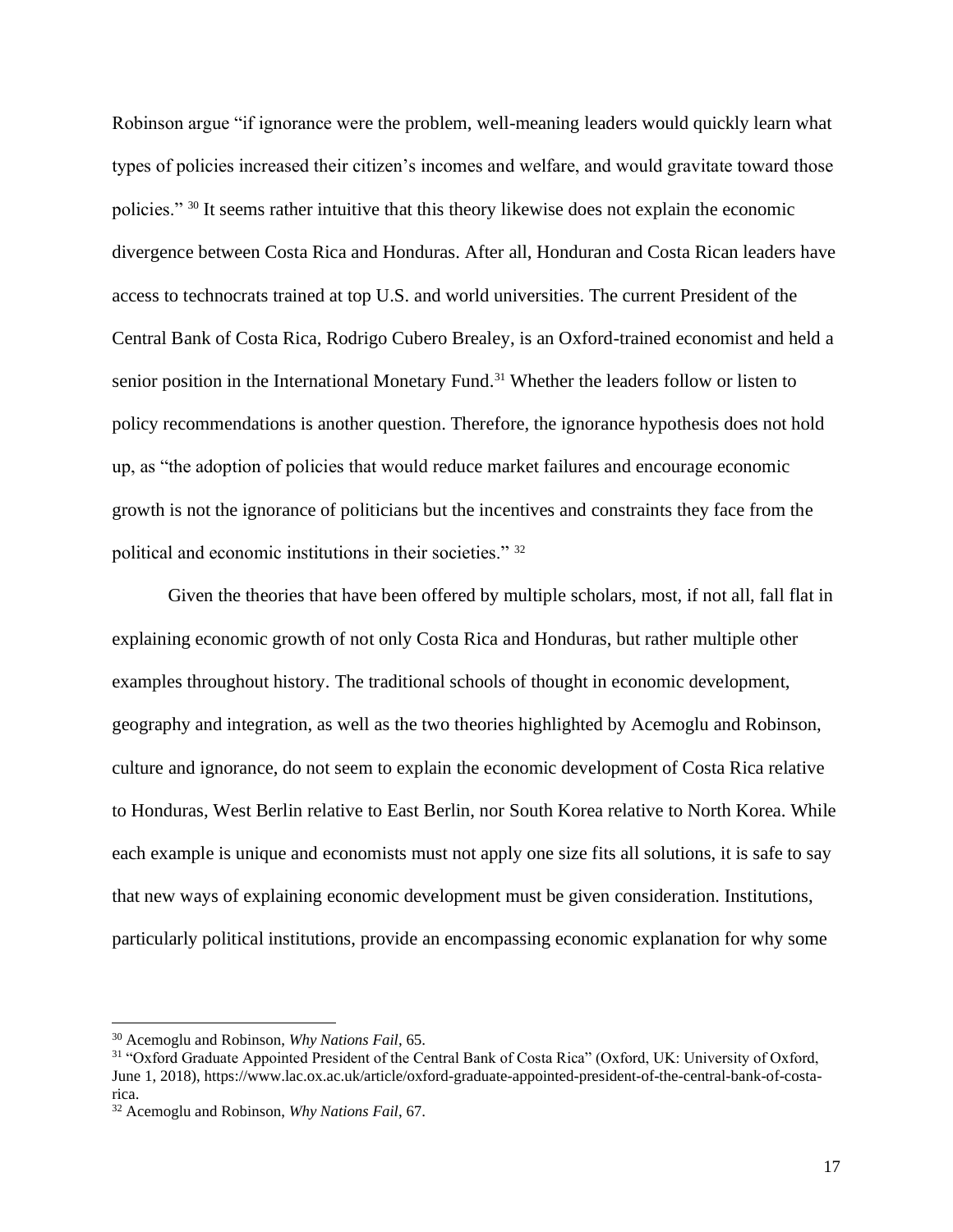countries develop while others stay behind. Specifically, political institutions can provide an explanation for the economic divergence between Costa Rica and Honduras.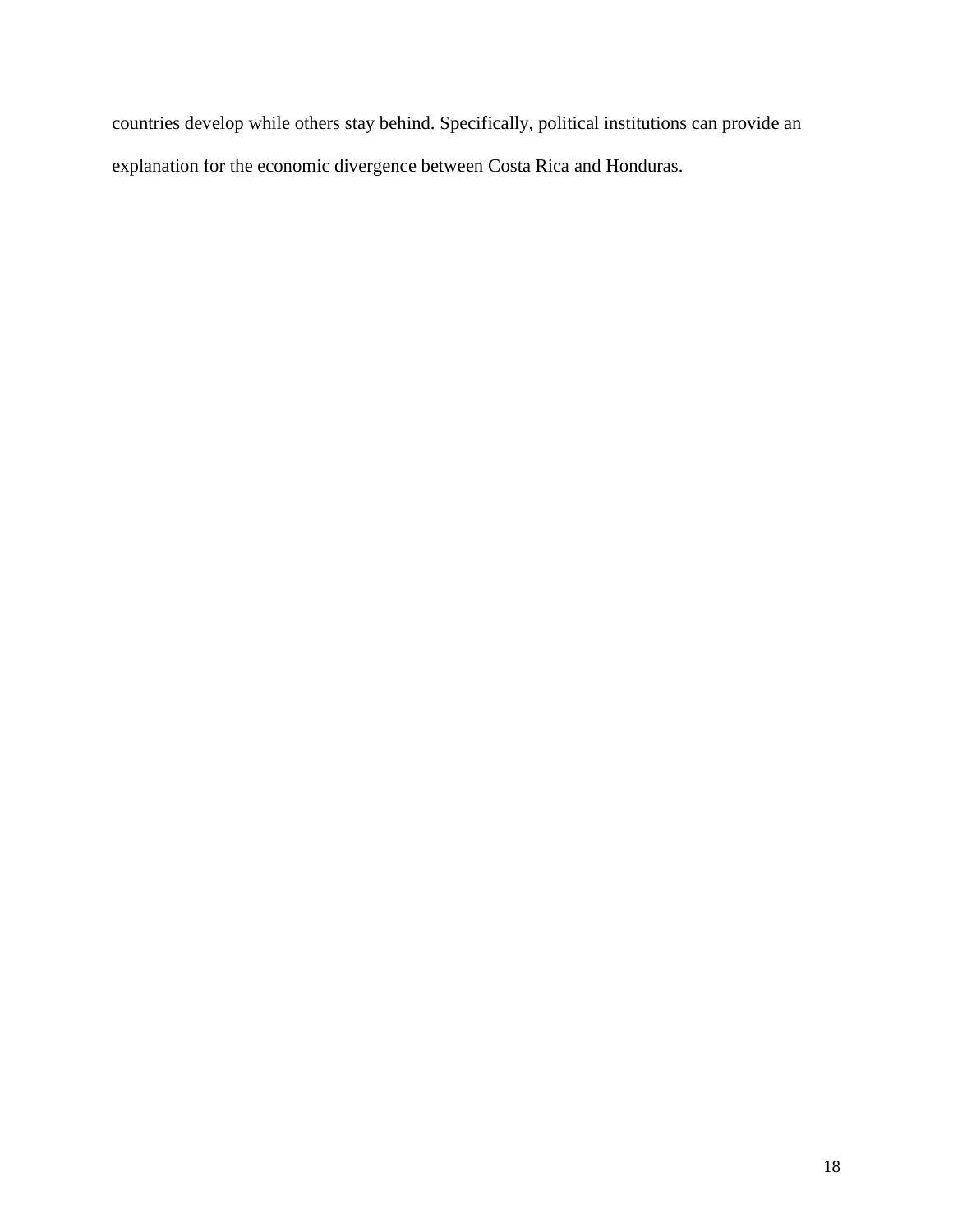### <span id="page-19-0"></span>**Political Economy of Central America**

# <span id="page-19-1"></span>*Discovery, Early Settlement, and Colonial Rule*

The Central American region, located between North and South America, has been subject to a riveting history. Originally under the control of the Spanish Empire, the region was controlled by the Spanish Crown from its discovery in 1502 to independence in 1821. Since the arrival of Christopher Columbus to Cabo Gracias a Dios in modern day Nicaragua in 1502, the region was an early disappointment to explorers and colonists. Wealth was easily acquired in Mexico or Peru relative to Central America, mostly due to their vast gold reserves and significant native populations, so early colonial trade routes developed between the empire and its sources of wealth rather than with the isolated Central American region.<sup>33</sup> The lack of early trade routes and material wealth resulted in a region rather isolated within the expansive and growing Spanish Empire in the Americas.<sup>34</sup> Nonetheless, even with early challenges, the region was able to grow economically and provide a suitable place for dedicated colonists to settle.

After discovery and early settlement, especially during the sixteenth and seventeenth centuries, the early economies of Central America primarily centered around the exploration and development of trade routes and agriculture. The development of trade routes, primarily in Panama and Nicaragua, was primarily due to their potential to create a physical link between the Pacific and Atlantic oceans, in the hopes of creating transisthmian trade routes linking Spain to Peru. Other areas of the region, not suitable for transoceanic trade routes, like Guatemala and Honduras, specialized in stock raising, eventually becoming the dominant economic activity of those respective countries. Furthermore, in El Salvador, cash crops became the primary source of

<sup>33</sup> Steve C. Ropp and James A. Morris, eds., *Central America: Crisis and Adaptation* (Alburqueque, New Mexico: University of New Mexico Press, 1984), 9.

<sup>&</sup>lt;sup>34</sup> Ropp and Morris, 10.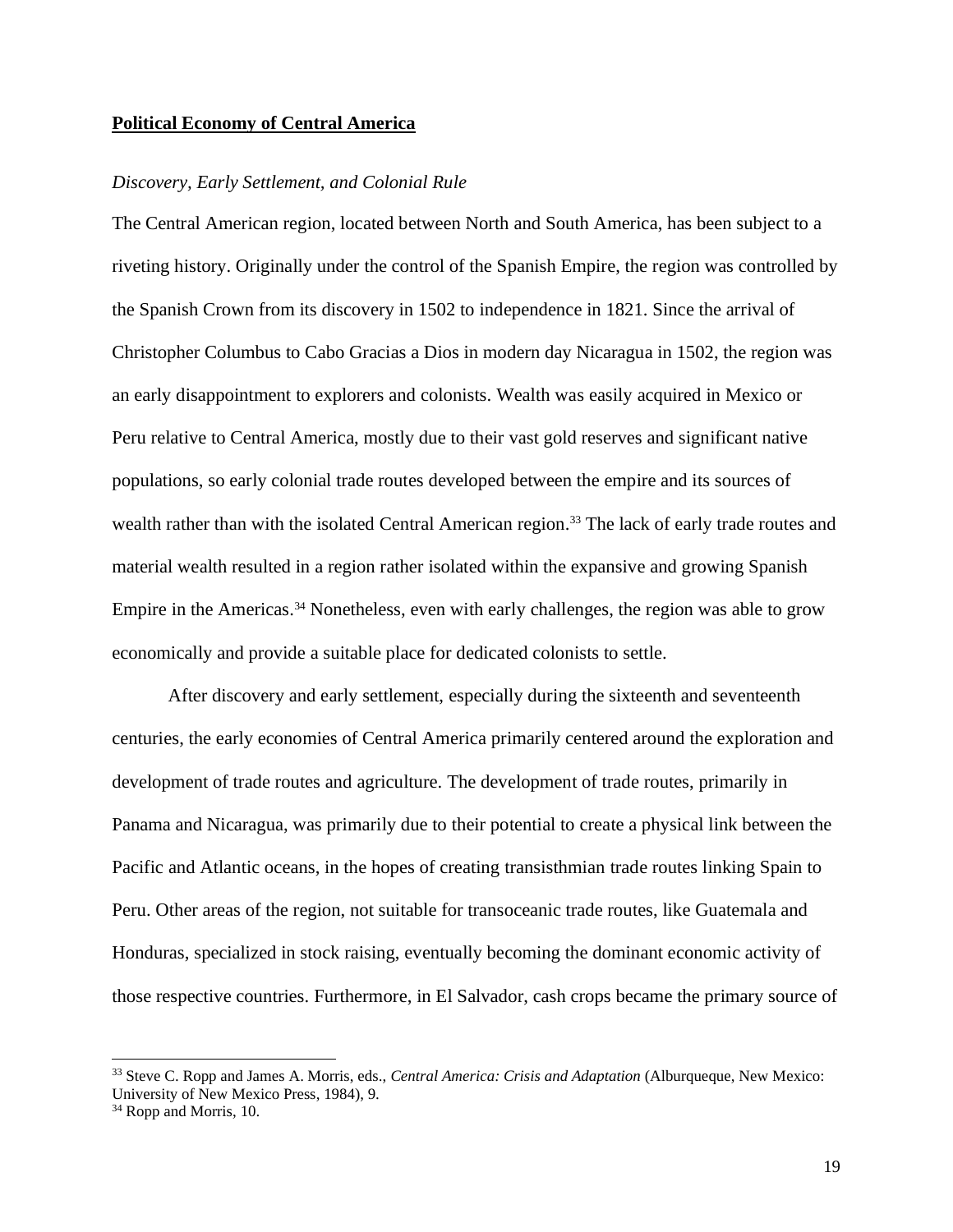economic activity.<sup>35</sup> Thus, Central America, from its beginnings, had the potential to develop economically throughout its history albeit its poor location and relative lack of mineral resources.

Under Spanish control, Central America remained mostly an agricultural society, with its primary commodities being cash crops. After the introduction of indigo and cotton, a change in the social structures of Central America started to occur. Prior to the introduction of cash crops for trade, most Central Americans engaged in subsistence farming, only providing for themselves and their families. However, with the introduction and dominance of indigo and coffee for commercial purposes, the poor became poorer and a select few saw their estates grow significantly. Specifically, early settlers and those who gained the favor of the crown established vastly expansive estates, capturing most of the wealth produced in their respective areas. Together with a rise in their wealth, the landed elite soon became powerful political figures, eventually leading to the domination of Central American politics by a select few agricultural elite. <sup>36</sup> However, the economic and political systems established by the Spanish started to crumble in the early 19<sup>th</sup> century. Locals, under the inspiration of newly independent nations like the United States and the Mexican Empire, started to spread hopes of independence for the Central American region. In the latter part of Spanish rule in Central America, the Spanish centralized regional control in Guatemala, naming Guatemala City the colonial administrative center for the region. <sup>37</sup> As a result, the gains from agriculture and its trade primarily funneled into Guatemala City, leaving regional elites in other areas with severe economic losses. Some non-Guatemalan regional elites even lost their landholdings to Guatemalan creditors.<sup>38</sup> Frustrations with unjust taxation, social structures, and autonomy were just some of the reasons

<sup>&</sup>lt;sup>35</sup> Ropp and Morris, 11.

<sup>36</sup> Bert F. Hoselitz, "Economic Development in Central America," *Weltwirtschaftliches Archiv* 76 (1956): 272.

<sup>37</sup> Ropp and Morris, *Central America: Crisis and Adaptation*, 12.

<sup>38</sup> Ropp and Morris, 12–13.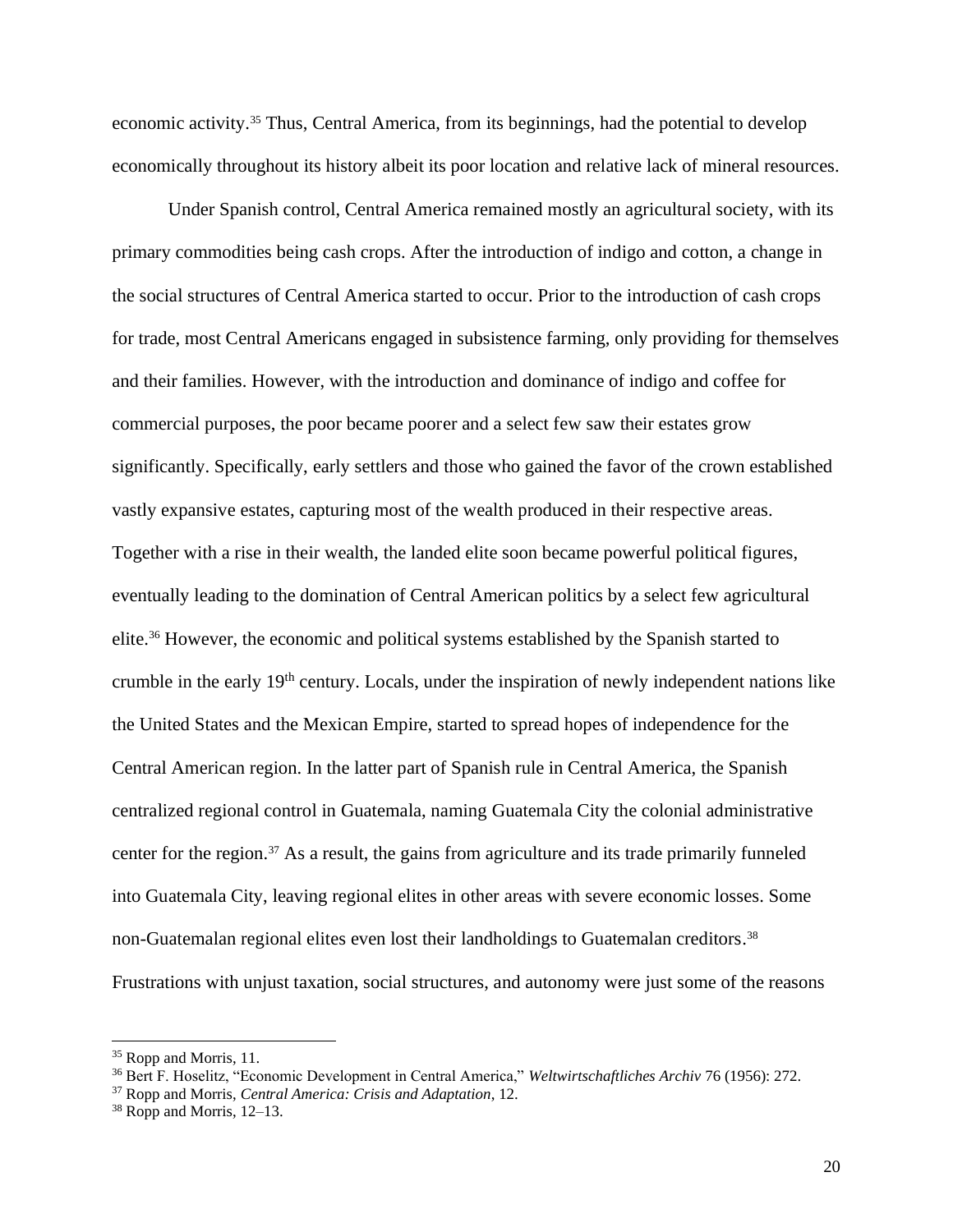why many in Central America desired independence from the Spanish Crown. However, the economic and political considerations of declaring independence were monumental for the colonial elite of the region. Risking a potential war with Spain, alongside possibly losing the region's biggest trading partner were just some of the risks the colonial elites took on when deciding whether to declare independence. <sup>39</sup> Ultimately, the rewards outweighed the risks.

# <span id="page-21-0"></span>*Independence, Political Infighting, and Early Political Development*

In 1821, Central America declared independence from the Spanish Empire, forming an ill-fated alliance with Mexico that lasted two years. The alliance was ill-formed as independent Central American elites were politically and economically unprepared to govern the remnants of the Spanish Empire in the midst of a widespread economic depression. <sup>40</sup> The legacies of Guatemala's localism and influence did not die out with the Spanish Empire, rather it created the foundations for the alliance with the Mexican Empire. One may question why Central America formed an ill-fated alliance with the Mexican Empire rather than establish its own independent Republic. The reality is that Central American elites were simply unprepared to lead on their own right, as Central America, unlike other Latin American colonies, did not have to fight for its independence from the Spanish Crown, thus it did not have time for the creation of a national identity nor much political development. <sup>41</sup> Central America's lack of political development and national identity likewise led to the failure of the alliance with Mexico. Regional governments within Central America disagreed heavily on the issues, especially regarding the centralization of government structures within the region and how this would fit into the alliance with the

<sup>39</sup> Ropp and Morris, 13.

<sup>40</sup> Ropp and Morris, 13.

<sup>41</sup> Ropp and Morris, 13.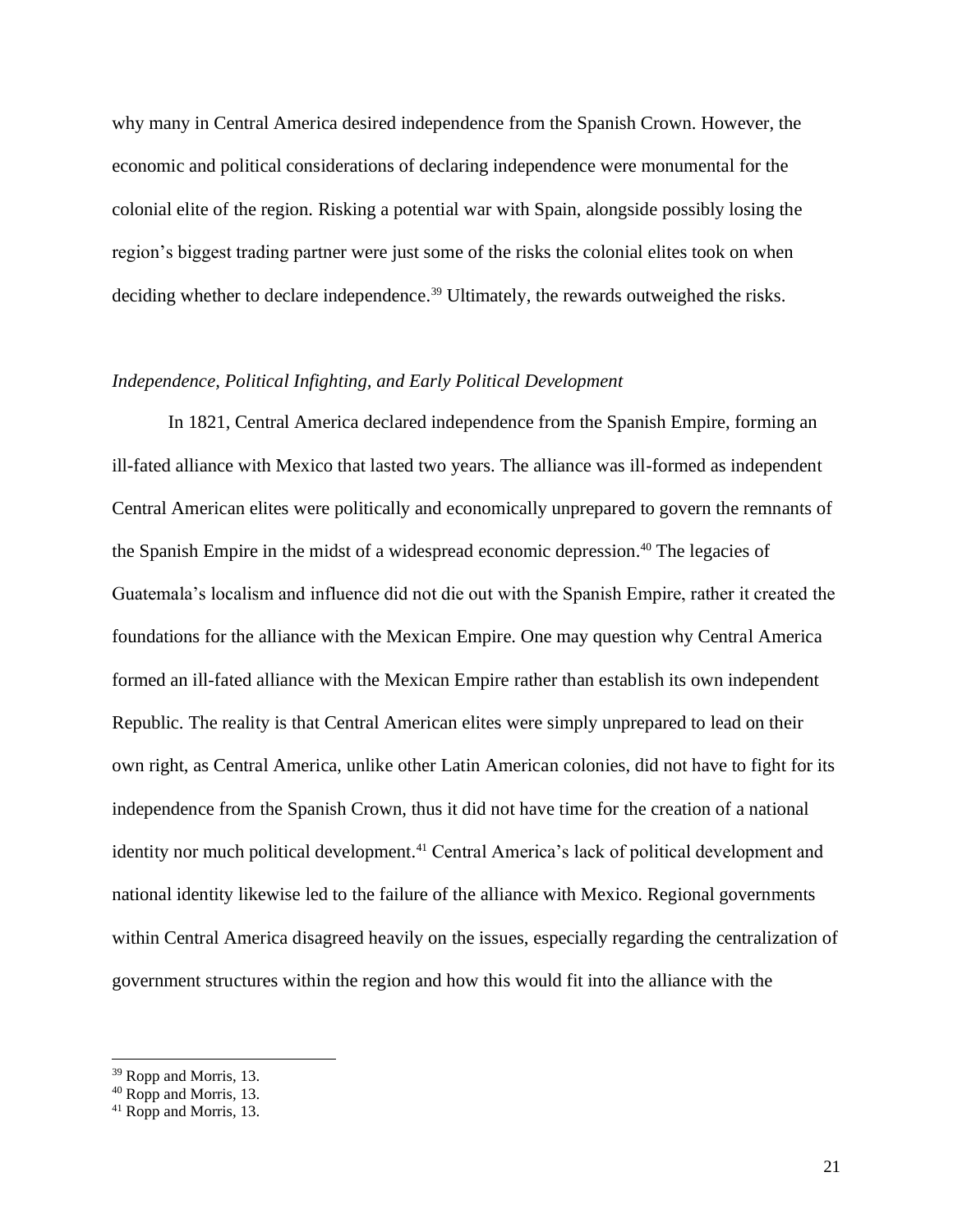Mexican Empire. <sup>42</sup> Eventually, the rivalries between local governments heavily impeded the alliance with Mexico, thus Central America dissolved the alliance. After the dissolution of the alliance with Mexico, a constitution was drafted, and the Federal Republic of Central America was formed in 1823. However, the Federal Republic rapidly faced various crises, ranging from rising government debts, low and inconsistent tax revenues, and the ever-present threat of a Spanish invasion.

The foundations of the Federal Republic of Central America came with a myriad of issues. Primarily, when the Republic achieved independence from Spain and then Mexico, "it was an almost totally agricultural country with almost no contact with the world economy at large, with a poor, mostly illiterate population, lacking the most essential skills and engaged for the largest part in subsistence agriculture." <sup>43</sup> Yet, with the lack of economic diversification and poor growth prospects, a select few succeeded in Central America, controlling the economy and politics. The interests of the landed elite were of paramount importance, as wealth, political power and education were a monopoly of a small class of people. As a result of the monopoly on wealth and political influence, it was not hard for the landed elite to develop an ideology which centered their material interests. Specifically, the landed elite pursued policies based on the belief that "what was good for them was good for the nation." <sup>44</sup> The economic activities of the region after the establishment of the Federal Republic continued to center on agriculture. Specifically, between 1821 and 1825 the trade of agricultural products almost doubled, and the economic prospects for the region were good. In 1825, it was estimated that the Federal Republic's total value of exports was 8.25 million pesos, where indigo accounted for 2 million,

<sup>42</sup> Ropp and Morris, 13.

<sup>43</sup> Hoselitz, "Economic Development in Central America," 271.

<sup>44</sup> Hoselitz, 272.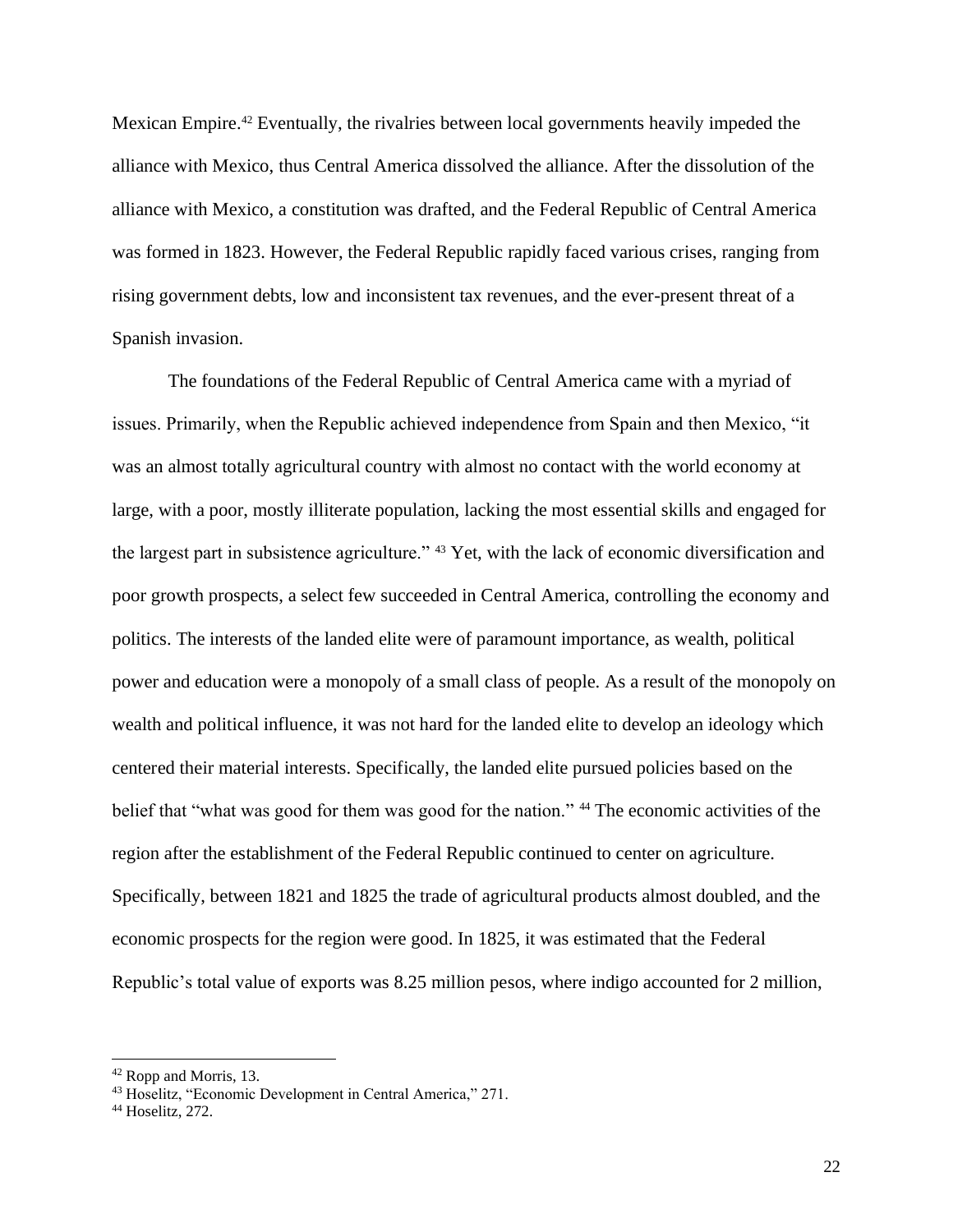cochineal 2.5 million, cocoa 1.5 million, gold and silver 1 million, and balsam 200,000 pesos. The remaining exports were other agricultural products and minerals. <sup>45</sup> Most agricultural products found markets in Europe, and most manufactured products were imported from Britain and other European countries.

During the early years of the Federal Republic, the United States started to assume a greater role in the protection of the Western Hemisphere hoping to safeguard its economic and political interests. Specifically, with the creation of the Monroe Doctrine, the United States sought to protect its interests in the Western Hemisphere, including all Latin America, from the threats of European colonialism. The primary goals of the Monroe Doctrine were the noncolonization principle denying Europe from continuing colonizing the Americas, abstention from European conflicts, and a commitment to respect independent nations' autonomy. <sup>46</sup> Much of the political rhetoric at the time among American officials centered around Napoleon's advances in Europe and the possible reintroduction of the Spanish Empire in the Americas. As a result, the United States chose to pursue a defined foreign policy to the Americas, where it swore to protect its independence from European colonialism. <sup>47</sup> However, that is not to say that some Americans did not venture out into Latin America in search of fortune. Throughout the early to middle parts of the 19<sup>th</sup> century, multiple Americans ventured into Central America in hopes of finding viable water sources for the construction of an interoceanic canal connecting the Pacific and Atlantic Oceans. <sup>48</sup> While the United States did not encourage these actions as a nation, American excursions into the Central American region could be interpreted as foreigners denying Central

<sup>45</sup> Hoselitz, 274.

<sup>46</sup> Samuel Flagg Bemis, *John Quincy Adams and the Foundations of American Foreign Policy* (Westport, CT: Greenwood Press, 1949), 363.

<sup>47</sup> Flagg Bemis, 388–90.

<sup>48</sup> H.R. Haar, "The Nicaragua Canal Story," *The Military Engineer* 48, no. 323 (1956): 189.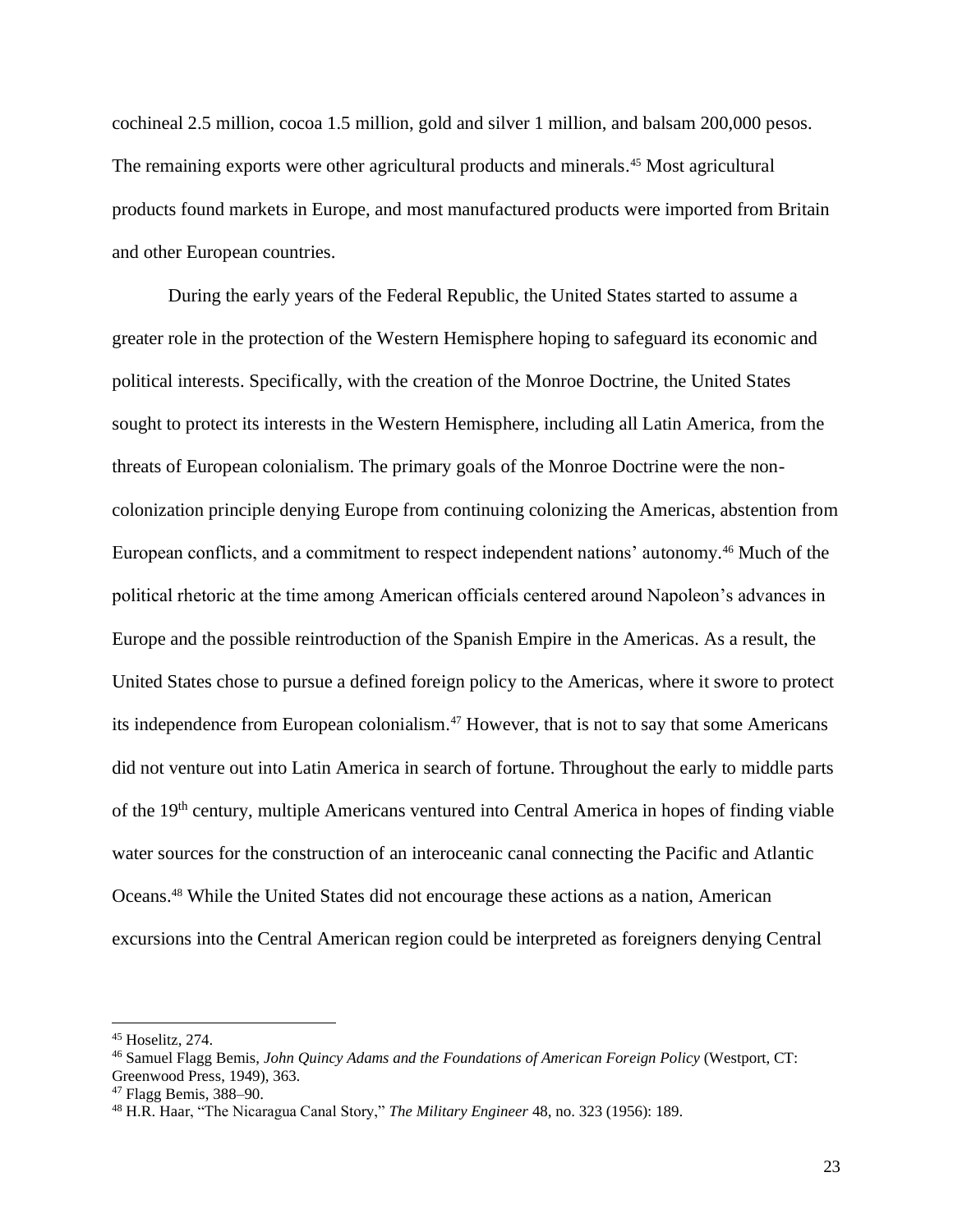America its autonomy in its early formation, preventing it from political development and economic growth.

Disagreements between the two primary political parties of the Federal Republic, the Liberals and the Conservatives, eventually led to a series of civil wars between 1826 and 1829.<sup>49</sup> Deep disagreements over the centrality of power, much like the early debates on federalism in the United States, were central to the early formation of political thought in the region. The Conservatives desired a strong central government situated in Guatemala City, with little autonomy granted to the different subregions within Central America. The Liberals, on the other hand, desired a federation with more autonomy for the subregions with the hopes of diluting Guatemala's monopoly on political power, commerce, and education. <sup>50</sup> However, federalism was not the only hotly debated issue in the early years of the Federal Republic. Rather, Conservatives and Liberals clashed over a myriad of issues, including "Church-State relations, fiscal policies, officeholding, economic planning, trade policy, and general philosophy of government." <sup>51</sup> Ultimately, due to years of political instability and profound political disagreements, the Federal Republic did not last long, officially dissolving in 1841 and giving rise to the five modern Central American nations: Guatemala, El Salvador, Honduras, Nicaragua, and Costa Rica. 52

After the dissolvement of the Federal Republic of Central America, caudillo politics became common in the region, becoming institutionalized into the political structures of the region. Caudillo politics are characterized by the presence of a strongman autocratic leader, often a member of the military or backed by the armed forces.<sup>53</sup> It is important to note that even after

<sup>49</sup> Ropp and Morris, *Central America: Crisis and Adaptation*, 13.

<sup>50</sup> Ropp and Morris, 13.

<sup>51</sup> Ralph Lee Woodward, *Central America: A Nation Divided*, Third (Oxford, UK and New York, NY: Oxford University Press, 1999), 92.

<sup>52</sup> Slade, "The Federation of Central America," 79.

<sup>53</sup> Roger M. Haigh, "The Creation and Control of a Caudillo," *The Hispanic American Historical Review* 44, no. 4 (November 1964): 481.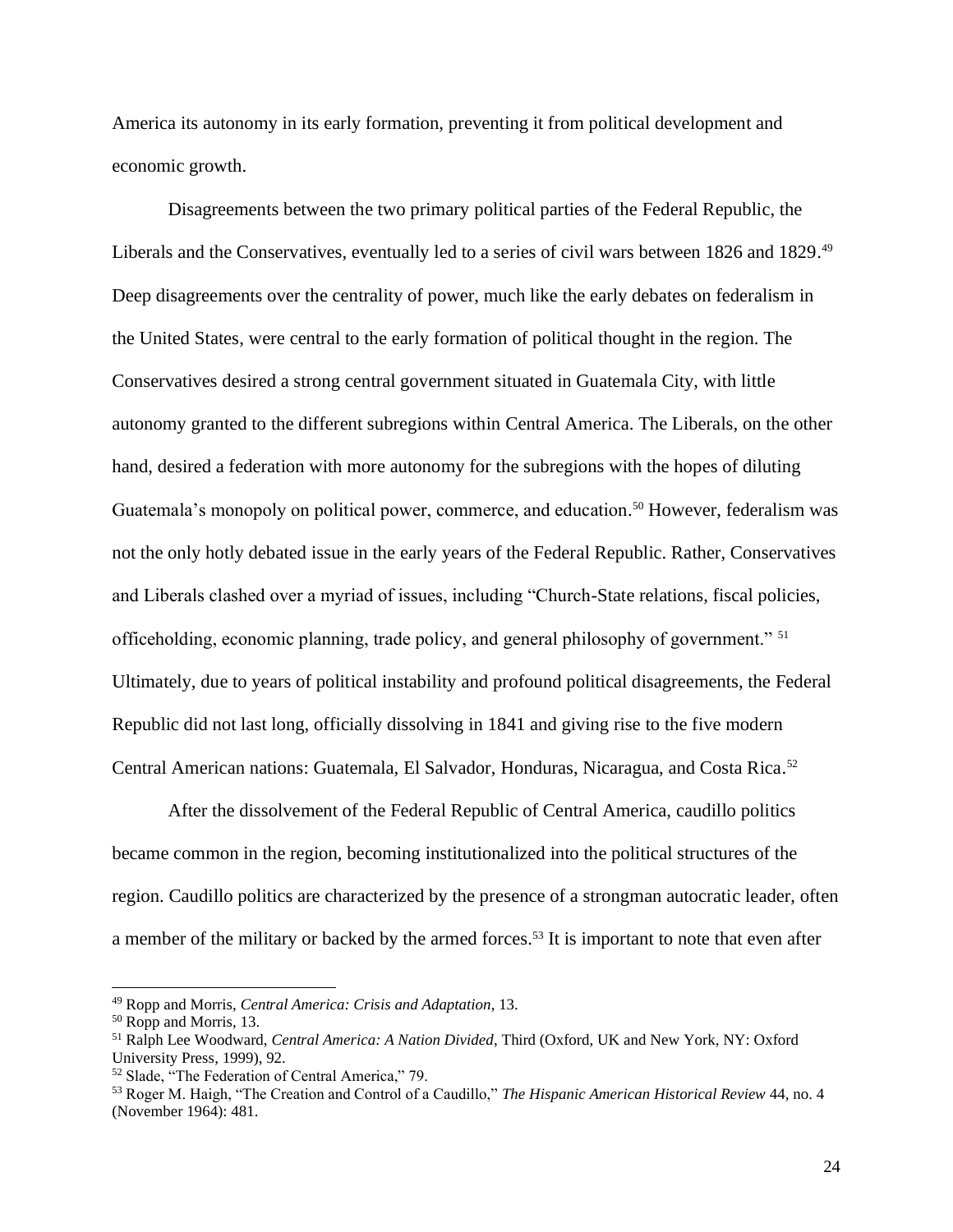the dissolvement of the Federal Republic, some Central American nations again tried to form a federation. Most notably, Nicaragua, Honduras, and El Salvador established the United Provinces of Central America via the Pact of Chinandega in 1842. However, it ultimately failed.<sup>54</sup> Other Central American nations, particularly Guatemala and Costa Rica, decided to isolate themselves and establish their own independent governments free from any federation.<sup>55</sup> One central aspect of the caudillo governments of Central America was that, unlike in the United States or any other newly independent nation of the New World, political violence and brute force became accepted as a legitimate form of political discourse. Brute force in domestic politics became the norm in Honduras, El Salvador, and Nicaragua in the early beginnings of these newly independent nations, whereas Guatemala and Costa Rica experienced less instability due to their respective isolations and refusal to form part of any federation after the failures of the Federal Republic. 56

Since the establishment of the Monroe Doctrine in 1823, the United States adopted a rather observant role to the affairs of the newly independent nations. However, that did not necessarily translate into Americans denying themselves the manifest density they thought they possessed, rather pursuing wealth from actively participating in the invasion of foreign nations with whom the United States was at peace with. For example, William Walker, an American filibuster, invaded Nicaragua and declared himself President of the independent nation in 1857. Walker's goals included the annexation of Nicaragua, and other Central American nations, to the United States, in the hopes of creating an American Empire reminiscent of resembling those in Europe. However, Walker's plans were cut short due to a coordinated Central American

<sup>54</sup> Ropp and Morris, *Central America: Crisis and Adaptation*, 14.

<sup>55</sup> Ropp and Morris, 14–15.

<sup>56</sup> Ropp and Morris, 14–15.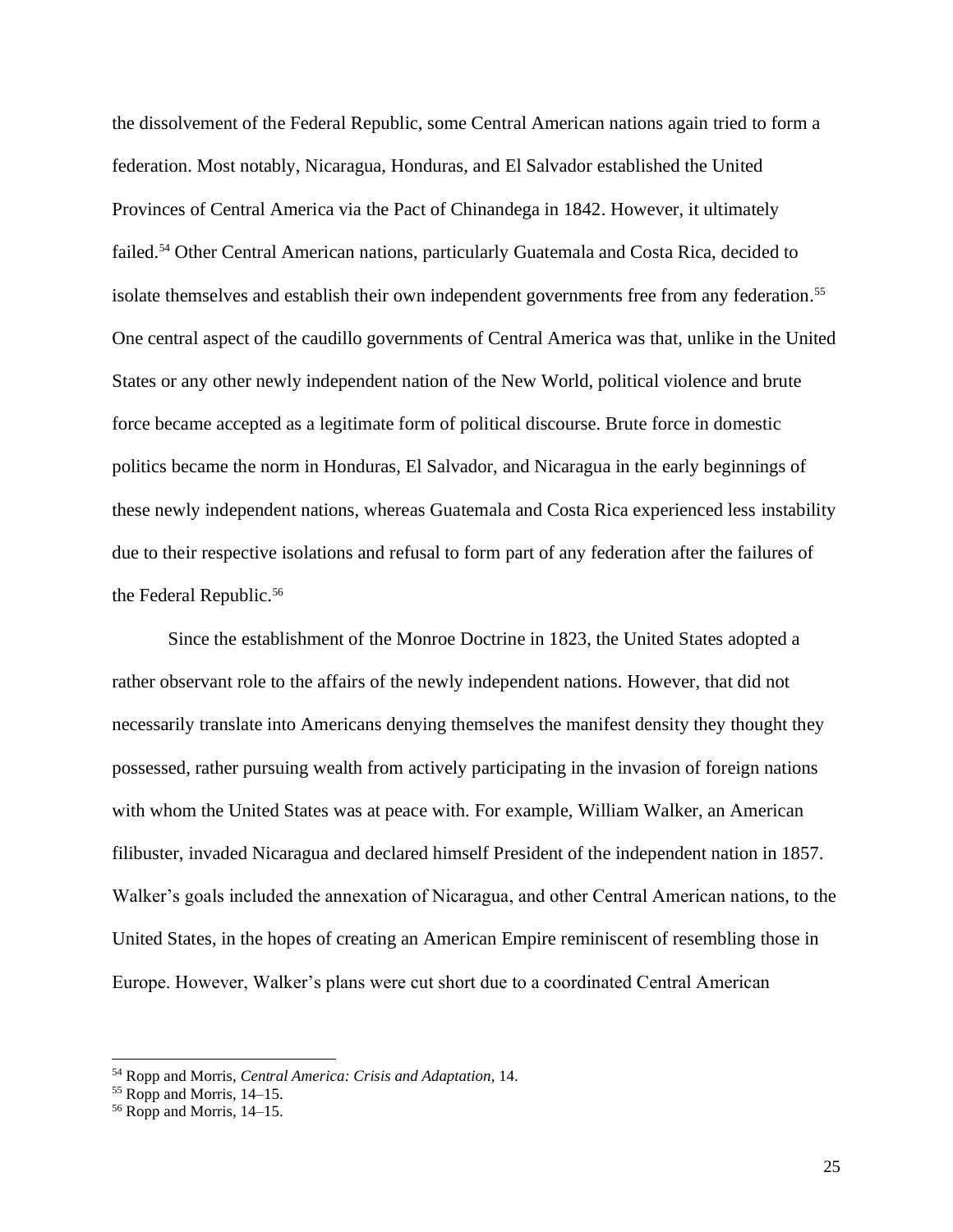response to the Walker invasion. Walker was deposed from power the same year he assumed power, and was executed by a Honduran firing squad in 1860. <sup>57</sup> It must be noted that the United States government was heavily opposed to the invasion of Nicaragua by Walker. In an 1858 letter to the United States Senate, President James Buchanan wrote that the invasion "violates the principles of Christianity, morality, and humanity, held sacred by all civilized nations and by none more than by the people of the United States. Disguise it as we may, such a military expedition is an invitation to reckless and lawless men to enlist under the banner of an adventurer to rob, plunder, and murder the unoffending citizens of neighboring states, who have never done them harm" <sup>58</sup> With the expulsion of American invaders from the region an end of political violence began, paving the way for autonomous economic and political development in the latter parts of the 19<sup>th</sup> century.

Aside from the waning desires to form a federation and the expulsion of American filibusters, surprisingly, coffee played a pivotal role in the end of political violence in Central America. Coffee was originally introduced to Costa Rica in the 1830s and spread to El Salvador by the 1860s.<sup>59</sup> The spread of coffee production throughout the region allowed regional elites to agree on the value of political stability as it allowed for their profits to grow without fear of conflict. As a result, coffee revenues served "as an economic base for such elite consensus." <sup>60</sup> However, regional differences in the introduction of coffee quickly arose. While massive coffee fortunes were being built in Costa Rica and El Salvador, continued elite infighting in Honduras and Nicaragua prevented both countries from taking part in the early economic benefits of

<sup>57</sup> Haar, "The Nicaragua Canal Story," 190.

<sup>58</sup> James Buchanan, "Message to the Senate on the Arrest of William Walker in Nicaragua," January 7, 1858, https://www.presidency.ucsb.edu/documents/message-the-senate-the-arrest-william-walker-nicaragua. <sup>59</sup> Ropp and Morris, *Central America: Crisis and Adaptation*, 15.

<sup>60</sup> Ropp and Morris, 15.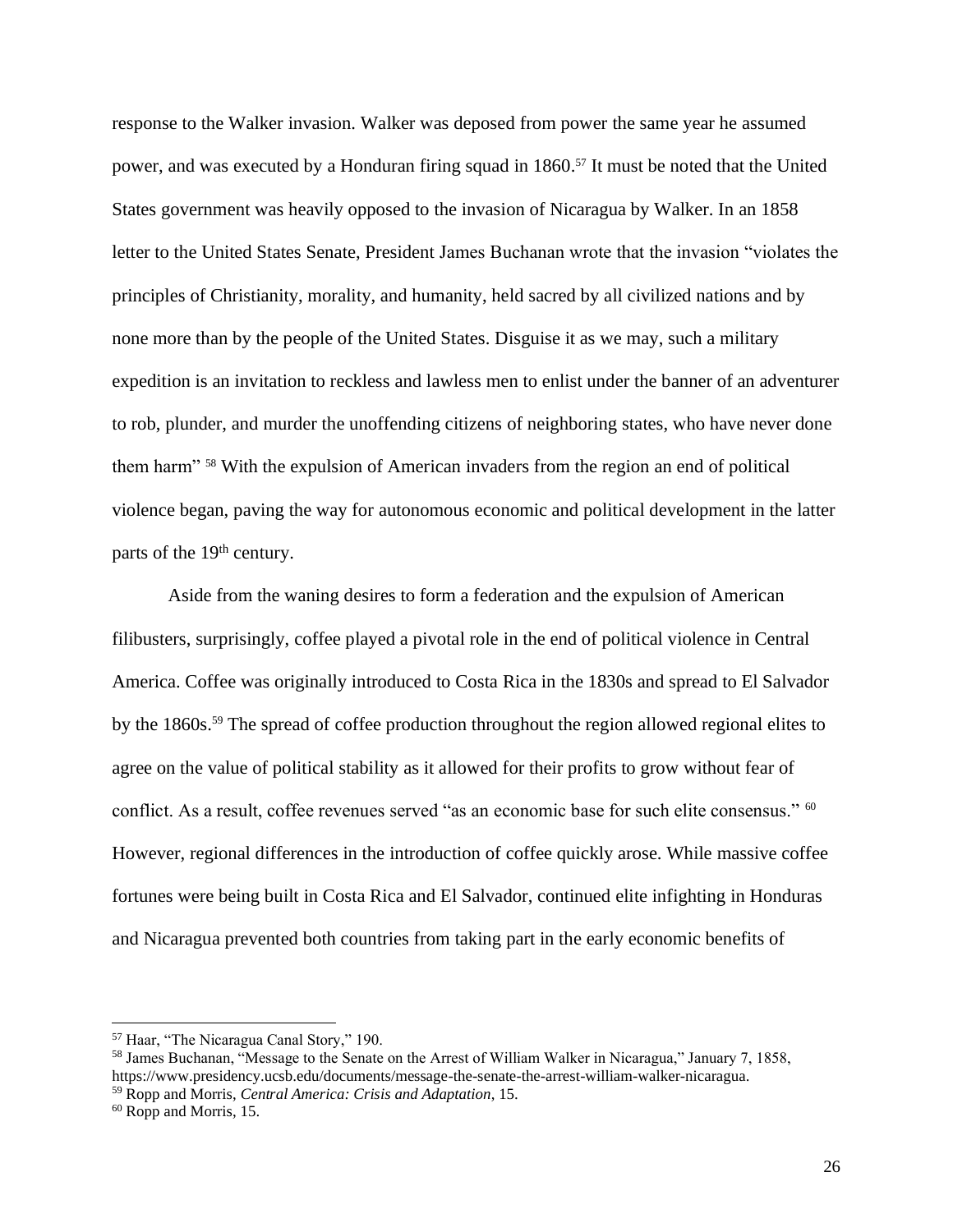commercial coffee production. 61

After independence from the Federal Republic of Central America, several Conservative governments were established in various of the newly created nations. For most of the mid-1800s, Conservative governments ruled Central America. The Conservatives advocated for a greater role for the Catholic Church within the politics of their respective countries, greater consolidation of power, as well as inclusion into world markets. <sup>62</sup> One of the primary efforts of Conservative governments after the dissolvement of the federation was to get rid of Liberal reforms introduced in the latter period of the Federal Republic. Specifically, in Guatemala, the former capital of the federation, the government restored the colonial land institutions of the Spanish Empire. The Conservative government's policies effectively helped concentrate the country's wealth to a relatively few wealthy landowners, which heavily prevented the country from achieving a dynamic economy.<sup>63</sup> With Conservative regimes came a "strengthening of clerical power, restoration of regular orders and Hispanic institutions, and consolidation of political and social power by the aristocratic landholders." <sup>64</sup> Even with a return to colonial structures, it must be noted that under Conservative governments, greater economic growth had been achieved than under Liberal rule during the early years of independence in the former Federal Republic. All states, with the exception of El Salvador, expanded their export markets significantly, helping each country establish favorable trade balances and leading to an improvement to their respective debt levels. <sup>65</sup> However, during the 1870s, several Conservative governments were voted out of office as traditional values and institutions were rejected by the

<sup>61</sup> Ropp and Morris, 15.

<sup>62</sup> Woodward, *Central America: A Nation Divided*, 113.

<sup>63</sup> Woodward, 114.

<sup>64</sup> Woodward, 116.

<sup>65</sup> Woodward, 117.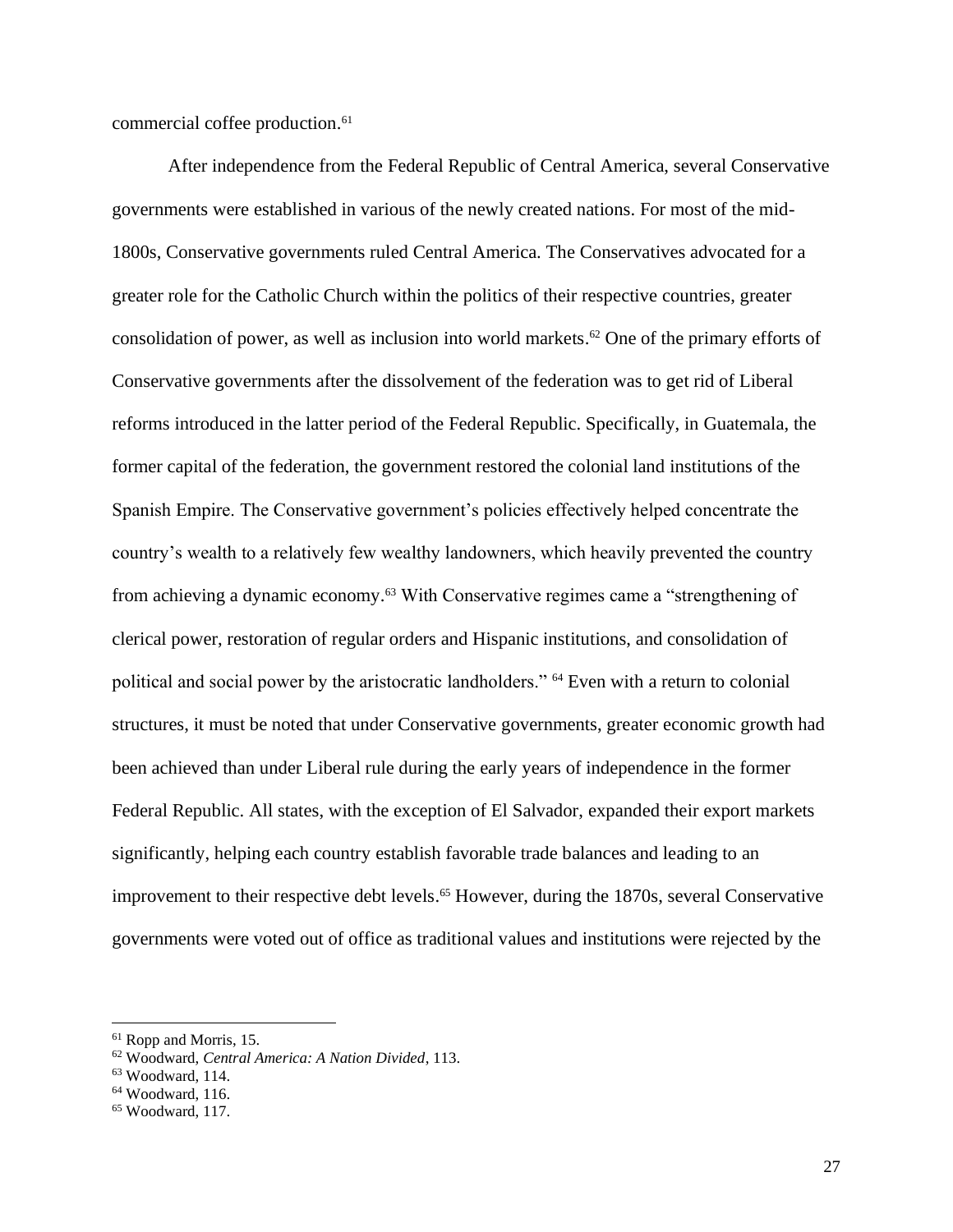population and attacks against the Catholic Church became common. Specifically, Conservative governments were replaced with Liberal administrations in Guatemala, El Salvador, Honduras, and Costa Rica. 66

The Liberal reforms of the late nineteenth century were a pivotal turning point for Central America. The reforms aided the region to become more integrated into the global economy, breaking away from its long history of isolation. A considerable growth in agricultural markets, as well as the acquisition of foreign capital and technology aided the region in its pursuit of economic development. Infrastructure investments were also common in the region at the time, facilitated by international capital and foreign investors. Nonetheless, while Central America did experience economic growth during the Liberal years, the economy did not fundamentally change. Agricultural exports continued to be the primary components of the region's economic activity, subject to the market forces of international supply and demand and fluctuating commodity prices. 67

In Costa Rica, the rise of Liberal Dr. Jose Maria Montealegre to the Presidency marked a notable shift in the country's government. Montealegre introduced a series of reforms centered on the democratization of the political system of Costa Rica. Specifically, through the introduction of education and economic reforms, Montealegre was able to create a Liberal foundation for the nation's government, helping Liberals stay in power for a considerable period of time.<sup>68</sup> While some key reforms were introduced during the Liberal years in the late 19<sup>th</sup> century, it is crucial to mention that the political and economic systems of Central America did not fundamentally change. While there were variations between Conservative and Liberal

<sup>66</sup> Ropp and Morris, *Central America: Crisis and Adaptation*, 16.

 $67$  Ropp and Morris, 17–18.

<sup>68</sup> Woodward, *Central America: A Nation Divided*, 154.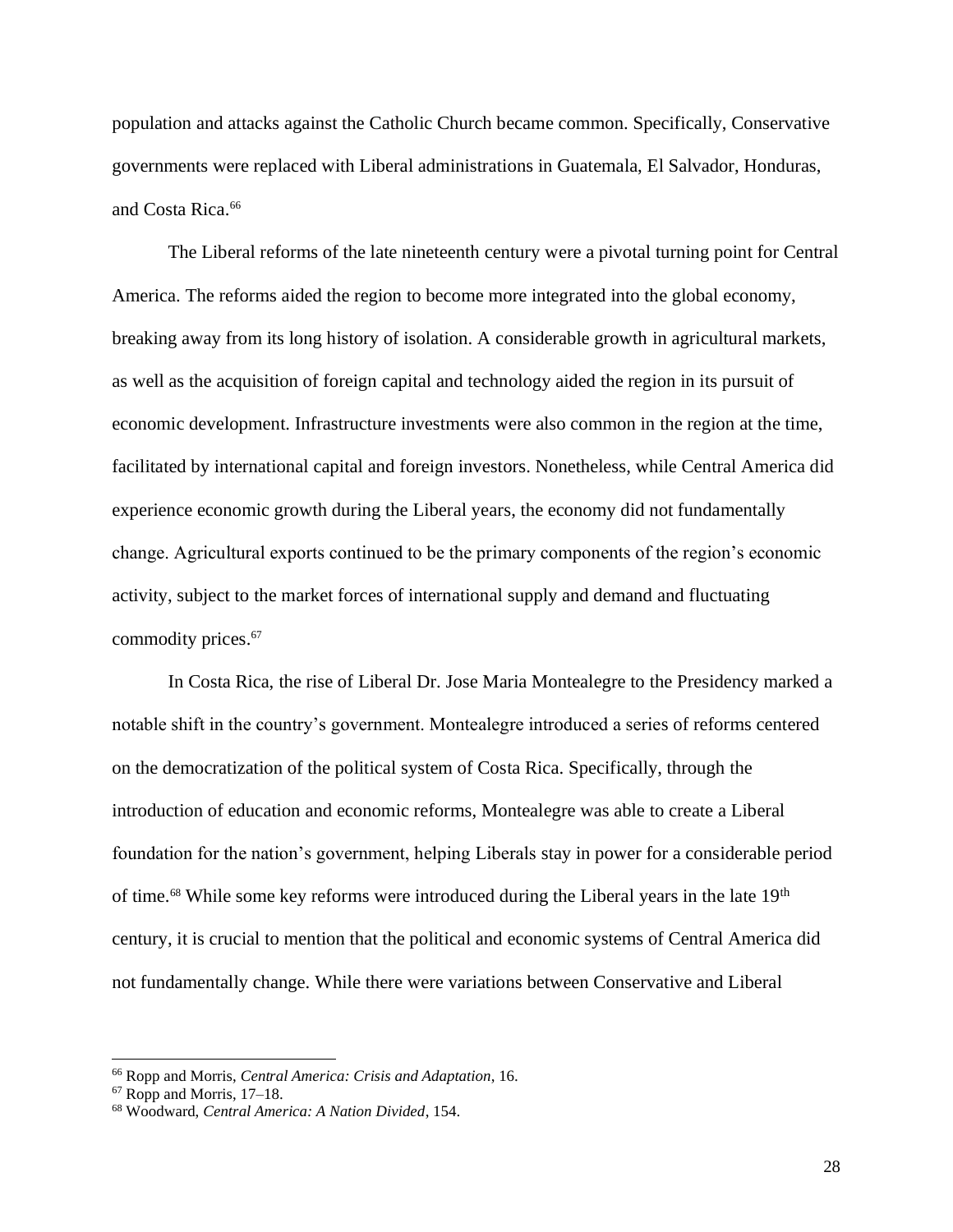caudillos, caudillos still governed the region with an iron fist and with the support of the armed forces, leaving little room for dissent and opposition. Furthermore, while some wealth was redistributed, the region's wealth was still held by a select few who aligned themselves with the caudillo in power. However, while wealth was still heavily concentrated at the hands of wealthy landowners, the Liberal Reforms were heavily responsible for the creation of the region's middle class, which paved the way for a more efficient economy. <sup>69</sup> With a greater role in their respective country's economy, the newly created, albeit small, Central American middle class allowed for greater integration of the region into the world economy, especially through agricultural products and commodities. Thus, the late nineteenth century was crucial in the integration of Central America into the world economy, primarily into agricultural markets where Central American nations could export their coffee and indigo, the two main crop exports from the region at the time.

# <span id="page-29-0"></span>*Central America in Modernity: Twentieth Century and Beyond*

In the twentieth century, Central America has been more active in the world stage, often receiving international attention for its internal affairs. The Nicaraguan Civil War and the subsequent Iran-Contra Affair, the Salvadorian and Guatemalan Civil Wars are some of the few events that have captured international attention and led to policy decisions by Western governments, primarily from the United States.<sup>70 71 72</sup> Furthermore, the early twentieth century was central to the latter developments explored in this thesis, especially surrounding the

 $69$  Woodward, 155.

 $^{70}$  Ronald Reagan, "Address to the Nation on the Situation in Nicaragua" (Washington, D.C, March 16, 1986), https://www.reaganlibrary.gov/archives/speech/address-nation-situation-nicaragua.

<sup>71</sup> Raymond Bonner, "The Agony of El Salvador," *New York Times*, February 22, 1981,

https://www.nytimes.com/1981/02/22/magazine/the-agony-of-el-salvador.html.

<sup>72</sup> Will Grant, "Was There Genocide in Guatemala?," *BBC News*, May 24, 2013, https://www.bbc.com/news/worldlatin-america-22649355.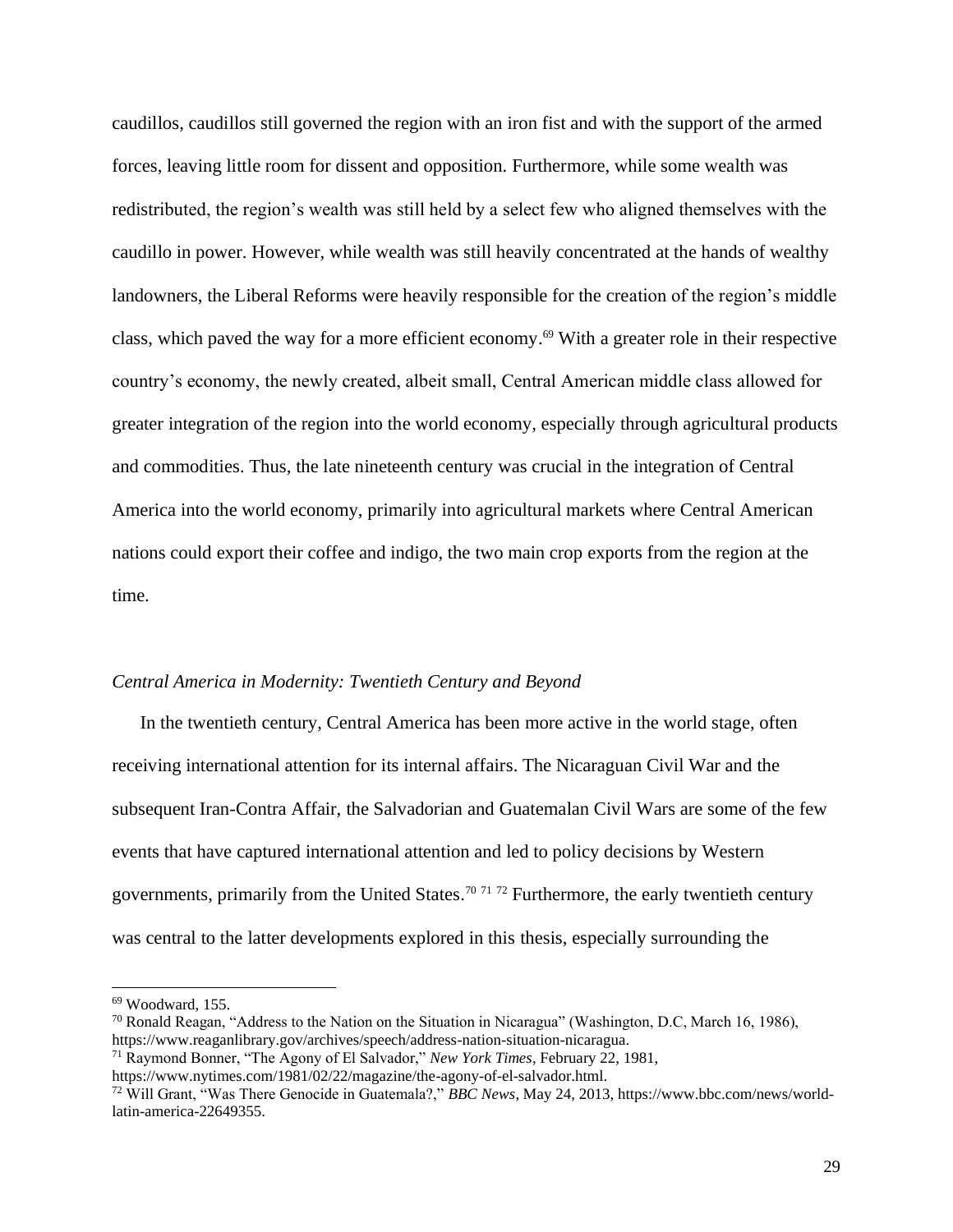development of political and economic institutions. Specifically, the establishment of dictatorships in certain Central American nations hindered the creation of meaningful economic growth and economic diversification.

The early years of the 20<sup>th</sup> century were marked by Panama's independence from Colombia and the subsequent construction of the Panama Canal. It is important to recognize the massive role the United States, under the Theodore Roosevelt administration, played in Panama's independence and in the construction and administration of the Canal Zone. In 1903, Panama declared independence from Colombia with support from the United States. Through the ratification of the 1903 Hay-Bunau-Varilla Treaty between Panama and the United States, the newly independent Republic of Panama granted the United States the right to use, occupy, and control the Canal Zone in perpetuity in exchange of securing Panamanian independence from Colombia. <sup>73</sup> The United States' interest in the construction of the Panama Canal stemmed from a long standing desire to construct an interoceanic canal in Central America, ranging as far back as the early  $19<sup>th</sup>$  century.<sup>74</sup> The negotiated treaty between both nations was with the intention of securing political stability in the Isthmus, which was imperative for the construction of the Canal, for which the United States would reap significant economic benefits from for decades to come. <sup>75</sup> With the beginning of American control over the Canal Zone, the United States' foreign policy toward Latin America began to experience a shift. Rather than continuing with the passive approach of the Monroe Doctrine, the United States, with the addition of the Roosevelt Corollary, assumed the role of regional policeman. Under its new self-imposed responsibilities,

<sup>73</sup> Daniel J. Flood, "Panama Canal Zone: Constitutional Domain of the United States," *World Affairs* 121, no. 3 (Fall 1958): 74.

<sup>74</sup> Noel Maurer and Carlos Yu, "What T.R. Took: The Economic Impact of the Panama Canal, 1903-1937," *The Journal of Economic History* 68, no. 3 (September 2008): 687.

<sup>75</sup> Flood, "Panama Canal Zone: Constitutional Domain of the United States," 75.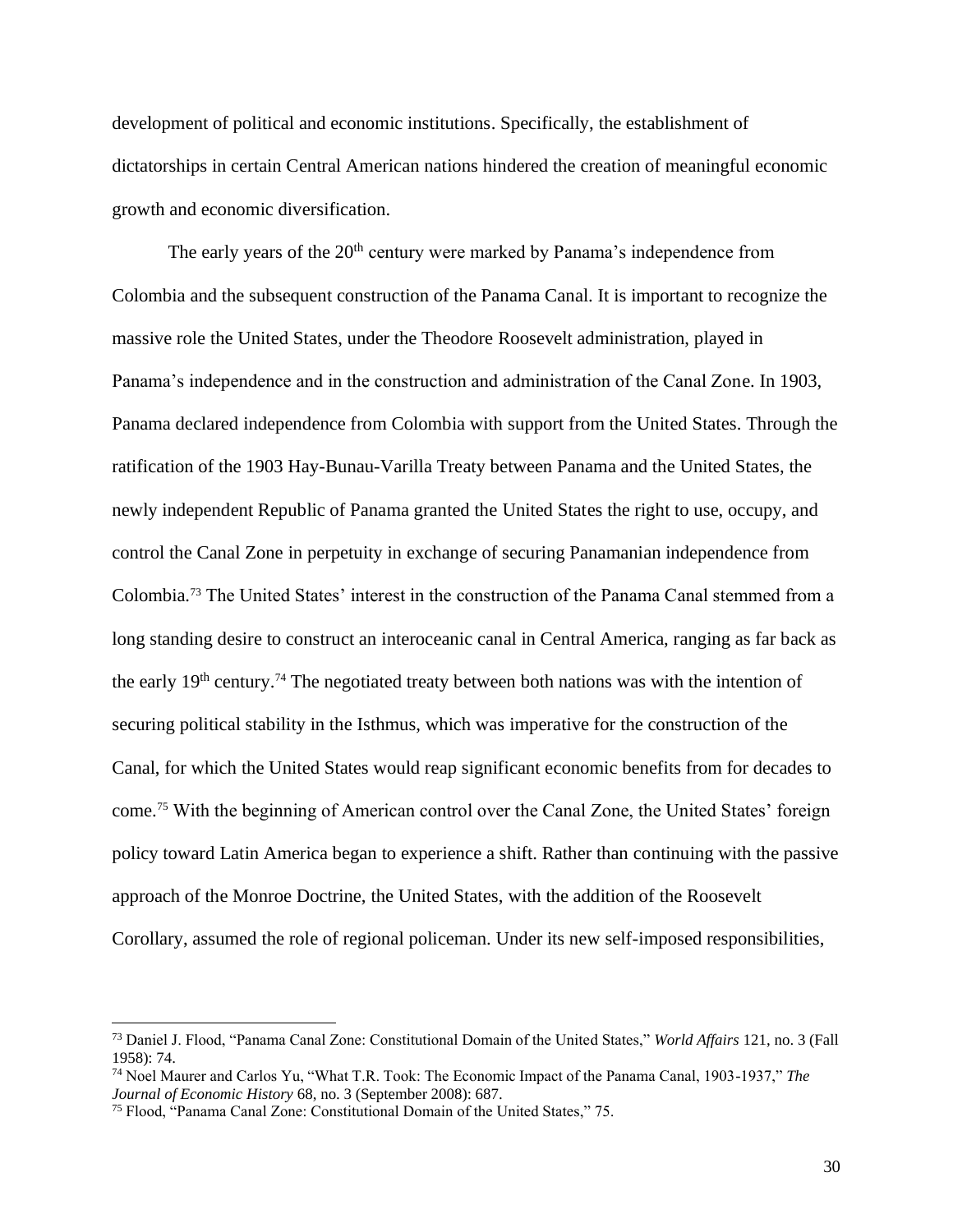the United States sought a policy where it could intervene in another nation's affairs as a method of last resort to ensure regional stability. In practice, an increase in military force was experienced in the early decades of the  $20<sup>th</sup>$  century, creating an early justification for American interventionism throughout the region. <sup>76</sup> Criticisms from Latin American leaders soon began to occur. Colombia, due to Panamanian independence, was outraged at the United States' involvement in the independence of Panama and its control over the Canal Zone. Other nations believed that the addition of the Roosevelt Corollary to the Monroe Doctrine converted foreign policy in Latin America from a protective policy to a policy of "selfish aggression." <sup>77</sup> Thus, the early 20<sup>th</sup> century was pivotal in American foreign relations with its Central American neighbors, as the former protector of the relatively weak region assumed a more active role in the region's internal affairs.

In the 1930s, dictatorships were common in the region, backed by elites and supported by the armed forces, as well as receiving outside support from the United States. Maximiliano Hernandez Martinez in El Salvador (1931-1944), Tiburcio Carias Andino in Honduras (1932- 1949), Jorge Ubico in Guatemala (1931-1944), and Anastasio Somoza Garcia in Nicaragua (1932-1956) were the dictators that ruled the region for a considerable portion of the  $20<sup>th</sup>$ century. <sup>78</sup> Often, these dictators managed to remain in power with the help of the United States, which sought to protect its economic interests in the region by creating alliances with militarybacked dictators. The United States openly supported three generations of Somoza dictators in Nicaragua from 1936 to 1979, as well as providing support for Jorge Ubico of Guatemala from

<sup>76</sup> Office of the Historian, "Roosevelt Corollary to the Monroe Doctrine, 1904," United States Department of State, *Milestones in the History of U.S. Foreign Relations* (blog), n.d., https://history.state.gov/milestones/1899- 1913/roosevelt-and-monroe-doctrine.

<sup>77</sup> John Holladay Latané, "The Effect of the Panama Canal on Our Relations with Latin America," *The Annals of the American Academy of Political and Social Science* 54 (July 1914): 87–88.

<sup>78</sup> Ropp and Morris, *Central America: Crisis and Adaptation*, 20.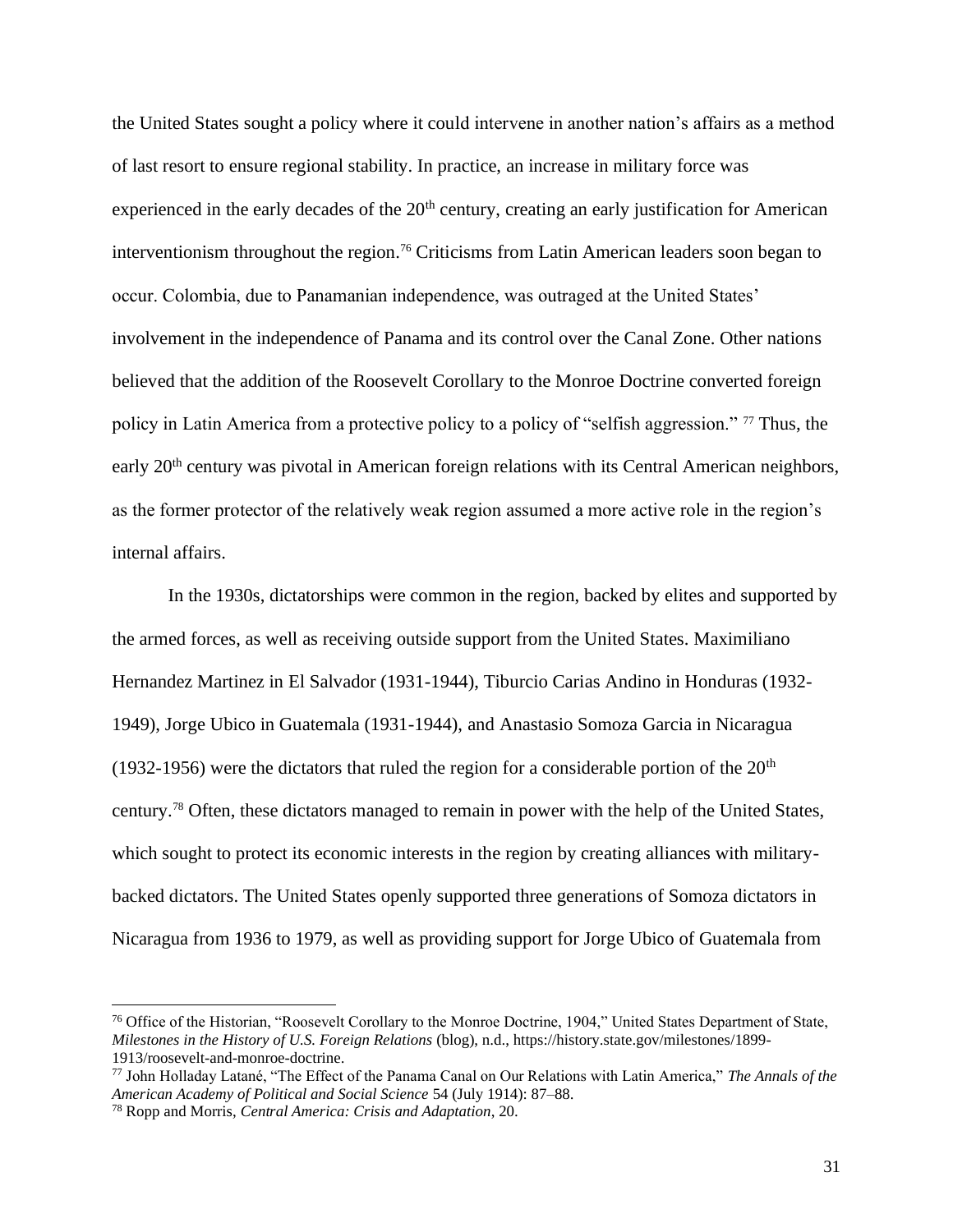1931 to 1944.<sup>79 80</sup> It is of importance to note that, as is the norm in most dictator-led nations, the Central American dictators funneled public funds into their private estates, enriching their families while most of the population lived under substandard levels.<sup>81</sup> Considering that Central America yet remained an agricultural society with no to little economic diversification, dictators who stole public funds set the region behind economically, as the funds were not invested in areas of potential economic growth. Although some economic diversification did occur in the region, agricultural exports, primarily coffee and bananas, continued to be the main source of all Central American nations' income. The region's issues with economic diversification continued to persist well into the latter part of the  $20<sup>th</sup>$  century. Specifically, between 1970 and 1980, "thirteen primary products accounted for nearly two-thirds of all regional exports by value." <sup>82</sup> As seen, Central America, for most of its history, has remained a particularly agricultural society with limited economic diversification that has prevented it from achieving significant economic growth. For a region that is subject to the movements of international markets and foreign economic policy, it is of utmost importance to achieve some form of economic diversification. Economic diversification, if achieved, leads to an increase in the productivity of labor, and an overall increase of revenue ad capital, helping a nation's economic prospects.<sup>83</sup> Most importantly however, economic diversification provides nations a shield of protection from volatile international markets and prices.

It is of utmost importance to recognize that the lack of economic growth in the region can be traced back to the global events of the 1980s, particularly the Lost Decade. The Lost Decade

<sup>79</sup> Shirley Christian, "Nicaragua and the United States," *World Affairs* 149, no. 4 (1987): 177.

<sup>80</sup> Kenneth J. Grieb, "American Involvement in the Rise of Jorge Ubico," *Caribbean Studies* 10, no. 1 (1970): 5. <sup>81</sup> Richard Sholk, "The National Bourgeoisie in Post-Revolutionary Nicaragua," *Comparative Politics* 16, no. 3

<sup>(1984): 254.</sup>

<sup>82</sup> Ropp and Morris, *Central America: Crisis and Adaptation*, 21.

<sup>83</sup> Alexander Hamilton, *Report on Manufactures* (Boston, MA: Potter Publishing Company, 1791), 23.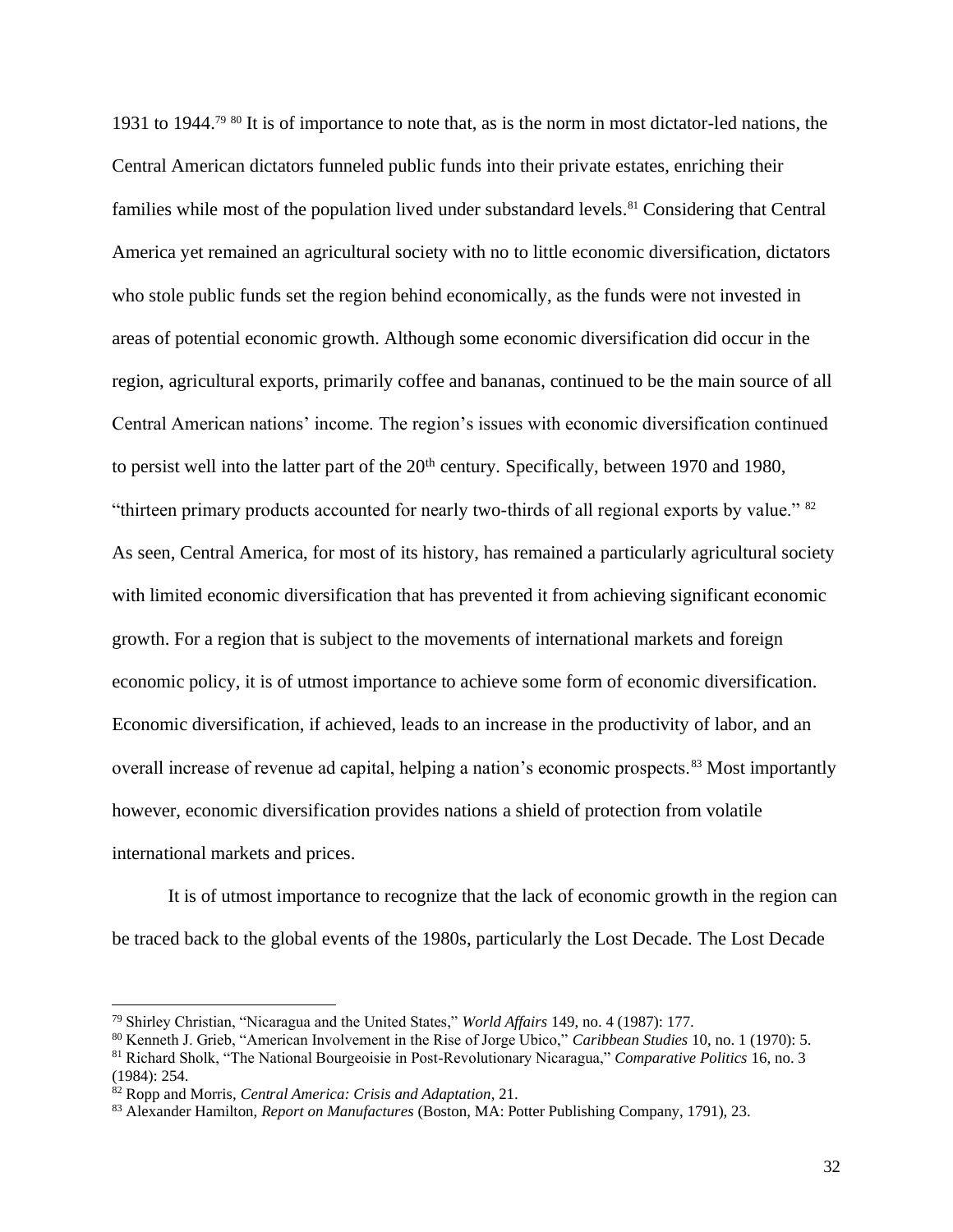was a period of vast economic crises throughout all Latin America, reaching every corner of the region. Central America experienced large external imbalances, high inflation, output stagnation, and a deterioration of social conditions. Aside from vast economic problems, the region likewise suffered sociopolitical instability, as armed conflicts raged through El Salvador, Guatemala, and Nicaragua, which had indirect effects on the economies of Costa Rica and Honduras.<sup>84</sup> However, while Central America did undergo serious economic problems throughout the 1980s, that is not to mean that it did not face problems in the 1990s. Rather, economic problems persisted throughout the region well into the next decade. For example, Honduras continued its weak performance well into the 1990s, mostly due to low factor productivity and the devastating effects of Hurricane Mitch on the economy in 1998, where the damages constituted 79.8% of that year's GDP.<sup>85 86</sup>

Due to the devastating economic and social ramifications of the Lost Decade, Central American countries enacted a series of structural and institutional reforms in the 1990s, which eventually came to be known as Washington Consensus policies. It must be noted that these reforms were not solely designed for Central America, but rather for Latin America more generally. It must also be noted that the United States, the World Bank and the International Monetary Fund would only provide funding for projects or structural reforms to nations if and only if they committed to enact Washington Consensus policies. Central American nations, cashstrapped and underdeveloped, for the most part, enacted the Washington Consensus policies, yet their populations continued to reside in substandard living conditions and did not see a

<sup>84</sup> Leonardo Cardemil, Juan Carlos Di Tata, and Florencia Frantischek, "Central America: Adjustment and Reforms in the 1990s," *Finance & Development* 37, no. 1 (March 2000): 34.

<sup>85</sup> Cardemil, Di Tata, and Frantischek, 35.

<sup>86</sup> Hugo E. Beteta and Juan Carlos Moreno-Brid, *Structural Change and Growth in Central America and the Dominican Republic: An Overview of Two Decades, 1990-2011* (Santiago, Chile: Economic Commission for Latin America and the Caribbean (ECLAC), 2014), 253.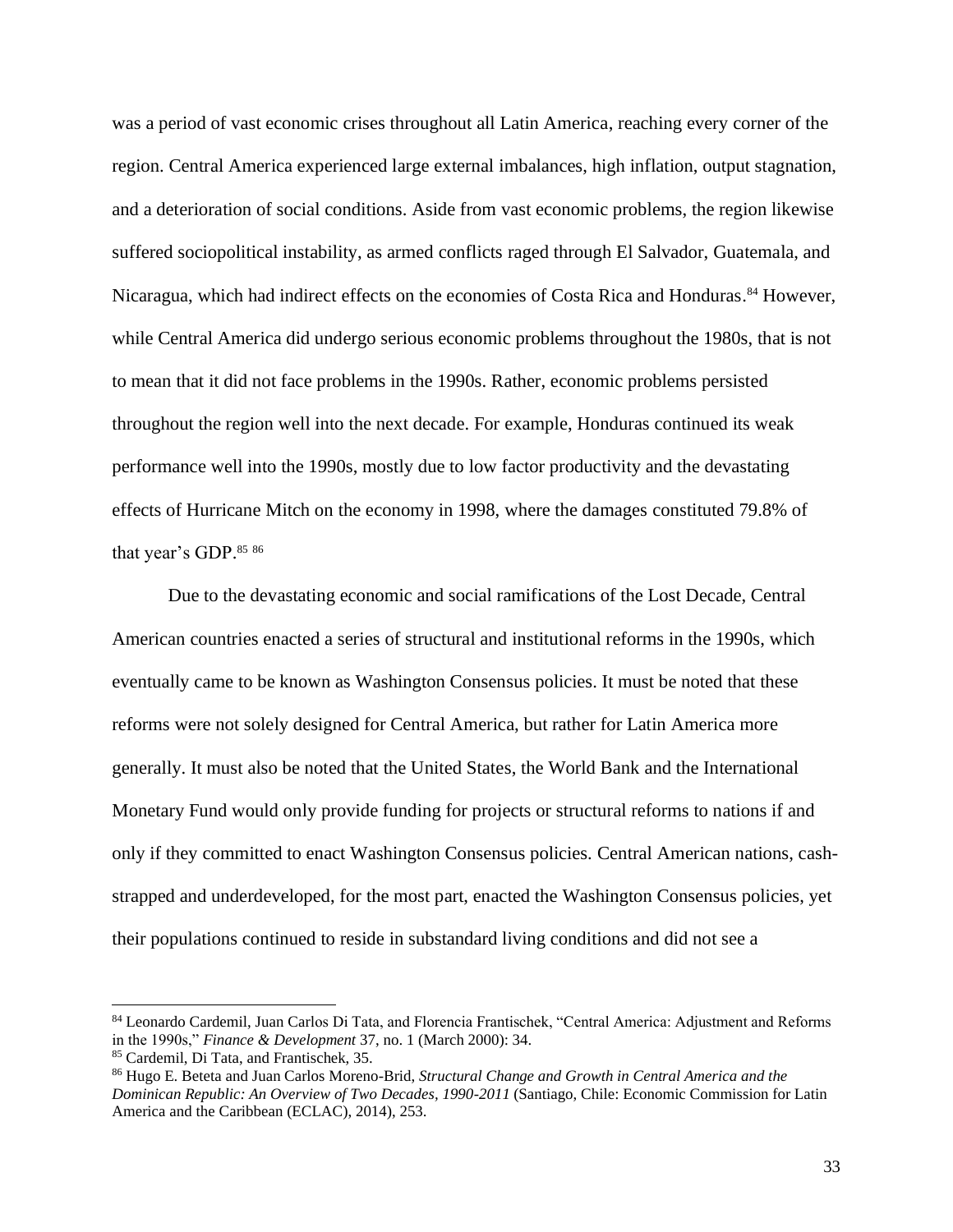meaningful change to their economic prospects. <sup>87</sup> By the late 1990s, virtually every country in Latin America had adopted the neoliberal, free trade, 'market-friendly' policies sponsored the Washington Consensus.<sup>88</sup> The effects of the Washington Consensus policies can be seen throughout the 1990s, just a few years after being implemented. At first, the policies provided some short-term economic growth for Latin American economies, but ultimately these nations continue to be riddled with deep structural economic issues. 89

While these policies did work in some countries, as in Costa Rica, they did not bring meaningful change to the economies of other nations, such as Mexico and Honduras. For example, Mexico suffered economically through the 1980s and likewise experienced multiple economic crises throughout the 1990s. Specifically, the Mexican economic crisis of the 1990s arose from the mismanagement of the Mexican peso and its exchange rate. As a response to the crisis, the United States, under the coordination of the International Monetary Fund, gave Mexico a \$50 billion loan to help stabilize the currency.<sup>90</sup> In exchange for the loan, the IMF demanded Mexico to implement Washington Consensus reforms. Such reforms did not immediately help the country overcome its economic crisis, instead it brought a series of new economic problems, such as rising incidences of poverty, falling or stagnating wages, and rapid increases of income inequality, to the forefront of Mexican society.

Why the policies were able to succeed in some countries and not in others can be explained by one of the primary criticisms of the Washington Consensus. Rodrik (2003) argued that the Washington Consensus was bound to disappoint because any list of policy reforms offers

<sup>87</sup> James M. Cypher, "The Slow Death of the Washington Consensus on Latin America," *Latin American Perspectives* 25, no. 6 (November 1998): 47.

<sup>88</sup> Cypher, 47.

<sup>89</sup> Jane D'Arista, "Moving Beyond the Washington Consensus," *International Journal of Political Economy* 32, no. 4 (Winter /2003 2002): 26.

<sup>&</sup>lt;sup>90</sup> Cypher, "The Slow Death of the Washington Consensus on Latin America," 48.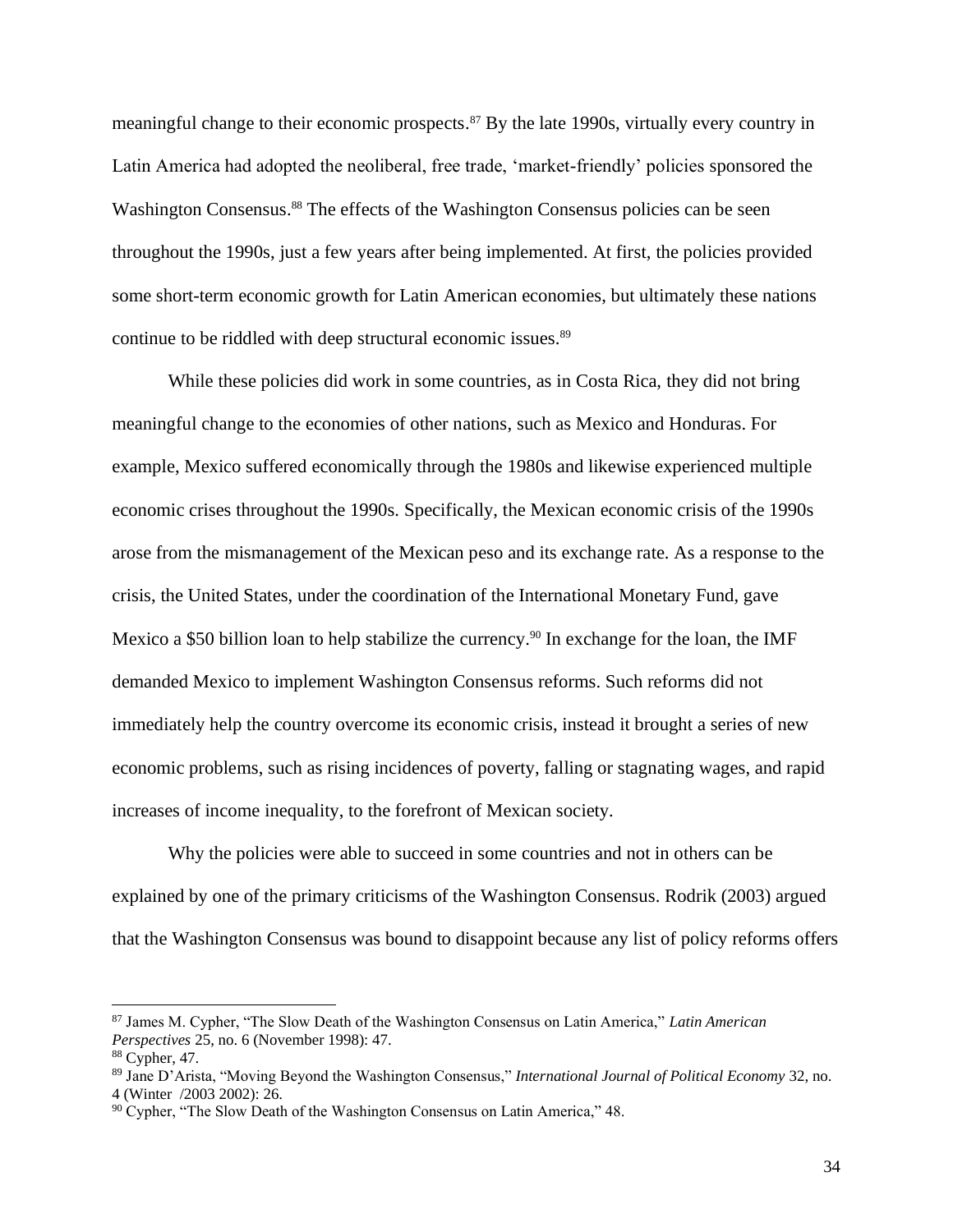an agenda that is insensitive to local context and need.<sup>91</sup> Rodrik referred to the Washington Consensus the "ten commandments," which makes it seem as if the Washington Consensus expected miracles to occur within each country where its policies were implemented.<sup>92</sup> Ultimately, it seems that while Latin American countries' experiences with Washington Consensus policies have varied, the region has overall been harmed more than it has been helped. After all, prescribing a one-size-fits-all solution, like Rodrik previously noted, is bound to disappoint, and possibly bring more economic issues, as was the case in Mexico.

Aside from facing persistent economic problems, the region likewise has long struggled with its political structures. Central American nations have historically struggled in their democratic pursuits. With the notable exception of Costa Rica, Central American political systems were authoritarian well into the 1980s and 1990s, when democratic transitions in Nicaragua, El Salvador, Honduras, and Guatemala allowed a rebirth of democracy in the region to occur.<sup>93</sup> However, even with the rebirth of democracy and new hopes of a change in the system, Central America has not fared better in international markets, as it continues to struggle to develop economically due to its lack of economic diversification. However, that does not mean that the entire region has struggled economically. Rather, some Central nations, particularly Costa Rica and Panama, have achieved levels of economic development unheard of in other Central American nations. Specifically, by 2006, Costa Rica and Panama had achieved GDP per capita rates 50 percent larger than in 1980, yet Guatemala and Honduras had the same GDP per capita in 2006 than in 1980. El Salvador's GDP per capita rate slightly increased, while

<sup>91</sup> Dani Rodrik, "Growth Strategies," NBER Working Paper Series (National Bureau of Economic Research, October 2003), 23, https://www.nber.org/system/files/working\_papers/w10050/w10050.pdf.

<sup>92</sup> Williamson, "The Strange History of the Washington Consensus," 205.

<sup>93</sup> Fabrice Lehoucq, *The Politics of Modern Central America: Civil War, Democratization, and Underdevelopment* (Cambridge, UK and New York, NY: Cambridge University Press, 2012), 3.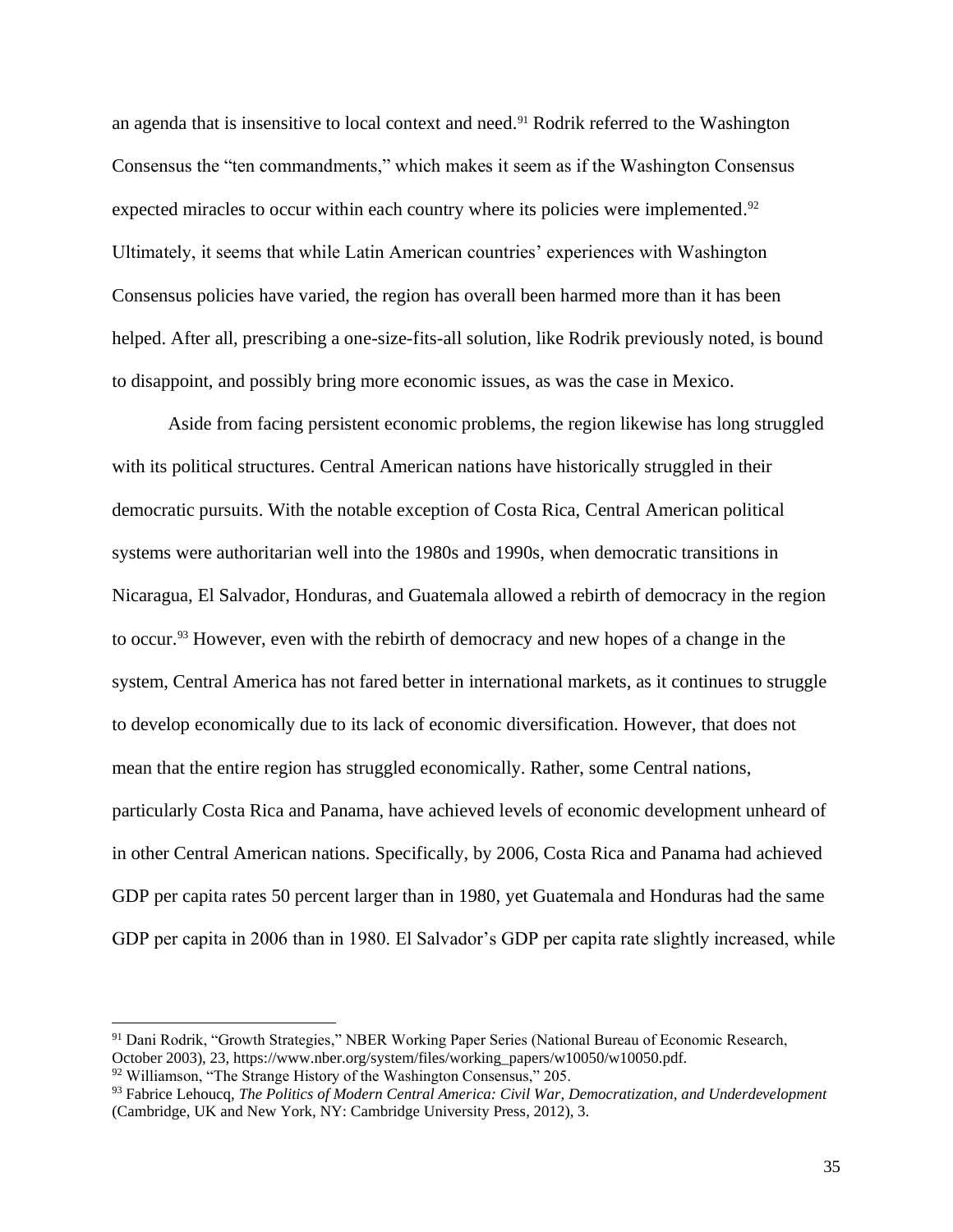Nicaragua's GDP per capita had declined almost by a fourth since 1980.<sup>94</sup> Clearly, the lack of economic development has not only separated the region from the developed world but has created regional divergences as well. In 1980, the richest Central American nations had GDP per capita rates twice as large as their poorest neighbors, yet in 2006 this ratio was three or four times as large. <sup>95</sup> The economic divergence that has occurred in the region is of utmost importance to this thesis, specifically comparing Costa Rica and Honduras' economic development paths.

Costa Rica's role as one of the most developed nations in the region deserves brief discussion. Central American historians and sociologists have long argued that the way in which Costa Rican society was set up has clearly influenced its democratic nature relative to the rest of Central America. Specifically, "a more egalitarian distribution of resources in the country" has allowed democracy to flourish in Costa Rica and be absent elsewhere.<sup>96</sup> Going back to the 19<sup>th</sup> century, a scarcity of labor in Costa Rica forced landlords to pay laborers decent wages to harvest coffee, as well as encouraged one's own agricultural pursuits in the country's frontier. Since then, compromise has been reached through a series of bargains between the upper and lower classes in Costa Rica, which has not been the case in the rest of the Central American nations.<sup>97</sup> Elsewhere, the state apparatus militarized to promote the interests of large commercial agriculture, leading to the rise of autocracy throughout the region.<sup>98</sup> These early developments in the 19<sup>th</sup> century were crucial to the development of democracy in Costa Rica, as it created an institutional incentive for bargaining between social classes, a key aspect absent from other

 $94$  Lehoucq, 4.

 $95$  Lehoucq, 4.

 $96$  Lehoucq, 19.

 $97$  Lehoucq, 19.

 $98$  Lehoucq, 19.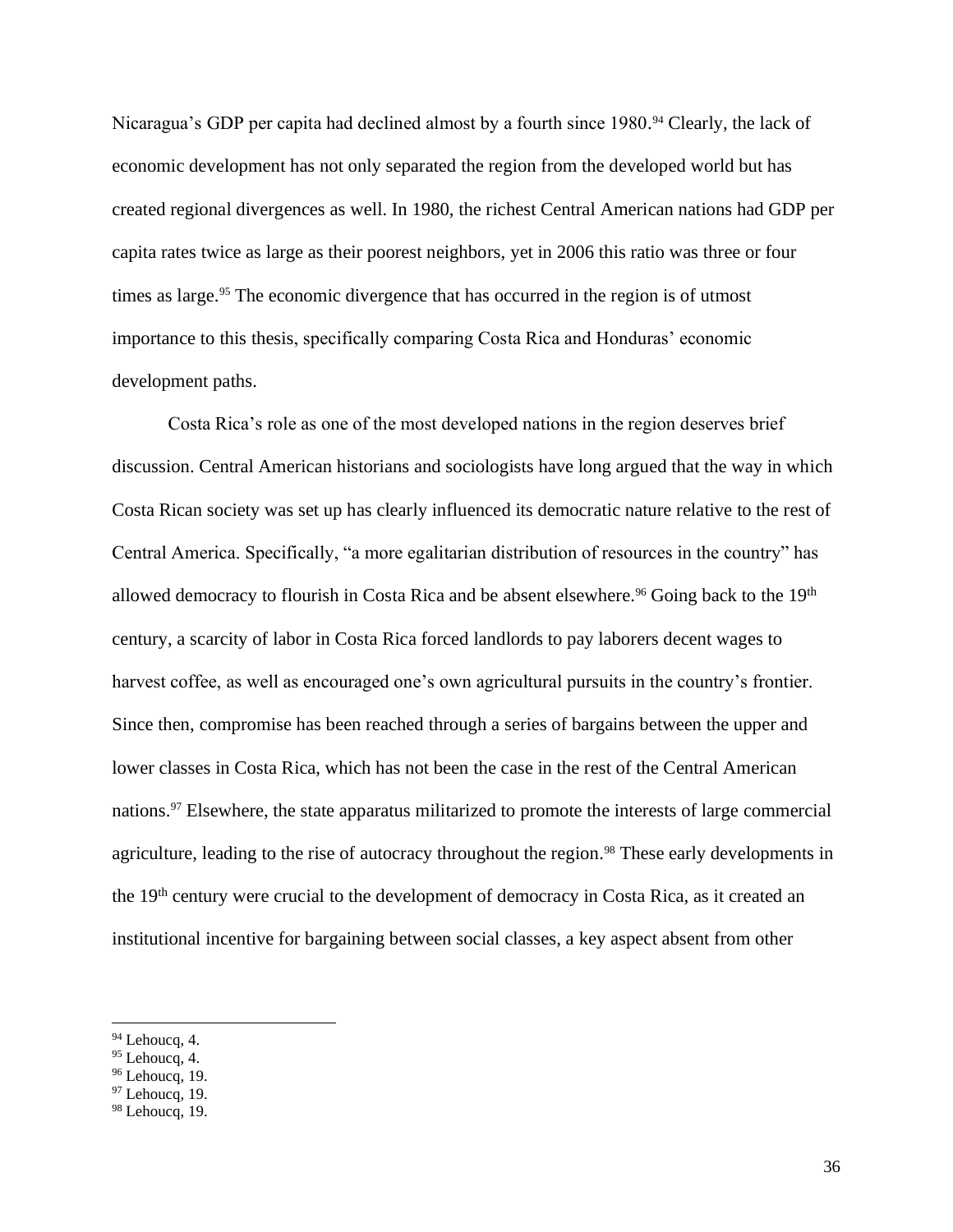Central American states.

The United States continues to play an important role in the region's economy and politics. Today, the United States continues to be the region's biggest trading partner, accounting since the early 1980s for around 40% of total merchandise exports from the region.<sup>99</sup> Due to its vast economic power, the United States continues to be a heavy influence in Central American politics and economics, especially in the modern democracies. For example, the United States has a military presence in Honduras at the Soto Cano Air Base.<sup>100</sup> The United States likewise continues to provide vast amounts of development aid money to Central American nations, whether they be for specific projects or structural reforms, in hopes of deterring future waves of immigrants.<sup>101</sup> It is clear that the United States has played a crucial role in the development history of Central America, as it has, for most of its history, been directly interested in its regional economic interests and expanding its sphere of influence. Yet, if Central America has attracted such attention from the world's hegemon for the past 200 years, why has it not able to develop properly given all the "correct" resources?

In 2022, most nations in Central America are democratic. Yet, there have been some growing worries about how sustainable democracy's gains will be in the region. For example, there were major concerns that the incumbent political party of Honduras would steal the 2021 Presidential Election.<sup>102</sup> Soon after the incumbent party's defeat at the polls, it was announced that former Honduran President Juan Orlando Hernandez was to be extradited to the United

<sup>99</sup> Shaun K. Roache, "Central America's Regional Trends and U.S. Cycles," *IMF ELibrary*, 2008, 2. <sup>100</sup> Todd South, "Deep in the Mountains of Honduras, Few Know What This US Military Task Force Does," *Army Times*, August 12, 2019, https://www.armytimes.com/news/your-army/2019/08/12/deep-in-the-mountains-ofhonduras-few-know-what-this-us-military-task-force-does/.

<sup>101</sup> Nicole Narea, "Sending Aid to Central America Won't Stop Migrants from Coming," *Vox*, April 30, 2021, https://www.vox.com/policy-and-politics/22404000/foreign-aid-biden-central-america-migration-root-causes.

<sup>102</sup> Gustavo Palencia and David Alire Garcia, "In Honduras, Parties Flag Fears of Fraud Ahead of Pivotal Vote," *Reuters*, November 27, 2021, https://www.reuters.com/world/americas/honduras-parties-flag-fears-fraud-aheadpivotal-vote-2021-11-27/.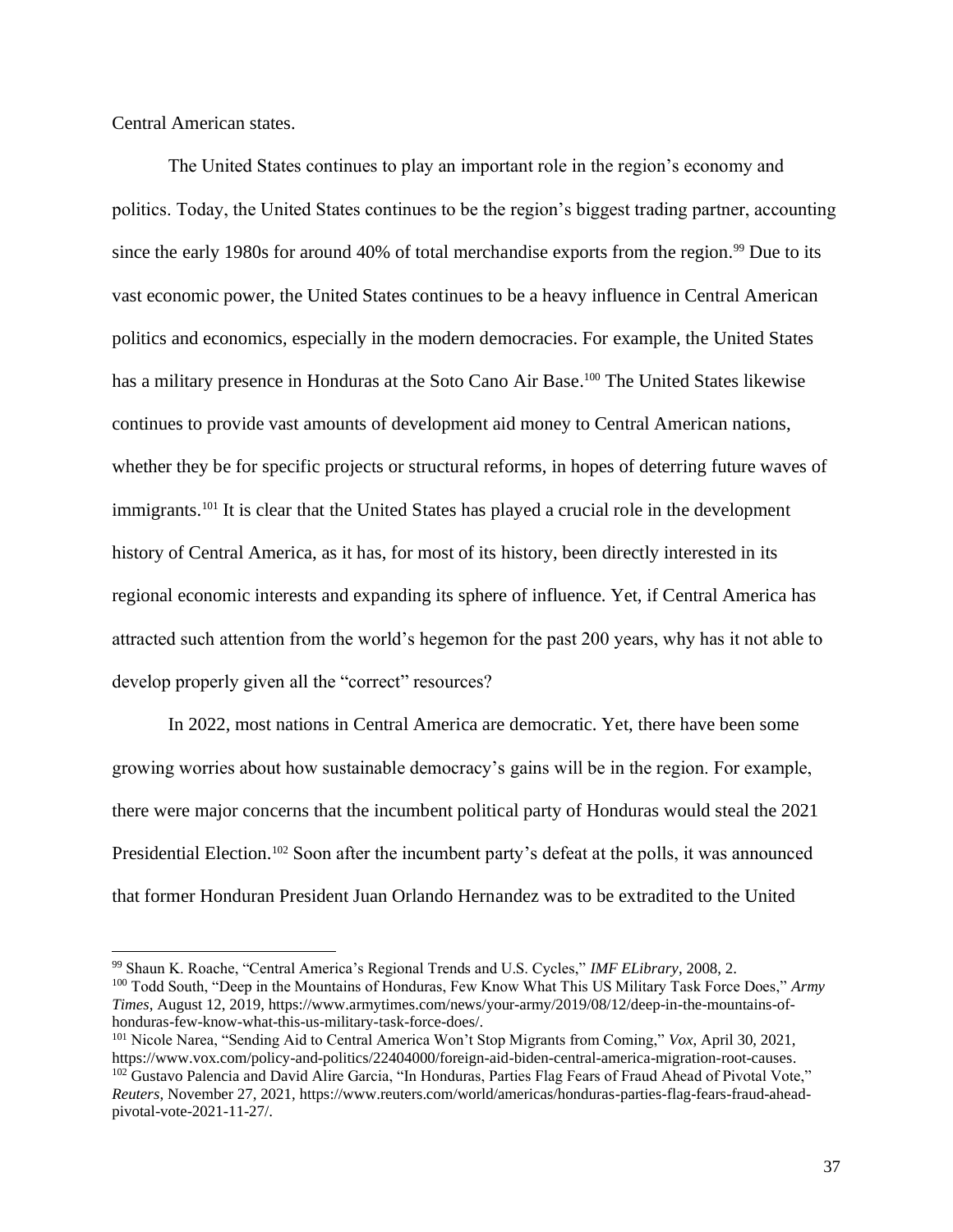States to face narcotrafficking charges.<sup>103</sup> In El Salvador, President Nayib Bukele has in multiple instances worried international human rights organizations and democracy advocates as he advocates for a tough on crime approach to the country's gang problems. <sup>104</sup> In Nicaragua, democracy has been on decline since President Daniel Ortega changed the country's Constitution to remain in power indefinitely, as well as appointing his wife, Rosario Murillo, to serve as Vice President.<sup>105 106</sup> With democracy in retreat in region, Costa Rica once again has been able to distinguish itself from the rest, boasting rather boring and customary elections. 107

Central America faces various challenges in the  $21<sup>st</sup>$  century. It faces a retreat of democracy and a rise of autocratic presidents. Combined with stagnant economic growth and substandard economic conditions for most, it is only a matter of time before Central America once again descends into the dangerous times of the mid-20th century, where it suffered from popular uprisings and civil warfare. Yet, Costa Rica continues to provide a shining example of democracy and economic growth, breaking out of the expectations Westerners often place on the region. The question then becomes: If most of the region seems to follow a pattern of economic stagnation and autocracy, then how has Costa Rica been able to break such pattern? What exactly has been the role of political institutions in shaping Costa Rica's economic growth prospects relative to Honduras, which has remained stagnant for most of its recent history?

<sup>103</sup> Santiago Perez and Juan Carlos Rivera, "Former Honduras President to Be Extradited to the U.S. on Drug-Trafficking Charges," *The Wall Street Journal*, March 28, 2022, https://www.wsj.com/articles/former-honduraspresident-to-be-extradited-to-the-u-s-on-drug-trafficking-charges-11648498461.

<sup>104</sup> Felipe De La Hoz, "El Salvador's Leader Is Updating the Autocrat Playbook for the TikTok Generation," *The Washington Post*, May 25, 2021, https://www.washingtonpost.com/outlook/2021/05/25/bukele-autocrat-playbooktiktok/.

<sup>105</sup> Carlos F. Chamorro, "In Nicaragua, a Blatantly Rigged Election," *The New York Times*, November 4, 2016, https://www.nytimes.com/2016/11/05/opinion/in-nicaragua-a-blatantly-riggedelection.html?searchResultPosition=13.

<sup>106</sup> Tracy Wilkinson, "Nicaragua's First Lady Is a Powerful Partner of President," *Los Angeles Times*, May 24, 2015, https://www.latimes.com/world/mexico-americas/la-fg-nicaragua-trees-20150524-story.html.

<sup>107</sup> Javier Cordoba, "With 25 Candidates, Costa Rica's Election up for Grabs," *ABC News*, February 3, 2022, https://abcnews.go.com/International/wireStory/25-candidates-costa-ricas-election-grabs-82648598.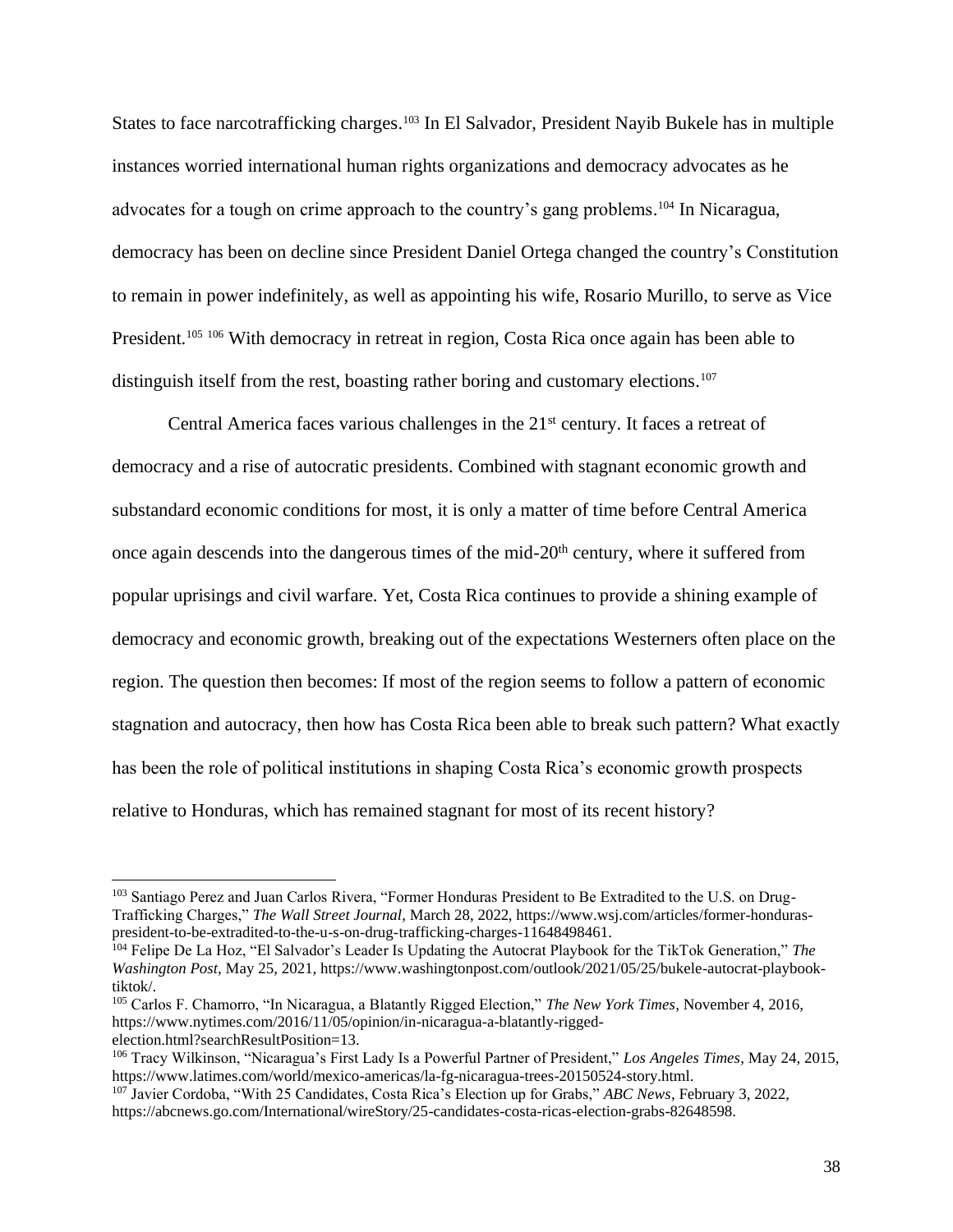### **The Lost Decade, The Washington Consensus, and 1990s Economic Divergence**

# *The Lost Decade*

The Lost Decade was a period of vast economic crises throughout 1980s Latin America. Central America, due to its interconnectedness with other Latin American nations, was not an exception to the events that transpired throughout the region. The Central American nations experienced large external imbalances, high inflation, output stagnation, and a deterioration of social conditions. While the Lost Decade officially started with the Mexican economic crisis of 1982, Central America had begun to show multiple signs of economic decay toward the end of the 1970s, signaling that while the region was affected by the Mexican crisis, it did not cause the economic problems of the region.

In the late 1970s, Latin America was undergoing an impressive economic boom that reassured international investors and the developed world of the region's economic prospects. The Mexican economic boom, for example, was being driven by new oil discoveries, high prices for the newfound oil, and large loans from multinational banks. As a result of such boom, few saw the possibility of an economic slowdown and much less the possibility of a debt default in Mexico.<sup>108</sup> In Honduras, the 1970s proved to be a period of sustained economic growth with stable prices and stable foreign exchange rates, leading to important social achievements, primarily increased healthcare access for the population and a sustained decrease in mortality rates.<sup>109</sup> Furthermore, an increase in exports and public expenditures led Honduras to achieve its best economic performance since World War II, averaging an average annual real GDP growth

<sup>108</sup> Paul Krugman, "Warning Ignored: Latin America's Crises," in *The Return of Depression Economics and The Crisis of 2008* (New York, NY: W. W.Norton & Company, 2009), 33.

<sup>109</sup> Guillermo Molina Chocano, "Honduras: Crisis Económica, Elecciones y Sistema Político (1980-1990)," *Revista Mexicana de Sociología* 52, no. 4 (1990): 303.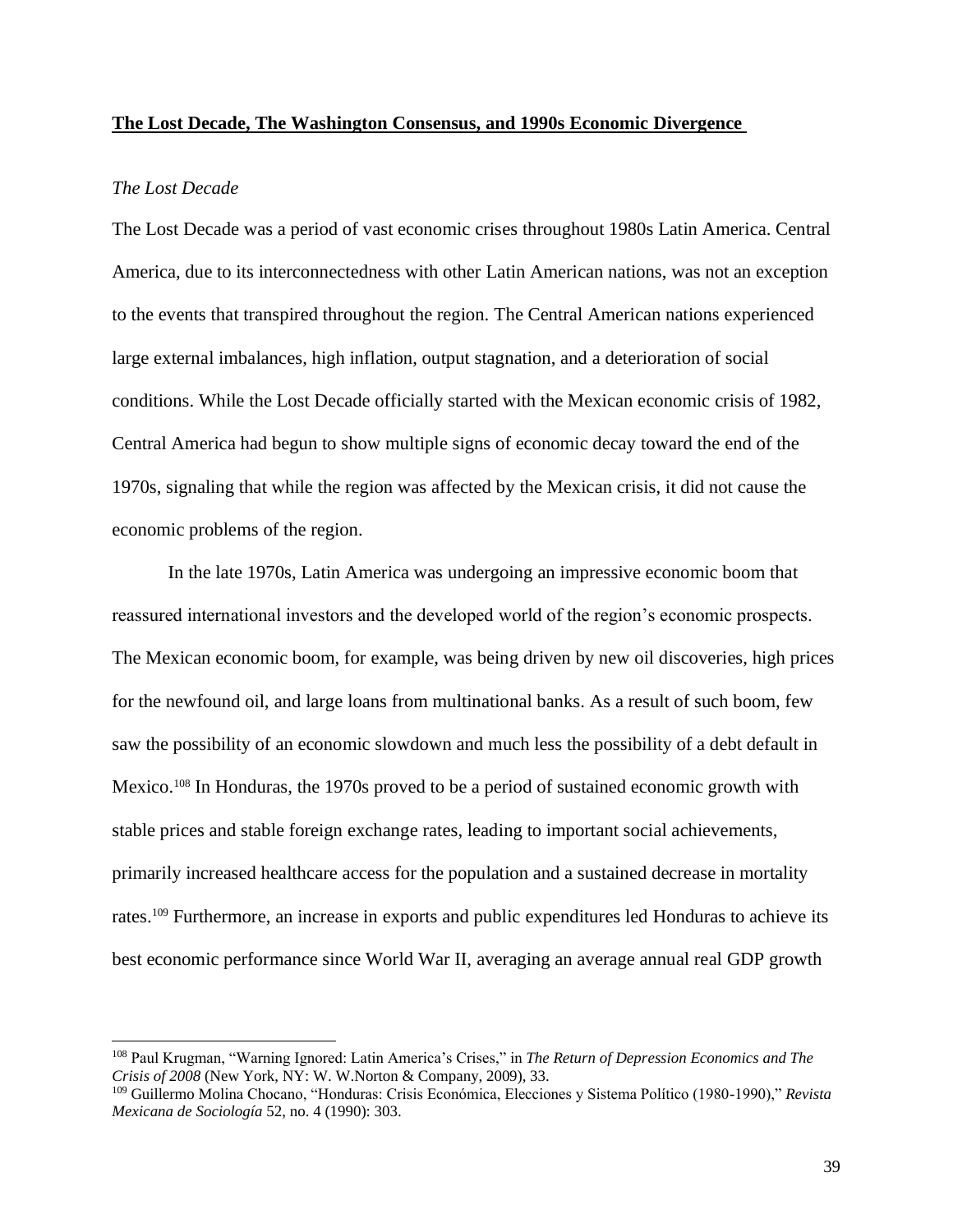rate of 8.8 percent from 1976 to 1979.<sup>110</sup> While Mexico and Honduras achieved significant economic growth in the late 1970s, other countries in the Central American region started to show significant economic challenges. Specifically, Costa Rica ended the 1970s with profound economic issues that would plague its economy well through the 1980s. In the late 1970s, Costa Rica was subject to price fluctuations in the international markets for its two major exports, coffee and bananas, making its economy highly susceptible to an economic crisis. <sup>111</sup> As seen, the late 1970s were experienced differently by these three Latin American countries, thus it is unfair to say that the Mexican economic crisis of 1982, which kicks off the Lost Decade, was a primary cause of the Central American economic crises, as some Central American economies were already experiencing major economic issues at the turn of the decade. Rather, it is important to note that Costa Rica and Honduras entered the 1980s with several economic problems unrelated to the Mexican crisis, exposing deep structural problems within their respective economies, primarily their dependence on international import and export markets and issues with international financing.

The 1980s proved to be a pivotal decade for Central America, as the economic crises of the decade were highly responsible for economic policy shifts advocated by the United States and multilateral financial organizations, primarily the World Bank and the International Monetary Fund. Prior to getting into a discussion of the U.S.-backed reforms, it is important to provide an account of the various economic crises experienced by Honduras and Costa Rica at the end of the 1970s and through the 1980s. Ending the 1970s, Honduras was experiencing rapid

<sup>110</sup> Hugo Rolando Noé Pino, "The Structural Roots of Crisis: Economic Growth and Decline in Honduras, 1950- 1984" (Austin, TX, The University of Texas at Austin, 1988), 156–61,

https://www.proquest.com/docview/303734017/fulltextPDF/8D8D12E7E6CC4683PQ/1?accountid=9681&parentSe ssionId=tZg2xhNFLvXKxMevLkdLilofU3cImDgFByh9lYJr%2FmI%3D.

<sup>111</sup> Ropp and Morris, *Central America: Crisis and Adaptation*, 177.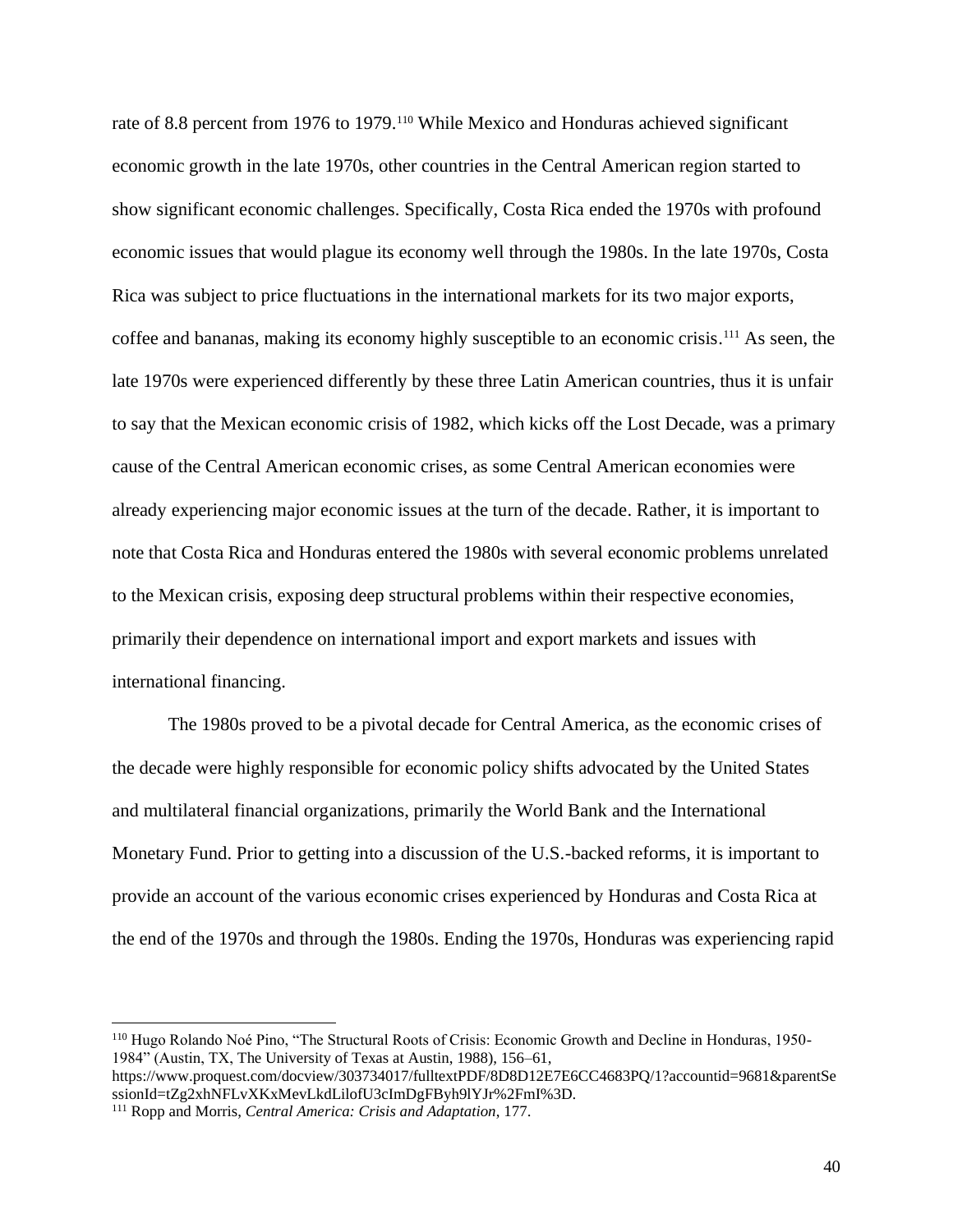economic growth, led by military leaders who deemed social peace and political order an integral component of Honduran society and its economy. With the installment of Colonel Policarpo Paz García as the Honduran head of state in 1978, the military regime became less reformist and more developmentalist, seeking to attract international public and private capital to finance stateled development programs. As a result of these policy changes, the state assumed a more aggressive role in its national economic development. <sup>112</sup> Due to the state's increased involvement in the economy, Honduras achieved impressive economic growth from 1976 to 1980, averaging an annual average real GDP growth rate of 8.8 percent. <sup>113</sup> The impressive economic growth of the late 1970s was driven by an overall increase in exports and an increase in public expenditures, leading the decade to end in a positive economic balance.<sup>114</sup> While the end of the 1970s proved to be a period of impressive economic growth for Honduras, the economic growth was brought to a halt in 1980. A major decrease in the real rate of GDP growth became evident, as the Honduran economy grew at only 0.6 percent in 1980, down from its average of 8.8 percent during the four previous years. The Honduran economy was not able to recover for various years, only able to grow at an annual average rate of only 0.7 percent from 1980 to 1984.<sup>115</sup>

While it is clear that Honduras was experiencing an economic crisis in the early 1980s from its real rate of GDP growth data, it is imperative to note that there were other major economic problems occurring within the country at the same time. Per capita GDP dropped from U.S. \$628 in 1979 to U.S. \$565 in 1984, signaling a significant decrease in the consumer's income and purchasing power. <sup>116</sup> Major problems were also present in the country's import and

<sup>112</sup> Ropp and Morris, 201.

<sup>113</sup> Noé Pino, "The Structural Roots of Crisis: Economic Growth and Decline in Honduras, 1950-1984," 160.

<sup>114</sup> Noé Pino, 156.

<sup>115</sup> Noé Pino, 160.

<sup>&</sup>lt;sup>116</sup> Noé Pino, 161.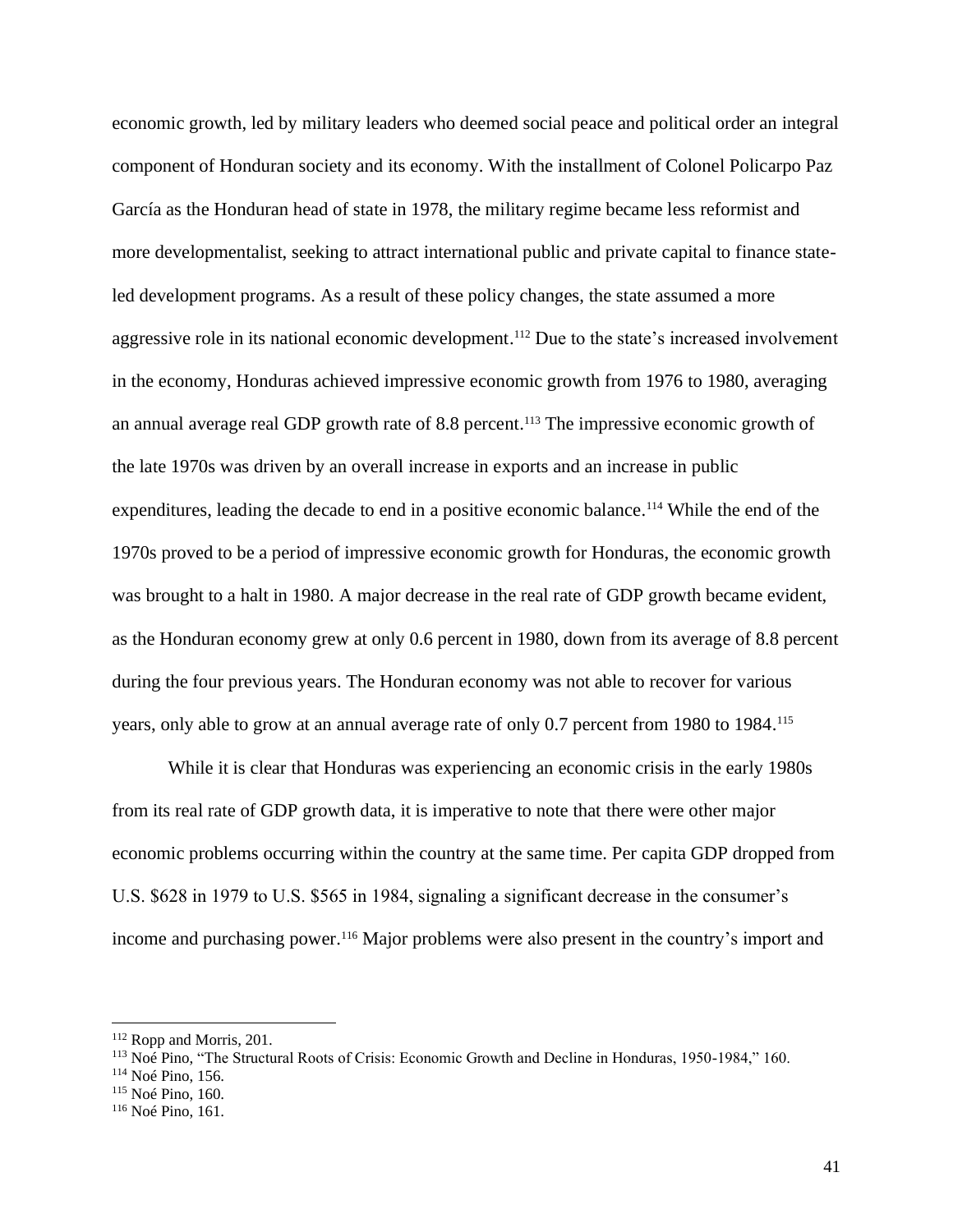export markets, with exports dropping from an average annual growth rate of almost 10 percent from 1976 to 1980 to a negative 0.3 percent average annual growth rate from 1980 to 1984. Imports decreased from an average annual growth rate of 12 percent at the end of the 1970s to a negative 0.2 percent average annual growth rate from 1980 to 1984. <sup>117</sup> Inflation also saw a return to the region, with Honduras experiencing double digit inflation for the first time since World War II, seeing 12.1 percent in 1979 and 18.1 percent in 1980. However, inflation began to decrease in the following years. The unemployment rate rose from 8.8 percent in 1980 to 10.7 percent in 1984.<sup>118</sup> It must be noted that Honduran economic data, especially unemployment data, has been subject to scrutiny, especially as multiple organizations have reached vastly different conclusions regarding unemployment. For example, the Colegio Hondureño de Economistas estimated Honduran unemployment to be 45 percent in 1983,<sup>119</sup> vastly different from the United Nations Economic Commission for Latin America (CEPAL) and Honduran Central Bank estimate of 10.7 percent unemployment in 1984.

Costa Rica entered the 1980s with several economic problems. Subject to international export market price fluctuations, Costa Rica saw plummeting export revenues with decreasing coffee and banana prices. Furthermore, the increasing price of oil deeply impacted the trade balance. As a result, the government borrowed heavily from foreign banks to finance imports. Subsequently, high interest rates and capital flight, caused by regional turmoil, caused dollar reserves to run out in 1980.<sup>120</sup> The absence of dollar reserves, decreased export revenues and increased import expenditures led to a massive devaluation of the currency, the *colón,* which fell

<sup>117</sup> Noé Pino, 161.

<sup>118</sup> Noé Pino, 162–63.

<sup>119</sup> Noé Pino, 163.

<sup>120</sup> Ropp and Morris, *Central America: Crisis and Adaptation*, 177.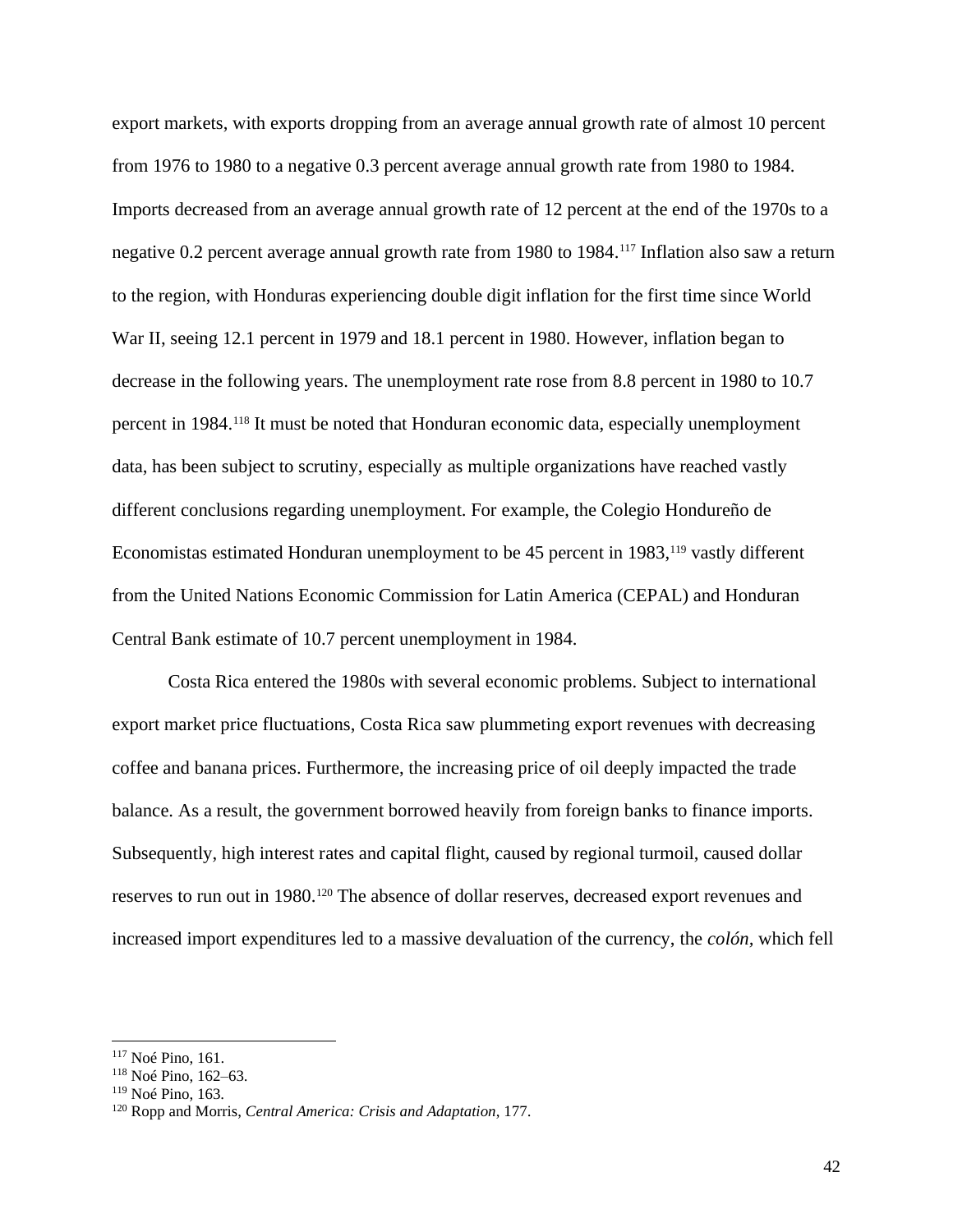from 9:1 to 60:1 to the dollar. <sup>121</sup> As a result of the devaluation of the *colón,* Costa Rica defaulted on debt interest payments in 1981. <sup>122</sup> In addition to the default, the private sector was unable to import raw materials and replacement parts, leading to a severe recession, massive layoffs and increasing unemployment. <sup>123</sup> Furthermore, the devaluation of the *colón* led to inflation soaring to about 150 percent up until 1982. <sup>124</sup> The 1981 default, alongside the severe recession, required the International Monetary Fund to intervene to help resolve the crisis. President Rodrigo Carazo, who ruled Costa Rica from 1978 to 1982, originally rejected the IMF proposals, calling the terms of the agreement draconian. Ultimately, with the 1982 election of President Luis Monge, the Costa Rican government accepted the IMF's conditions, the \$2.5 billion debt was rescheduled, and economic policies were introduced to ensure debt repayment. <sup>125</sup> As a result of the IMF intervention, the *colón* recovered some strength and stabilized at 43:1 to the dollar. <sup>126</sup> The IMF intervention helped Costa Rica avoid an outright economic collapse, however they did not provide long-term solutions to the deep structural issues in the Costa Rican economy.

In 1983, Costa Rica's economy was provided short-term relief with an increase in the price of coffee and bananas in the international markets, aiding the country's balance of payments and trade balance. <sup>127</sup> However, as seen, the Costa Rican economy's high dependence on international export markets continued to pose a major challenge for Costa Rican leaders through the mid-1980s. Some progress was made in the 1980s with economic diversification in the agricultural sphere, with increased production of citrus fruits, macadamia nuts, and

<sup>&</sup>lt;sup>121</sup> Ropp and Morris, 177.

<sup>122</sup> Marjorie Miller, "Big Costa Rica Debt Too Small to Sway Creditors," *Los Angeles Times*, May 25, 1986, https://www.latimes.com/archives/la-xpm-1986-05-25-mn-7263-story.html.

<sup>123</sup> Ropp and Morris, *Central America: Crisis and Adaptation*, 177.

<sup>&</sup>lt;sup>124</sup> Ropp and Morris, 178.

<sup>&</sup>lt;sup>125</sup> Ropp and Morris, 177.

<sup>126</sup> Ropp and Morris, 177.

<sup>&</sup>lt;sup>127</sup> Ropp and Morris, 178.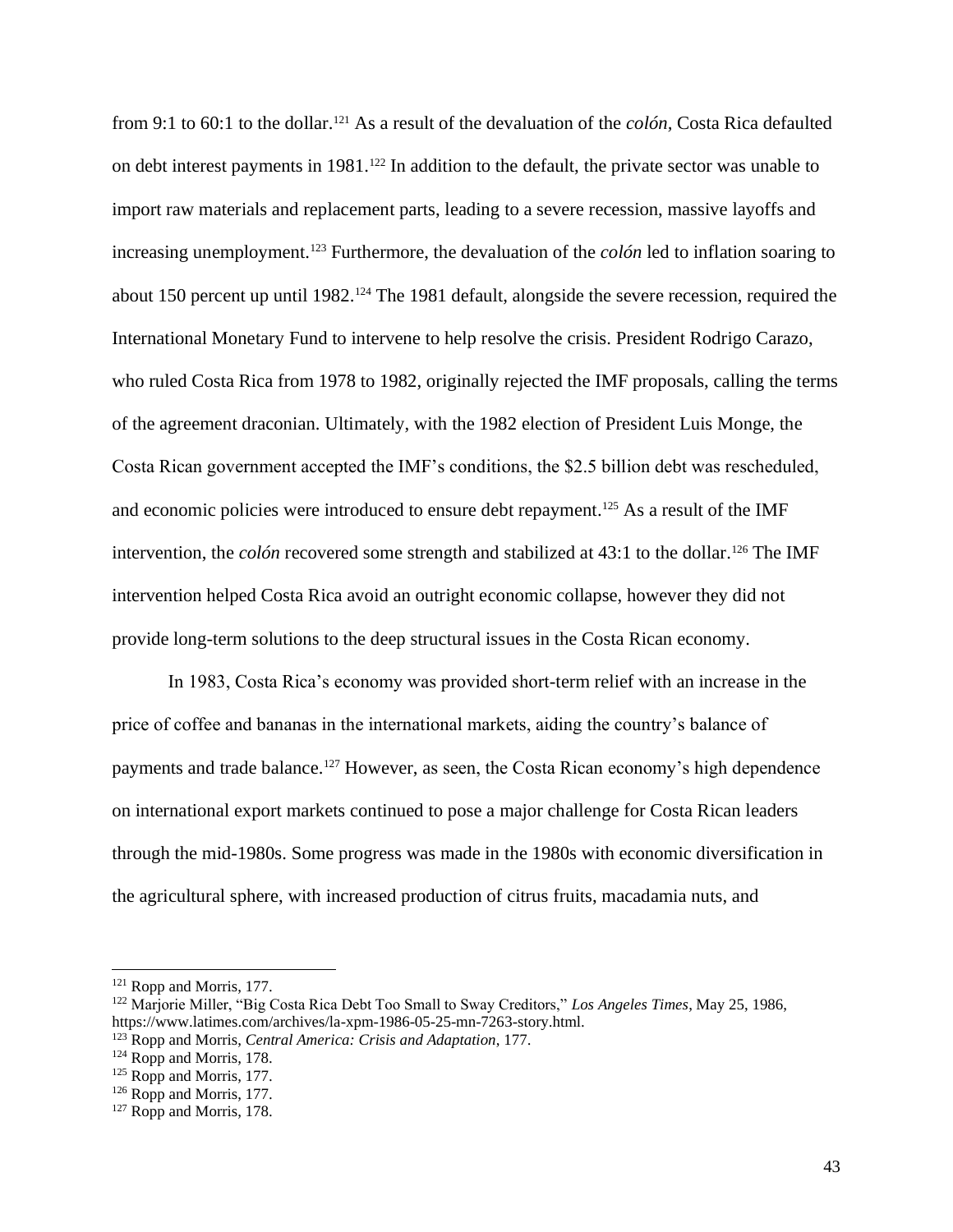flowers. <sup>128</sup> However, Costa Rica's continued dependence on international markets proved too great even with the introduction of IMF reforms in 1982. Eventually, economic issues once again came to plague the Costa Rican economy, starting in 1983 and continuing through 1990. Between 1983 and 1988, real wages dropped 42 percent, though employment rates remained higher in Costa Rica relative to the rest of Central America. After 1983, once again Costa Rica started to experience a growing trade deficit. As a result of these consistent economic issues, under the leadership of President Oscar Arias, who ruled Costa Rica from 1986 to 1990 and from 2006 to 2010, Costa Rica began to pursue neoliberal reforms.

In 1987, President Oscar Arias and the Partido Liberación Nacional (PLN) began to dismantle the welfare state and reduced public spending significantly. The government likewise engaged in the privatization of state-owned enterprises, primarily banks, such as the Banco de Costa Rica and the Banco Internacional de Costa Rica, and other state agencies, such as Costa Rican Corporation for Development (CODESA), the state-owned cement producer (CEMPASA), and the state-owned fertilizer producer (FERTICA). <sup>129</sup> <sup>130</sup> With the introduction of newly private financial institutions, small and medium sized farmers became effectively shut out of sources of credit, hindering their ability to participate in the Costa Rican economy and causing civil discontent with the Arias administration. <sup>131</sup> In 1990, the Costa Rican government, due to the austerity measures introduced, was able to buy back its debt at substantial discounts,<sup>132</sup> however not without consequences. Real wages continued to decline, causing labor problems. Labor

<sup>129</sup> Ileana Muñoz and Claudio Antonio Vargas, "La Producción de Fertilizantes En Costa Rica y El Modelo Estatal Costarricense: El Caso FERTICA," *Anuario de Estudios Centroamericanos* 18, no. 1 (1992): 61.

<sup>130</sup> Juan Manuel Villasuso, "Reformas Estructurales y Política Económica En Costa Rica," Serie Reformas Económicas (United Nations Economic Comission for Latin America and the Caribbean (CEPAL), 2000), 28–30, https://www.cepal.org/sites/default/files/publication/files/7608/S2000578\_es.pdf.

<sup>131</sup> Woodward, *Central America: A Nation Divided*, 231.

<sup>128</sup> Woodward, *Central America: A Nation Divided*, 231.

<sup>132</sup> Jeremy Bulow and Kenneth Rogoff, "Sovereign Debt Repurchases: No Cure for Overhang," *The Quarterly Journal of Economics* 106, no. 4 (1991): 1220.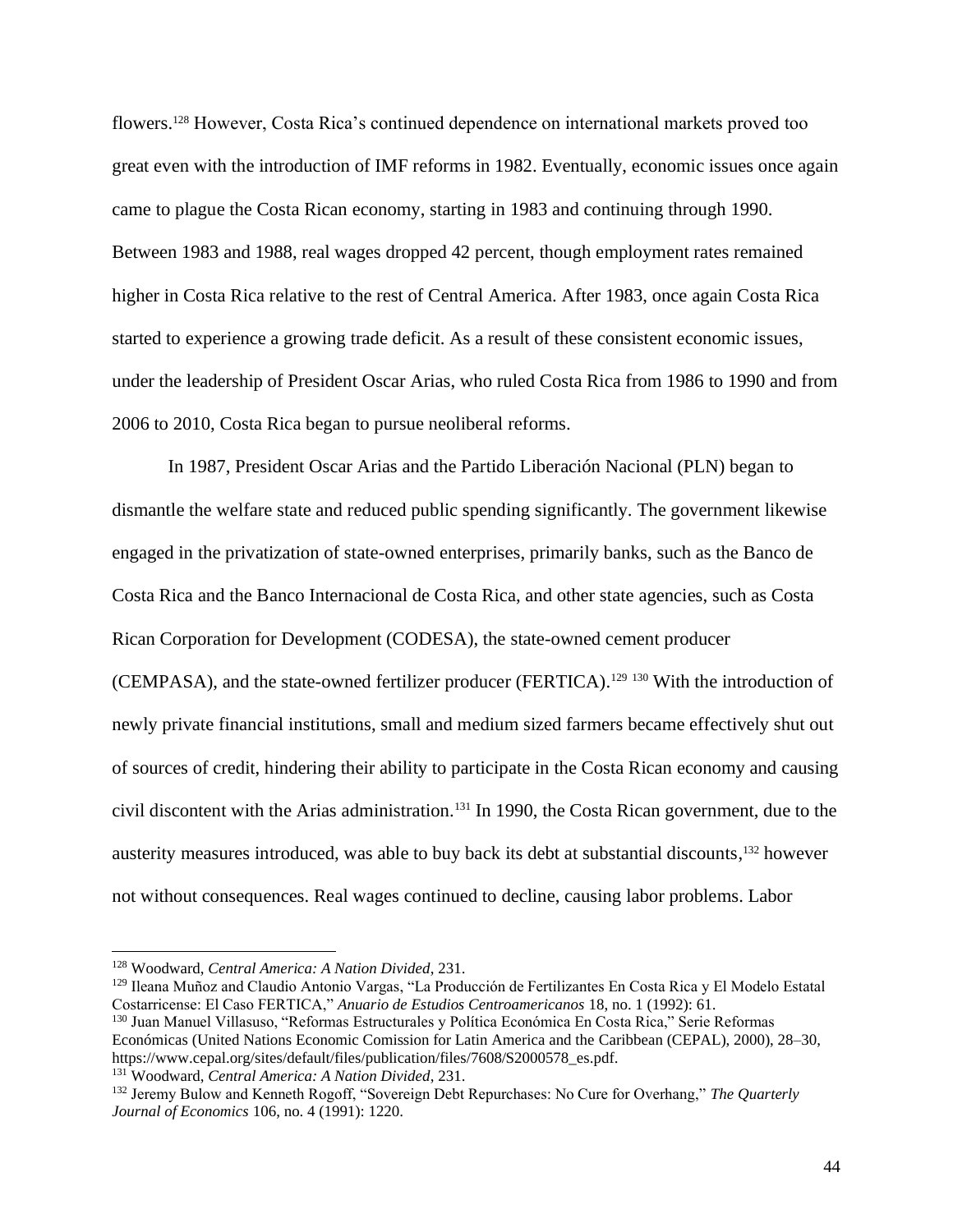strikes occurred throughout the nation, both in urban and rural areas, to protest the declining living standards and the austerity measures introduced by the Arias government. In 1990, more than 70,000 workers, who worked in public institutions like the healthcare system, participated in a labor strike protesting the rising costs of living and the austerity measures.<sup>133</sup> The austerity measures were so unpopular among the Costa Rican population that the PLN, the incumbent political party, was defeated in the 1990 presidential election, which brought Rafael Calderón of the Partido Unidad Social Cristiana (PUSC) to power, who promised popular policies like food self-sufficiency and economic reforms. 134

As seen, the 1980s were a period of severe economic crises in Central America. Deep structural issues in the economy plagued the administrations in power for most of the 1980s, ultimately leading to political defeat and stagnant growth. However, it is to be noted that while persistent structural issues in the economy did contribute significantly to the economic downturns of the 1980s, they were not the sole reason for the economic decay. Rather, Costa Rica and Honduras found themselves in a rather delicate international context where small open economies were deeply subjected to the economic misgivings of the developed world. Thus, an ample consensus has developed in the Central American literature regarding the economic crises of the 1980s. Specifically, "an increase in the price of oil in 1979, inflation and recession in the developed countries, and high interest rates due to the deflationary policies in those countries contributed to the inflation process, the fall in exports, the increase in the value of imports, the worsened terms of trade, the increase in the service of the external debt, the loss of international reserves, and finally, a period of recession in these small economies." <sup>135</sup> The economic decay of

<sup>133</sup> "Strike in Costa Rica," *New York Times*, October 6, 1990, https://www.nytimes.com/1990/10/06/business/strikein-costa-rica.html.

<sup>134</sup> Woodward, *Central America: A Nation Divided*, 232.

<sup>&</sup>lt;sup>135</sup> Noé Pino, "The Structural Roots of Crisis: Economic Growth and Decline in Honduras, 1950-1984," 165–66.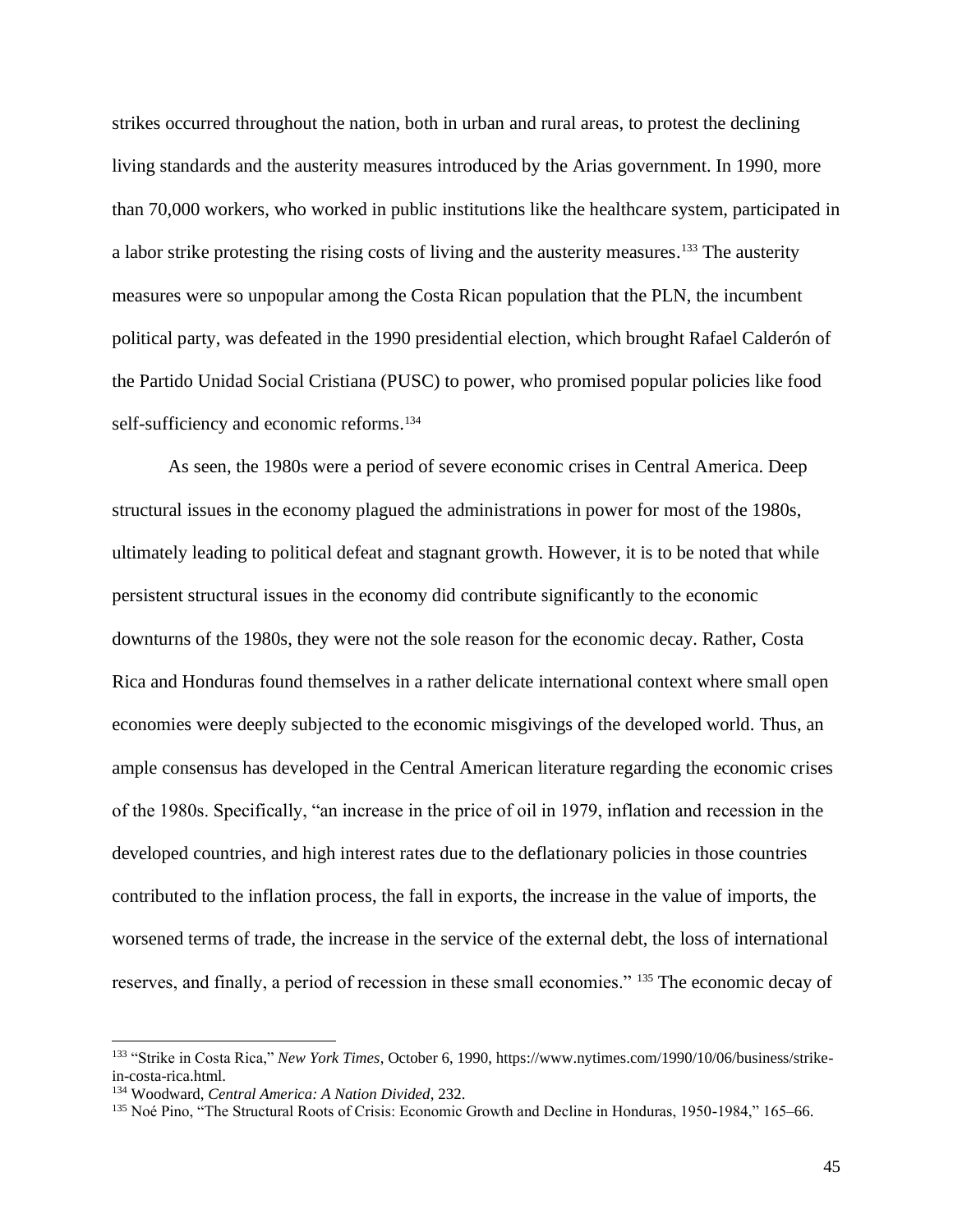the 1980s set back the region and its development prospects. Regional instability due to civil war and civil unrest, lack of investor trust as a result of such turmoil, and a fragile international context prevented Costa Rica and Honduras from achieving significant economic growth in the 1980s.

Aside from vast economic problems, the region likewise suffered sociopolitical instability, as armed conflicts raged through El Salvador, Guatemala, and Nicaragua, which had indirect effects on the economies of Costa Rica and Honduras. <sup>136</sup> Primarily, the massive influx of refugees fleeing civil conflict in the region deeply impacted the Honduran and Costa Rican economies, as they were the only safe havens in Central America during the 1980s. In the 1980s, Costa Rica's population was growing at near 2.5 percent per year, however, due to the Nicaraguan Civil War, approximately 400,000 Nicaraguans migrated into Costa Rica throughout the decade. <sup>137</sup> A similar story occurred in Honduras. Approximately 35,000 Salvadoran refugees fled into Honduras in 1980 and 1981 with the offset of the Salvadoran Civil War. Many Nicaraguans likewise fled into Honduras, escaping civil conflict. <sup>138</sup> While Costa Rica and Honduras accepted the refugees fleeing civil conflict, it did so with massive effects to their economies. First, Costa Rica and Honduras were already experiencing economic issues at the beginning of the 1980s, and with the addition of thousands, if not hundreds of thousands, refugees, their economies were deeply strained and under pressure. The Costa Rican and Honduran states, and their economies, were simply unprepared to effectively deal with the influx of refugees from neighboring states. As a result of stagnant growth and rapidly growing

<sup>136</sup> Cardemil, Di Tata, and Frantischek, "Central America: Adjustment and Reforms in the 1990s," 34. <sup>137</sup> Woodward, *Central America: A Nation Divided*, 232.

<sup>138</sup> Steve Cagan, "Salvadoran Refugees in the Camp at Colomoncagua, Honduras, 1980-1991," *ReVista Harvard Review of Latin America* 15, no. 3 (2016), https://revista.drclas.harvard.edu/salvadoran-refugees-in-the-camp-atcolomoncagua-honduras-1980-1991/.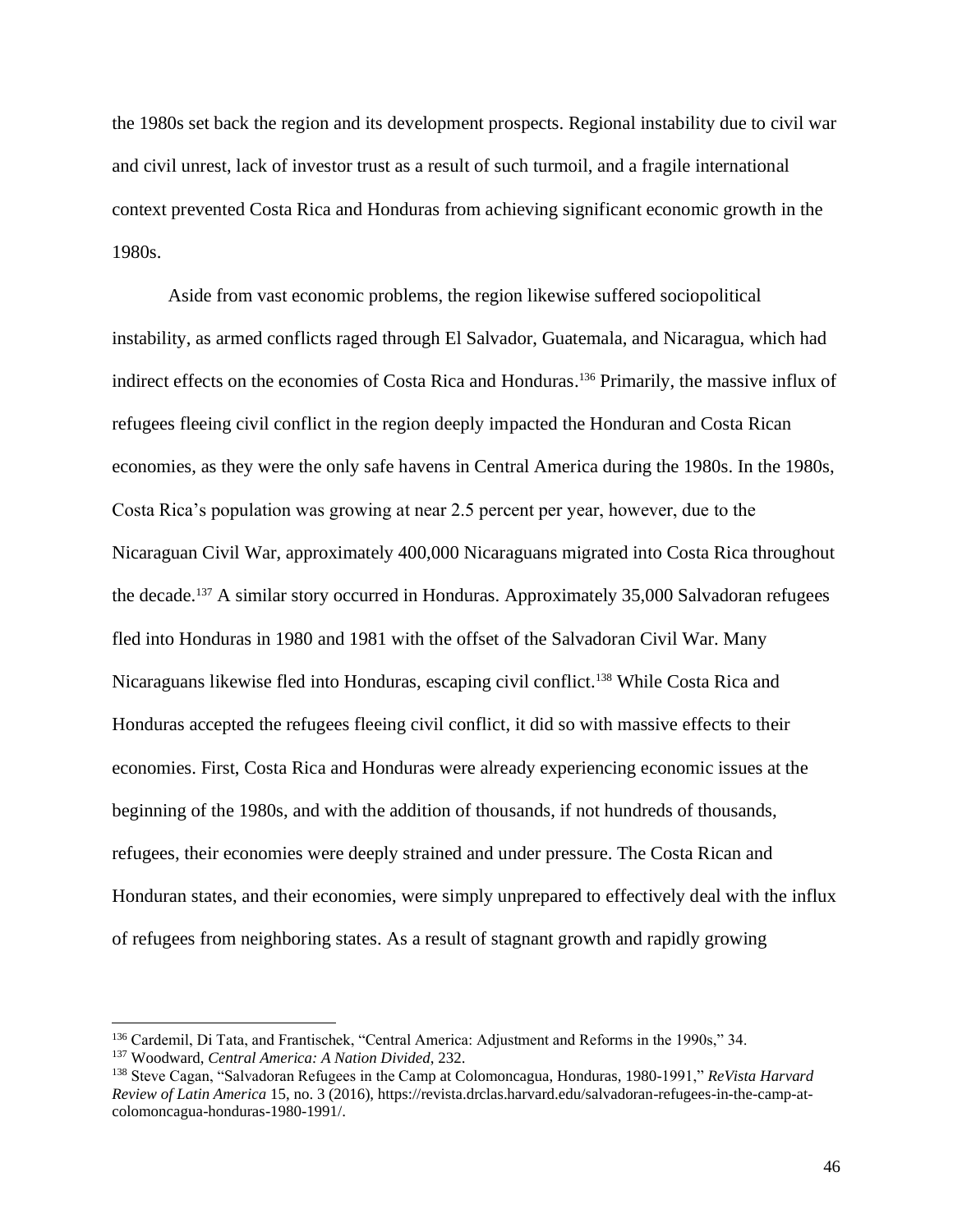populations, per capita economic indicators rapidly declined, further escalating the already ongoing economic crises.

Due to the devastating economic and social ramifications of the Lost Decade, Central American countries enacted a series of structural and institutional reforms in the 1990s, which eventually came to be known as Washington Consensus policies. It must be noted that these reforms were not solely designed for Central America, but rather for Latin America more generally. By the late 1990s, virtually every country in Latin America had adopted the neoliberal, free trade, 'market-friendly' policies of the Washington Consensus. <sup>139</sup> The effects of the Washington Consensus policies can be seen in the 1990s, just a few years after being implemented. At first, the policies provided some short-term economic growth for Latin American economies, but ultimately these nations continue to be riddled with economic issues.<sup>140</sup>

#### *The Washington Consensus: Policies and Effects*

To address the various economic crises of the 1980s, virtually all Latin American countries implemented a series of economic reforms which would later be coined The Washington Consensus. Washington Consensus policies consisted of ten policy actions designed to bring an economic revival to the region. The ten policy actions were: small budget deficits, a shift of public resources toward areas with high economic returns, tax reforms, financial liberalization obtained through market determined interest rates, a unified exchange rate, a shift from quantitative trade restrictions toward low tariffs, abolition of barriers to entry for foreign direct investment, privatization of state-owned enterprises, abolition of barriers to entry for new

<sup>&</sup>lt;sup>139</sup> Cypher, "The Slow Death of the Washington Consensus on Latin America," 47.

<sup>140</sup> D'Arista, "Moving Beyond the Washington Consensus," 26.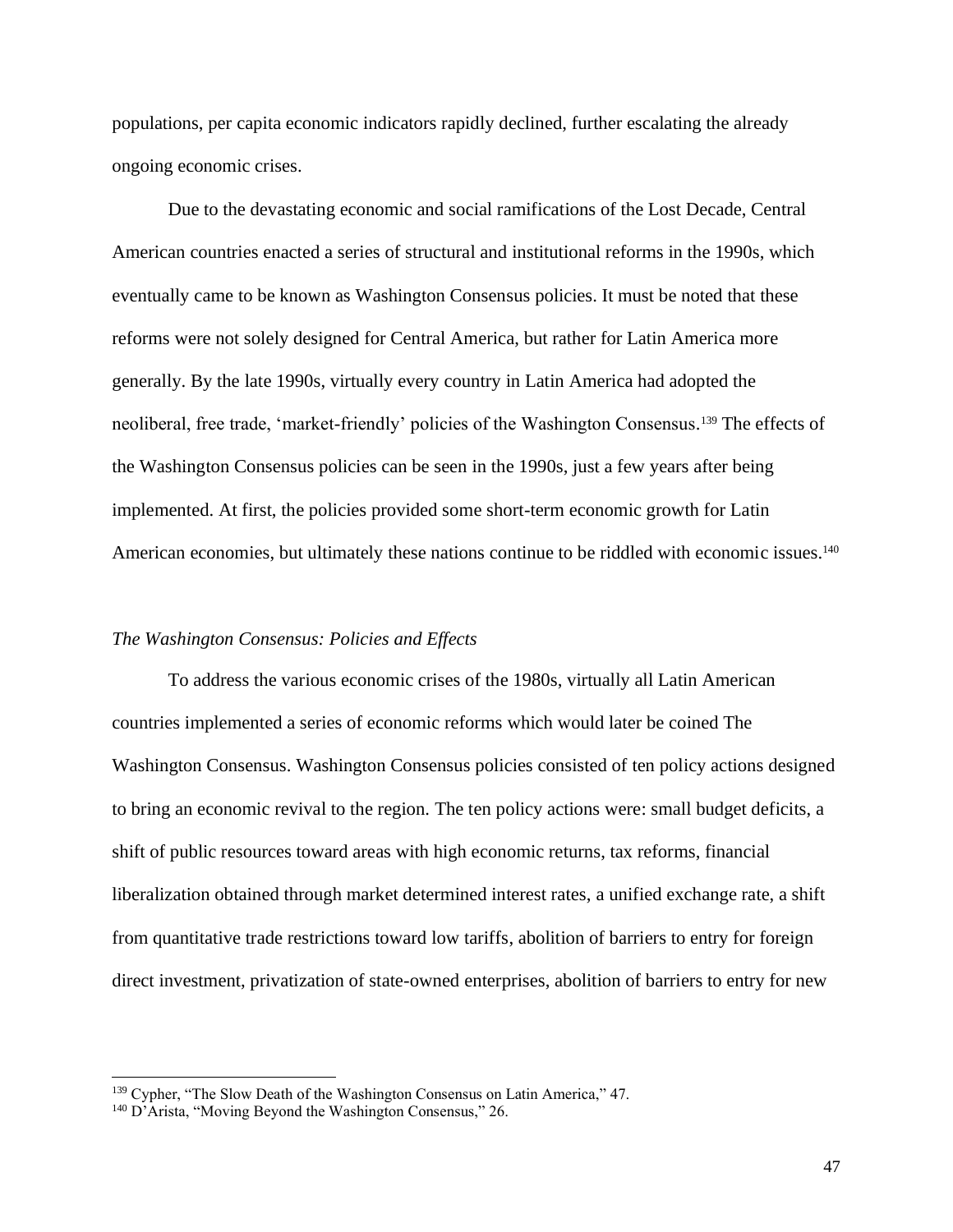firms, and strengthening of property rights.<sup>141</sup> By sponsoring these policy reforms, the United States hoped countries in the region would switch from the Latin American economic orthodoxy of the 1980s – inflation tolerance, import substituting industrialization, and a strong state presence – toward an economic orthodoxy championed by developed nations – macroeconomic discipline, market integration, and a market economy.<sup>142</sup> While these policies did work in some countries, as in Costa Rica, they did not bring meaningful change to the economies of other nations, such as Mexico and Honduras.

In the 1990s, Costa Rica continued to implement a series of structural reforms under the solutions provided by the Washington Consensus. Specifically, Costa Rica continued to privatize state-owned enterprises, liberalized its trade policies, and introduced a crawling peg exchange rate regime "based on daily mini-devaluations of the *colón.*" <sup>143</sup> At the end of the 1990s, the state had privatized most state-owned enterprises but kept its monopolies on electricity, telecommunications, oil refinement and distribution, insurance, and alcohol production. The state likewise began to liberalize its trade policy. It established free trade zones with free-tax regimes for multinational corporations with export purposes. Due to the introduction of these free trade zones, several technology, pharmaceutical, and service companies began to establish to invest in the country. Most notably, Intel chose Costa Rica to become the site for a microchip plant. The introduction of free trade zones proved to be a pivotal shift for the diversification of the nation's economy, as the country was able to replace its top exports, bananas and coffee, with semiconductors and computer accessories.<sup>144</sup>

<sup>141</sup> Williamson, "The Strange History of the Washington Consensus," 196.

<sup>142</sup> Williamson, 197.

<sup>&</sup>lt;sup>143</sup> Juan Carlos Hidalgo, "Growth without Poverty Reduction: The Case of Costa Rica," Economic Development Bulletin (Cato Institute, January 23, 2014), 1–2.

 $144$  Hidalgo, 1.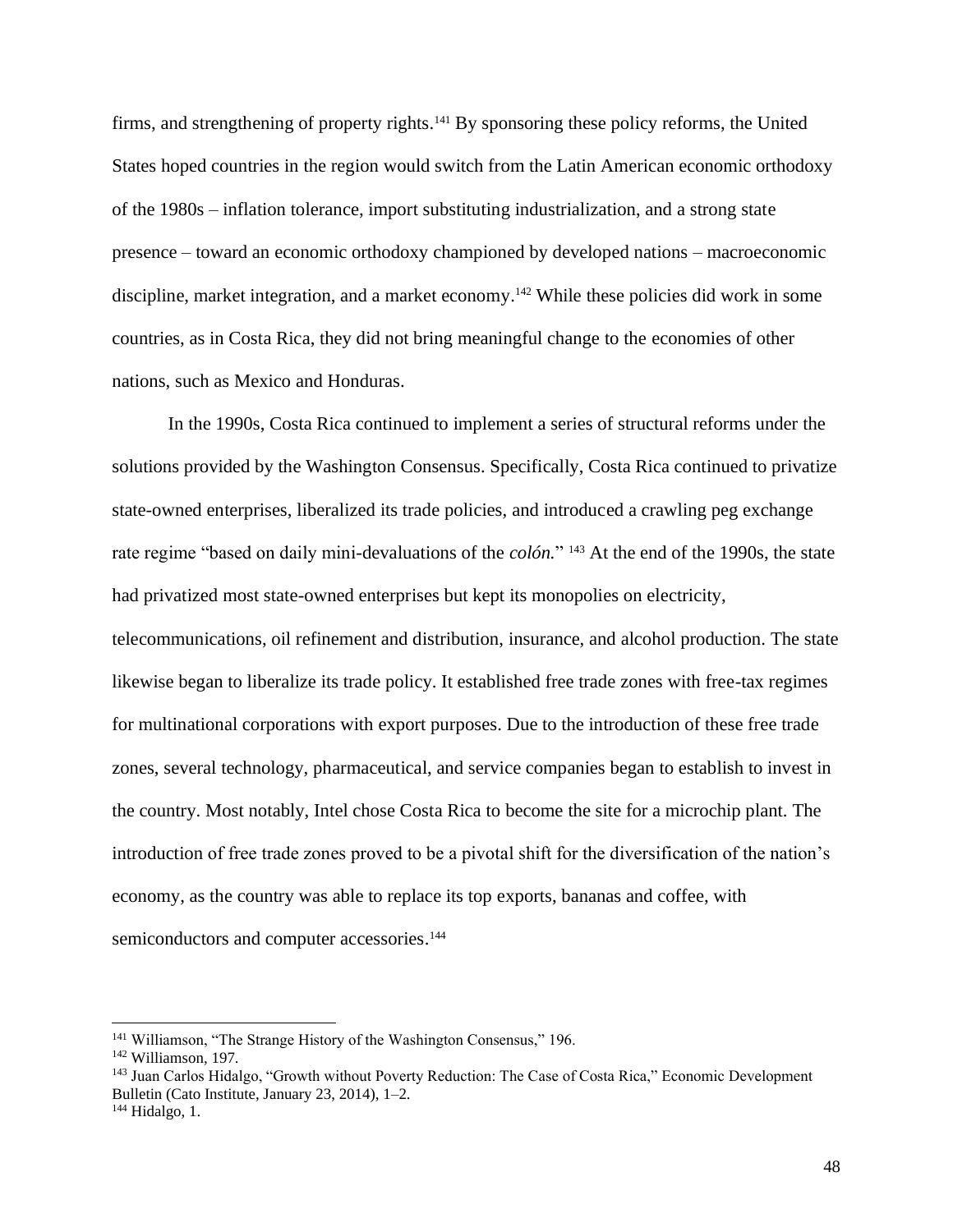Costa Rica also began to negotiate free trade agreements with various countries. During the decade, Costa Rica was able to implement free trade agreements with Mexico, Chile, Peru, Panama, the Central American Common Market, the Caribbean Community, the Dominican Republic, Canada, China, Singapore and the European Union.<sup>145</sup> After a 2009 referendum, Costa Rica ratified CAFTA-DR, a free trade agreement with the United States, Central America, and the Dominican Republic. <sup>146</sup> Following the trend of a more liberal trade policy, the nation slashed most tariffs of consumer goods. In 1985, the mean tariff rate on consumer goods was 55 percent. By the end of the 1990s, the mean tariff rate was only 5.4 percent.<sup>147</sup> As seen, Costa Rica did not only introduce vast structural reforms during the 1990s, but likewise it pursued a liberalization of its trade policy, helping the nation become one of the strongest economic performers in Latin America during this period.

The effects of the structural reforms and trade liberalization were quickly felt throughout Costa Rica. The privatization of state-owned enterprises and the introduction of a crawling peg exchange rate regime led for the country to impressive growth in investment, total factor productivity, and significant economic diversification. <sup>148</sup> In the early 1980s, Costa Rica's agriculture sector constituted more than a quarter of GDP, however, after the introduction of the structural reforms, agricultural production reached a low of just over 8 percent of GDP by 2004. <sup>149</sup> Furthermore, the service sector grew significantly over the decade, achieving 50 percent growth in its share of GDP. Likewise, increased interest for the country's stability and

<sup>145</sup> Hidalgo, 1–2.

<sup>&</sup>lt;sup>146</sup> Raymond Hicks, Helen V. Milner, and Dustin Tingley, "Trade Policy, Economic Interests, and Party Politics in a Developing Country: The Political Economy of CAFTA-DR," *International Studies Quarterly* 58, no. 1 (March 2014): 106–17.

<sup>&</sup>lt;sup>147</sup> Hidalgo, "Growth without Poverty Reduction: The Case of Costa Rica," 2.

<sup>148</sup> Agustín Carstens, "Twenty Years Without a Crisis in Costa Rica: The IMF's View" (Academy of Central America, Costa Rica, July 12, 2004), https://www.imf.org/en/News/Articles/2015/09/28/04/53/sp071204. <sup>149</sup> Carstens.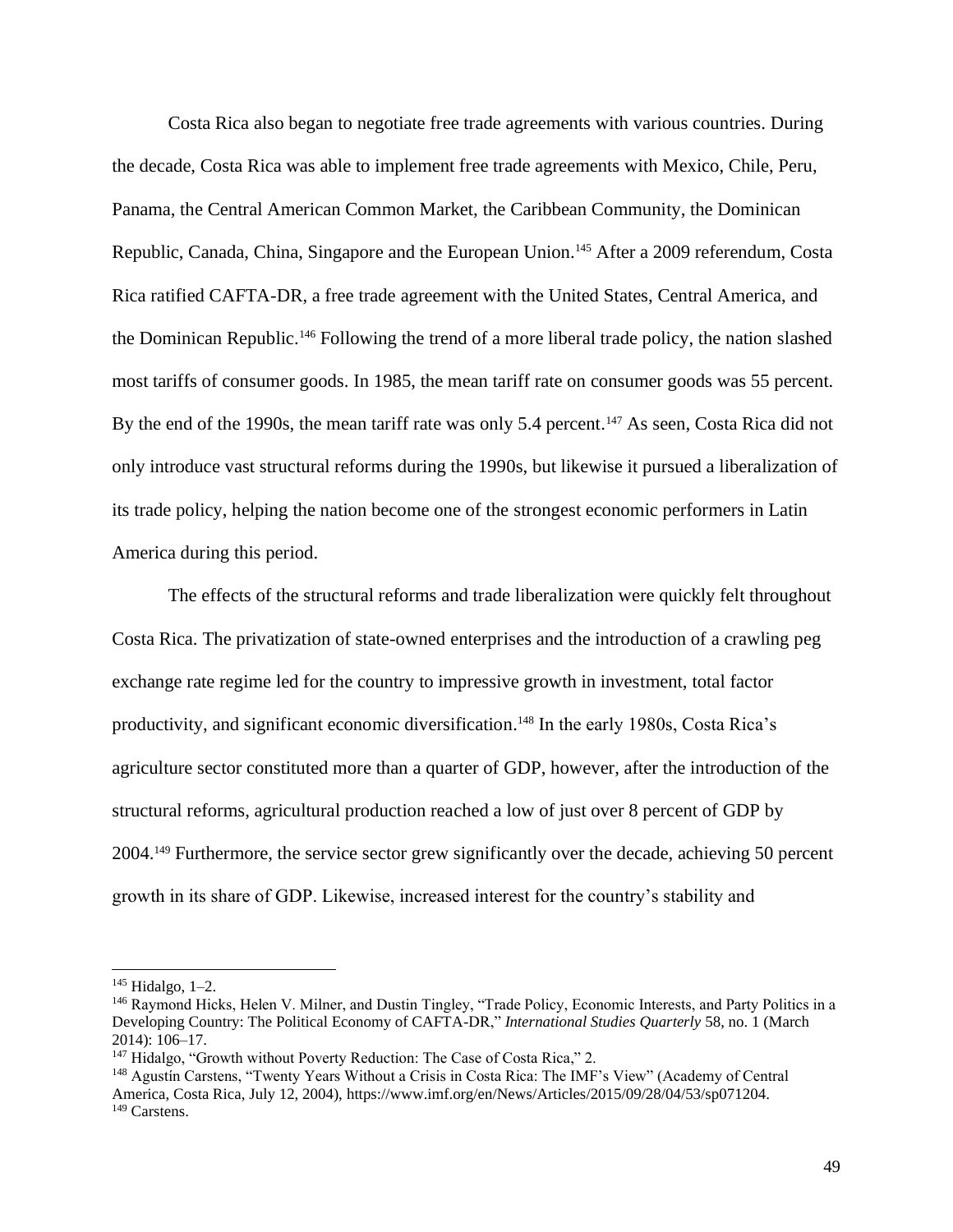environment led to an impressive rise in the country's tourism industry.<sup>150</sup> As seen, the 1990s, with the introduction of a series of significant Washington Consensus reforms and policies, led to a significant diversification of the nation's economy, as well as helping Costa Rica achieve significant economic growth, effectively becoming an outlier in the Central American region.

Following the examples of other nations, most Latin American nations partially or fully implemented Washington Consensus economic policies. However, unlike Costa Rica, some nations in Latin America failed to materialize the economic growth that was promised by the advocates of the Washington Consensus and multilateral financial organizations, primarily the IMF. After its disappointing economic performance in the 1980s, Honduras introduced a series of Washington Consensus policies to achieve some economic growth. In 1990, President Rafael Leonardo Callejas announced to the National Congress his plan to introduce structural reforms to the economy. Specifically, the policies pushed forward were: a devaluation of the currency, the *lempira*, a more liberal trade policy, antitrust legislation, an increase in taxes and a liberalization of interest rates. <sup>151</sup> As a result of the introduction of these structural reforms, Honduras achieved some short-term economic growth and some economic diversification. In 1990, the country's primary exports (bananas, coffee, sugar, tobacco, wood, and minerals) accounted \$662 million U.S. dollars, while secondary exports (seafood, fruits, industrial products, gold, among others) only accounted \$169 million U.S. dollars. However, by 2003, secondary exports accounted for \$893 million U.S. dollars, while primary exports only accounted for \$440 million dollars. As seen, some much-needed economic diversification was achieved by Honduras in the 1990s. The country was no longer heavily subject to the swings of international export markets due to

<sup>150</sup> Carstens.

<sup>151</sup> Eugenio Sosa Iglesias, "Transformaciones En Las Élites Económicas, Estado y El Proceso de Democratización y Desdemocratización," *Anuario de Estudios Centroamericanos* 43 (2017): 127.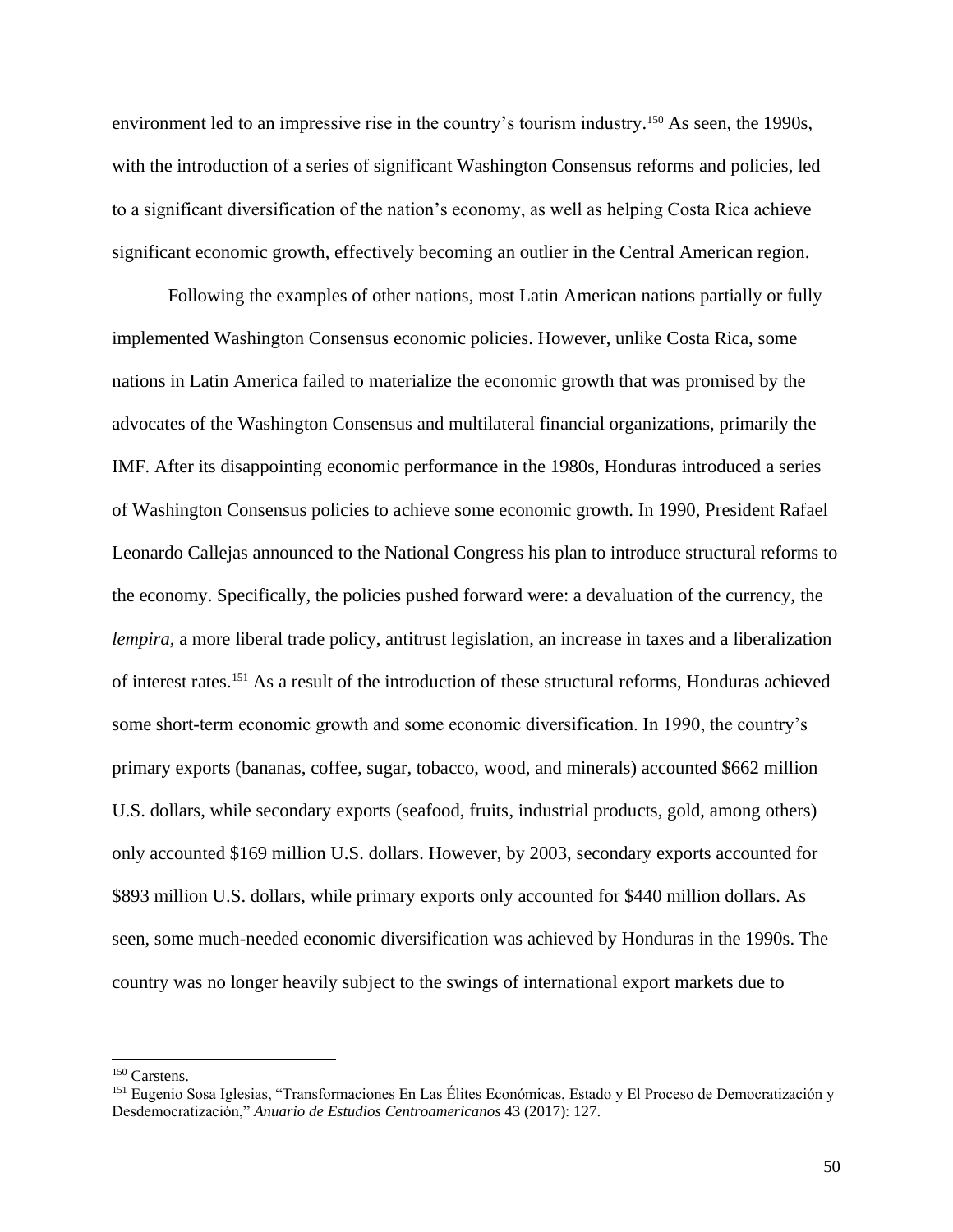agricultural product diversification, however one of the economy's primary issues remained unsolved, as agriculture continued to be the primary economic activity of the country. The nation-state likewise began to privatize various state-owned enterprises since the early 1990s. Since then, it has privatized enterprises such as the sugar refinery (ACANSA), the cement producer (INCEHSA), the national investment corporation (CONADI), as well as airports, construction companies, and road maintenance enterprises. The state has maintained its interests in the electrical grid (ENEE) and the telecommunications agency (HONDUTEL). 152

While the Washington Consensus policies pushed forward by the United States and multilateral financial organizations did provide some short-term relief to the stagnant Honduran economy, it ultimately did not fix the deep structural issues present for most of its history. In 1995, the Interamerican Bank of Development (IDB) provided Honduras with a \$160 million dollar loan for "modernization of the state." The primary goals of the program were a reform of public services, administrative reforms, and public administration reforms. Within these primary goals laid conventional Washington Consensus conditions such as the privatization of stateowned enterprises and a reduction of public sector employment. <sup>153</sup> In the words of the IDB, the loan was designed to "restore and maintain macroeconomic stability and improve efficiency in the state apparatus" <sup>154</sup> As seen, not only were the structural reforms introduced originally by the Honduran President in 1990, but they were continued through the decade with the support, or rather financial coercion, of the United States, the IMF, the World Bank, and the IDB. As much as these reforms were pushed forward by neoliberal presidents or foreigners, Honduras did not ultimately benefit much from the Washington Consensus.

<sup>152</sup> Sosa Iglesias, 133.

<sup>153</sup> "Public Sector Reform Program" (Washington, D.C: Inter-American Development Bank, December 20, 1995), 1, https://www.iadb.org/en/project/HO0101.

<sup>154</sup> "Public Sector Reform Program," 2.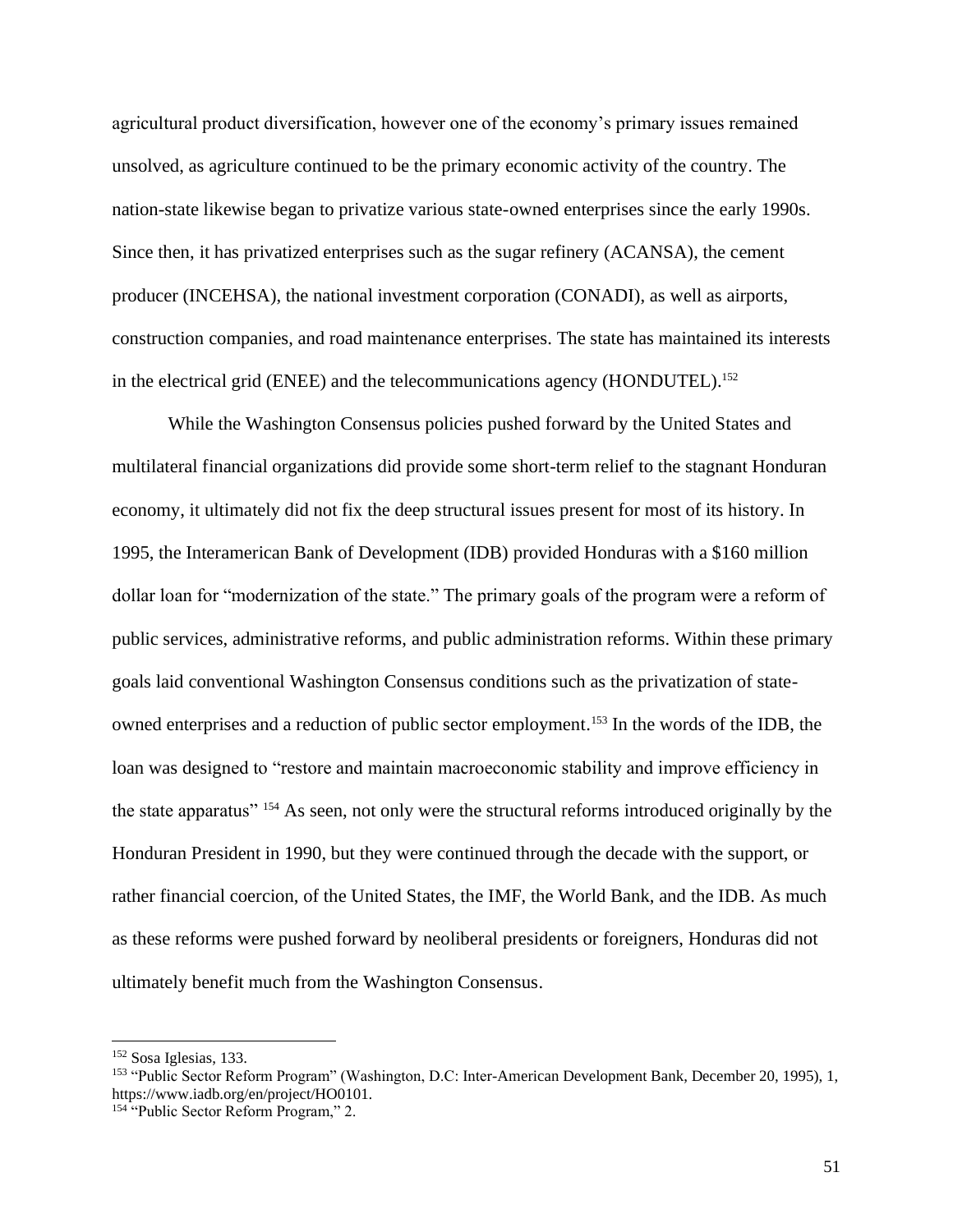After the liberalization of trade in 1990, Honduras was not able to keep up with the large surge in imports, as the domestic export markets was still primarily composed of agricultural products subject to market intervals. As a result, the country experienced a growing trade imbalance for most of the decade. At the same time, real interest rates were increased until 2002, further diminishing economic activity, and the real exchange rate continued to appreciate until the early 2000s, further complicating Honduras' position in a globalized economy. <sup>155</sup> The Washington Consensus reforms also did not address one of the primary structural issues the Honduran economy faces: its extreme dependence on agriculture as its primary economic activity. As of 2013, the agricultural sector still provided over one-third of jobs in the Honduran economy, making up over 55% of all employment opportunities in rural areas. Furthermore, stagnant agricultural production did not translate into higher wages for laborers, thus creating a cycle of stagnation with little economic competitiveness.<sup>156</sup> Furthermore, inequality in household per-capita income increased since 1991 for more than a decade, and only started to decrease after 2005. The growing inequality in household per-capita income is heavily influenced by an increase in rural inequality. 157

While the economic performance of Honduras in the 1990s proved to once again be a disappointment, that does not mean that the Washington Consensus policies did not bring some benefits to the economy. A reduction of tariff rates, the opening of the Honduran economy to international competition, and the privatization of deficient state-owned enterprises were some of the benefits of the Washington Consensus. But with these policies came various issues the Honduran state was simply not ready to address. Rising gasoline and transportation costs created

<sup>155</sup> Carlos Villalobos Barría, *Economic Inequality in Latin America: Migration, Education and Structural Change* (Peter Lang, 2013), 28.

<sup>156</sup> Villalobos Barría, 29.

<sup>157</sup> Villalobos Barría, 38.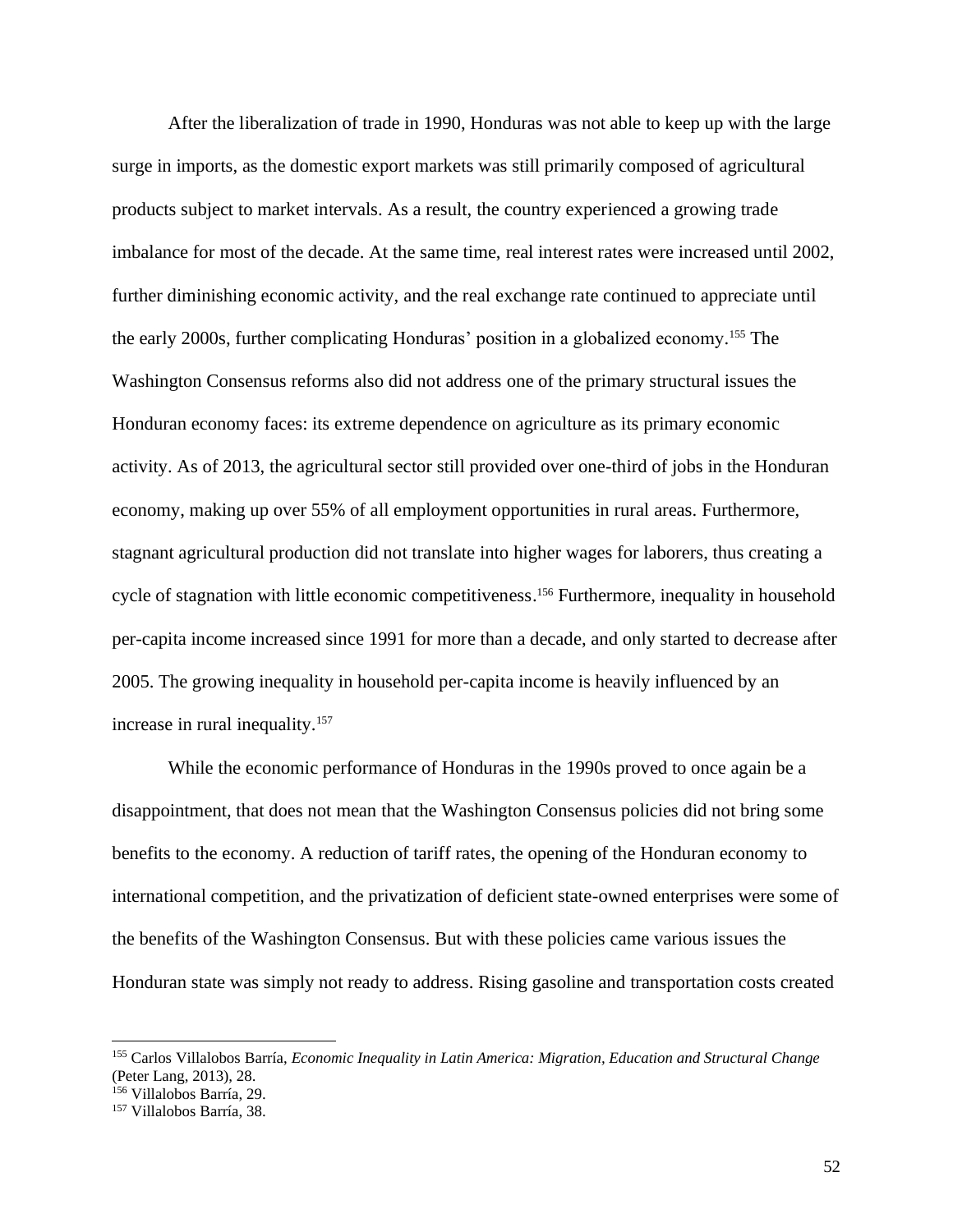dents in consumers' pockets. The opening of the economy to international competition unexpectedly led to an increase in the prices for public services, electricity, water, and telephone plans, among others. <sup>158</sup> The structural adjustment of the 1990s also led to a rapid decay in union creation and membership, one of the primary laborer interest groups for collective bargaining. From 1955 to 2001, 446 unions were created in Honduras, however, by 2001, 261 unions were dissolved and only 185 remained active, accounting only 41% of all unions founded in the country. <sup>159</sup> The loss of unions in Honduras clearly affected workers' ability to demand higher wages, as the nation-state cracked down on unions in the name of neoliberalism and 'sound' economic policy. Ultimately, while the Washington Consensus did provide some short-term solutions for the Honduran state, it did not provide a long-term solution for the many structural problems which still plague the nation.

It seems that while Latin American countries' experiences with Washington Consensus policies have varied, the region has overall been harmed more than it has been helped. After all, prescribing a one-size-fits-all solution, like Rodrik previously noted, is bound to disappoint, and possibly bring more economic issues, as was the case in Mexico and Honduras. It is of critical importance to note that while the Washington Consensus was extremely popular among academic and policy circles in the early 1990s, multiple criticisms were quickly created in response to the policies pushed forward by the consensus. The birth of the Washington Consensus came in the late 1980s as a response to the sudden collapse of the Soviet Union. An overall disenchantment with socialist ideas and economic central planning created a vacuum for the Washington Consensus to fill, especially in providing an alternative set of ideas on how to

<sup>158</sup> Sosa Iglesias, "Transformaciones En Las Élites Económicas, Estado y El Proceso de Democratización y Desdemocratización," 127.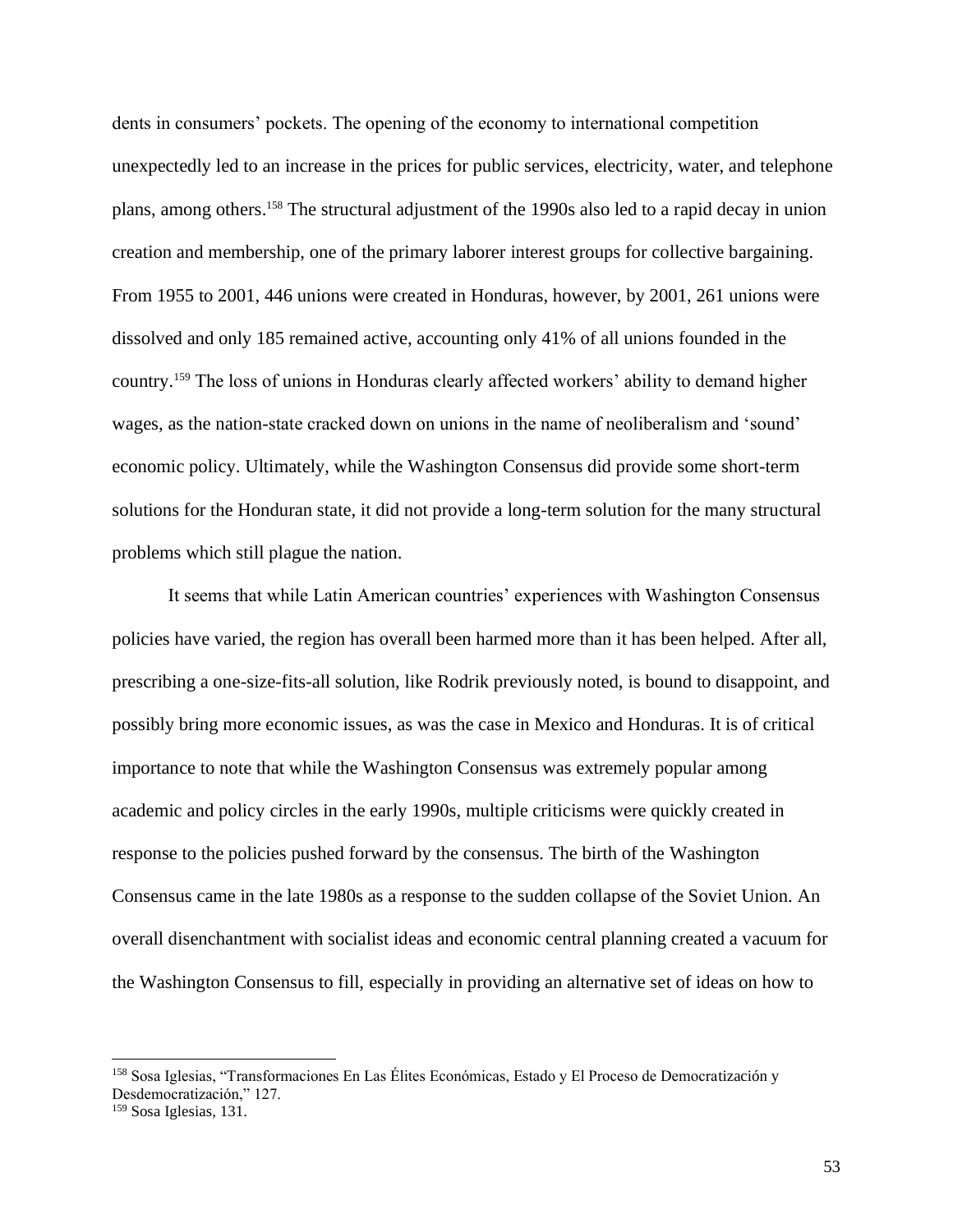organize a nation's economic and political structures. <sup>160</sup> Combined with the new U.S. position as the sole hegemon and its vast influence in multilateral financial organizations like the World Bank and the International Monetary Fund, as well as trade organizations like the World Trade Organization, the Washington Consensus was widely accepted through most of the world as the only option for development.

The legacy of the Washington Consensus is one of economic and political consolidation for Western powers, and one of short- and long-term economic pain for the underdeveloped world. Today, there is abundant and increasing evidence that the economic reforms advocated with the agenda of the Washington Consensus have failed to materialize into robust and consistent economic growth for the nations of the Global South. <sup>161</sup> It is interesting to contrast the growth of Latin American nations, which has remained mostly stagnant after the introduction of Washington Consensus policies, with the economic development of China and India, nations leading the world's economic development for the past three decades. China and India, countries that in no sense followed the neoliberal formula of the Washington Consensus, are proof that there is more than one prescribed path to development, and further provide evidence against the agenda the Washington Consensus pushes forward. <sup>162</sup> While it is easy to critique the Washington Consensus thirty years after it was first introduced, it must be acknowledged that the cashstrapped economies of the Global South did not have many options for financing and were often forced to accept IMF loan conditions to save their economies.

One final criticism of the Washington Consensus is that some authors consider it to be a byproduct of modern colonialism and a continuation of the imperial project. Considering the role

<sup>161</sup> Ha-Joon Chang and Ilene Grabel, "Reclaiming Development from the Washington Consensus," *Journal of Post Keynesian Economics* 27, no. 2 (Winter, -2005 2004): 274.

<sup>160</sup> Moisés Naím, "Washington Consensus or Washington Confusion?," *Foreign Policy* 118 (Spring 2000): 88.

<sup>162</sup> Chang and Grabel, 277.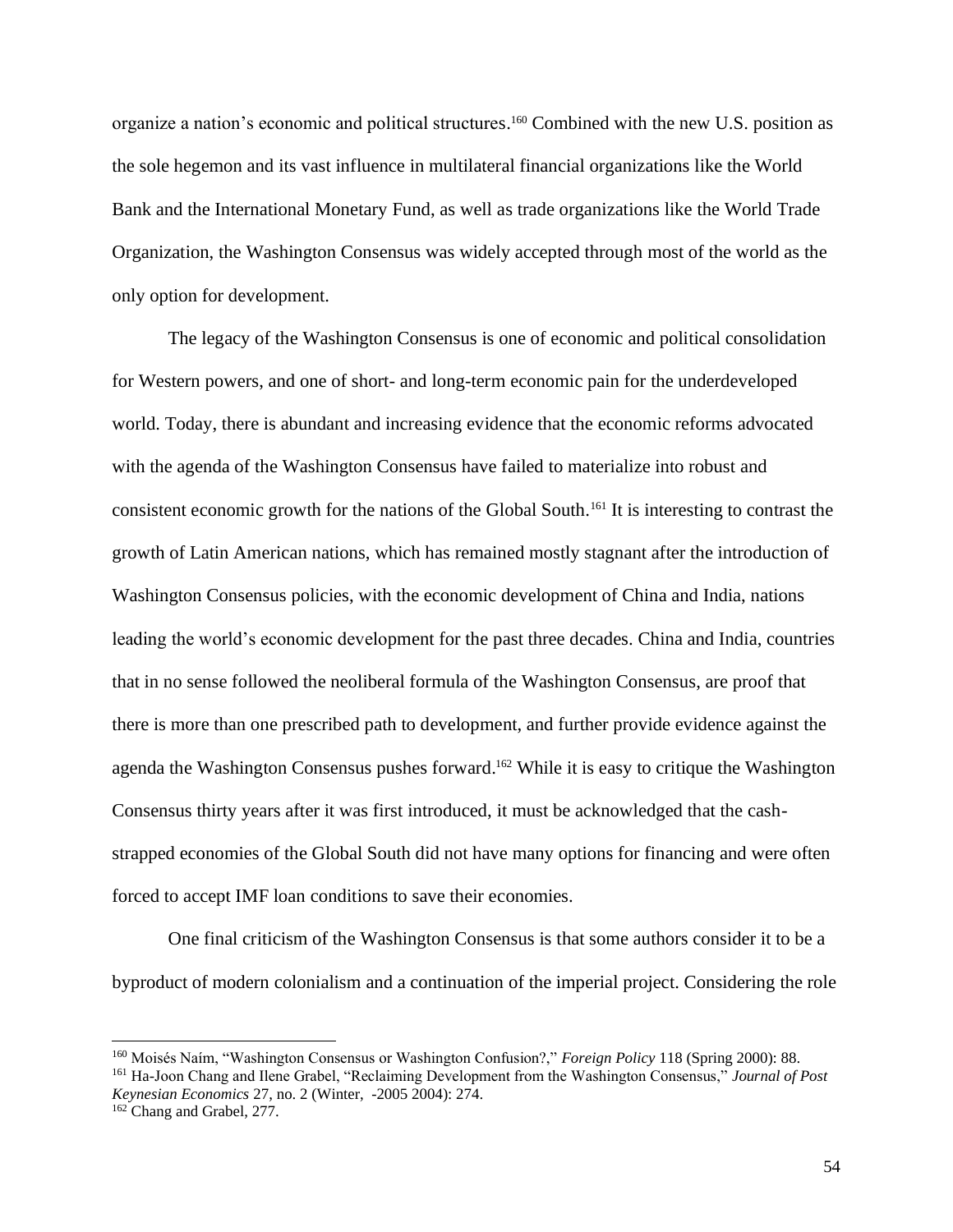of the United States as the single hegemonic capitalist nation in the current international arena after the collapse of the Soviet Union, Washington-based financial institutions like the International Monetary Fund and the World Bank act as functionaries of the interests of the sole hegemon. As a result, these financial institutions prescribe policy reforms and solutions that might not actually work or are in the interest of the "dominant firms of the hegemonic power" <sup>163</sup> To best serve its interests, the sole hegemon often deploys its power and influence to advance a certain policy view, effectively imposing liberalism in nations with no other recourse. <sup>164</sup> The voices of local governments, non-governmental organizations, and populations are mostly ignored. This has been the case in all, if not most of Latin America, as cash-strapped nations, like Costa Rica and Honduras, are often left at the behest of the IMF and the World Bank for financing, and in turn, these organizations demand adherence to a predetermined neoliberal model of economic development.

# *Honduras and Costa Rica: 1990s Economic Divergence*

In 1990, the Costa Rican and Honduran economies began to diverge, with the Costa Rican economy achieving impressive economic growth for the following 30 years while Honduras remained mostly stagnant. Looking at economic data from the World Bank, specifically Gross Domestic Product data, it can be concluded that in 1990 Costa Rica and Honduras enjoyed similar GDPs, as shown by Figure 1. However, in the years after 1990, data shows a divergence between both countries' GDPs. In 2020, Costa Rica's economy is about 2.5 times the size of Honduras', as seen in Figure 1, leading me to question which factors have

<sup>163</sup> Robert E. Prasch, "Neoliberalism and Empire: How Are They Related?," *Review of Radical Political Economics* 37, no. 3 (Summer 2005): 285.

<sup>164</sup> Prasch, 284.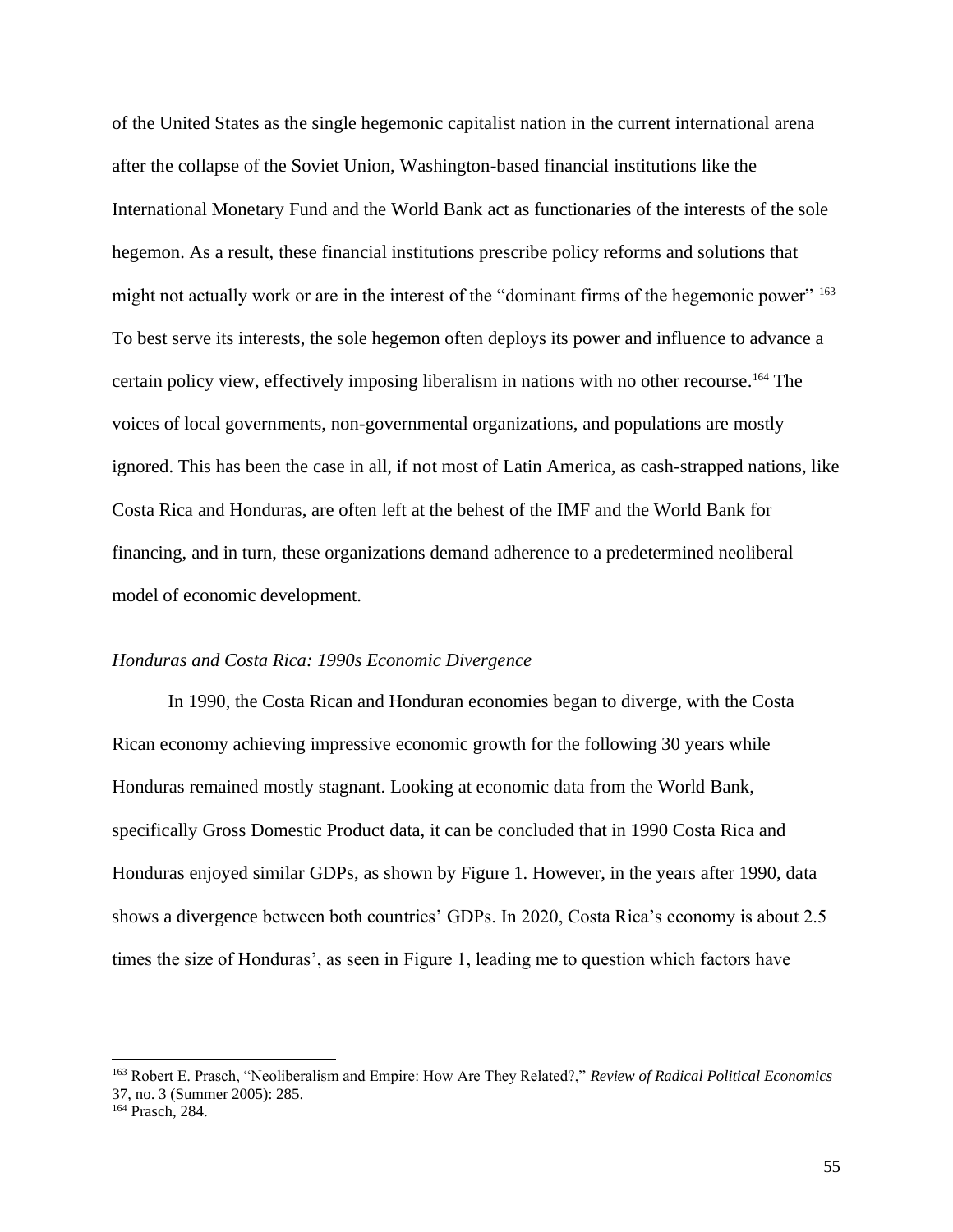contributed to this growth divergence. 165



*Figure 1: GDP (current US\$) – Costa Rica, Honduras Source: The World Bank*

While looking at GDP data provides some clues into the story of how Costa Rica has become so rich while Honduras has remained relatively poor, it is also important to look at other economic indicators other than GDP. For example, GDP per capita data tells a very similar story. In the late 1980s, Costa Rica and Honduras had similar GDPs per capita, just under \$2,000 U.S. dollars per year. In 2020 however, Costa Rica's GDP per capita is around \$12,000 per year while

<sup>165</sup> "GDP (Current US\$) - Costa Rica, Honduras" (World Bank, 2021),

https://data.worldbank.org/indicator/NY.GDP.MKTP.CD?locations=CR-HN.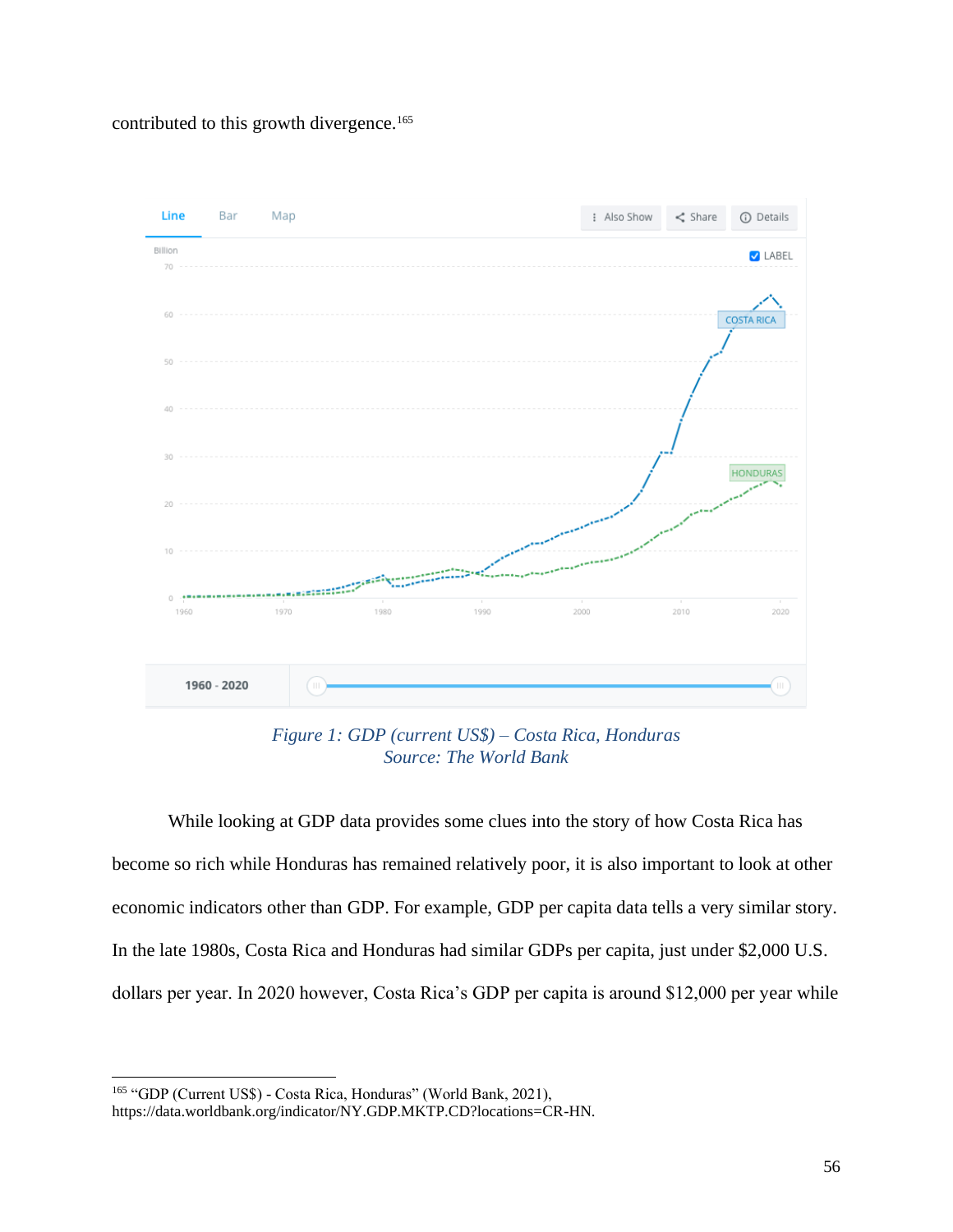

Honduras' GDP per capita remains stagnant at just over \$2,000 per year. 166

*Figure 2: GDP per capita (current US\$) – Costa Rica, Honduras Source: The World Bank*

From this data it can be inferred that something occurred in Central America in the late 1980s to early 1990s for this significant economic divergence to occur. One of the primary questions I seek to answer is why this divergence occurred and what are some of the factors driving such divergence. Taking into account the traditional schools of development theory, geography, trade, and institutions, this paper will pursue a New Institutional Economics

<sup>166</sup> "GDP (Current US\$) - Costa Rica, Honduras."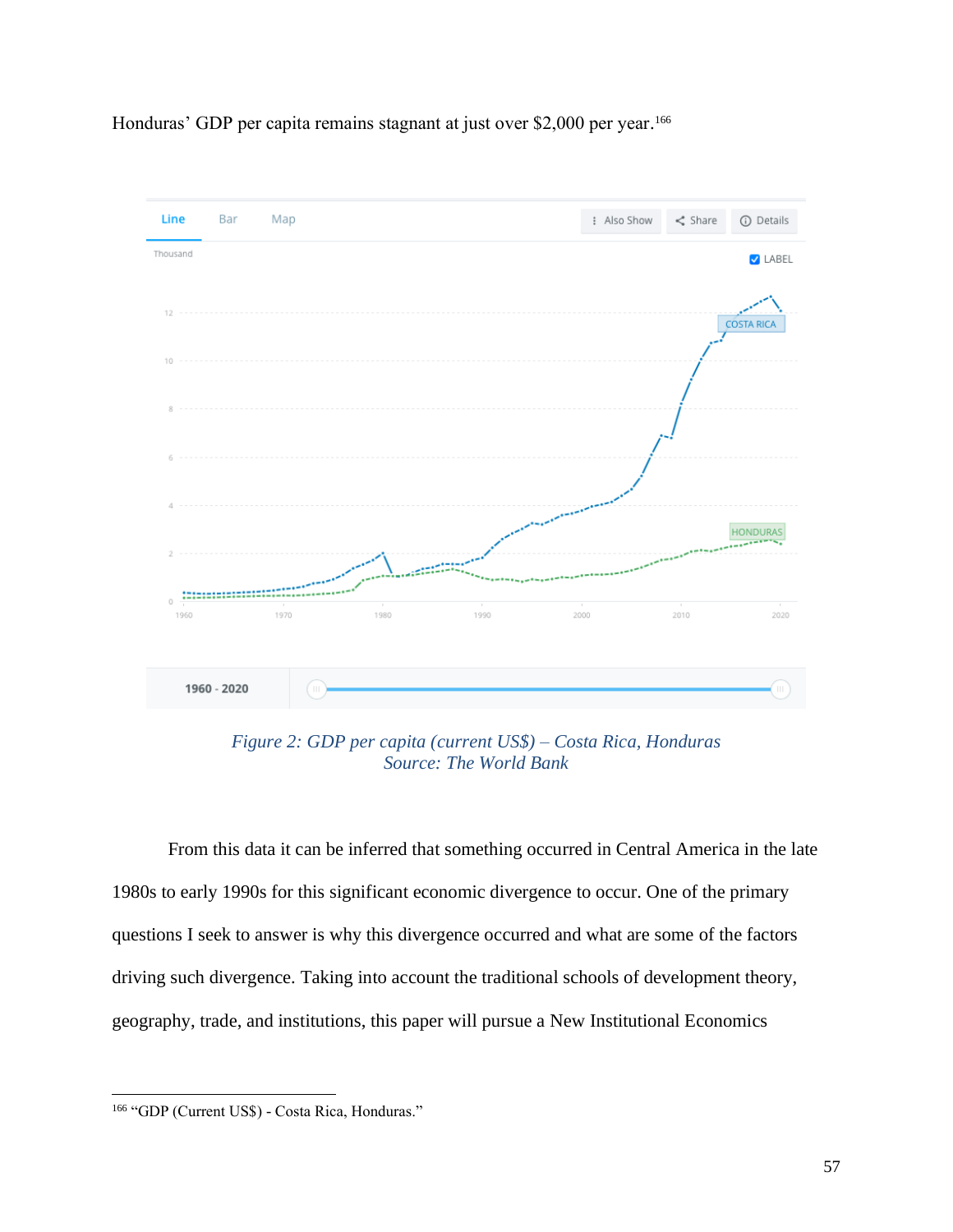approach to explain the economic divergence between Costa Rica and Honduras. Specifically, this paper will claim that Costa Rica's superior political institutions relative to Honduras has allowed the economy to grow significantly since 1990, while Honduras has not been able to do so. The structural economic reforms of the 1980s are of particular interest as they set the stage for the impressive Costa Rican economic growth post-1990 and will likewise provide evidence to what went wrong in Honduras's development pursuits. After all, if both nations enjoy similar geographies, openness to international trade, and implemented Washington Consensus reforms, surely institutions, particularly political ones, have played a pivotal role in the diverging histories of these two Central American nations.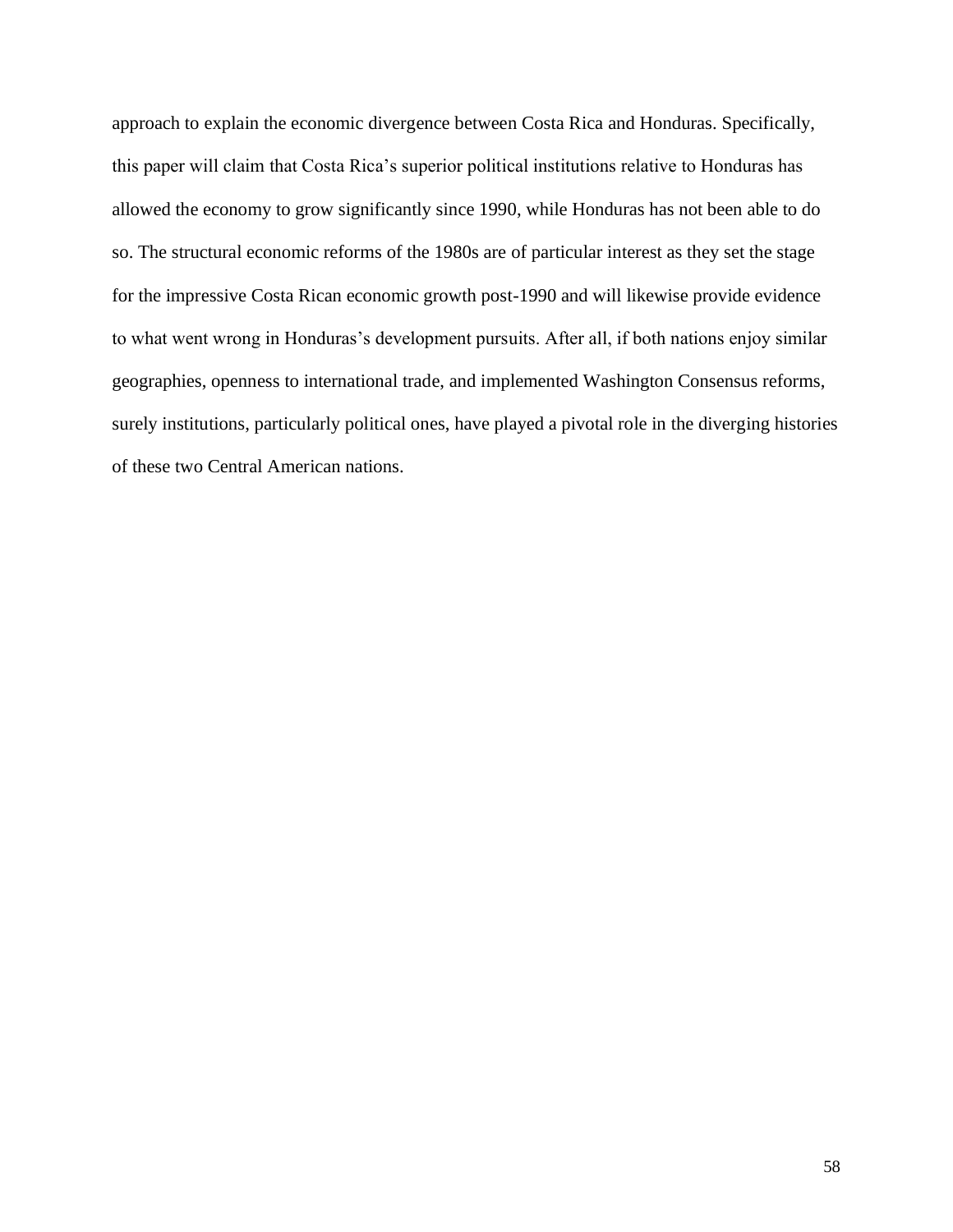#### **New Institutional Economics: Costa Rica and Honduras Explained**

### *New Institutional Economics*

The mixed successes of the Washington Consensus led to a reevaluation of mainstream economic growth theories. In the 1990s, a field of literature known as New Institutional Economics arises, with the goal of explaining the role institutions play in economic development and growth trajectories. Seeking to challenge more conventional theories of development, particularly geography and integration, New Institutional Economics garnered extensive support by a number of authors, specifically Douglass North, Joseph Stiglitz, Daron Acemoglu, and James Robinson. Prior to explaining how a difference in political institutions has influenced the Costa Rican and Honduran economic growth prospects, it is important to lay out the theory pushed forward by New Institutional Economics, specifically to note the connection between institutions and economic growth.

To explain economic growth, Douglass North lays out the foundations of New Institutional Economics in his 1994 article *Economic Performance Through Time.* Through an inspired account of human history, North highlights the role that institutions have played in most humans' lives, from how they manage their household to how they collectively run the economy. Some of the conclusions reached by North are that institutions form the incentive structure of society, and as a result, political and economic institutions become the underlying determinants of economic performance.<sup>167</sup> Institutions act as constraints on human behavior,<sup>168</sup> as they might impede a person in power from pursuing a certain action or policy that might not be in the best

<sup>167</sup> Douglass North, "Economic Performance Through Time," *The American Economic Review* 84, no. 3 (June 1994): 359–60.

<sup>168</sup> Christopher Clague, "The New Institutional Economics and Economic Development," in *Institutions and Economic Development*, ed. Christopher Clague (Baltimore, MD and London, UK: The Johns Hopkins University Press, 1997), 17.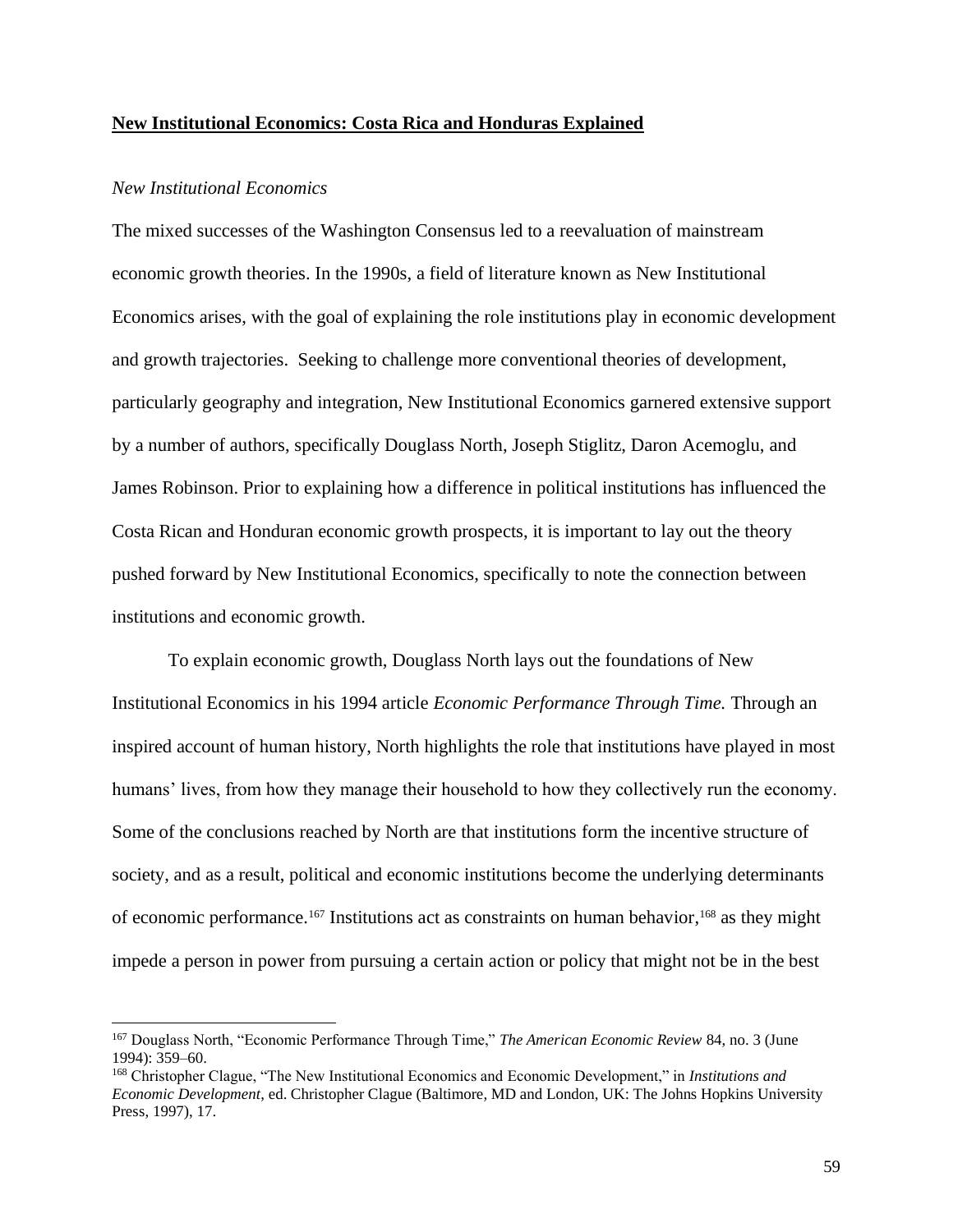interest of the nation, much like developed systems of checks and balances work in the developed Western World. In turn, the expected lives of institutions (constraints) are much higher than the expected lives of policies.<sup>169</sup> Thus, institutions not only serve as a roadblock against bad policy, but also are expected to outlast the effects of such bad policy. Institutions serving as constraints on human behavior occur, for the most part, in nations with welldeveloped democracies and robust economies. For the rest of the world, institutions are rather seen as pets under the ruler's mandate, for he or she can manipulate institutions in his or her favor. Therefore, institutions are not necessarily built to be socially efficient, as they are created to serve the interests of those who have the bargaining power to create new rules in a society.<sup>170</sup> In developed nations, multiple organizations share the bargaining power, whether it be Members of the National Legislature, the President's administration, independent judges, lobbying groups, and various other interest groups. Together, they create the rules of the game, in this case, the rules of political discourse and economic policy. In contrast, in less developed nations, bargaining power is concentrated in the hands of a select few, often the head of state, his or her family, and other high-ranking ruling party officials.

North argued that the interactions between institutions and organizations are what shapes the institutional evolution of an economy.<sup>171</sup> Granted, if power is concentrated in the hands of a select few who are seeking to maintain and grow their material interests, much institutional evolution should not be expected, as it will go against the interests of those powerful few. Therefore, with little institutional evolution and an already relatively weak institutional arena, much economic growth should not be expected from nations where power is heavily

<sup>169</sup> Sebastian Dellepiane-Avellaneda, "Good Governance, Institutions and Economic Development: Beyond the Conventional Wisdom," *British Journal of Political Science* 40, no. 1 (January 2010): 203–4.

<sup>170</sup> North, "Economic Performance Through Time," 360–61.

<sup>&</sup>lt;sup>171</sup> North, 361.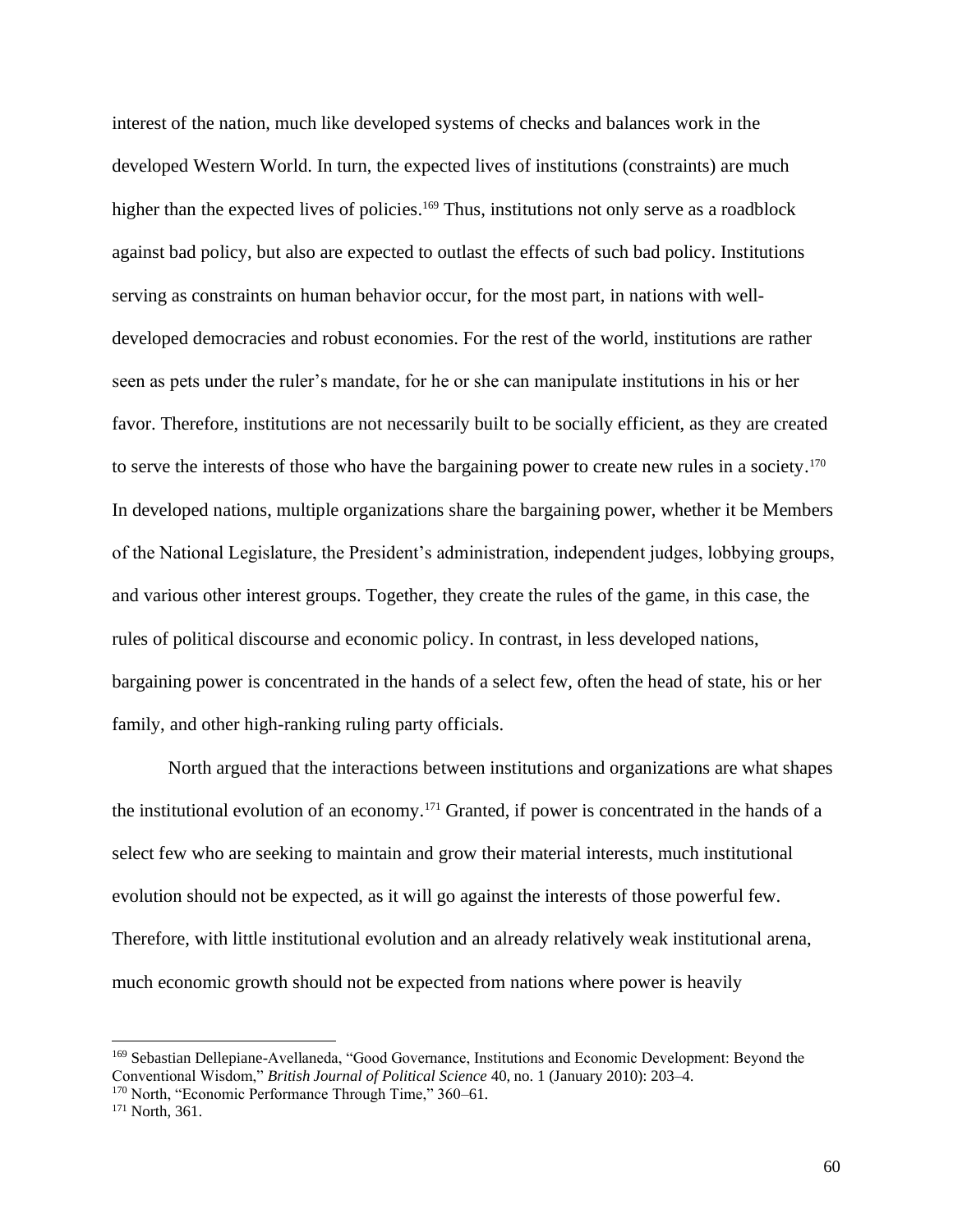concentrated. However, North further argued that even if power is concentrated in the hands of the few, that does not mean that the rules of the game cannot be changed. While the vast majority of policy decisions reached by political elites are routine and continue the existing structures of political and economic power, some decisions "involve altering existing 'contracts' between individuals and organizations.'<sup>172</sup> As a result, an alteration of the rules can be accomplished within the existing structure of property rights and the political rules, affecting the underlying institutions of political and economic power. Such alterations occur when individuals perceive that they could do better by instituting changes in the institutions. Often, the change in individuals' perceptions is due to an exogenous shock, such as a change in the country's terms of trade or a change in the price of imports. <sup>173</sup> North's recognition of the role that institutions play in economic development was pivotal for the birth of New Institutional Economics, as a new way of thinking about development was needed to fill the vacuum left by the mixed success of the Washington Consensus. North's account of history deserves some recognition in that he considers how institutions evolved simultaneously with human progress:

As tribes evolved in different physical environments, they developed different languages and, with different experiences, different mental methods to explain the world around them. The languages and mental modes formed the informal constraints that defined the institutional framework of the tribe and were passed down intergenerationally as customs, taboos, and myths that provided cultural continuity… With growing specialization and division of labor, the tribes evolved into polities and economies; the diversity of experience and learning produced increasingly different societies and civilizations with

<sup>172</sup> North, 361.

 $173$  North, 361–62.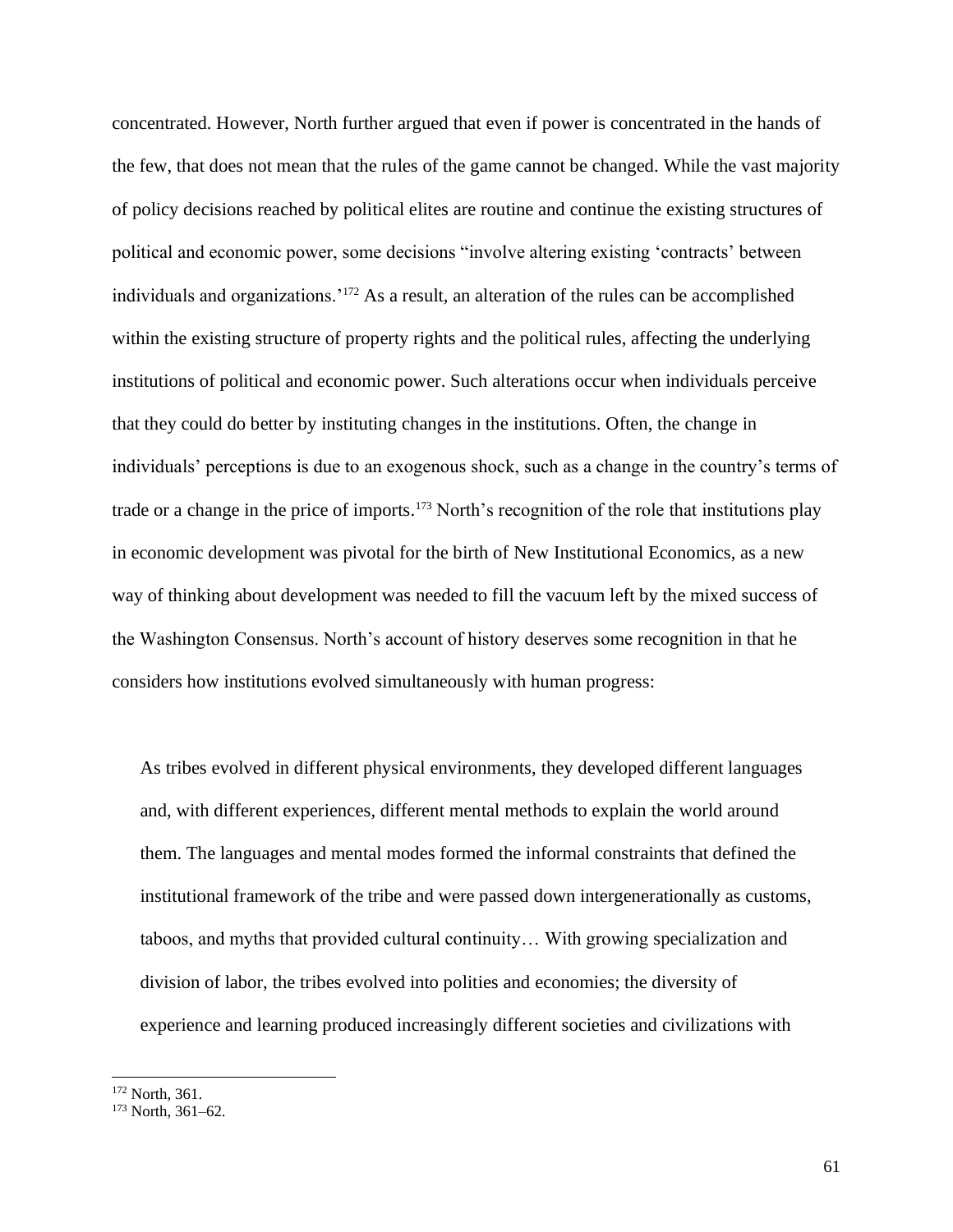different degrees of success in solving the fundamental economic problems of scarcity. The reason is that as the complexity of the environment increased as human beings became increasingly interdependent, more complex institutional structures were necessary to capture the potential gains from trade. Such evolution requires that the society develop institutions that will permit anonymous, impersonal exchange across time and space. To the extent that culture and local experiences had produced diverse institutions and belief systems with respect to the gains from such cooperation, the likelihood of creating the necessary institutions to capture the gains from trade of more complex contracting varied. In fact, most societies throughout history got 'stuck' in an institutional matrix that did not evolve into the impersonal exchange essential to capturing the productivity gains that came from the specialization and division of labor that have produced the Wealth of Nations.<sup>174</sup>

From the recognition that institutions have developed alongside humans for most of human history, North concludes that the mixture of formal rules, informal norms, and enforcement in a nation shapes its economic performance. Institutions' long-lasting effects on economic performance are due to the fact that the formal rules may be changed overnight, however, the informal norms of institutions and power broking change only gradually.<sup>175</sup> Since North's groundbreaking scholarship, multiple other authors have theorized about the role of institutions in economic development, as well as applied empirics to the question at hand. Specifically, Knack's and Keefer's "Institutions and Economic Performance" built on data for 97 countries and concludes that the quality of institutions, measured by property rights and the level

<sup>174</sup> North, 363–64.

<sup>&</sup>lt;sup>175</sup> North, 366.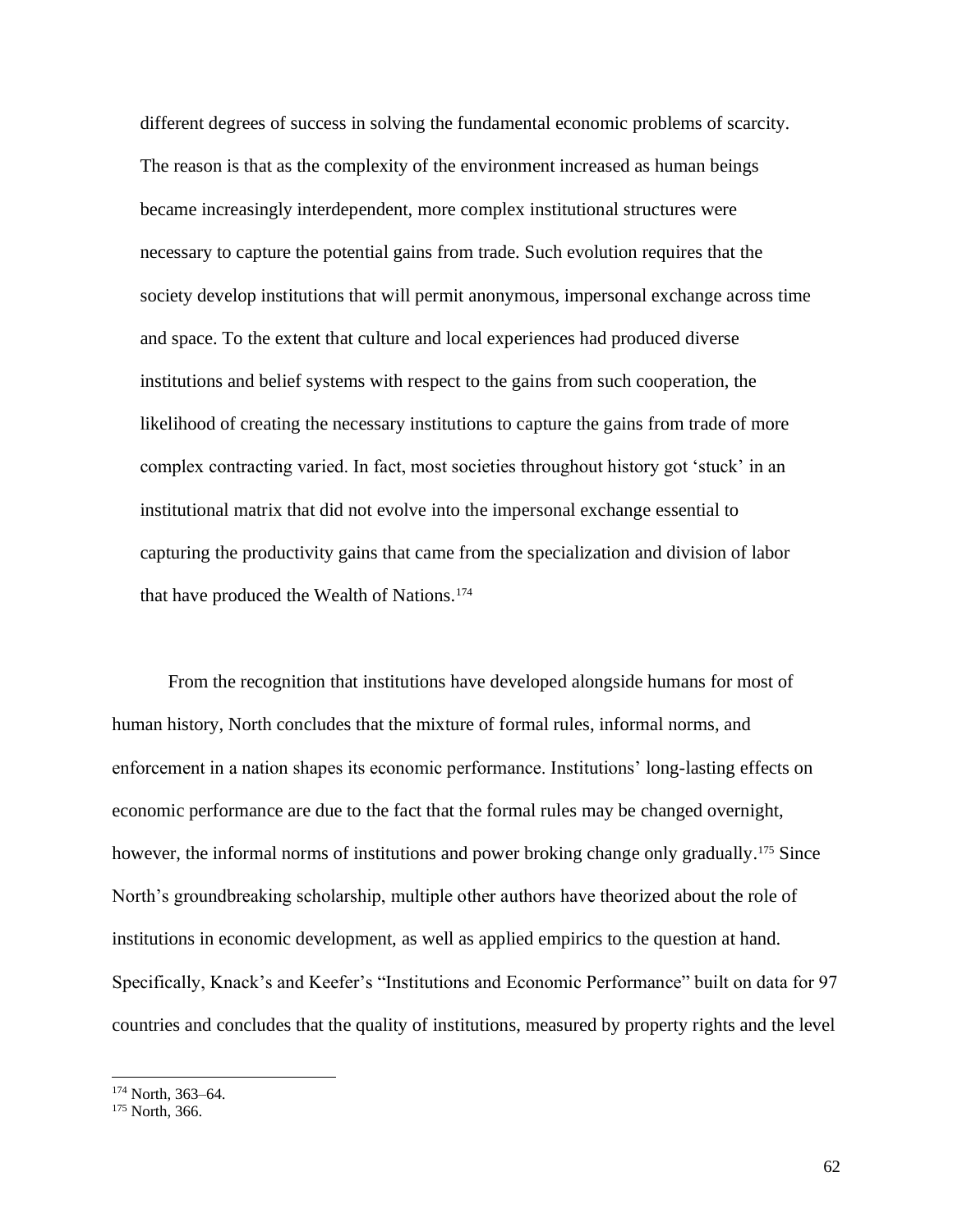of contract enforcement, is crucial to growth and investment. In "Corruption and Growth," Mauro argued that corruption is negatively linked with investment and economic growth.<sup>176</sup> While several authors have worked to expand the reach and depth of New Institutional Economics, the biggest contributors to the field are Daron Acemoglu and James A. Robinson, authors of *Economic Origins of Dictatorship and Democracy* and *Why Nations Fail,* both seminal works for the literature.

In *Economic Origins of Dictatorship and Democracy,* Acemoglu and Robinson deep dive into the origins of power in a society. First, the authors differentiate between two types of political power: de facto and de jure. De facto political power refers to the power an individual or group possesses in a society using brute force, such as influence over the military, private armies, or mercenaries. In contrast, de jure political power refers to political power allocated by political institutions, such as winning an election or referendum. <sup>177</sup> This distinction between forms of political powers is essential to understand how everyday citizens, elites, and institutions interact in the political arena. While democracy and autocracy are inherently different, it must be noted that both systems of governance possess a combination of de jure and de facto political power. It is from the combination of de facto and de jure political powers in a society that determines the actual power of an individual or a group determining which economic institutions and policies arise. <sup>178</sup> Those who hold the majority of political power will make decisions to maximize their material interests and to maintain their grip on power. In autocracies, political power lays in the hands of the political elite, who are often also the economic elite of society. In democracies,

<sup>176</sup> Dellepiane-Avellaneda, "Good Governance, Institutions and Economic Development: Beyond the Conventional Wisdom," 198-99.

<sup>177</sup> Daron Acemoglu and James A. Robinson, *Economic Origins of Dictatorship and Democracy* (Cambridge, UK and New York, NY: Cambridge University Press, 2006), 21.

<sup>178</sup> Karl Ove Moene, "Are Good Policies Good Politics," in *Governing the Global Economy: Politics, Institutions, and Economic Development*, ed. Dag Harald Claes and Carl Henrik Knutsen (London, United Kingdom: Routledge, 2011), 162.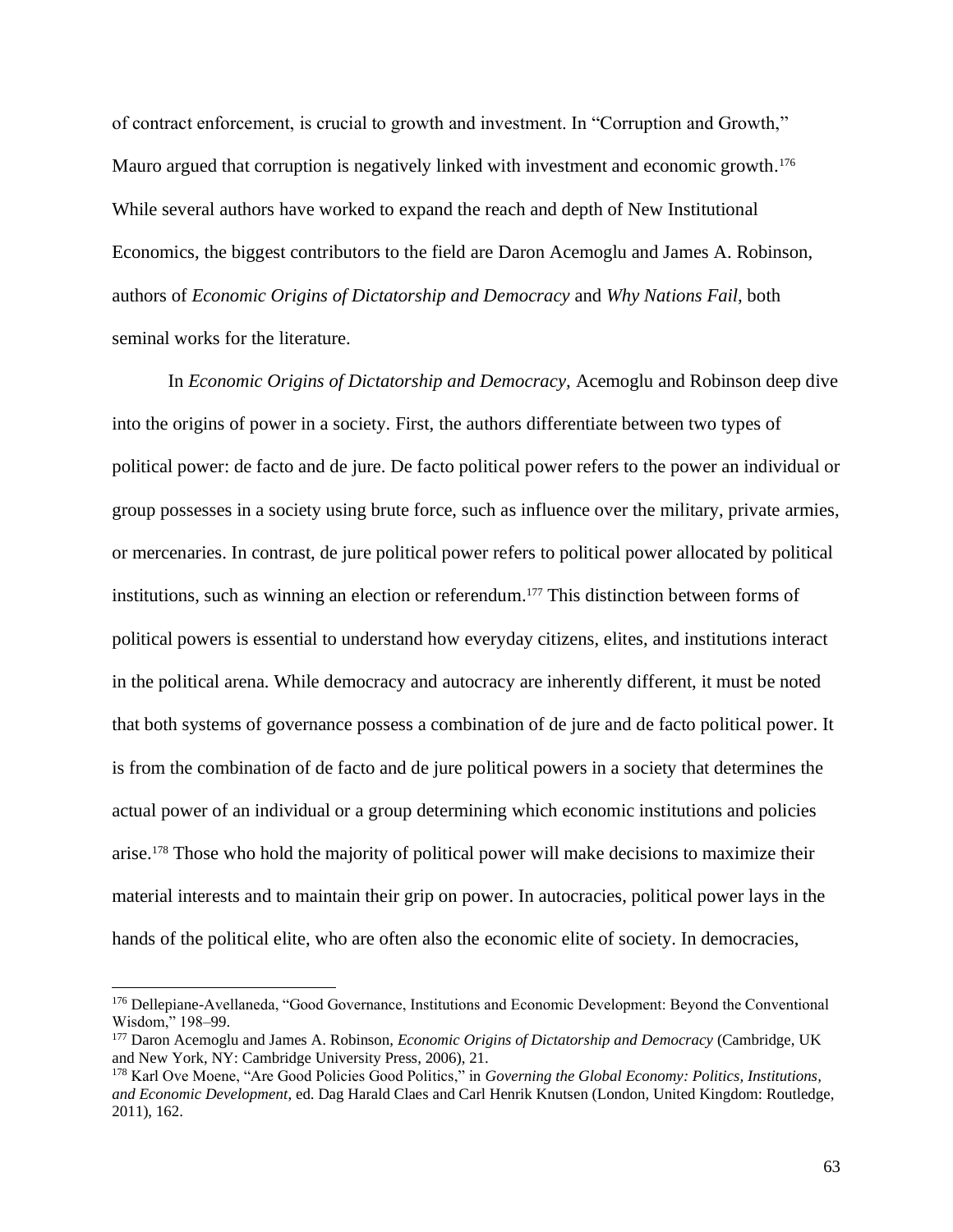political power is spread out through society and lays at the hands of civilians who hold electoral power, special interest groups, among others.

In autocracies, political and economic power is held by a select few. However, it is inappropriate to claim that citizens in autocracies do not hold any political power. Rather, citizens in autocracies possess de facto political power rather than de jure political power. Elites monopolize on de jure power, through the political and economic institutions they establish, but not de facto power.<sup>179</sup> Citizens still form the majority of the nation's population, granting them power of the masses. The citizens thus can pose challenges to the system by organizing and claiming greater representation and visibility in the political arena. De facto political power of citizens in autocracies usually manifests through social unrest and turbulence and may even pose a revolutionary threat. However, this cannot occur without the organization of citizen groups, posing a formidable challenge for everyday citizens. Nonetheless, even among the challenges, Acemoglu's and Robinson's contributions to the literature regarding power broking has proven monumental in the pursuit of explaining the connection between institutions and economic development. After all, if power is concentrated in the hands of the very few, as they are in autocracies, economic policies for the benefit of those in power will be the norm. It is not until everyday citizens claim their place in the political arena that inclusive economic policies that advance the nation's economy will be introduced and enacted.

Before applying New Institutional Economics to explain the 1990 economic divergence between Costa Rica and Honduras, it is useful to provide some definitions that will guide my argument. First, in New Institutional Economics, institutions are defined "as socially devised constraints on individual action. They are sets of rules that are recognized and frequently

<sup>179</sup> Acemoglu and Robinson, *Economic Origins of Dictatorship and Democracy*, 25.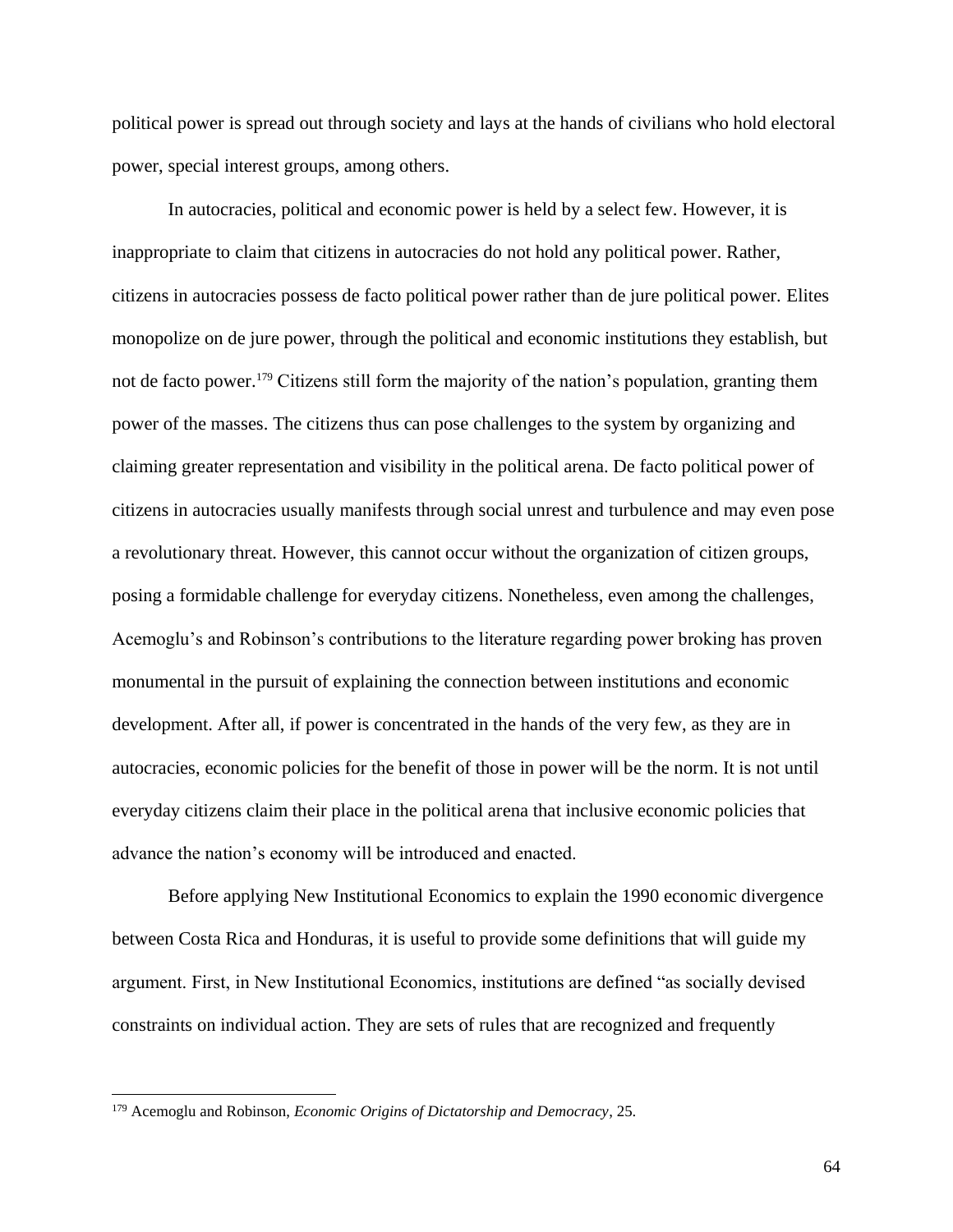followed by members of the community and that impose constraints on the actions of individual members." <sup>180</sup> In developed nations, institutions are stronger and robust, whereas in developing nations, institutions tend to be weak and corrupt. That is not to say that all developing nations have weak and corrupt institutions, as there are notable exceptions like Costa Rica and Rwanda, but these are exceptions rather than the norm. Most developing nations have nascent institutions that prevent their economies from achieving robust and sustained economic growth. Second, a nation with strong political institutions does not necessarily have to be a democracy. There are numerous examples of autocracies, particularly China, that have achieved impressive economic growth under the rule of the authoritarian political parties, yet it would be improper to call China's strong political institutions "democratic." Rather, it must be recognized that strong institutions do not mean democracy, as a nation can be democratic and possess weak institutions. This would be most normal in post-Socialist states with little autonomous political development up until the collapse of the Soviet Union, primarily Eastern Europe, and in post-colonial states that have not yet achieved sustained economic growth, such as in Latin America and Africa. Lastly, it is important to note that New Institutional Economics suffers from a causality problem, as the literature has struggled to show that strong political institutions are the drivers of economic growth rather than strong political institutions being a byproduct of a nation with a strong economy.<sup>181</sup> With these definitions in mind, a New Institutional Economics explanation can be provided to explain the 1990 economic divergence between Costa Rica and Honduras.

# *Diverging Political Institutions: Costa Rica and Honduras*

While Costa Rica and Honduras were both part of the Spanish Empire, then part of the

<sup>180</sup> Clague, "The New Institutional Economics and Economic Development," 17.

<sup>181</sup> Dellepiane-Avellaneda, "Good Governance, Institutions and Economic Development: Beyond the Conventional Wisdom," 200.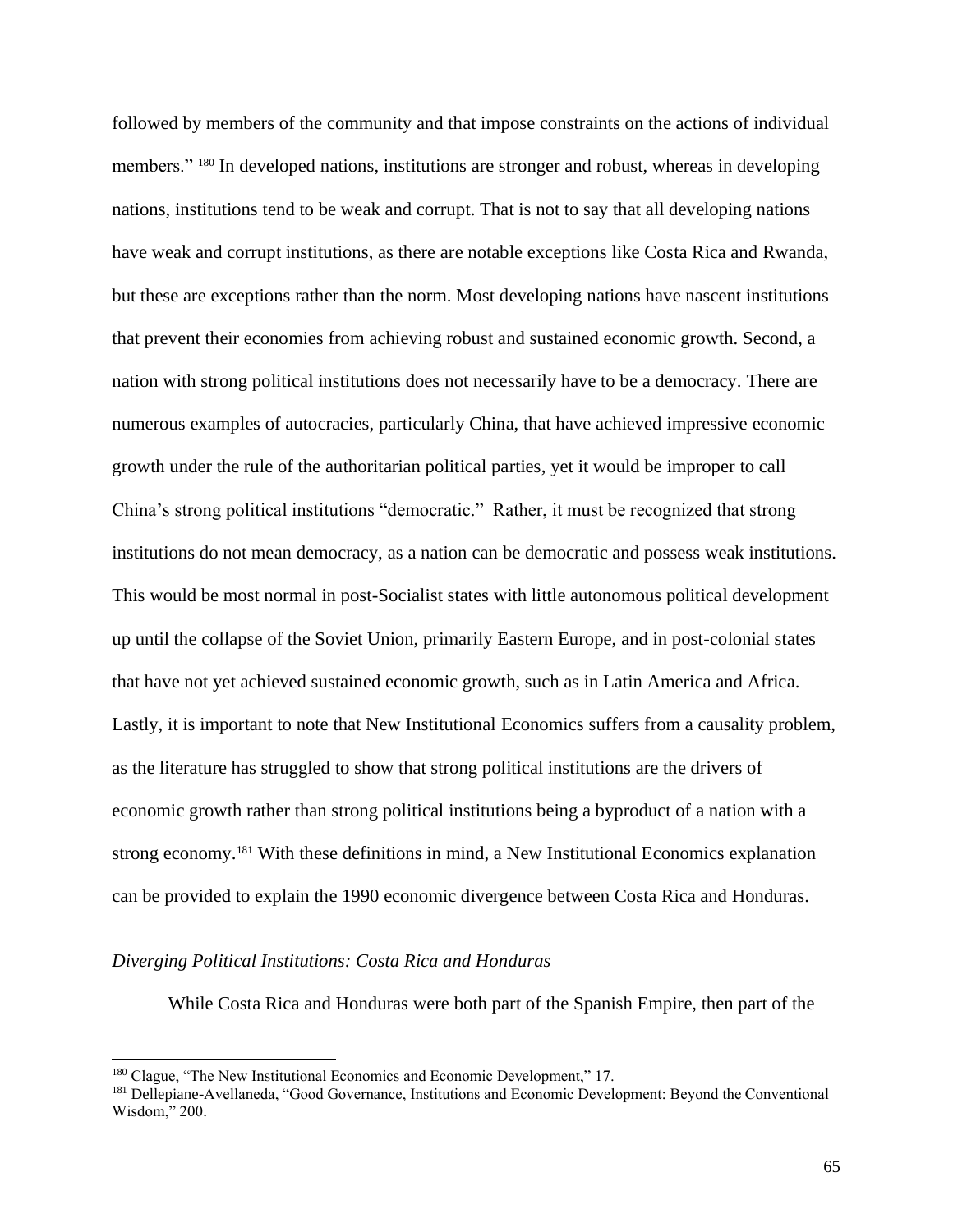Federal Republic of Central America, and eventually became independent states, their political development have varied significantly since independence into the present. For example, Costa Rica has been able to maintain continued democratic rule since 1949.<sup>182</sup> In contrast, the rest of the region has experienced sociopolitical crises which have impeded continued democratic rule, such as armed conflict in the 1980s in Nicaragua, Guatemala, and El Salvador, and the 2009 Honduran coup d'état. From these simple facts, it seems that Costa Rica has fared much better than its neighbors in terms of democratic and political institutions. Its continued democratic rule has allowed the country to invest in its institutions and its people, thus providing a possible explanation for the country's impressive economic growth post 1990.

The role of institutions in Costa Rican economic development is thus supported by the region's history of political development. If we take the other two schools of thought into consideration, both theories, geography and integration, fall flat and do not explain the economic differences between Costa Rica and Honduras. The geography theorists argue that a country's location and natural resources are the main determinants of economic growth. Yet, that does not seem to be the case for the two Central American nations studied. Costa Rica and Honduras are in the same region, with only one country between them, Nicaragua. Both countries enjoy similar climates, topographies, and natural endowments. Before 1990, primary exports were coffee and bananas for both countries, thus there seems not to be any significant geographic differences between Costa Rica and Honduras. The integration advocates say that international trade is the primary determinant of growth for nations, and center market integration above all else. Similarly, this theory does not seem to explain the divergence between Costa Rica and Honduras well. Both nations enjoy most favored nation status and are subject to the same free trade

<sup>182</sup> Sada, "The Curious Case of Costa Rica: Can an Outlier Sustain Its Success?," 11.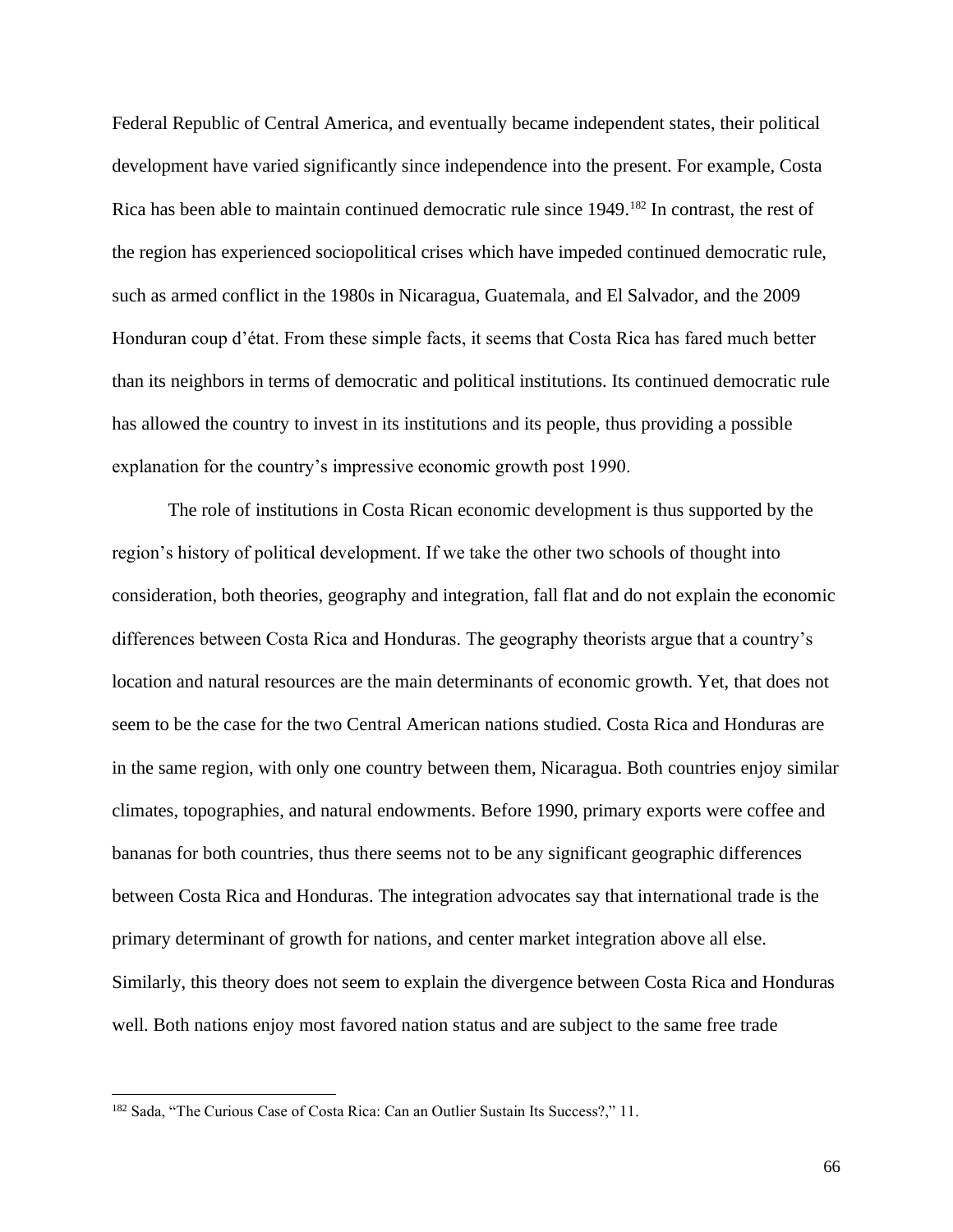agreement (FTA) with the United States, the Dominican Republic-Central America Free Trade Agreement (CAFTA-DR), signed in 2004. <sup>183</sup> Both nations are also members of the Central American Common Market, an organization seeking to promote economic integration via free trade in Central America, since the 1960s. Thus, while both theories might have explained economic growth in the past, they do not seem to explain the current state of Central American economic growth. Because of the lack of applicability of the aforementioned theories, it is necessary therefore to conduct a New Institutional Economics approach to the question of economic development in the region. The study can provide guidance for Central American nations seeking sustained economic growth in the long term, as well as some short-term economic remedies.

A shared colonial history, similar racial and ethnic compositions, natural endowments, and geographies do not provide an explanation for the 1990 divergence between the Costa Rican and Honduran economies. Strong and robust political institutions provide an explanation for the 1990 economic divergence. During the 1980s, both nations underwent a series of structural adjustment reforms advocated by the International Monetary Fund, the World Bank, and USAID under the premises of the Washington Consensus. As a result, both nations privatized a good portion of their state-owned enterprises, as well as implemented key economic reforms regarding trade liberalization, exchange rates, and interest rates. Ultimately, the Washington Consensus reforms aided Costa Rica's economic growth, as it has grown significantly for the past 30 years, far outpacing its Central American peers. Honduras has remained stagnant even with the implementation of Washington Consensus policies. Thus, as seen, 'good' policies are not the sole determinant of economic progress, as a nation, like Honduras, can implement structural

<sup>183</sup> Mechel S. Paggi et al., "Regional Trade Agreements and Implications for US Agriculture: The Case of CAFTA-DR," *Choices* 20, no. 2 (2005): 137.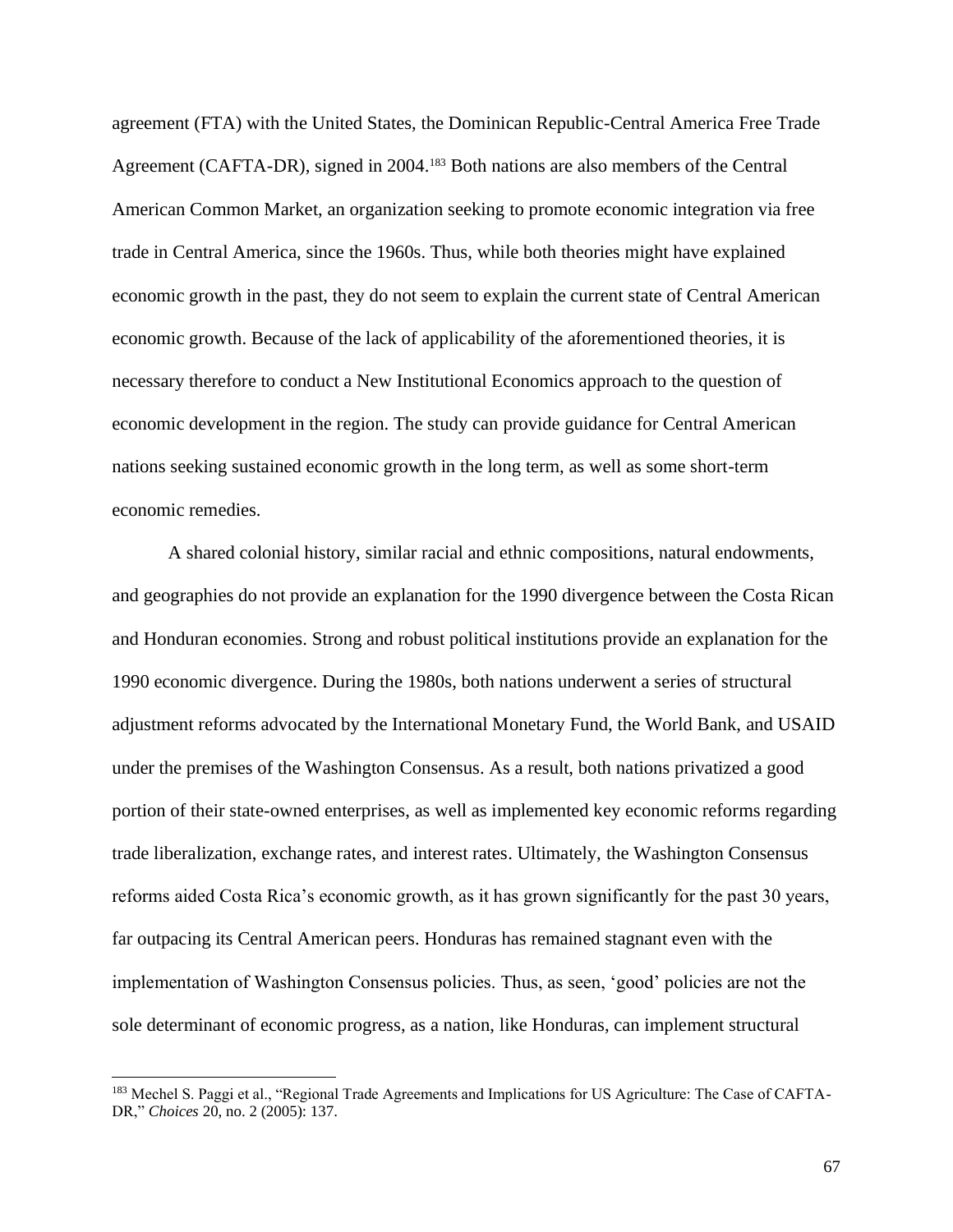adjustment reforms and not achieve any significant improvement to its economy, continuing its cycle of dependency and economic disappointment. Thus, from the experience of Costa Rica and Honduras, it can be inferred that strong and effective political institutions are needed to complement macroeconomic policy changes. <sup>184</sup> In fact, there seems to be a growing consensus in the literature about the role institutions play in economic development and its policies. Authors, like Moisés Naím, have been quick to call out the effect of institutions, particularly weak ones, on economic development:

Public sector institutions are the black holes of economic reforms. In most countries they absorb efforts and investment that yield obscenely low returns to society, distort labor markets, reduce countries' overall productivity, impair international competitiveness, and easily fall prey to vested interests. Public institutions are often at the center of the corruption that corrodes the political system.<sup>185</sup>

With the recognition of the role of public institutions on economic growth prospects, and particularly the dangerous nature of weak public institutions, we can now direct our attention to institutional differences between Costa Rica and Honduras. Following North's assertions about the long-standing impacts of institutions, formal rules, and informal norms on political behavior and policy making, it is imperative to once again revisit some of the political developments in Costa Rica and Honduras. After independence from the Spanish Crown and the Mexican Empire, Costa Rica and Honduras underwent significant political and economic changes that have impacted the country's institutions into the future. When both nations were part of the Federal

<sup>184</sup> Naím, "Washington Consensus or Washington Confusion?," 93.

<sup>185</sup> Naím, 99.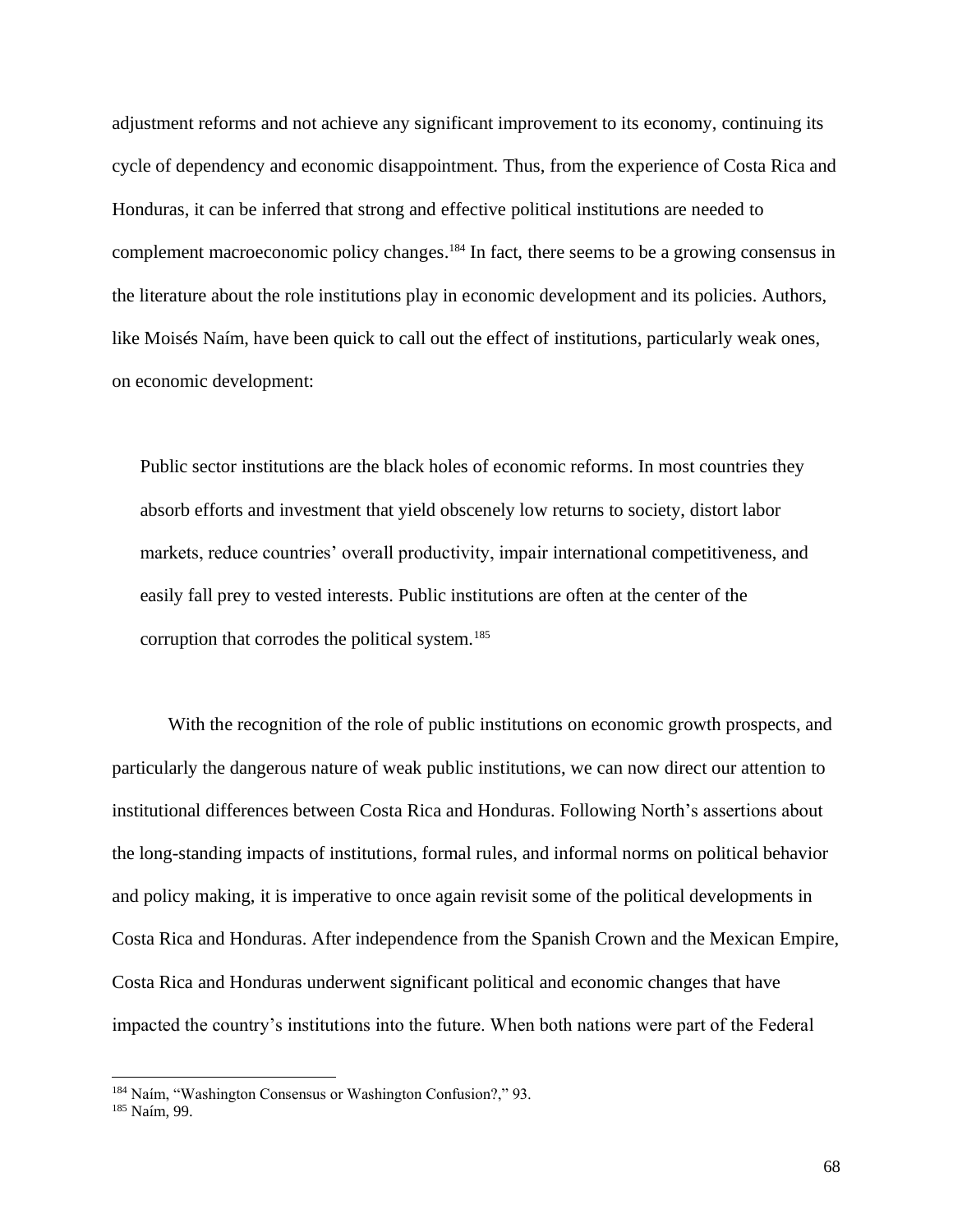Republic of Central America, an exogenous shock happened in the region that changed the incentive structure and thus, political institutions. In the 1830s, coffee was introduced to Costa Rica and spread to El Salvador by the 1860s.<sup>186</sup> With the introduction of coffee, the incentive structure of Costa Rican elites was changed, as coffee revenues served "as an economic base for such elite consensus." <sup>187</sup> North's assertions regarding how political institutions can change within the existing political system deserve some recognition here. North argued that modifications can occur to political institutions and the incentive structure that shapes them if the individuals in power perceive that they could do better by instituting changes. <sup>188</sup> This was the case in Costa Rica in the 1830s. Political elites recognized the value of commercial expansion via coffee revenue, as they could greatly benefit from the trade's profits. Rather than continue the political infighting regarding the formation and establishment of an independent Costa Rican Republic, political elites focused heavily on maximizing their personal profit from the newly established coffee trade. This was not the case in Honduras, however. Coffee was not introduced to the country as early as it was introduced to Costa Rica. As a result, political elites continued fighting among themselves, instigating political violence and regional instability, preventing the nation from taking part in the early economic benefits of commercial coffee production. <sup>189</sup> The introduction of coffee to Costa Rica led the crop to become the nation's leading export by the end of the 19<sup>th</sup> century, unlike in Honduras, where stock raising and banana production remained the primary economic activities. 190

While coffee was not introduced to Honduras as early as it was to Costa Rica, bananas,

<sup>186</sup> Ropp and Morris, *Central America: Crisis and Adaptation*, 15.

<sup>&</sup>lt;sup>187</sup> Ropp and Morris, 15.

<sup>188</sup> North, "Economic Performance Through Time," 361–62.

<sup>189</sup> Ropp and Morris, *Central America: Crisis and Adaptation*, 15.

<sup>&</sup>lt;sup>190</sup> Ropp and Morris, 18.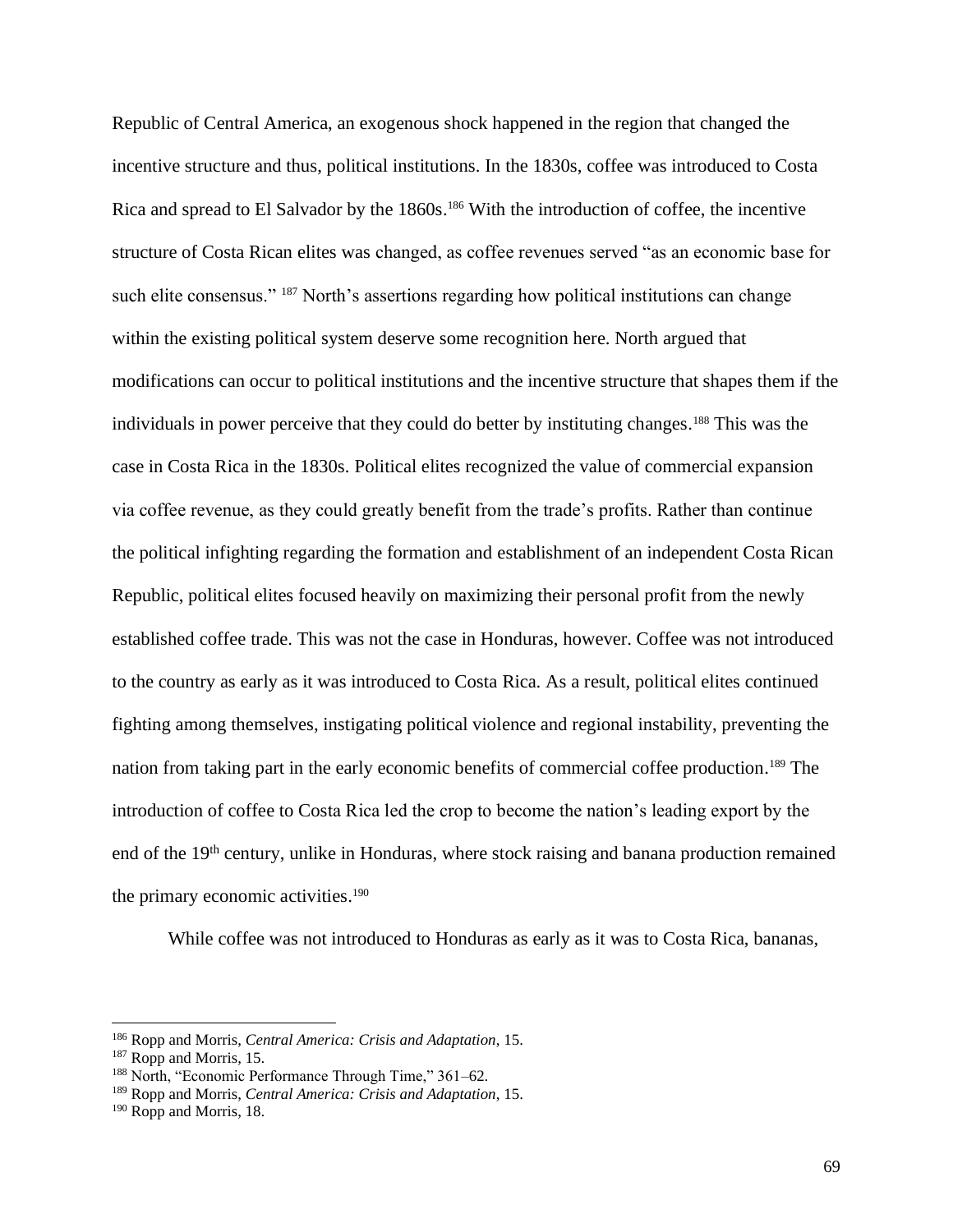another important cash crop, proved to be another institutional determinant in Central America. Bananas can be traced back to Honduras as early as the 1840s, when British explorers found thousands of banana trees along the Río Negro in Northern Honduras. <sup>191</sup> Throughout the rest of the century, banana production spread throughout the country, helping consolidate political and economic power in the hands of a few landed Honduran elites. The consolidation of power primarily occurred after the 1870s, when President Marco Aurelio Soto enacted the Agrarian Law of 1877, which provided tax cuts and other economic incentives for farmers to grow crops for international markets. <sup>192</sup> With the enactment of the Agrarian Law, bananas became the primary export of Honduras by the end of the nineteenth century. However, bananas did not manage to stop political violence in Honduras, as coffee did in Costa Rica. Rather, caudillos, who deposed other caudillos from power, continued to be the norm through the twentieth century.

This early institutional divergence, regarding the reduction of political violence and elite infighting after the introduction of coffee, between Costa Rica and Honduras sets the stage for the massive economic takeoff Costa Rica was able to accomplish after the 1990s. While sustained economic growth would not be achieved for over a century, this early institutional divergence provides some insights into the early formations of the informal institutions referred to by North, as political elites were able to recognize the value of economic production and compromise over political disagreement in Costa Rica, yet not in Honduras. In North's own words, "informal constraints (norms, conventions, and codes of conduct) favorable to growth can sometimes produce economic growth even with unstable or adverse political rules." <sup>193</sup> Costa

<sup>191</sup> John Soluri, *Banana Cultures: Agriculture, Consumption, and Environmental Change in Honduras and the United States*, Second (Austin, TX: University of Texas Press, 2005), 18.

<sup>192</sup> Soluri, 19.

<sup>&</sup>lt;sup>193</sup> North, "Economic Performance Through Time," 367.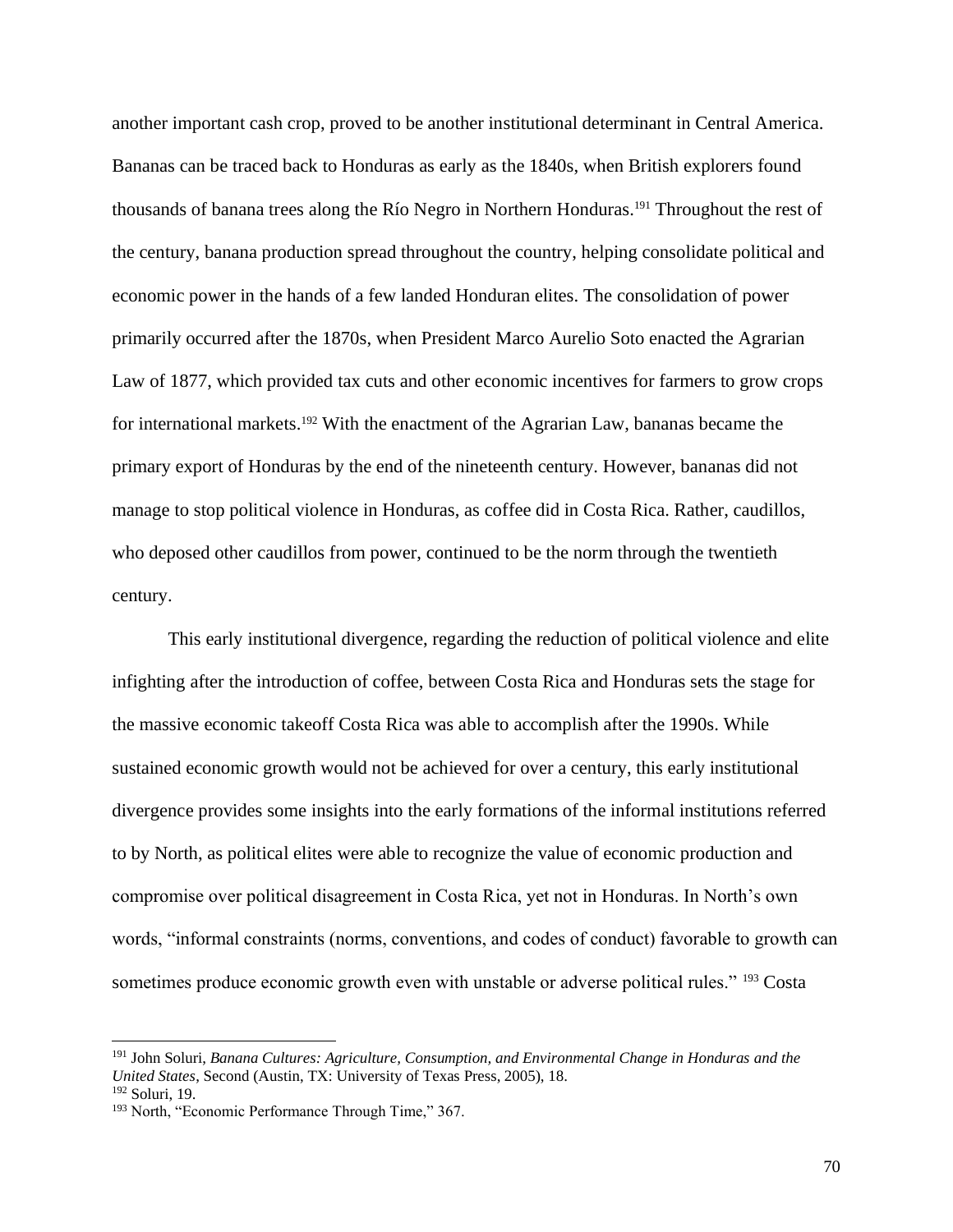Rica's early formation of informal institutional structures of elite reconciliation over shared interests formed the foundation for political discourse and economic distribution in the country.

The introduction of coffee to Costa Rica was pivotal for the country's economy and early formal and informal institutions. In the changes it brought to the economy, coffee created a wealthy landowner class, an aspect foreign to the country prior to the 1830s, as most of the population was poor subsistence farmers. <sup>194</sup> With the consolidation of wealthy coffee farmers and increasingly concentrated land ownership, a new social class emerged within Costa Rica. The landless agricultural workers, while representing a small part of the population, played a crucial role in the institutional development of the country. Until the 1880s, Costa Rica experienced a shortage of agricultural labor, resulting in high wages for the landless workers available. As a result, the landless agricultural workers were, for the most part, not impoverished. However, it was not until the landless agricultural workers demanded high wages that they were granted by the landed elite, helping create the informal norm of seeking compromise across social class. <sup>195</sup> <sup>196</sup> As Vega Carballo puts it:

Because peasants and artisans… were not mere servile employees or passive instruments of exploitation… it was therefore necessary to elaborate a series of subtle psycho-social, symbolic, and normative ('soft') mechanisms in order to guarantee that they could be *persuaded* to work. <sup>197</sup> <sup>198</sup>

<sup>194</sup> Lowell Gudmundson, "Peasant, Farmer, Proletarian: Class Formation in a Smallholder Coffee Economy, 1850- 1950," *The Hispanic American Historical Review* 69, no. 2 (May 1989): 223.

<sup>195</sup> Lehoucq, *The Politics of Modern Central America: Civil War, Democratization, and Underdevelopment*, 19.

<sup>196</sup> John A. Booth, "Costa Rican Democracy," *World Affairs* 150, no. 1 (Summer 1987): 44.

<sup>197</sup> José Luis Vega Carballo, *Poder Político y Democracia En Costa Rica* (San Jose, Costa Rica: Editorial Porvenir, 1982), 30.

<sup>198</sup> Booth, "Costa Rican Democracy," 44.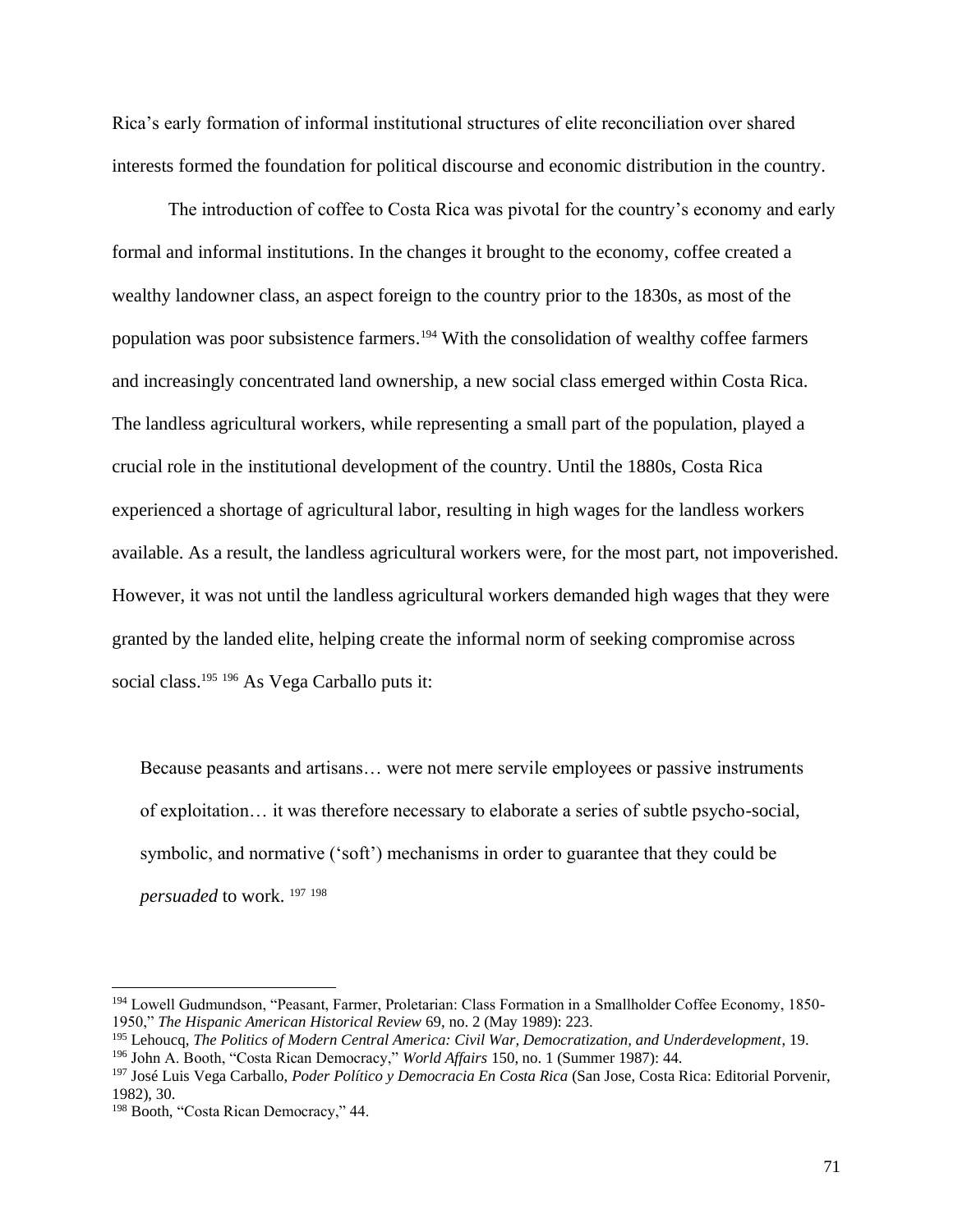From this early connection between the informal institution of compromise across social classes and the economic outcome of higher wages for landless agricultural workers, it can be seen how political institutions have shaped economic outcomes in Costa Rica since the 19<sup>th</sup> century. Because resource allocations, in this case the landless agricultural workers' wages, occurred within institutions, in this case an early agrarian economy, the rules governing institutions are critical, in this case the Costa Rican elites' decision to grant higher wages.<sup>199</sup> With banana production in Honduras, landless agricultural workers were the norm, as wealth was heavily concentrated in the hands of a few for all Honduran history until that point. However, Honduran landless agricultural workers were not able to demand higher wages, as growing export bananas in the late nineteenth century did not require large inputs of labor.<sup>200</sup> Thus, the informal norm of compromise across social classes did not develop in nineteenth century Honduras, unlike Costa Rica. From the recognition that there is indeed a connection between political institutions and economic outcomes, we can now begin to craft the connections between political institutions and the 1990 economic divergence between Costa Rica and Honduras.

As seen, since its early rule, Costa Rica has been able to develop relatively egalitarian informal institutions, primarily informal norms controlling public discourse and discouraging political violence, that have helped shape the nation's political institutions. The same cannot be said for Honduras. Rather than engaging with the early coffee trade, which expanded throughout the region by the 1860s, Honduras' political elites continued their political infighting, depriving the nation from much-needed political development. While the institutional divergences between

<sup>199</sup> Joseph Stiglitz, "Markets, States, and Institutions," in *Markets, Governance, and Institutions: In the Process of Economic Development*, ed. Ajit Mishra and Tridip Ray (Oxford, UK and New York, NY: Oxford University Press, 2018), 15.

<sup>200</sup> Soluri, *Banana Cultures: Agriculture, Consumption, and Environmental Change in Honduras and the United States*, 20.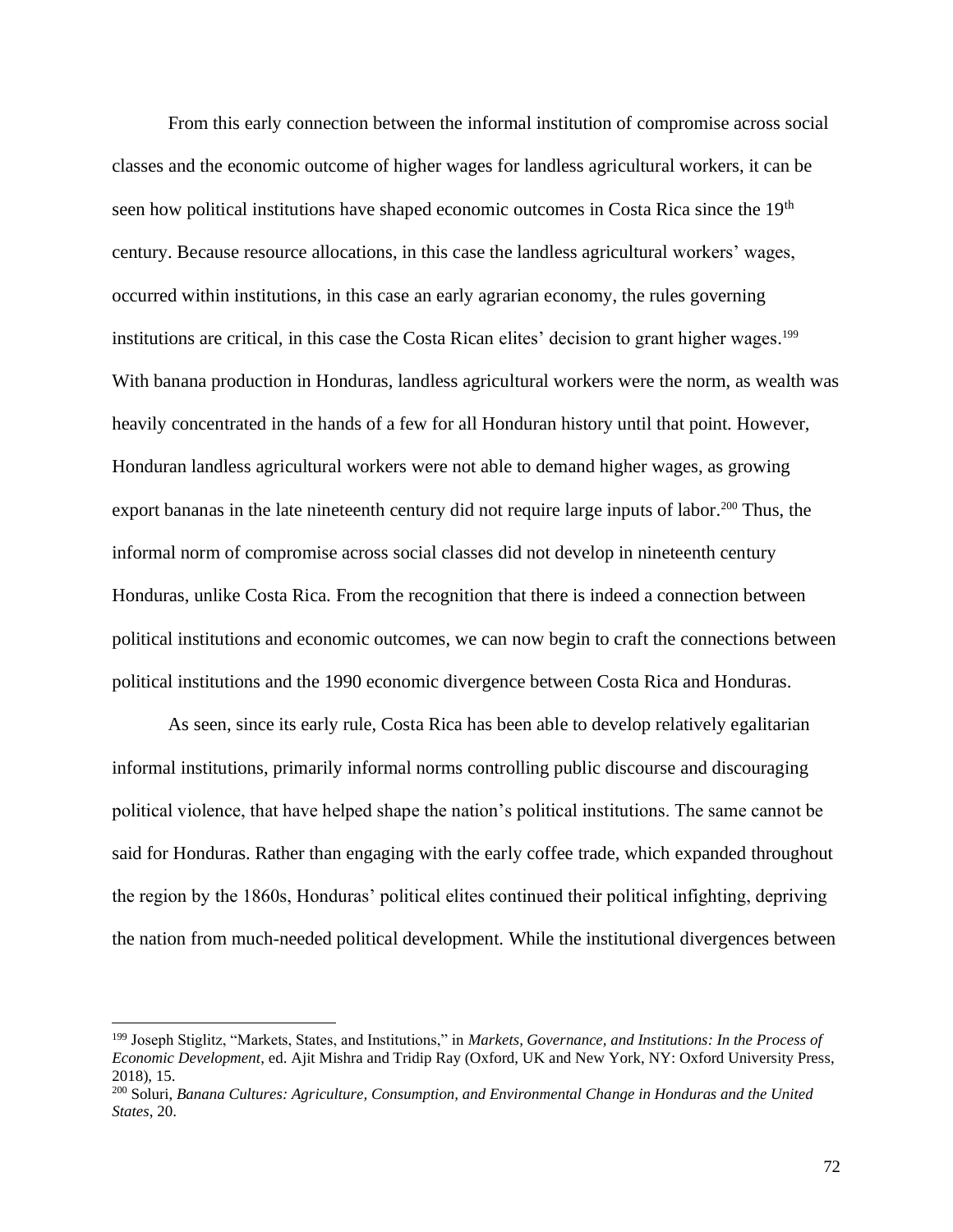Costa Rica and Honduras in the  $19<sup>th</sup>$  century are to be noted, it must be recognized that these formal and informal political institutions are not the root cause of the 1990 economic divergence. Over 100 years passed between the success of the coffee trade and the 1990s economic divergence, suggesting that other institutional differences will provide better explanations for the economic divergence. However, it must be said, that New Institutional Economic claims that existing institutions will deeply influence the institutions of the future, in the same manner that pre-existing institutions have shaped present ones. <sup>201</sup> As North puts it, "Time as it relates to economic and societal change is the dimension in which the learning process of human beings shapes the way institutions evolve."  $202$  It is to be noted, therefore, that the institutions of the 19<sup>th</sup> century shaped the institutions of 20<sup>th</sup> century Central America. The path dependency of political institutions reinforces Antonelli's (1997) arguments, where he concludes that the state at present is dependent on both the state in the past and how that has changed over time.<sup>203</sup> Thus, the political institutions of the past have deeply influenced the current institutions of both Costa Rica and Honduras. It must be recognized that both countries were not only subjected to the ongoings within their respective nations, but were also part of a world becoming much more liberal, where new ways of thinking became common, deeply impacting the minds of their populations, thus shaping and changing the course of both nations' institutions going into the  $20<sup>th</sup>$  century.

Costa Rica's formal and informal institutions of the 19<sup>th</sup> century shaped political discourse even before the arrival of democracy to the country in 1948. Since most Costa Ricans recognized their fundamental worth as citizens, due to the relatively egalitarian distribution of

<sup>&</sup>lt;sup>201</sup> Christopher Clague et al., "Democracy, Autocracy, and the Institutions Supportive of Economic Growth," in *Institutions and Political Development: Growth and Governance in Less-Developed and Post-Socialist Countries*, ed. Christopher Clague (Baltimore, MD and London, UK: The Johns Hopkins University Press, 1997), 98. <sup>202</sup> North, "Economic Performance Through Time," 359–60.

<sup>203</sup> Cristiano Antonelli, "The Economics of Path-Dependence in Industrial Organization," *International Journal of Industrial Organization* 15, no. 6 (October 1997): 643–75.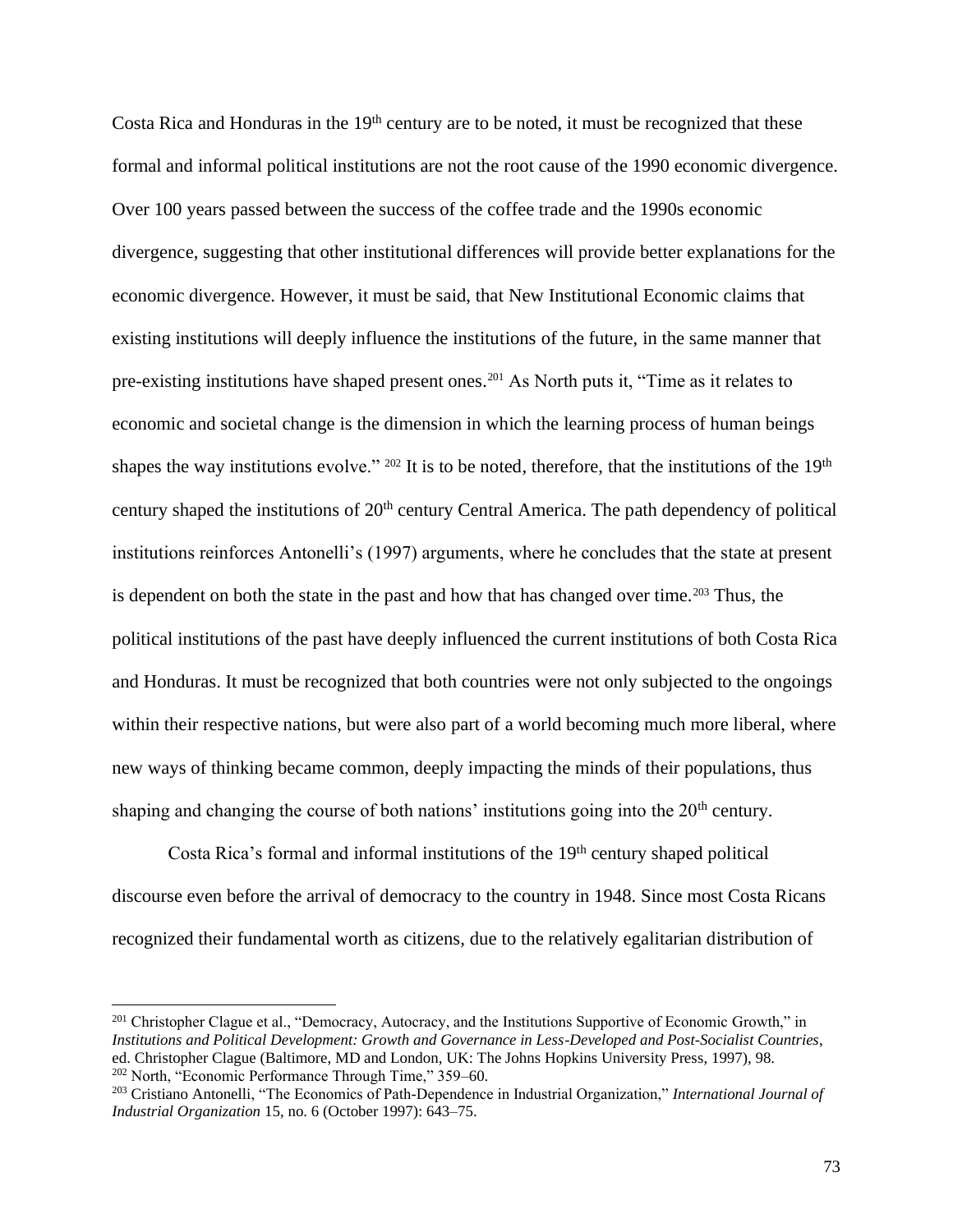wealth of the 19<sup>th</sup> century as a result of the coffee trade, they were not afraid to demand greater representation in the political sphere in the 20<sup>th</sup> century, even under autocratic regimes. Since 1905, political instability within the Costa Rican polity has brought more democracy and greater suffrage for the country's landless and poor.<sup>204</sup> Meanwhile, influenced by its formal and informal institutions of the  $19<sup>th</sup>$  century, Honduras continued down its disastrous path of elite infighting and engaged in armed conflicts with neighboring states. For example, General Terencio Sierra, who was appointed Honduran President in 1899, was overthrown by Manuel Bonilla in 1903.<sup>205</sup> Under Bonilla's rule, Honduras fought a war against Nicaragua and threatened to attack El Salvador. As a result, Guatemala sought to overthrow Bonilla, with help from El Salvador.<sup>206</sup> As seen, not much changed in Honduras since the 19th century, as political elites continued their infighting, and now sought a destructive path of engaging in wars against other Central American nations, showing the vast influence of the political institutions of the past in those of the present.

Throughout most of its history, up until 1980, Honduras' system of governance was one of military despotism where effectively all branches of government were under the absolute control of the head of state. <sup>207</sup> Meanwhile, while Costa Rican democracy was not born until 1948, preexisting institutions of cooperation and egalitarianism preceded the establishment of continued democratic rule. This was not the case in Honduras. Elites still controlled much of the economy, and most of the population was impoverished and landless. This combination of caudillo politics and vast impoverishment shaped the political institutions of Honduras for most

<sup>204</sup> Ropp and Morris, *Central America: Crisis and Adaptation*, 155.

<sup>205</sup> Dana G. Munro, *The Five Republics of Central America: Their Political and Economic Development and Their Relations With the United States* (Oxford, UK and New York, NY: Oxford University Press, 1918), 123. <sup>206</sup> Munro, 123.

<sup>207</sup> Munro, 125.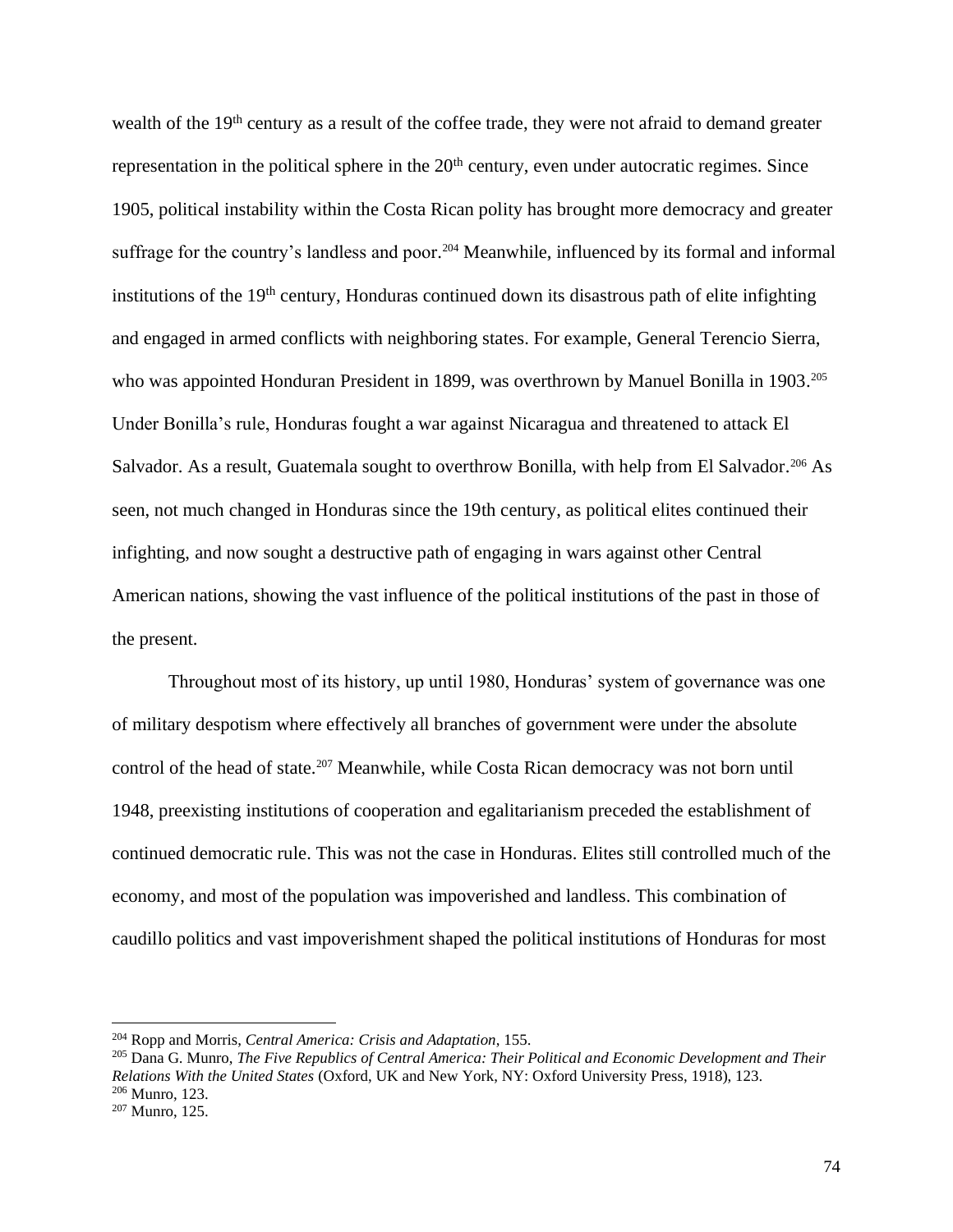of the 20<sup>th</sup> century, preventing the nation from achieving sustained economic growth. As an example of the elites' influence in the Honduran state, during the 1910s the government started giving away generous concessions to foreign investors for banana production. Specifically, railroad concessions were granted to U.S. fruit companies, which helped these companies to establish vast control of resources. Honduran elites benefitted greatly from the foreign investment, as they believed that railroads would link the North Coast's banana success to the political power concentrated in Tegucigalpa, further advancing the elites' material interests. 208 The practices of the banana industry sewed corruption into the fabric of the Honduran state, establishing the practice of bribing government officials while pursuing self-enriching land policies. <sup>209</sup> While some attempts were made by several administrations to implement institutional changes to the country's political structures, these attempts mostly failed, as remnants of caudillo politics continued to plague administrations well past the 1960s.<sup>210</sup> The continuation of nascent political institutions in Honduras relative to those of Costa Rica are of severe importance to the 1990 economic divergence between both nations, as both nations seem not only to be on a predetermined economic growth path but also an institutional growth path, where the past deeply influences the future.

From the mid twentieth century, the Costa Rican government greatly extended its role in the country's economy. The basic economic premise the country followed was that unfettered capitalism "causes socioeconomic dislocations and inequalities that produce social ills and unrest." <sup>211</sup> Thus, since 1948, the government has vastly expanded its role across the economy,

<sup>208</sup> Soluri, *Banana Cultures: Agriculture, Consumption, and Environmental Change in Honduras and the United States*, 43.

<sup>209</sup> Sarah Chayes, *When Corruption Is The Operating System: The Case of Honduras* (Washington, D.C: Carnegie Endowment for International Peace, 2017), 9–10.

<sup>210</sup> Ropp and Morris, *Central America: Crisis and Adaptation*, 199.

 $211$  Ropp and Morris, 170.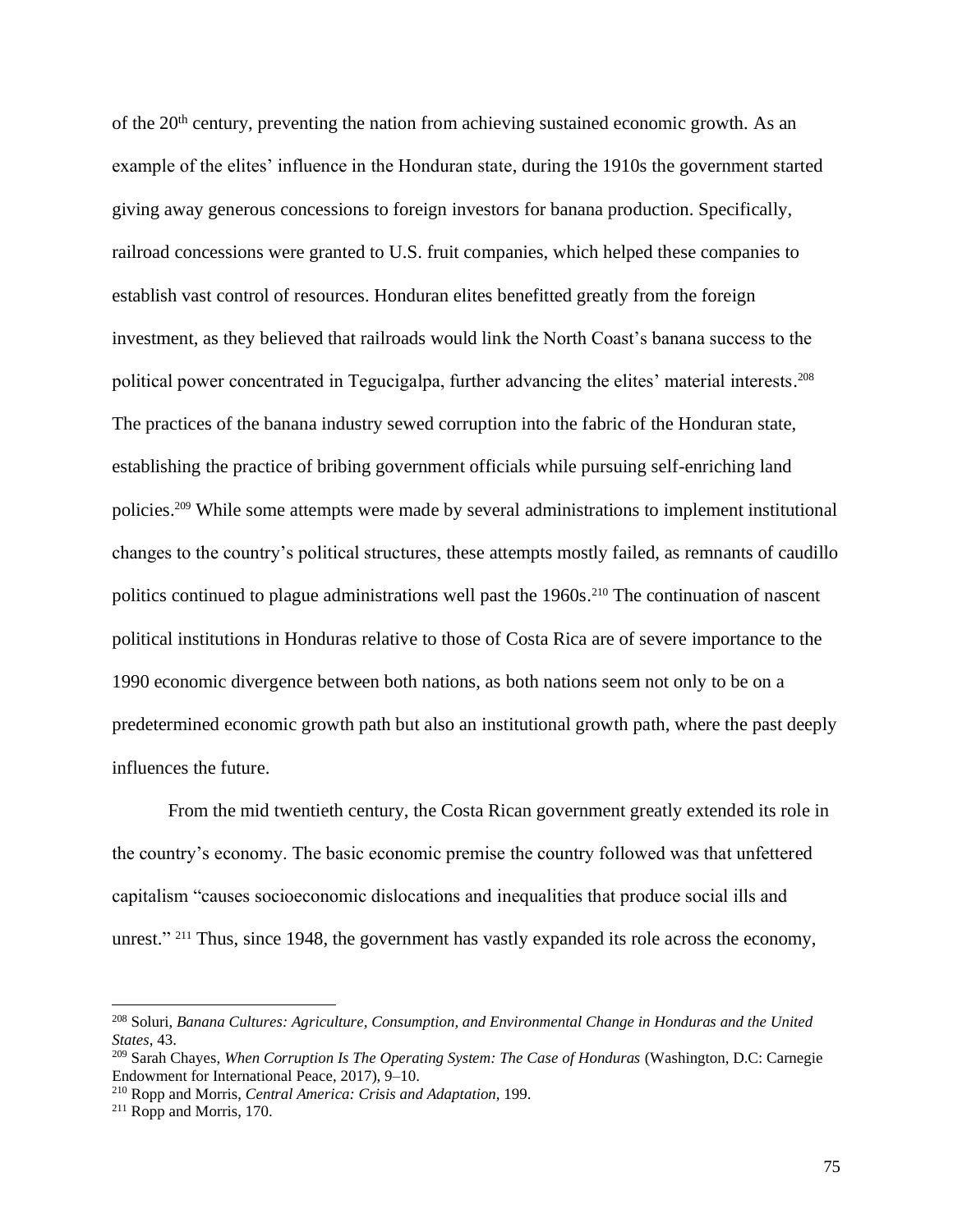amassing interests in banking, insurance, most public utilities, petroleum refining, railways, ports, and some urban mass transit. By 1984, the Costa Rican government accounted for 60 percent of Gross National Product. <sup>212</sup> In contrast, since Honduras was still under the control of the military until 1980, public investments were minimal. For most of the century, the Honduran state was not engaged in the distribution of material wealth, as it still sought to protect the material interests of landed political elites. However, the country did manage to invest in infrastructure and reduce its public debt through the 1930s and 1940s. <sup>213</sup> It is important to note that the Costa Rican government's disposition to heavily invest in its economy stems from the country's long egalitarian history, which has simply not been the case in Honduras.

The mid twentieth century was a period of widespread corruption through the Honduran state. While all forms of governments, democracy or autocracy, are subject to political corruption, strong institutions function as a counterbalance, creating an equilibrium. In contrast, in nation-states where institutions are weak, institutions are a mere formality that do not have the capacity to root out corruption, and much less conduct investigations or punish actors. <sup>214</sup> In Honduras, corruption was persistent and widespread as a result of the networks built between the nation-state, political parties, and the country's elites. With these networks of interconnectedness between those in power underlying the country's political institutions, liberty, pluralism, and the rule of law were nothing more than fiction.<sup>215</sup> Because of the legacy of banana caudillo politics, President Tiburcio Carías Andino, a former general, prevented the enactment of robust

<sup>212</sup> Ropp and Morris, 170.

<sup>213</sup> Chayes, *When Corruption Is The Operating System: The Case of Honduras*, 10.

<sup>214</sup> Julieta Castellanos, "Corrupción y Debilitamiento Institucional: Amenazas Para La Democracia" (Federación de Organizaciones Para El Desarrollo de Honduras (FOPRIDEH), November 2007), 6,

https://foprideh.org/documentos/pdf/Libros/III%20INFORME%20DE%20CORRUPCION%20EN%20HONDURA S.pdf.

<sup>215</sup> Sosa Iglesias, "Transformaciones En Las Élites Económicas, Estado y El Proceso de Democratización y Desdemocratización," 135.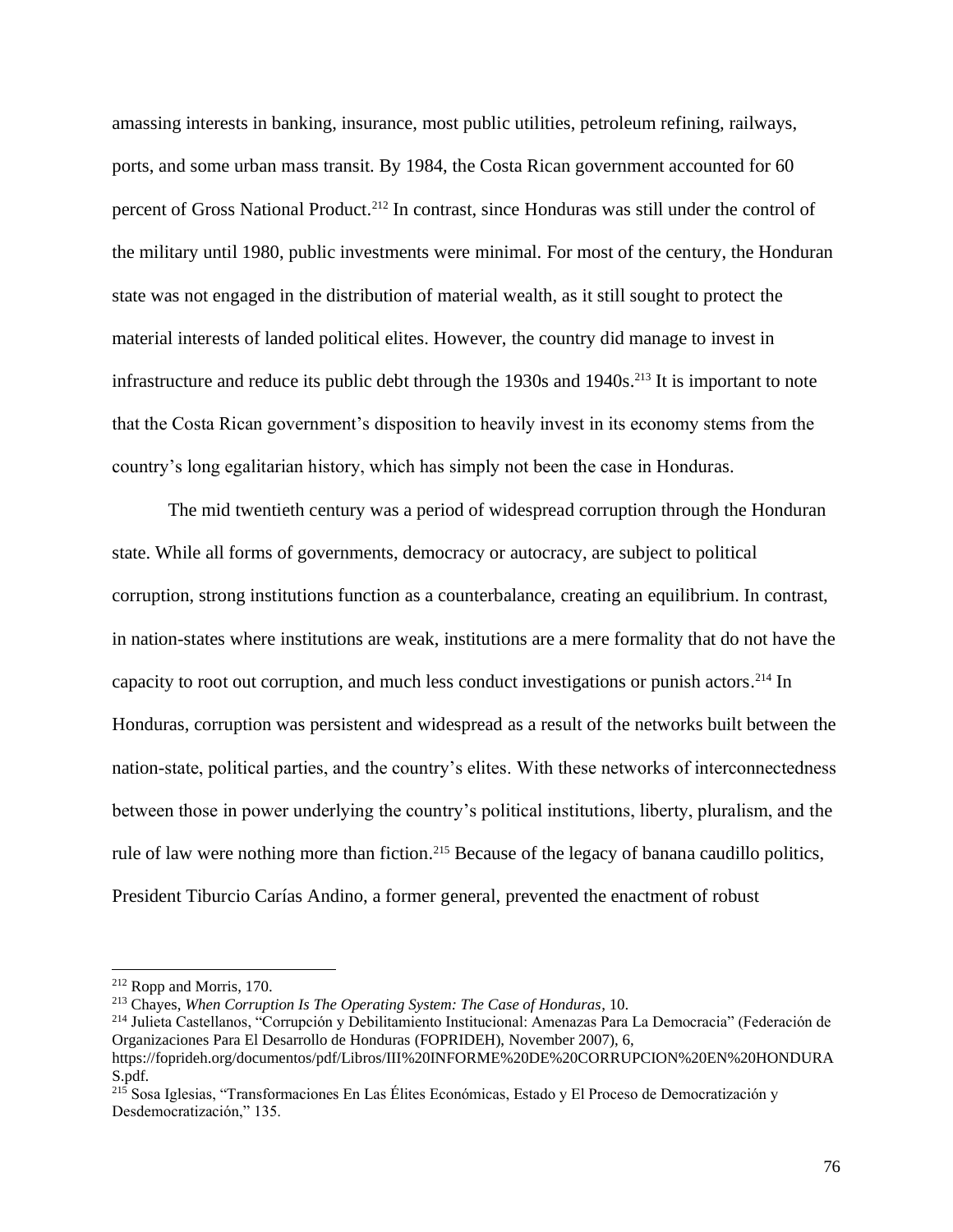democratic institutions, continuing the longstanding pattern of protection of elite interests. <sup>216</sup> In 1963, Colonel Oswaldo López Arellano, the commander of the Air Force, exercised a coup, changing the course of the country. Honduras' Constitution was abolished, a new Constituent Assembly was formed and tasked with the creation of a new Constitution. <sup>217</sup> Under López Arellano's rule, Honduran elections were fraudulent, and corruption became even more widespread. After popular protests occurred following the fraudulent municipal elections of March 1968, the Honduran state brutally repressed its citizens, effectively shutting down dissent in the country. <sup>218</sup> Another aspect of the López Arellano's Presidency was the funneling of state money into his own pockets and those of his associates, stealing development aid monies from the United States. <sup>219</sup> Honduras did not create corruption nor is it the only nation-state in the world to have consistent problems with it, but corruption is unique in Honduras in the sense that, governments, rather than seeking to root out corruption from the political system, seem to seek its manifestation as it continues to advance the elites' material interests because of the legacies of the corruption networks created in the 19<sup>th</sup> century.

Costa Rica, on the other hand, since 1948, with the establishment of continued democracy, does not experience the widespread corruption Honduras deals with on a continued basis. Since 1948, all Presidents have honored the Constitution and all political parties have sought to promote the value of democracy. Notably, Costa Rican society is distinguished by its large number of formal organizations which have direct stakes in government policy. This distribution of power among formal organizations, led by ordinary citizens, is not new in Costa

<sup>216</sup> Chayes, *When Corruption Is The Operating System: The Case of Honduras*, 10.

<sup>217</sup> Thomas P. Anderson, *Politics in Central America: Guatemala, El Salvador, Honduras, and Nicaragua* (New York, NY: Praeger Publishers, 1982), 113.

<sup>218</sup> Anderson, 114.

 $219$  Anderson, 113.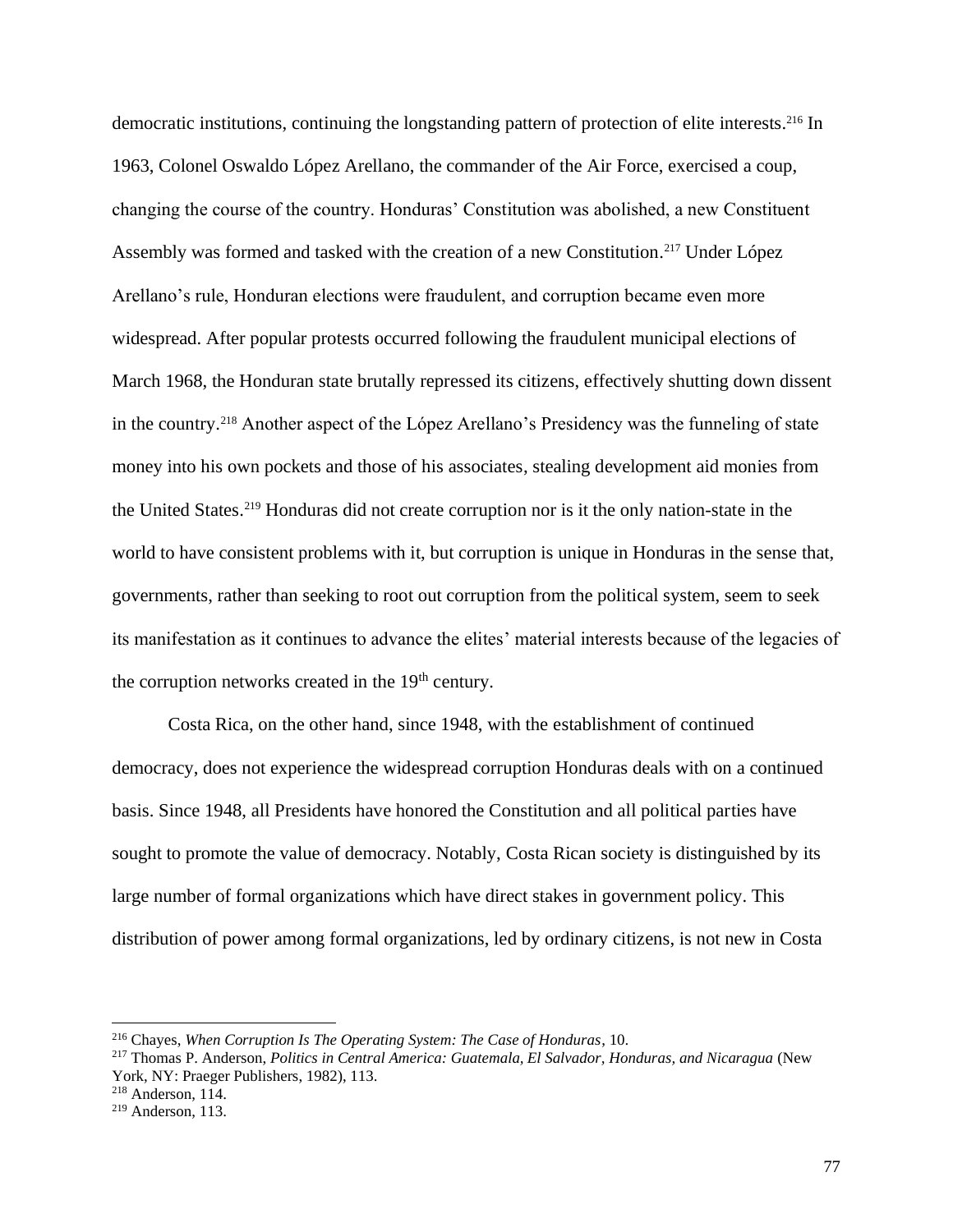Rica, as it represents the legacies of the collaborative informal institutions of the 19<sup>th</sup> century. In a 1973 national survey, Costa Rican heads of family reported a mean of 1.52 organizations membership each.<sup>220</sup> Since the establishment of democracy in the country, repression as a response to demands has been extremely rare, as the government is responsive to many organizations' demands.<sup>221</sup> As seen, Costa Rica's setting in the mid-20<sup>th</sup> century was rather privileged relative to Honduras. Corruption, while it did occur, was not systematic, and much less a network among the country's elite. These are the institutional settings in which Costa Rica and Honduras experiences economic downturns in the 1980s, and subsequently implemented Washington Consensus reforms in the 1990s. As seen, Honduras' political institutions, ravaged with corruption, were significantly weaker than the political institutions of Costa Rica, which had been fostered by a long-standing informal norms of collaboration and relative egalitarianism. It is because of these institutional divergences between Costa Rica and Honduras that Costa Rica was better suited to achieve sustained economic growth with the implementation of Washington Consensus reforms. Honduras, because of its weak and corrupt political institutions, continues to remain stagnant today, relative to other nations in Central America. In the words of Moisés Naím:

Reforming countries were discovering that economic growth did not matter much to people if hospitals did not have medicines, and that a booming stock market could be very dangerous if the domestic equivalent of the U.S. Securities and Exchange Commission were ineffectual. An exchange rate that made a country's products cheaper abroad was not enough to sustain an export-led strategy of economic growth if

<sup>220</sup> Ropp and Morris, *Central America: Crisis and Adaptation*, 173.

 $221$  Ropp and Morris, 173–74.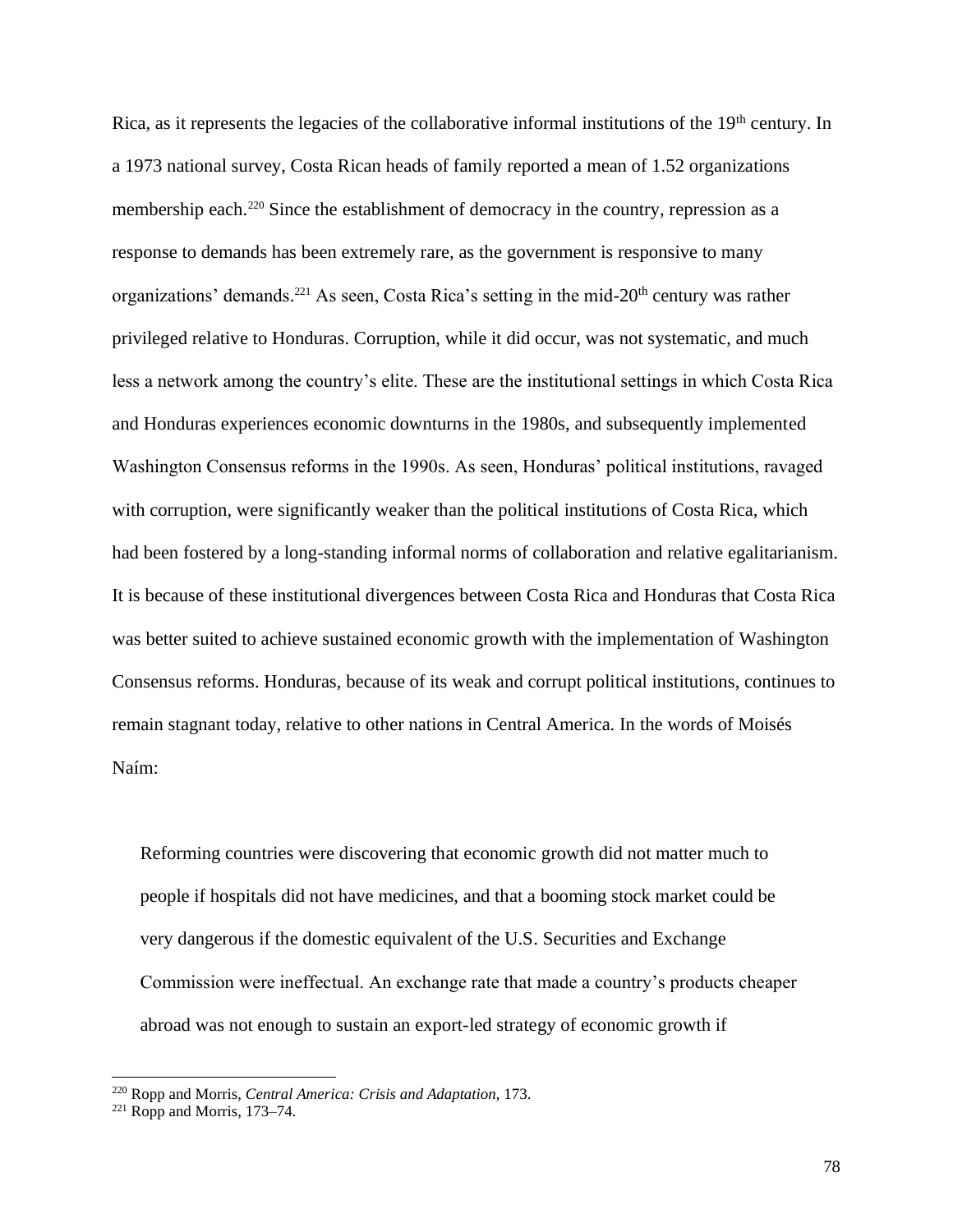inefficiency and corruption paralyzed the ports, and fiscal reform mattered little if taxes could not be collected. The elimination of restrictions on foreign investment, while indispensable for attracting foreign capital, was from sufficient to make a country internationally competitive in the race to attract long-term foreign investment… In short, it became apparent that stronger, more effective institutions were urgently needed to complement macroeconomic policy changes. <sup>222</sup>

Institutional change does not occur overnight. Rather, with the passage of time and changing ways of thinking, institutions slowly evolve and transform. The political institutions, formal and informal, emerging out of colonial Costa Rica helped shape the current political institutions of the modern Costa Rican state, as institutions have continuity and longer lives than policies. Specifically, the development of the informal norm of compromise across social class has been essential to Costa Rican political development. Furthermore, the relative absence of political violence during the mid-19<sup>th</sup> century was crucial to creating a peaceful political arena, where compromise rather than political infighting was fostered. In Honduras, in contrast, an early concentration of economic and political power at the hands of the elites helped create an extensive network of corruption between the nation-state, political parties, and the country's elites. The early political and economic structures of the banana republic ruled by caudillos has certainly kept Honduras in a path of relatively little institutional change, thus limiting their chances at achieving economic development.

The political institutions of Costa Rica and Honduras have shaped the structure of their respective economies, influencing each nations' path toward economic development. As

<sup>222</sup> Naím, "Washington Consensus or Washington Confusion?," 93.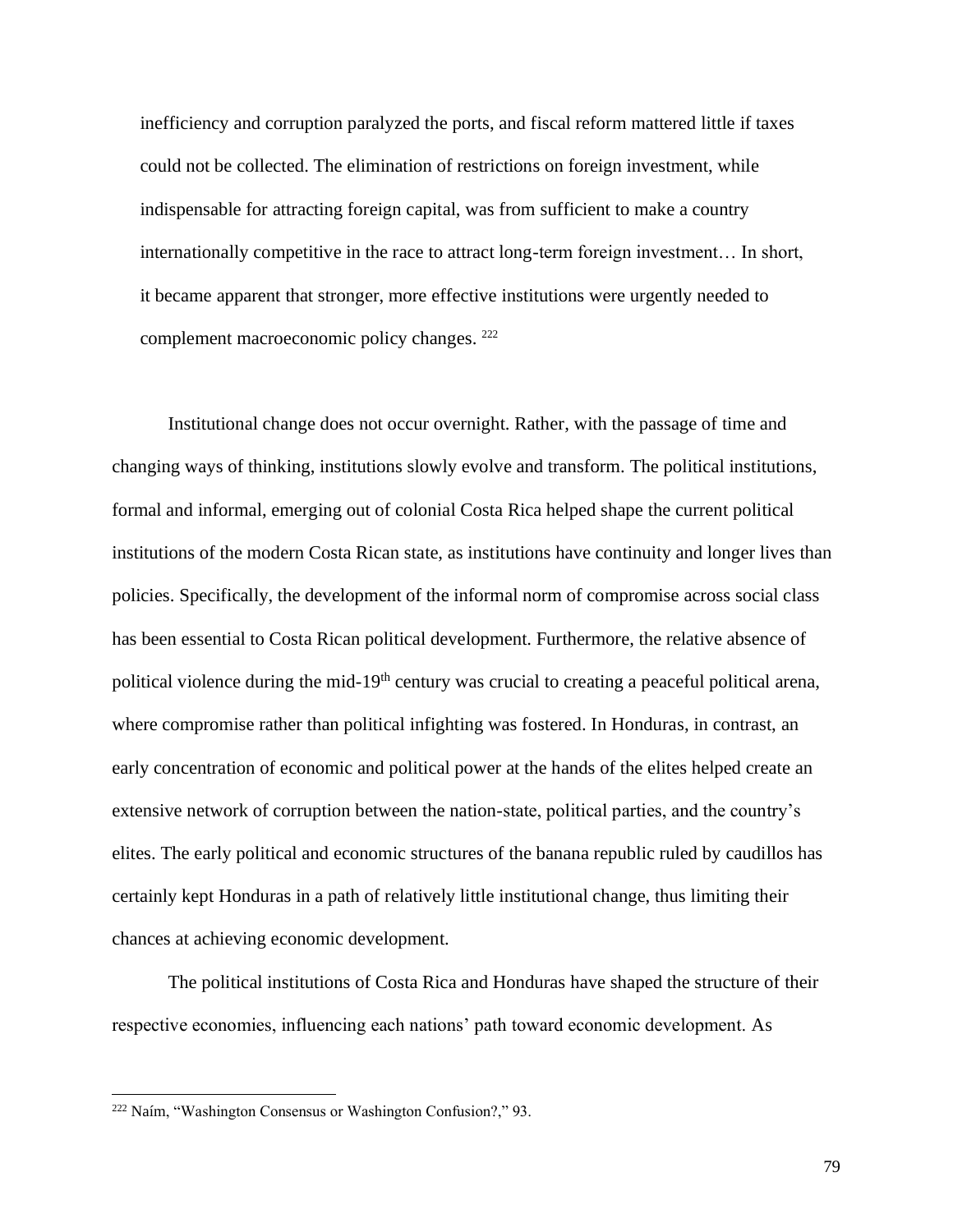Washington Consensus policies were introduced into Costa Rica and Honduras, the policies interacted with the existing political institutions of each nation, creating different economic outcomes. In one hand, the inclusive political institutions of Costa Rica helped the nation achieve significant and sustained economic growth after the introduction of Washington Consensus reforms. In contrast, the extractive political institutions of Honduras prevented the reforms from achieving any material progress toward the country's development, as the vast network of corruption underlying the nation-state was still present and posed challenges to growth. It cannot be expected for economic policies to bring economic growth without there being a good institutional setting in which the reforms can take place.

The inclusive political institutions of Costa Rica allowed the country to attract significant Foreign Direct Investment (FDI) during the 1990s. Although inclusive political institutions had been the norm in Costa Rica since the 19<sup>th</sup> century, a more globalized world allowed foreigners to invest in the nation, as its economy opened up to foreign capital through the implementation of key reforms during the late 20<sup>th</sup> century. Corporations and foreign governments recognized the value of strong political institutions that protect property rights and enforced contracts. Foreigners' investments would be safeguarded by the political institutions of Costa Rica, as secure property rights and contract enforcement prevented the theft of investors' monies. One of the transformative FDI into the country was Intel's decision to open a \$300 million microprocessors plant in 1998. The plant consisted of 400,000 square feet of manufacturing space, employing 2,000 people.<sup>223</sup> For Costa Rica to be considered a serious contender for Intel's plant, it had to prove positive economic conditions, an established and reliable political system,

<sup>223</sup> "Construction Begins On Intel's Costa Rica Assembly and Test Site," Intel Newsroom, April 24, 1997, https://newsroom.intel.com/news-releases/construction-begins-on-intels-costa-rica-assembly-and-test-site/#gs.0i07lt.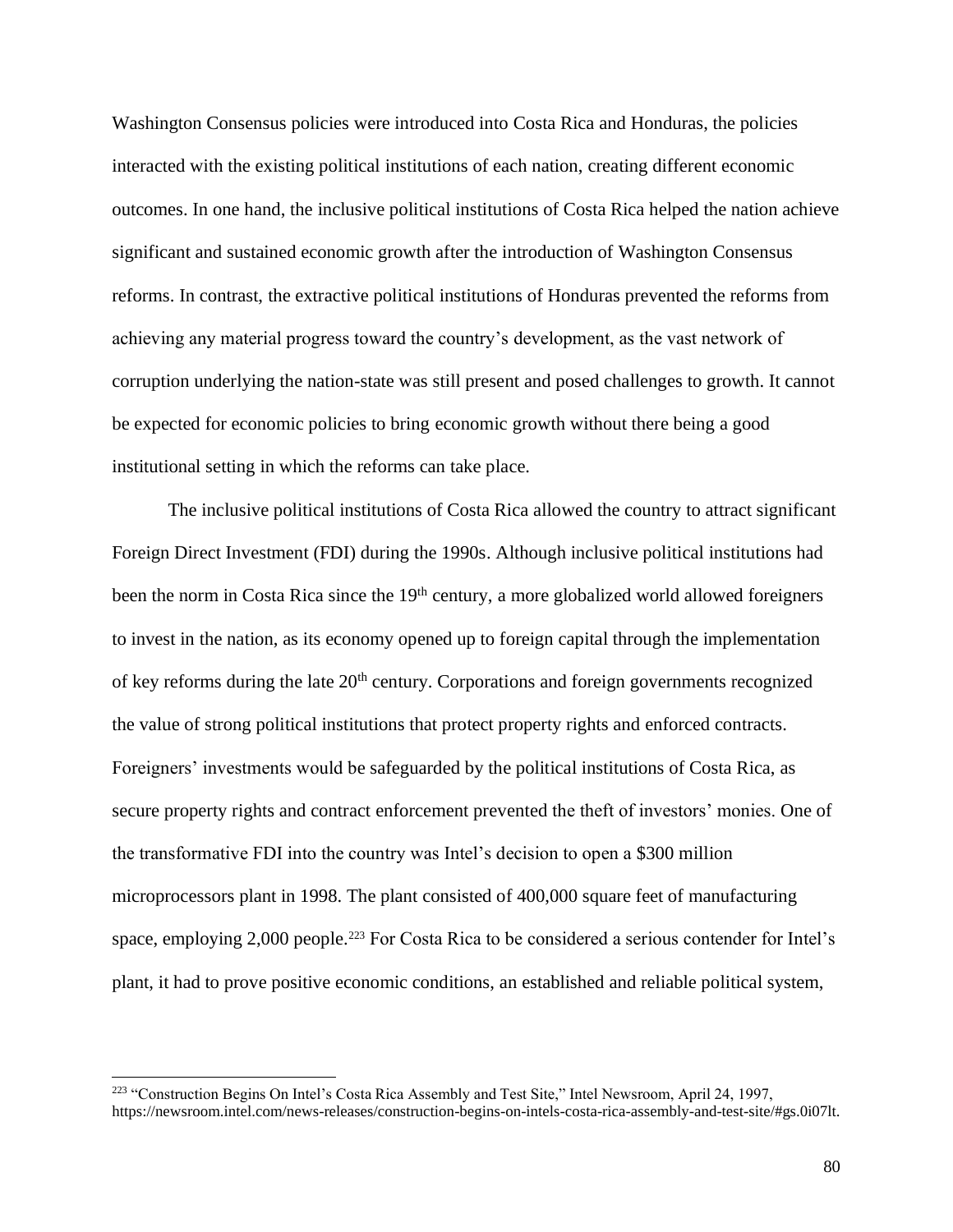and a relatively transparent operating and legal environment.<sup>224</sup> The two final contenders for Intel's microchip plant were Costa Rica and Mexico, with Costa Rica ultimately winning the contract. Within the provisions of the contract, the government guaranteed Intel's registration in an authorized free trade zone, the awarding of a series of environmental and construction permits, and a government commitment to educational investments at several institutions for students studying electronics.<sup>225</sup> Ultimately, Intel's decision to invest in the country rested on four factors: the nation's political and social stability, a commitment to economic openness and liberalization, a focus on economic development in the electronics sector, and a receptive climate for foreign investment.<sup>226</sup> As seen, the strong political institutions of Costa Rica played a significant role in Intel's decision to invest significantly into the country. With Intel's investment, Costa Rica was able to develop a high-tech cluster where foreign companies were able to access tax incentives and cheap labor. Soon after, Microsoft, Infosys, and Hewlett Packard arrived in Costa Rica, further solidifying the nation's technology sector.

As a result of the intensive investments made into Costa Rica throughout the decade, particularly the one made by Intel, the nation was able to replace its main exports, coffee and bananas, with microchip and computer accessories.<sup>227</sup> By 2014, Intel's operation made up about 20% of Costa Rica's exports.<sup>228</sup> However, the Intel investment was not the only one present. Rather, Costa Rica engaged in negotiations with a number of technology companies, such as Microsoft, to obtain FDI.<sup>229</sup> As a result of corporations seeing Costa Rica as a peaceful and

https://documents1.worldbank.org/curated/en/949541468770676701/pdf/multi0page.pdf.  $225$  Spar, 11.

<sup>&</sup>lt;sup>224</sup> Debora Spar, "Attracting High Technology Investment: Intel's Costa Rican Plant," Foreign Investment Advisory Service Occasional Paper (Washington, D.C: The World Bank, April 1998), 8–9,

<sup>226</sup> Spar, 12.

 $227$  Hidalgo, "Growth without Poverty Reduction: The Case of Costa Rica," 1.

<sup>228</sup> "Intel Outside," *The Economist*, April 19, 2014, https://www.economist.com/the-americas/2014/04/19/inteloutside.

<sup>229</sup> Serge F. Kovaleski, "High Technology's Top Banana? Costa Rica Lures Intel, Other Industry Giants," *The*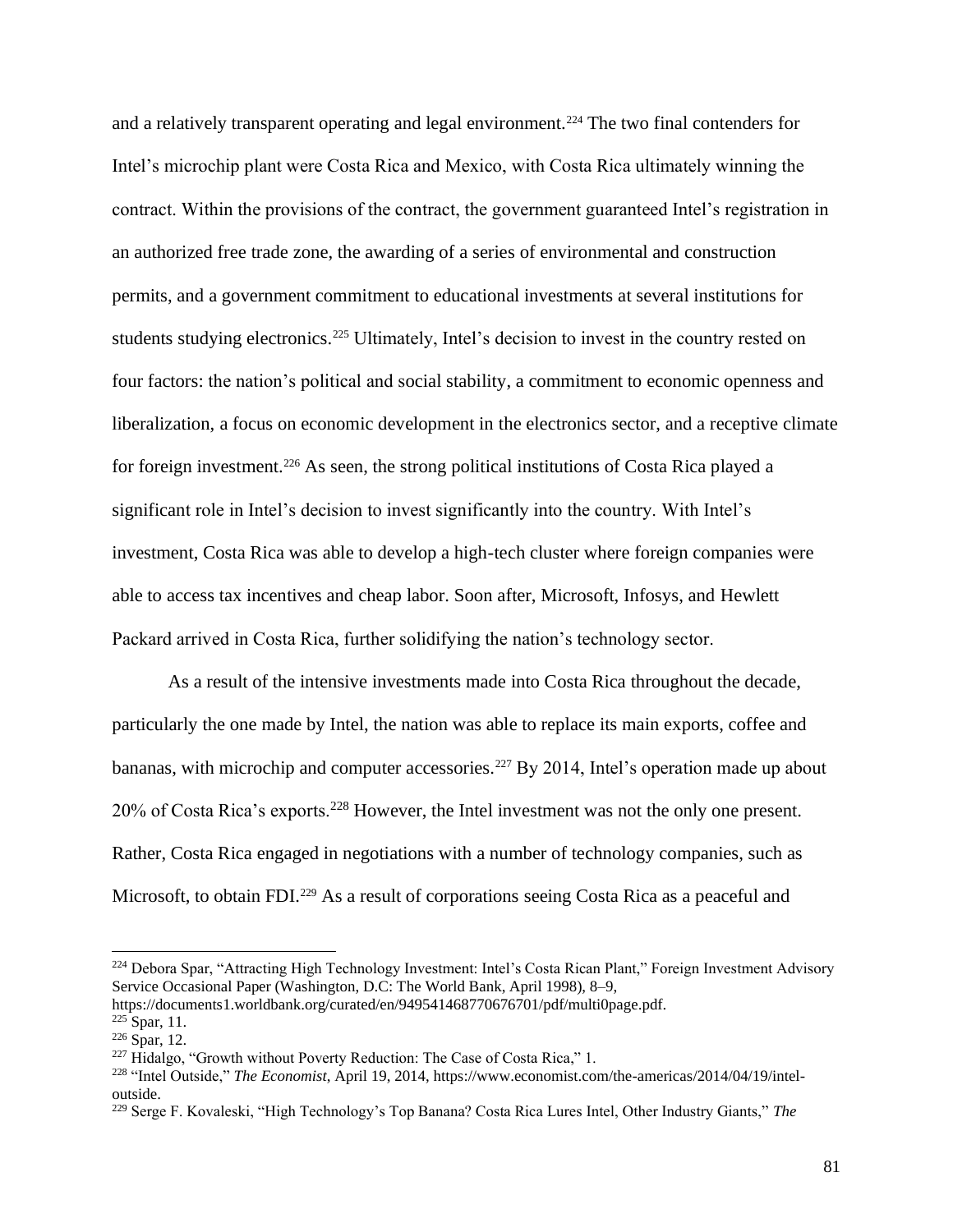democratic country with strong political institutions, the country saw a significant amount of FDI. The diversification of the country's exports was crucial to its economic development entering the 21<sup>st</sup> century. The influx of FDI into Costa Rica since 1990 can be seen in Table 1 below, relative to other Central American nations:

| Central America: Selected Foreign Direct Investment Indicators, 1990-2010<br>(Millions of dollars and percentages) |                                                   |                      |                                             |                                                   |                      |                                             |                                |
|--------------------------------------------------------------------------------------------------------------------|---------------------------------------------------|----------------------|---------------------------------------------|---------------------------------------------------|----------------------|---------------------------------------------|--------------------------------|
|                                                                                                                    |                                                   | 1990-1999            |                                             |                                                   | 2000-2010            |                                             |                                |
| Country                                                                                                            | Average<br>amount<br>(millions)<br>of<br>dollars) | Percentage<br>of GDP | Average<br>Annual<br>Growth<br>Rate<br>(% ) | Average<br>amount<br>(millions)<br>of<br>dollars) | Percentage<br>of GDP | Average<br>Annual<br>Growth<br>Rate<br>(% ) | Average<br>Percentage<br>Share |
| <b>Costa Rica</b>                                                                                                  | 351.3                                             | 3.1                  | 109.7                                       | 1 1 6 1 .8                                        | 4.1                  | 116.1                                       | 21.9                           |
| El Salvador                                                                                                        | 143.7                                             | 1.2                  | 21.9                                        | 459.5                                             | 2.6                  | 107.5                                       | 6.2                            |
| Guatemala                                                                                                          | 150.4                                             | 1.0                  | 117.0                                       | 540.2                                             | 1.9                  | 114.2                                       | 9.3                            |
| <b>Honduras</b>                                                                                                    | 86.0                                              | 2.0                  | 124.3                                       | 620.7                                             | 5.1                  | 109.3                                       | 8.6                            |
| Nicaragua                                                                                                          | 93.3                                              | 2.8                  | 53.1                                        | 376.4                                             | 6.9                  | 112.4                                       | 5.4                            |
| Panama                                                                                                             | 481.7                                             | 5.2                  | 116.5                                       | 1410.6                                            | 6.8                  | 114.6                                       | 24.4                           |

*Table 1 Source: Economic Commission for Latin America and the Caribbean (ECLAC)*

The influx of FDI into Costa Rica can be compared to Honduras' FDI for the same period. During the 1990s, as seen above in Table 1, Costa Rica had an average \$351.3 million FDI per year, meanwhile Honduras only averaged \$86 million per year. It is interesting to note

*Washington Post*, March 11, 1998, https://www.washingtonpost.com/archive/business/1998/03/11/hightechnologys-top-banana-costa-rica-lures-intel-other-industry-giants/bfb8eeda-eea0-4a3a-9f45-81f8c6101b92/.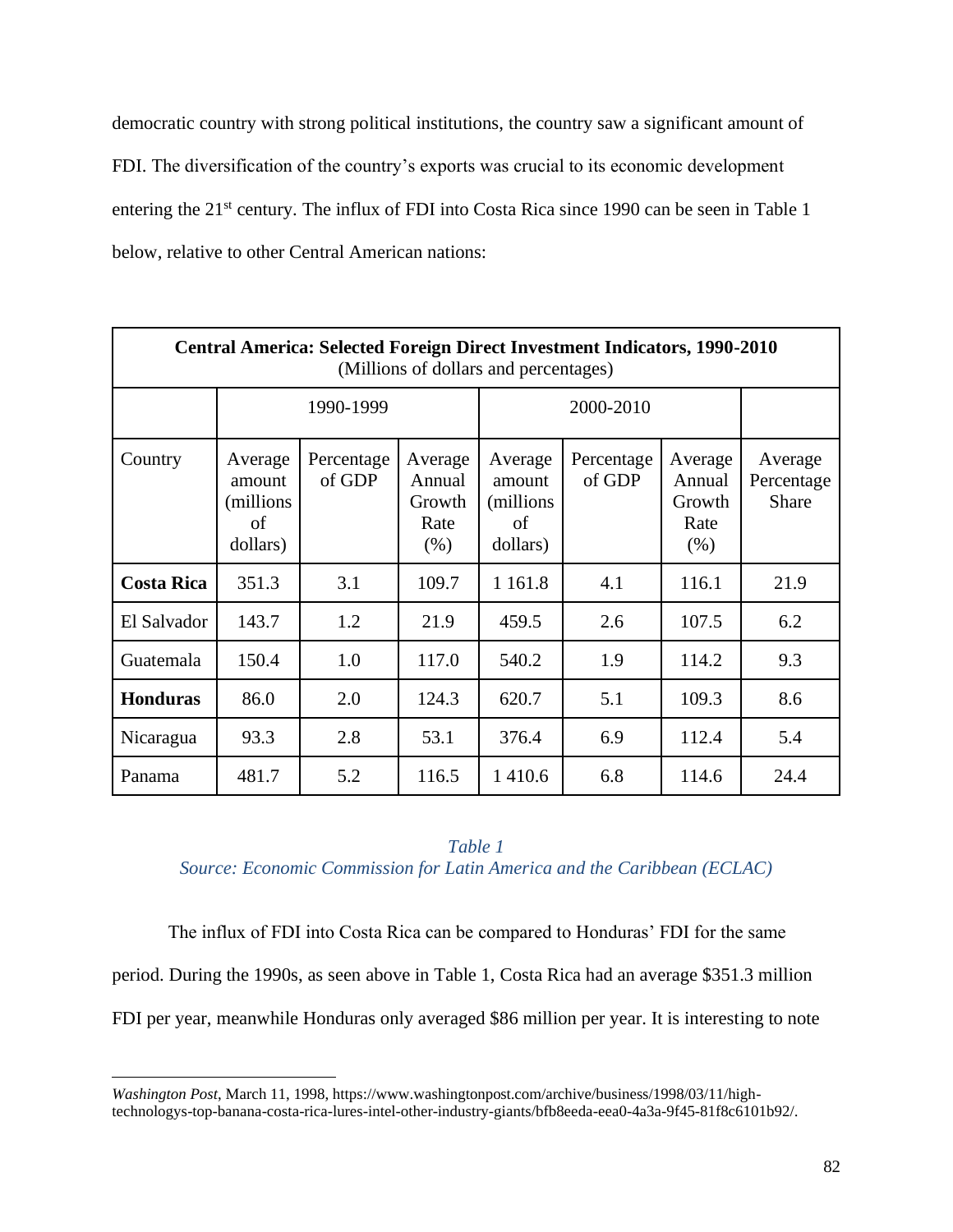that out of the Central American region, Honduras received the lowest average FDI amount per year, even considering the fact that Guatemala, El Salvador, and Nicaragua experienced continued civil conflicts the decade prior. Corporations and foreign investors simply did not feel safe investing in Honduras, as the vast networks of corruption underlying the nation-state, its institutions, and the country's elites prevented the creation of any return on capital. If a corporation decided to open a production plant in Honduras, there was no institutional guarantee that regulators and politicians would not request bribes in exchange for their needed approvals. There was no guarantee that foreign aid, intended for specific projects or structural reforms, will not be stolen by the country's elites or their associates. Simply put, investors did not trust the Honduran state to protect their capital nor guarantee positive returns.

From the FDI received throughout the 1990s, investments were made into the Costa Rican and Honduran economies. Investments were made across a number of economic activities and sectors, deeply shaping the countries' 21st century economies. From 1999 to 2011, Costa Rica dedicated a majority of its FDI into the manufacturing sector, averaging 50.6% of all FDI, followed by the services industry with 46.2%. Natural resources, including agriculture, only amounted for 3.2% of all FDI inflows into the country. During the same period, Honduras invested 49% of its FDI into the services sector, followed by the manufacturing sector with 40%. Natural resources, including agriculture, still amounted for a significant portion of FDI with 11%, as seen in Table 2. As seen, foreigners continued to invest a significant amounts of capital into the agricultural sector, continuing to deny the nation from much-needed economic diversification. It must also be said Costa Rica significantly invested more into the manufacturing sector, helping diversify its exports, raising the country's income with it.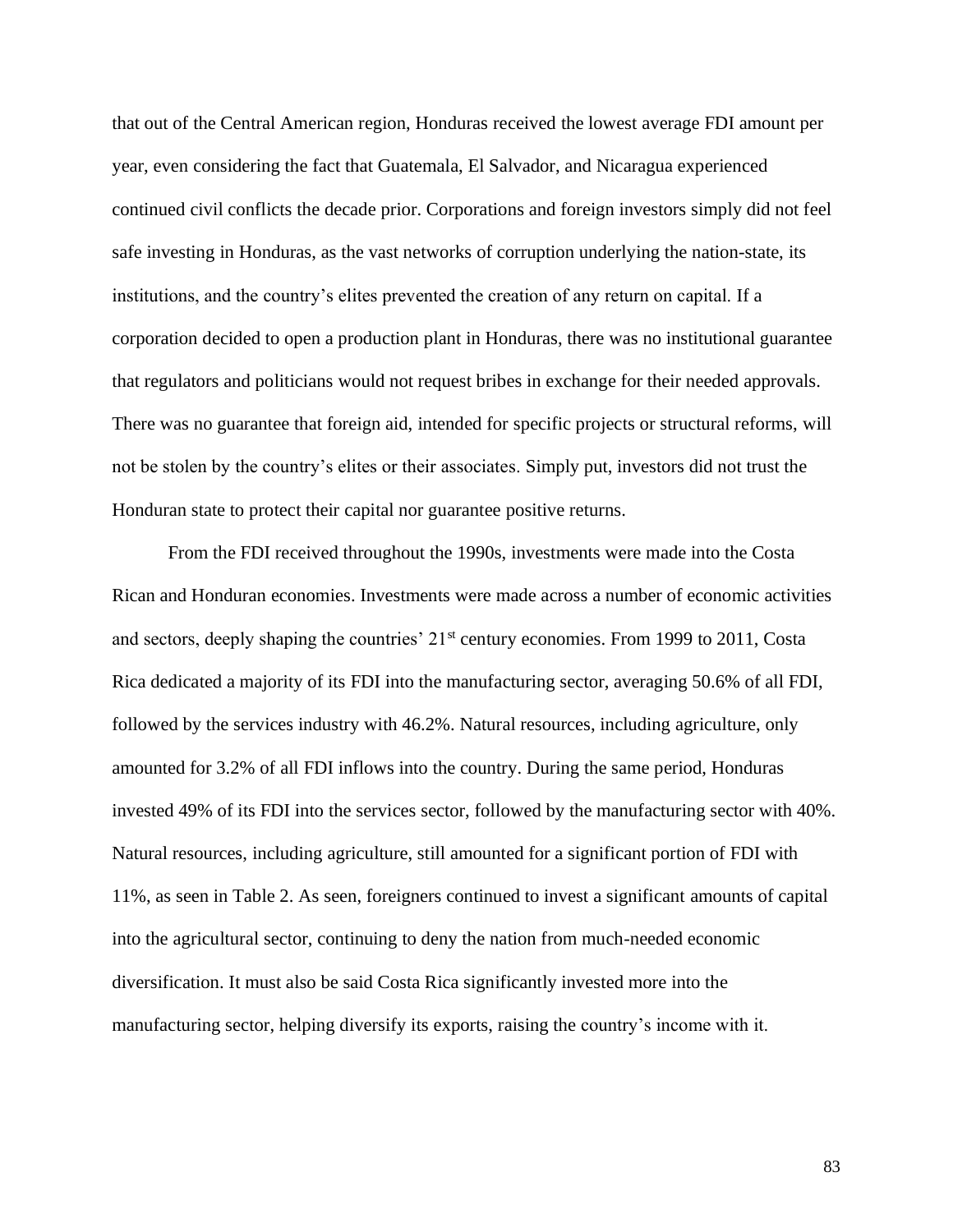| <b>Central America: Sectoral Distribution of Foreign Direct Investment, 1999-2011</b><br>(Percentages) |      |      |      |      |      |      |  |  |
|--------------------------------------------------------------------------------------------------------|------|------|------|------|------|------|--|--|
| <b>Costa Rica</b>   El Salvador<br>Honduras<br><b>Guatemala</b><br>Nicaragua<br>Sector<br>Panama       |      |      |      |      |      |      |  |  |
| <b>Natural Resources</b>                                                                               | 3.2  | 1.5  | 19.1 | 11.0 | 5.1  | 0.0  |  |  |
| Manufactures                                                                                           | 50.6 | 20.9 | 26.2 | 40.0 | 24.6 | 8.1  |  |  |
| <b>Services</b>                                                                                        | 46.2 | 77.6 | 54.7 | 49.0 | 70.3 | 91.9 |  |  |

# *Table 2 Source: Economic Commission for Latin America and the Caribbean (ECLAC)*

With foreign direct investment came a growth in both nations' exports. In 1990, Costa Rica was already the biggest exporter in Central America with nearly \$1.5 billion in exports, not accounting for intraregional trade. Costa Rica was not the largest exporter within Central America, as it only exported exports valued at around \$200 million while Guatemala's exports to other Central American markets were valued at around \$321 million. In 1990, Honduras was one of the worst exporters in Central America, ranking second to worst in world trade, with exports valued at \$554 million, and the worst in intraregional trade, amounting for \$26 million in exports. However, Costa Rica's economic growth did not necessarily come from a growth in trade, as Honduras actually grew at a similar average annual rate than Costa Rica. From 1990 to 2011, Costa Rica averaged a 9.7% annual growth rate in world exports, while Honduras grew at around 9.2%. However, Honduras' exports to the Central American region increased significantly faster than Costa Rica's. Honduras achieved an average 17.4% annual growth in intraregional exports for the same time period, meanwhile Costa Rica averaged 12.3% annual growth. As seen in Table 3, both nations' export markets grew at a relatively similar rate, and at times, Honduras outperformed Costa Rica, especially in interregional trade.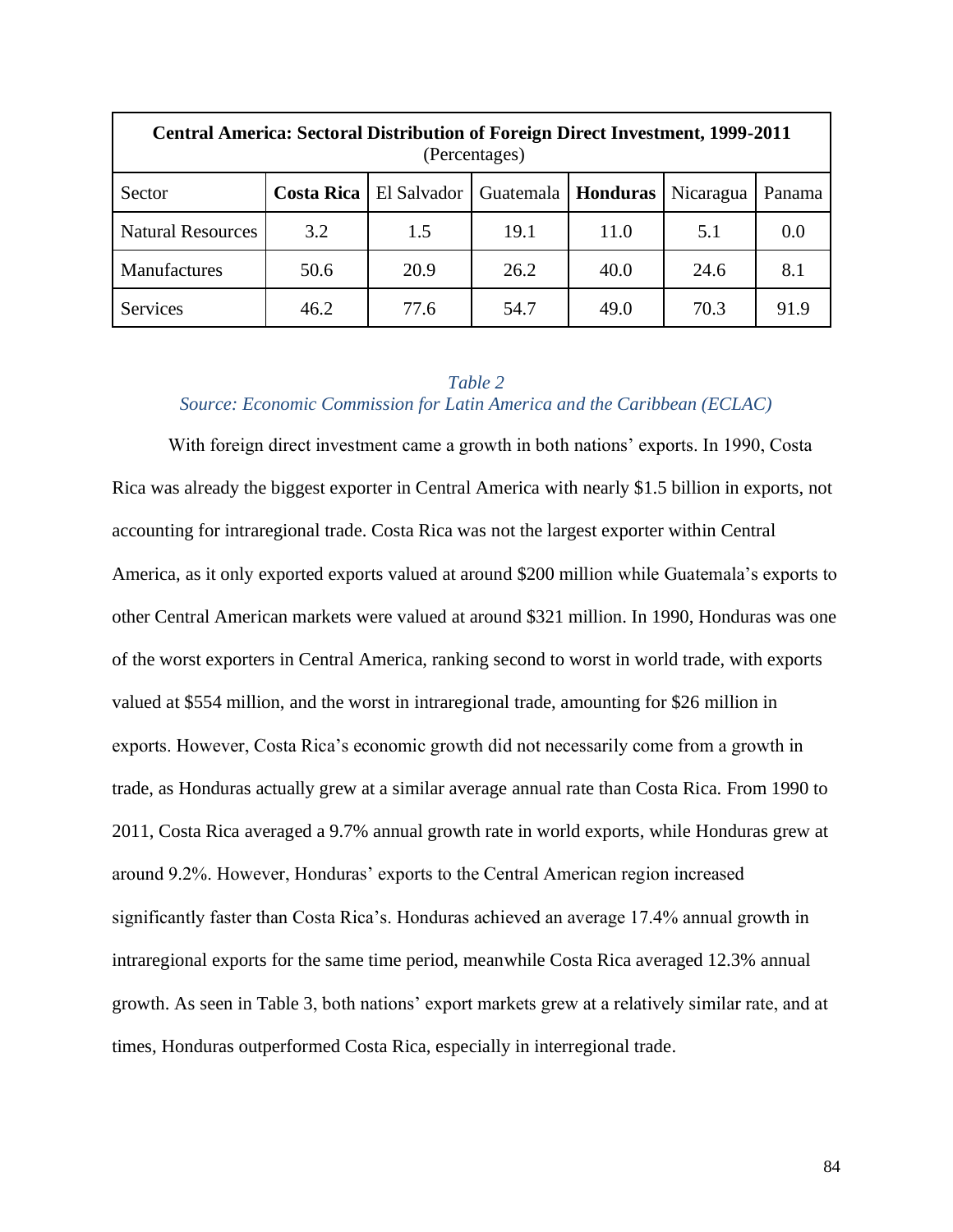| <b>Central America: World Exports and Intraregional Exports, 1990-2011</b><br>(Millions of dollars and percentages) |            |             |                                       |       |            |                                       |  |  |
|---------------------------------------------------------------------------------------------------------------------|------------|-------------|---------------------------------------|-------|------------|---------------------------------------|--|--|
|                                                                                                                     |            | World       | Intraregional                         |       |            |                                       |  |  |
| Country                                                                                                             | 1990       | 2011        | Average Annual<br><b>Growth Rates</b> | 1990  | 2011       | Average Annual<br><b>Growth Rates</b> |  |  |
| <b>Costa Rica</b>                                                                                                   | 1455.6     | 10 222.2    | 9.7                                   | 200.6 | 2 2 9 7 .0 | 12.3                                  |  |  |
| El Salvador                                                                                                         | 409.1      | 4 0 6 5 .1  | 11.6                                  | 136.1 | 2 0 6 1 .5 | 13.8                                  |  |  |
| Guatemala                                                                                                           | 1 1 6 3 .0 | 10 161.0    | 10.9                                  | 321.3 | 3 176.7    | 11.5                                  |  |  |
| <b>Honduras</b>                                                                                                     | 554.6      | 3 5 3 3 . 6 | 9.2                                   | 26.4  | 761.5      | 17.4                                  |  |  |
| Nicaragua                                                                                                           | 340.0      | 3 892.7     | 12.3                                  | 47.9  | 504.2      | 11.9                                  |  |  |
| Panama                                                                                                              | 340.8      | 14 5 5 4.8  | 19.6                                  | 45.1  | 2 5 4 3 .8 | 21.2                                  |  |  |

# *Table 3 Source: Economic Commission for Latin America and the Caribbean (ECLAC)*

What led to Costa Rica's success was a rise in the value of its exports, helping the country achieve significant economic growth for decades to come. Due to the influx of FDI into the country throughout the 1990s, significant achievements were reached in the economic diversification of the nation's exports, helping microchips become the country's top export by the end of the decade. The investments made by corporations, like Intel, were critical for the nation's economic success, as higher value exports were now produced within the country, helping its Gross Domestic Product to grow. Meanwhile, since not much economic diversification occurred in Honduras, bananas and coffee products remained its top exports, denying the country from achieving growth in the same manner as Costa Rica. Fast forward two decades later, Honduras' top exports are still mostly agricultural production, while Costa Rica's exports have shifted toward manufactures, as seen in Table 4 below.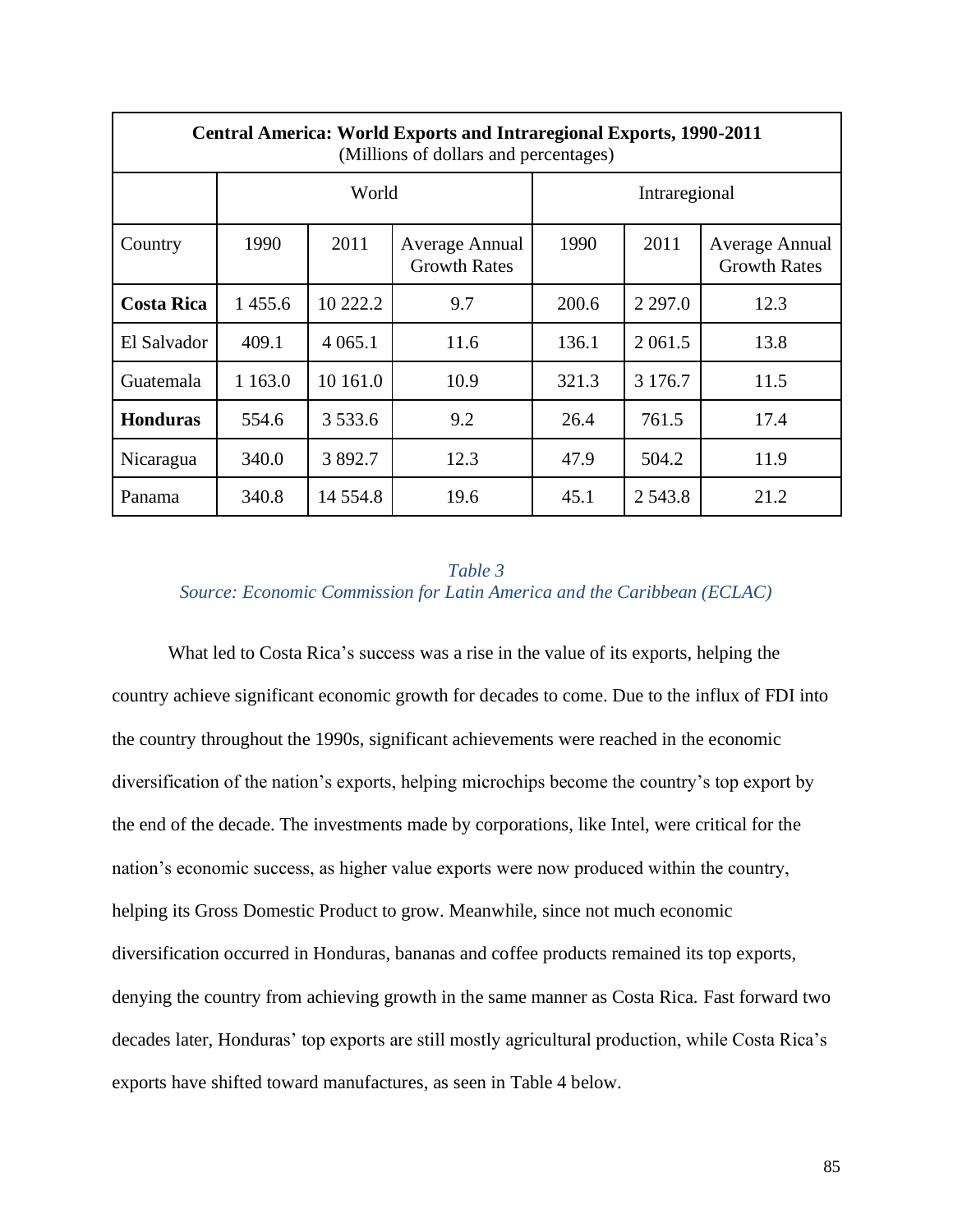| Central America: Five Main Exports to the Rest of the World, 2011<br>(Percentages)                             |                                                                           |                                                                               |                                                                                             |                                                                                         |                                                                                |  |  |  |
|----------------------------------------------------------------------------------------------------------------|---------------------------------------------------------------------------|-------------------------------------------------------------------------------|---------------------------------------------------------------------------------------------|-----------------------------------------------------------------------------------------|--------------------------------------------------------------------------------|--|--|--|
| <b>Honduras</b>                                                                                                | <b>Costa Rica</b><br>Guatemala<br>El Salvador<br>Nicaragua<br>Panama      |                                                                               |                                                                                             |                                                                                         |                                                                                |  |  |  |
| Coffee,<br>including<br>roasted and<br>decaffeinated<br>$(35.9\%)$                                             | Integrated<br>circuits and<br>electronic<br>microstructures<br>$(18.5\%)$ | Coffee,<br>including<br>roasted and<br>decaffeinated<br>$(10.8\%)$            | Antibiotics<br>$(24.4\%)$                                                                   | Coffee,<br>including<br>roasted and<br>decaffeinated<br>$(10.5\%)$                      | Coffee,<br>including<br>roasted and<br>decaffeinated<br>$(11.4\%)$             |  |  |  |
| Bananas or<br>plantains,<br>fresh or dried<br>$(5.5\%)$                                                        | Medical and<br>surgical<br>instruments<br>and devices<br>$(8.2\%)$        | Coaxial<br>cables and<br>other electric<br>coaxial<br>conductors<br>$(9.9\%)$ | Medicaments<br>$(8.9\%)$                                                                    | <b>Minerals</b><br>from<br>precious<br>metals and<br>their<br>concentrates<br>$(8.9\%)$ | Jersey collar<br>t-shirts,<br>knitted or<br>crocheted<br>(5%)                  |  |  |  |
| Wires, cables<br><i>(including)</i><br>coaxial<br>cables) and<br>other<br>insulated<br>conductors<br>$(4.8\%)$ | Dates, figs,<br>pineapples,<br>avocados<br>$(7.1\%)$                      | Gold<br>(including<br>gold plated<br>in platinum)<br>$(9.4\%)$                | Other<br>footwear with<br>outer soles<br>and uppers of<br>rubber or<br>plastic<br>$(4.1\%)$ | Petroleum<br>gas<br>$(6.4\%)$                                                           | Leg<br>warmers,<br>pantyhose,<br>leotards,<br>stockings,<br>socks<br>$(4.9\%)$ |  |  |  |
| Palm oil and<br>derivatives<br>$(4.6\%)$                                                                       | Bananas or<br>plantains, fresh<br>or dried<br>$(7.1\%)$                   | Meat of<br>bovine<br>animals,<br>frozen<br>$(8\%)$                            | Perfumes and<br>toilet waters<br>$(3.5\%)$                                                  | Cane or beet<br>sugar<br>$(4.7\%)$                                                      | Cane or beet<br>sugar<br>$(4.1\%)$                                             |  |  |  |
| Petroleum gas<br>and other<br>gaseous<br>hydrocarbons<br>(4%)                                                  | Coffee,<br>including<br>roasted and<br>decaffeinated<br>$(3.7\%)$         | Tops, shirts<br>and blouses<br>for women<br>or girls<br>(6%)                  | Suits, coats,<br>jackets,<br>dresses,<br>skirts<br>$(2.8\%)$                                | Bananas or<br>plantains,<br>fresh or<br>dried<br>$(4.4\%)$                              | Petroleum or<br>bituminous<br>mineral oils<br>$(3.7\%)$                        |  |  |  |
| Total 54.8%                                                                                                    | Total 44.6%                                                               | Total 44.1%                                                                   | Total 43.7%                                                                                 | Total 34.9%                                                                             | Total 29%                                                                      |  |  |  |

*Table 4 Source: Economic Commission for Latin America and the Caribbean (ECLAC)*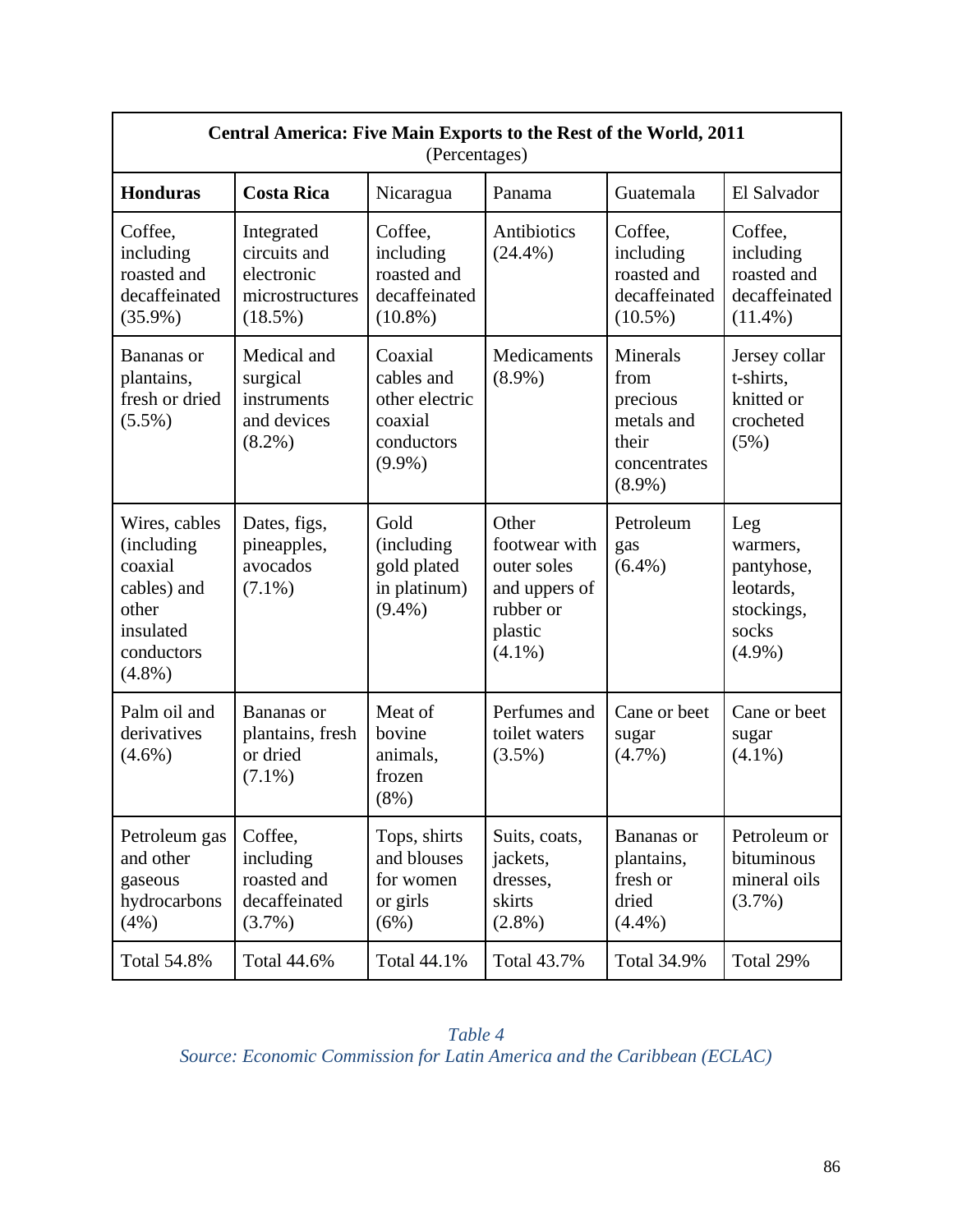Since the 1990s, Costa Rica has been able to achieve significant and sustained economic growth as a result of its political institutions. The country's strong and inclusive political institutions have created a safe haven for foreign corporations to invest in the Central American region, as property rights and contracts are enforced. With institutional guarantees regarding the rule of law, Costa Rica experienced a vast influx of foreign direct investment starting in the 1990s, helping the country diversify and increase the value of its exports. The higher value and volume of exports helped Costa Rica achieve outlier status in the Central American region, as it is one of the region's largest economies and a beacon of continued democratic rule. Relative to Costa Rica, Honduras did not grow much during the 1990s. Foreign investors were discouraged by the country's lack of institutional guarantees as a result of its corrupted political and economic systems. Lacking the influx of FDI, Honduras failed to diversify its exports and to this day continues to primarily export agricultural commodities. Without diversification of its exports and a continued reliance on agricultural production, Honduras has not been able to achieve significant nor sustained economic growth. Applying a New Institutional Economics approach to Costa Rica and Honduras, it can be concluded that Costa Rica, because of its relatively robust political institutions, has been able to achieve sustained economic growth since 1990 relative to Honduras, where weak and corrupt institutions reign and pose significant challenges to growth.

#### *China's Political Institutions: Autocracy and Political Development*

China's impressive economic performance since the late 1990s poses a particular challenge to the theories pushed forward by New Institutional Economics. China, under authoritarian rule, has managed to transform from one of the poorest countries in the world into a major economic power today, becoming the world's second largest economy. Some might claim that China's economic prowess poses a formidable challenge against New Institutional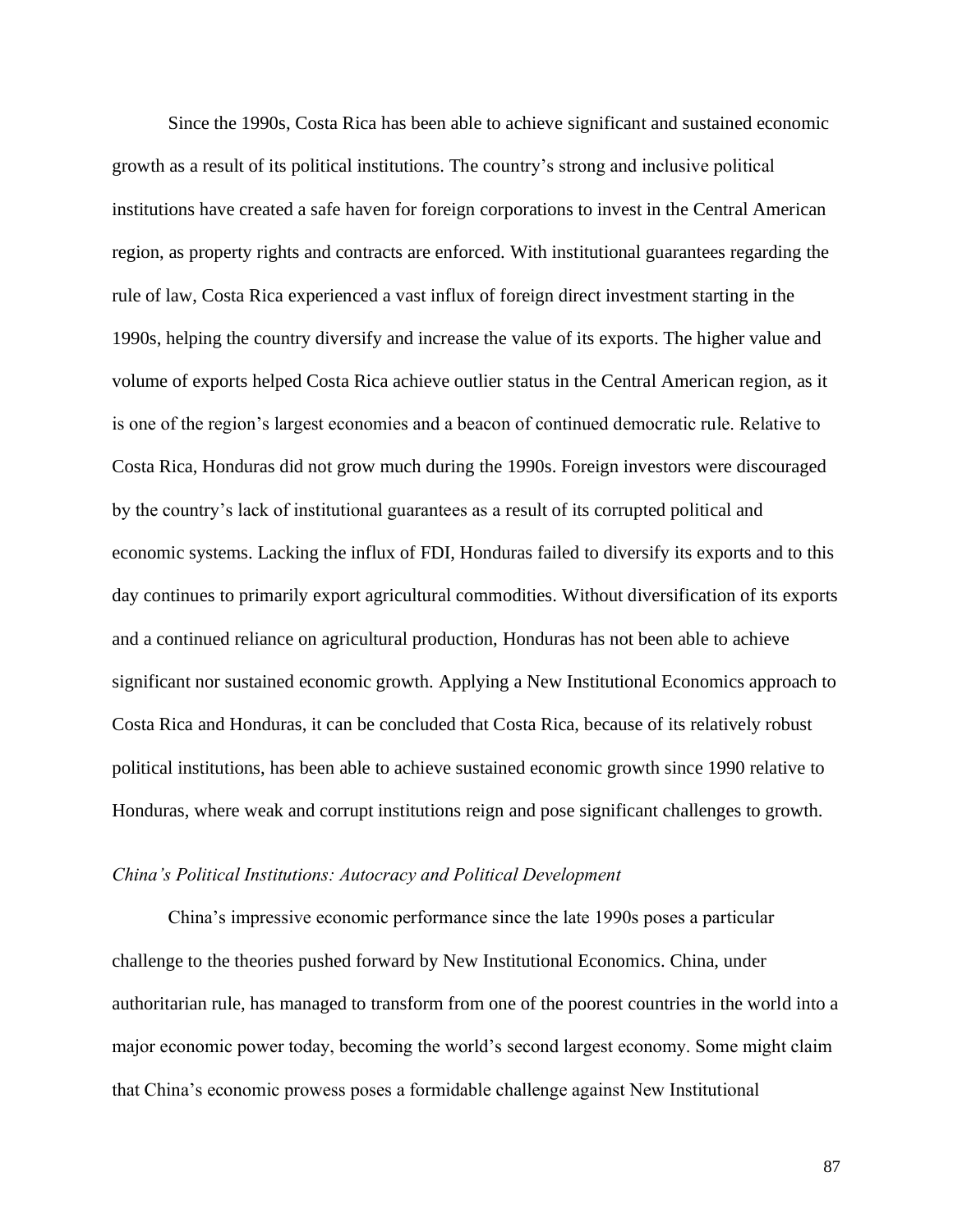Economics, as an authoritarian nation has managed to grow significantly for the past couple of decades. However, it is important once again to make the distinction between democratic and political institutions. The claims made in this thesis pertain to political institutions, not democratic ones per se. While there is no clear separation between government and business in China, <sup>230</sup> it is wrong to claim that China has not developed strong political institutions since the Chinese Communist Party came to power. Although the nation has failed to democratize, strong political institutions have been developed, contributing to the impressive economic growth of the nation in the past couple of decades.

China's impressive economic growth depends on its institutions, primarily on what Xu refers to as the regionally decentralized authoritarian regime, which is a combination of political centralization at the hands of Beijing and economic regional decentralization in the hands of local governments. As a result, political power is heavily centralized and structured, which aids the national government in its pursuits of convincing regional leaders to follow the policies of the central government. <sup>231</sup> Under this regime, subnational governments maintain most of the power in the making of economic policy, as they have "influence or even direct control rights over a substantial amount of resources, such as land, firms, financial resources, energy, raw materials, and others." <sup>232</sup> From this decentralization of economic policy and high centralization of political power, China has been able to achieve a spectacular economic performance.

It is important to recognize how the decentralized authoritarian regime has helped China achieve significant economic growth. The central government links regional performance to an official's promotion, creating a tournament-like regional competition that fosters economic

<sup>230</sup> Chenggang Xu, "The Fundamental Institutions of China's Reforms and Development," *Journal of Economic Literature* 49, no. 4 (December 2011): 1077.

<sup>231</sup> Xu, 1078.

<sup>232</sup> Xu, 1079.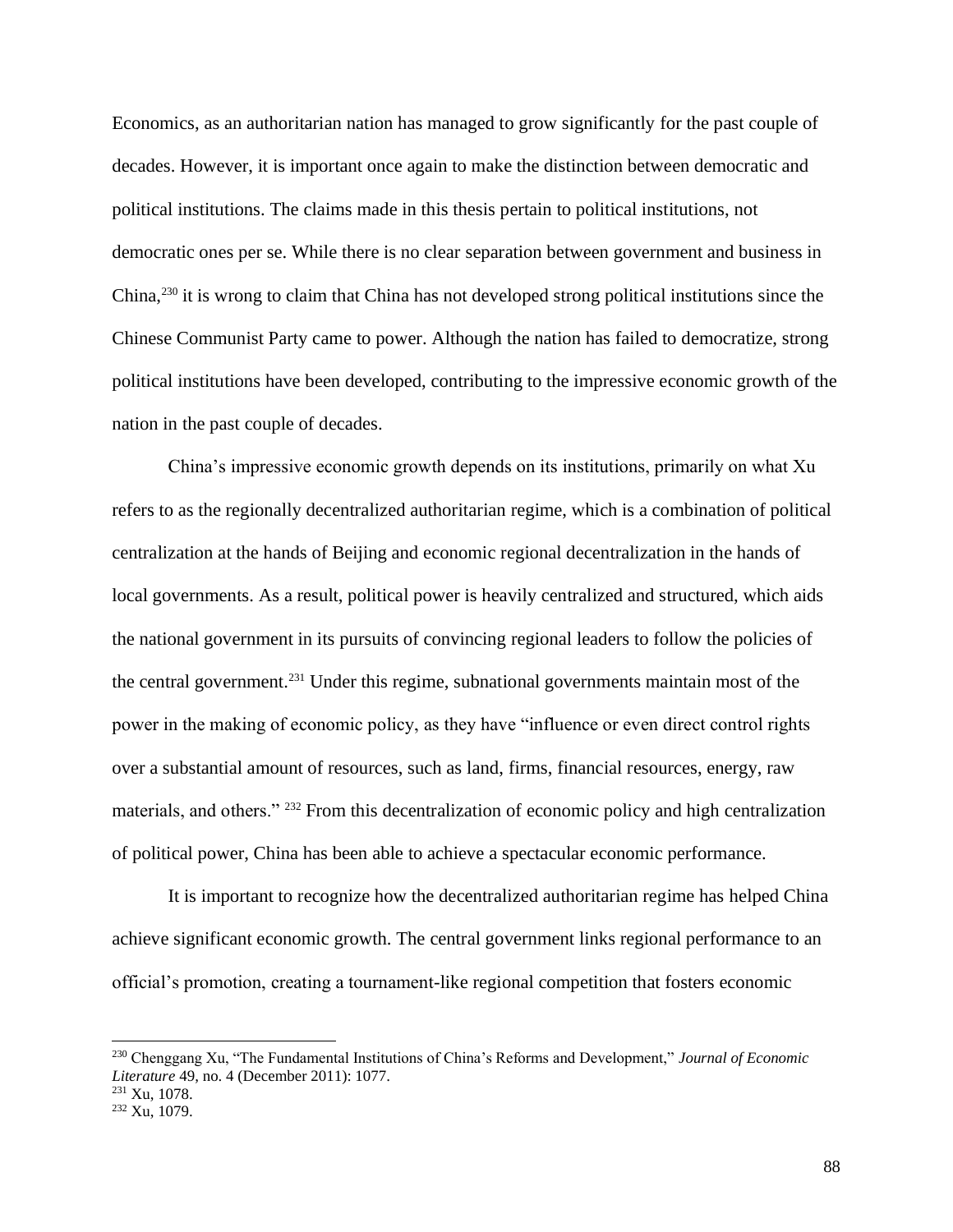growth and limits corruption, helping these officials implicitly create the political and economic institutions necessary for a functioning economy. <sup>233</sup> Therefore, although one political party, the Chinese Communist Party, controls pretty much all aspects of Chinese society, it is wrong to claim that China has not been able to create strong political institutions that have driven its vast and impressive economic growth.

In fact, China has engaged in a number of institutional changes in the past few decades in order to foster economic growth and pro-market reforms. In 2004, China introduced the constitutional protection of private property, <sup>234</sup> yet it must be recognized that China's impressive rise in the world economy was well underway by then.<sup>235</sup> The question then becomes: if China did not introduce meaningful institutional reforms which protect private property, how was it able to achieve its economic growth per New Institutional Economics? While it is true that formal and legal recognitions of private property did not occur in 2004, semiformal and informal protection of private property did exist in China before the 2004 reforms. Furthermore, contract enforcement did occur under some subnational governments and by social norms among the Chinese population. <sup>236</sup> Thus, the semiformal and informal institutions of the Chinese states acted as constraints on behavior in the early beginning of China's economic growth, helping propel the country to economic supremacy. As seen, not only do formal institutions help explain economic development, but rather informal and semiformal political institutions likewise seem to be a cause for economic development.

The lessons to be learned from China's impressive economic rise and its institutional context are many. First, New Institutional Economics should move away from referring to

<sup>233</sup> Xu, 1141.

<sup>234</sup> Xu, 1081.

<sup>235</sup> Zheng Bijan, "China's 'Peaceful Rise' to Great-Power Status," *Foreign Affairs* 84, no. 5 (2005): 18.

 $236$  Xu, "The Fundamental Institutions of China's Reforms and Development," 1081.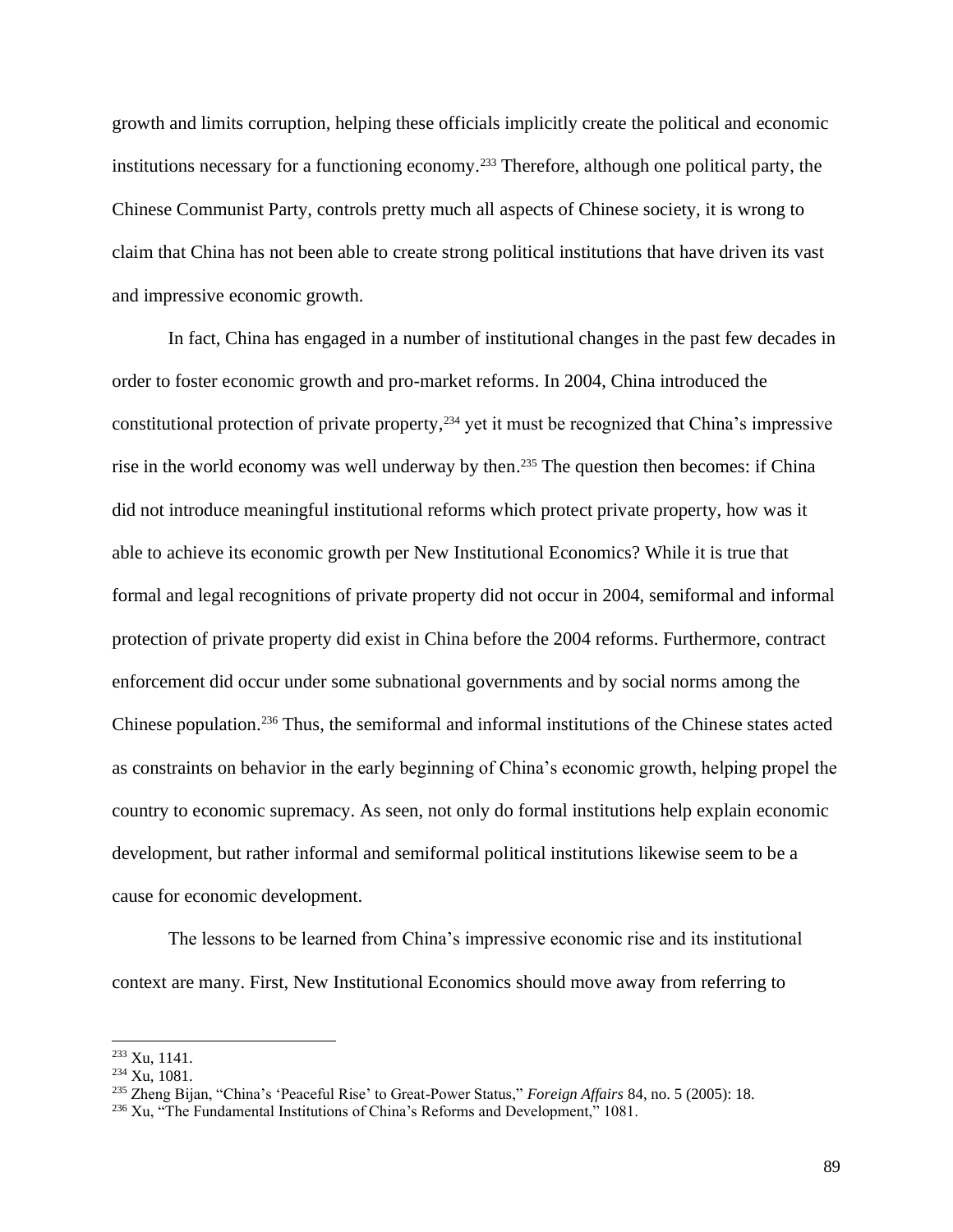political institutions as a synonym for democracy. It has been proven extensively that economic growth can occur under autocracies, China being the primary example. Second, institutions need not necessarily be formal institutions. Existing institutions, formal or not, are deeply influenced by a country's history, social norms, culture, endowments, technologies, among other factors. Semiformal and informal institutions influenced by social norms are of extreme importance in the political and economic formation of a nation, as shown by China's experience. Lastly, China's institutions, particularly the regionally decentralized authoritarian regime, provide a solution that was crafted internally and works well for its people, showing that nations can engage in the creation and implementation of autonomous and country-specific economic policy without the supervision of the International Monetary Fund, the World Bank, the United States, or other first world organizations.

## *Political Institutions and Economic Development*

Informal and formal political institutions have shaped the development paths of Costa Rica and Honduras. Starting out in the early 19<sup>th</sup> century, right after independence, Costa Rica was able to create informal inclusive political institutions, such as the norm of elite consensus rather than elite infighting. Since the introduction of coffee for commercial purposes, the Costa Rican elite have engaged in building stronger political institutions in pursuit of economic returns. Due to scarce labor, landless agricultural workers demanded higher wages from wealthy and landed coffee producers, thus creating yet another informal inclusive political institution, formalizing the norm of bargaining across social classes. From these early developments, Costa Rica engaged in the creation of an egalitarian identity, where citizens felt represented by the system and were not discouraged from seeking change. These informal political institutions predate the establishment of Costa Rican democracy, signaling that robust political institutions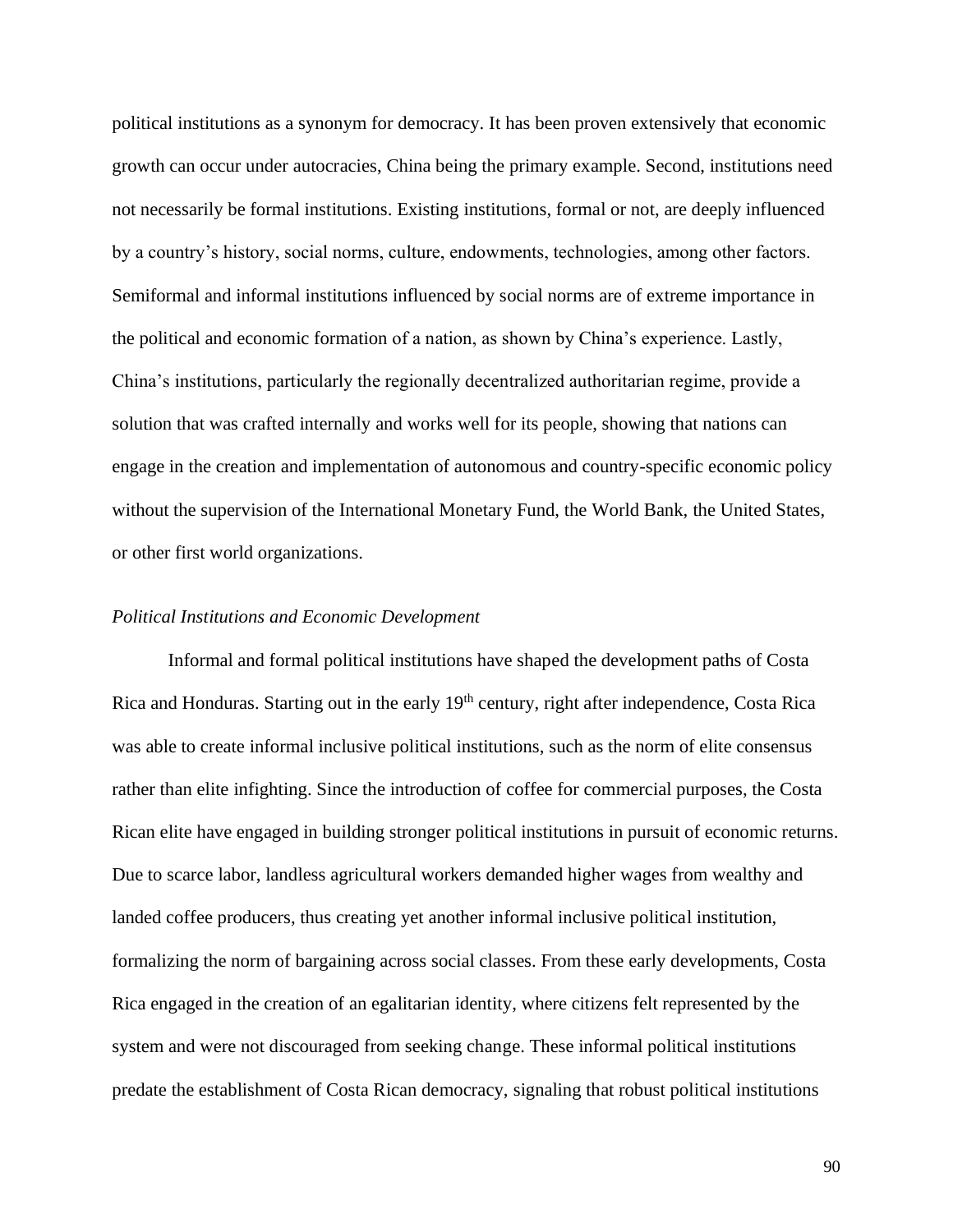do not necessarily have to mean democracy. Rather, these early political institutions helped craft a Costa Rican political identity that transcended into the 20<sup>th</sup> century, showing the continuity and adaptation of political institutions through time.

The Costa Rican political institutions of the 19<sup>th</sup> century deeply influenced the political institutions of the 20<sup>th</sup> century. The Costa Rican egalitarian political identity fostered in the 19<sup>th</sup> century clearly influenced administrations that sought to increase the role of the nation-state in the economy during the following century. During the mid- $20<sup>th</sup>$  century, the Costa Rican state made massive investments into the economy, signaling that unfettered capitalism could not continue without providing for the general welfare of the population. Throughout the century, the country engaged in the active expansion of democracy for all, solidifying its inclusive political institutions. It is exactly under this relatively strong institutional setting that Washington Consensus policies began to be implemented in Costa Rica. Because of the nation's inclusive political institutions, economic growth was able to occur after the introduction of Washington Consensus policies. If it were not for the nation's robust and inclusive political institutions, the reforms would likely have failed, as they did in Honduras.

For most of its history, Honduras has engaged in the protection of the elites' economic interests. Since the introduction of bananas to the country and the consolidation of political and economic power into the hands of a few during the 1840s, the Honduran state has not sufficiently provided for the vast majority of its population. As a result of the concentration of wealth in the hands of a select few, the Honduran state adopted extractive political institutions, meant to protect the material wealth of the country's elites. Through the creation of extractive political institutions during the  $19<sup>th</sup>$  century, where only the interests of the elites were protected, Honduras' institutional journey has not changed much. Rather, the nation's institutional path has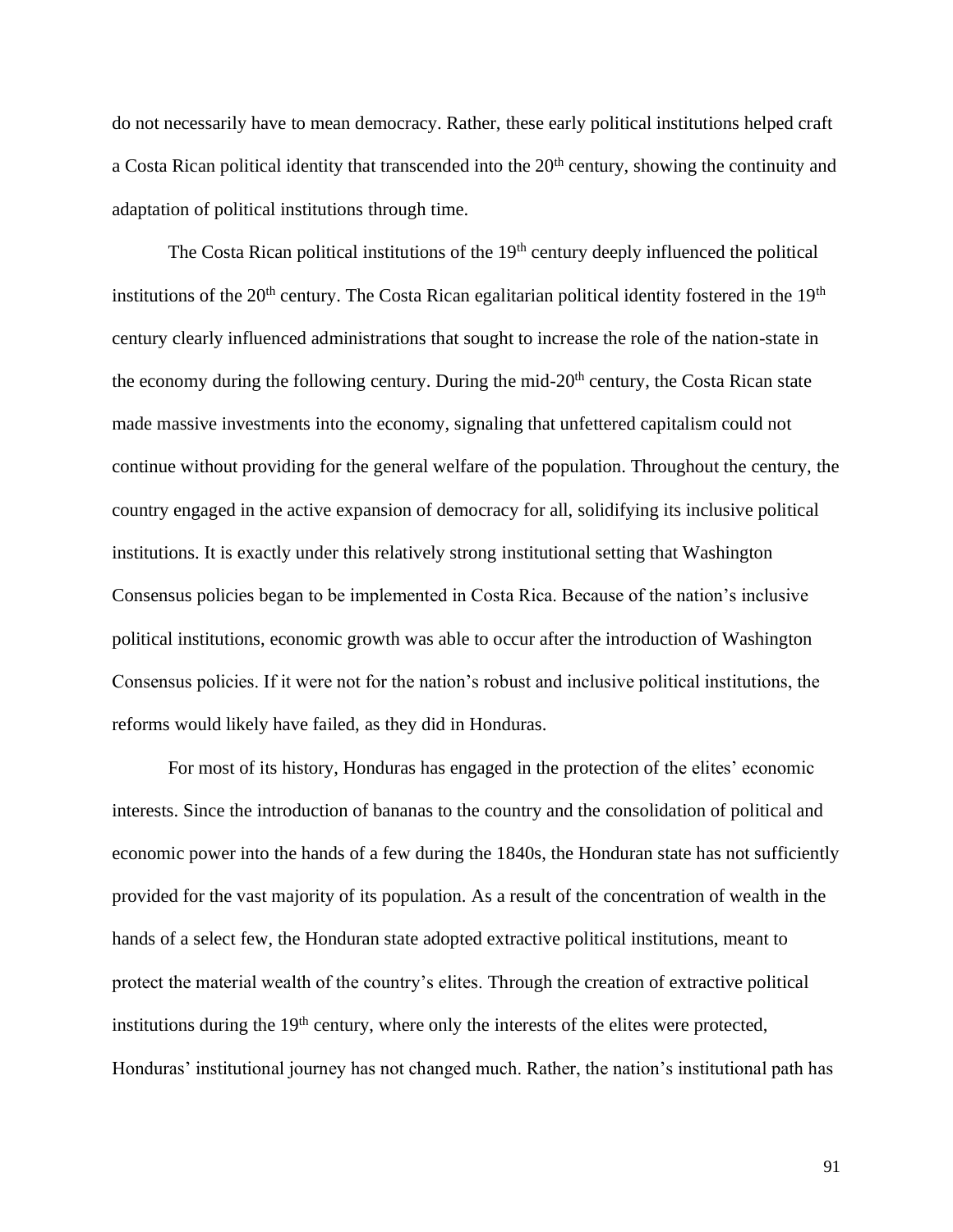only solidified and formalized the institutions born 150 years ago. Because of the lack of political voice for the landless in the early creation of the Honduran state, to this day, Honduran democracy continues to be fragile. Taking in the developments of the  $20<sup>th</sup>$  century, especially military rule, the state helped in the creation of a vast corruption network between the nationstate, its political institutions, and the country's elites. As seen, not much changed in the  $20<sup>th</sup>$ century for Honduran institutions. They continued being extractive political institutions where elite interests were centered, and the general welfare was not considered.

It cannot be expected for Washington Consensus policies to provide magical solutions that fixed the extractive nature of the Honduran state. Rather, it must be emphasized that even if the Washington Consensus policies were implemented, which they were, the country's political institutions, deeply rotten by decades-long corruption, likely worked against the policies. Development monies would still be funneled into the elites' private estates, government officials were still being bribed by the wealthy, and the country was simply unable to achieve growth under these circumstances. As a result of the vast faults present within the nation-state, Honduras will not achieve sustained economic growth until it begins to fix its extractive political institutions. If the country truly desires to achieve economic growth, it must take concrete steps to dismantle the network of corruption underlying the nation-state, its political institutions, and the country's elites. Furthermore, political and economic reforms must be enacted to bring the nation's poor into the political arena, as their voices are critical in the economic development of any nation.

The political institutions of Costa Rica and Honduras have clearly shaped their respective development paths. On one hand, the inclusive political institutions of Costa Rica, fostered since the establishment of the Republic, have played a massive role in the country's economic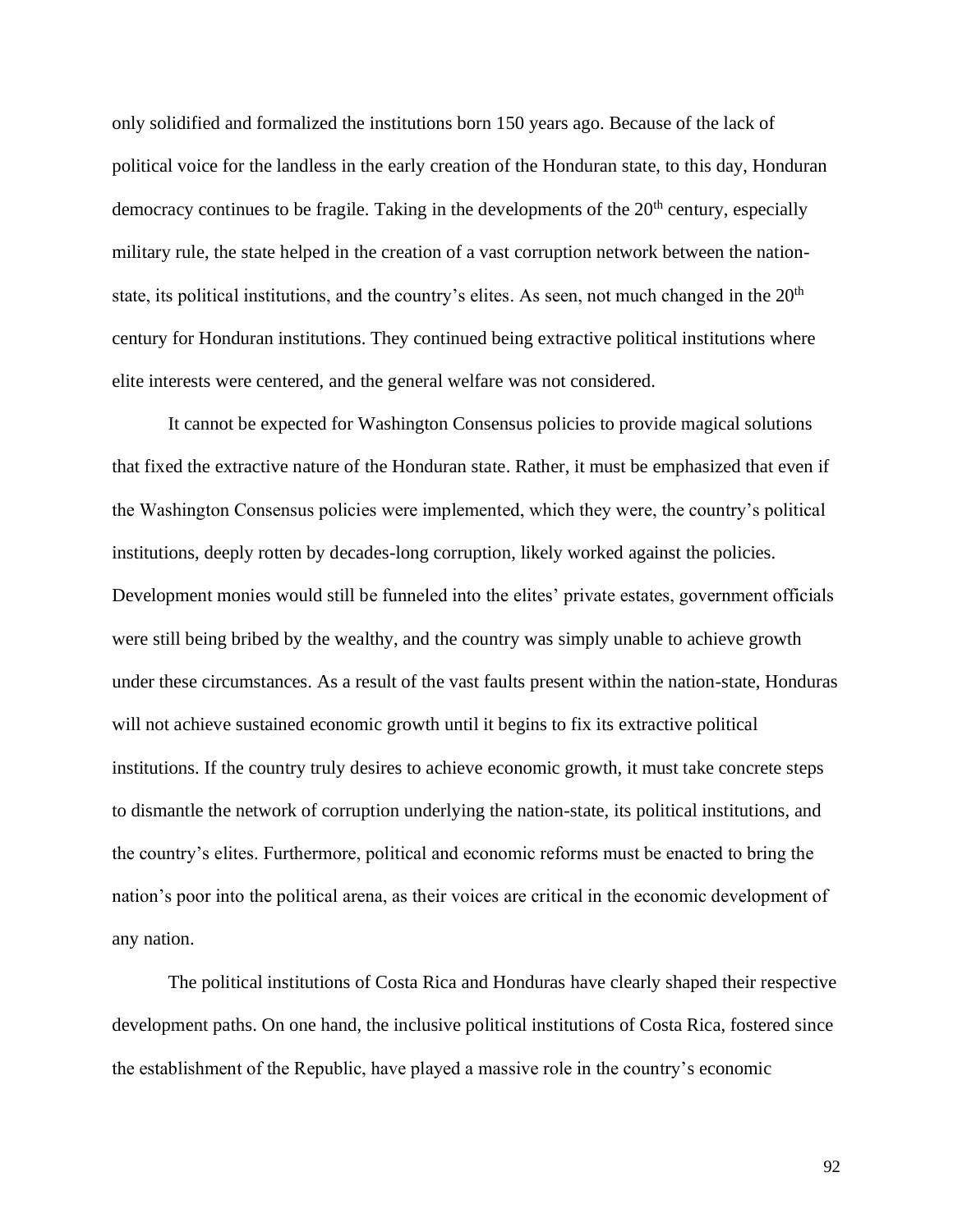development once Washington Consensus policies were implemented in the late 20<sup>th</sup> century. The inclusive institutional setting in Costa Rica allowed the Washington Consensus policies to truly take effect, achieving the promises made to Latin American nations after the Lost Decade. In contrast, Honduras' extractive institutional setting prevented economic development to take off in the latter part of the 20<sup>th</sup> century. Rather, the Washington Consensus reforms implemented in Honduras did not manage to help the country overcome its profound economic issues. The combination of institutional settings and the introduction of the Washington Consensus policies deeply influenced the development paths of Costa Rica and Honduras. With Washington Consensus policies acting as a catalyst, the influence of political institutions on economic development were clearly demonstrated in the economic divergence of 1990 between both Central American nations.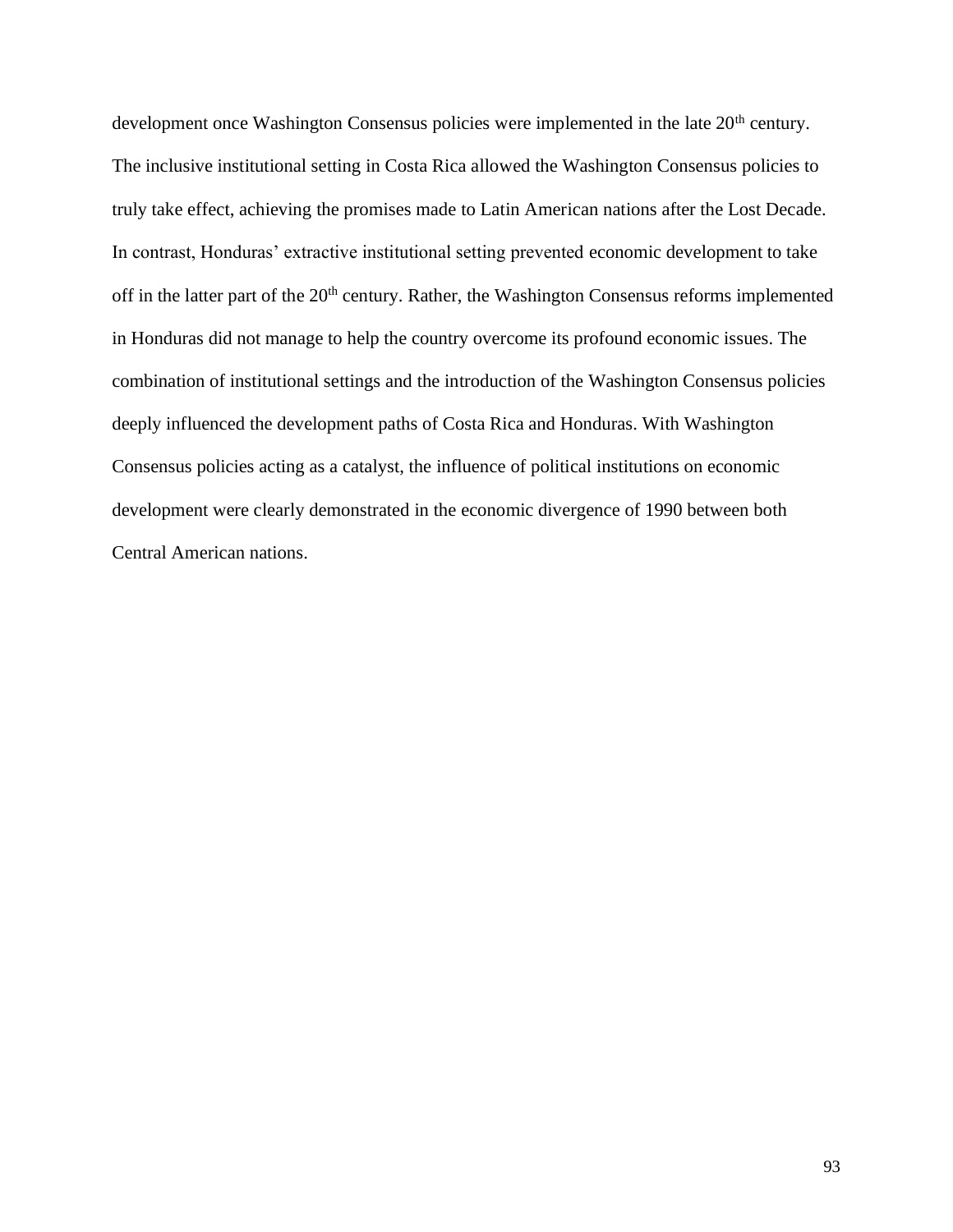## **Data and Econometrics Complement**

## *Data*

In seeking to assess the relationship between political institutions and economic development, I chose *GDP (current US\$)* as the economic indicator of the model, as well as the dependent variable since it provides a concise and applicable measure of a country's economic activity. From the World Bank database, *GDP (current US\$)* data was obtained from years 1960 to 2020 for Honduras and Costa Rica. In total, the data set has 120 *GDP (current US\$)* observations, encompassing 6 decades.<sup>237</sup> World Bank data was chosen because the multilateral organization often provides financing to both countries, therefore its economic data must be valid, accurate, and up to date. Thus, the World Bank's GDP data set provides crucial data for my model, as it informs my dependent variable.

To explain the divergence in incomes between Costa Rica and Honduras, I am pursuing a New Institutional Economics approach to consider the impact a country's institutions have in economic development. I define a country's institutions solely in the political space, encompassing a country's governmental institutions, state of fundamental rights, checks on government, impartial governance, and the participatory engagement of its population. While other institutions surely exist within a nation-state, it is important for purposes of this paper to focus on a country's political institutions, as it guides the political and economic structures of a society and thus, economic development.

Institutional strength data was obtained from the International Institute for Democracy and Electoral Assistance (IDEA), an intergovernmental organization which seeks to support and strengthen democracy and electoral processes around the world. The data set used for this thesis

<sup>237</sup> "GDP (Current US\$) - Costa Rica, Honduras."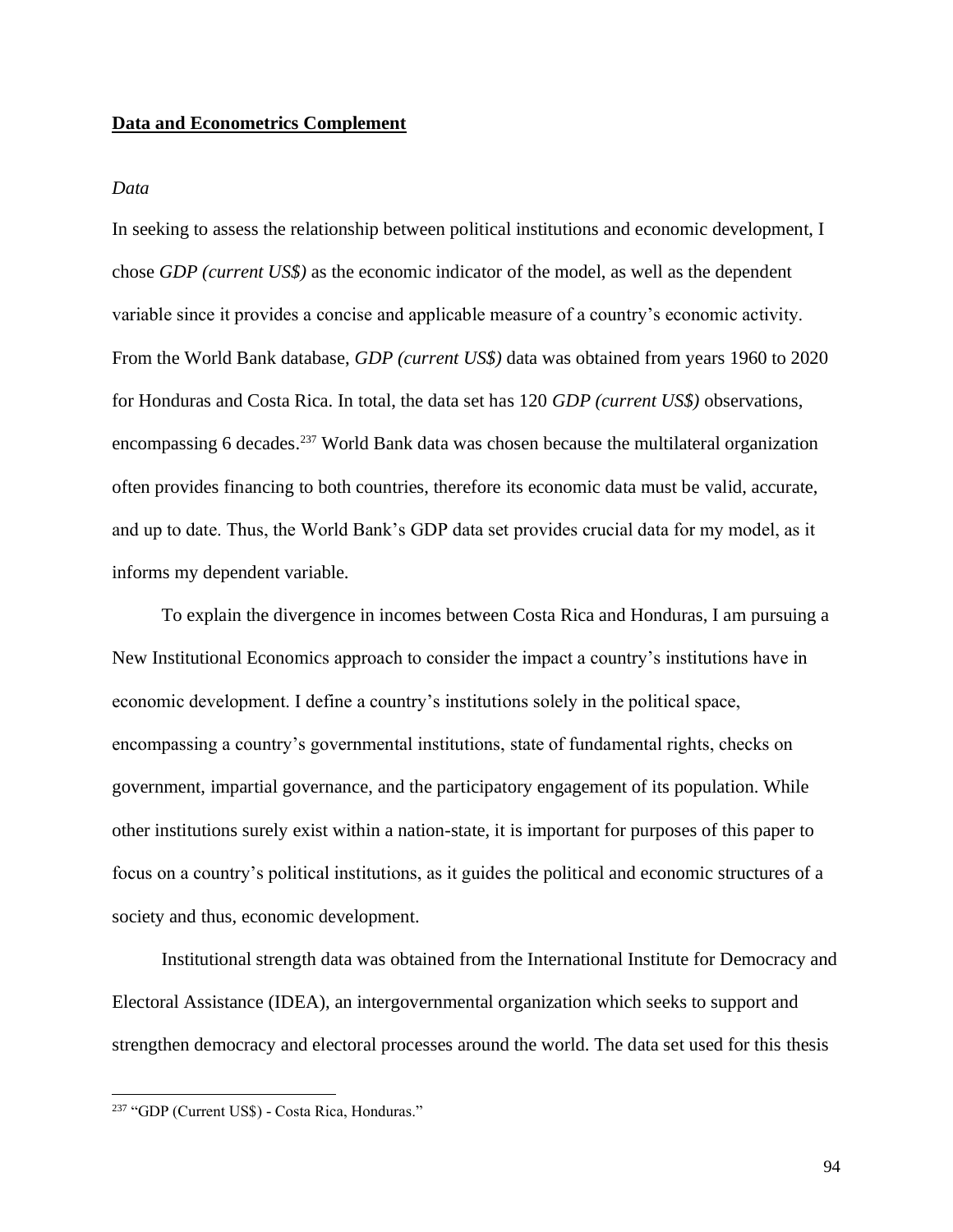is IDEA's Global State of Democracy Index, which depicts countries' democratic trends at a national, regional, and global level from 1975 to 2020. In total, the data set has 20 variables, and all variables have a total of 92 observations, 46 observations for Costa Rica and 46 observations for Honduras, except for two variables which have 91 observations. The 20 variables in the data set are: *representative government, fundamental rights, checks on government, impartial administration, clean elections, inclusive suffrage, free political parties, elected government, access to justice, civil liberties, social rights and equality, effective parliament, judicial independence, media integrity, absence of corruption, predictable enforcement, civil society participation, electoral participation, direct democracy, and local democracy*.

All variables are scored from zero to one, one being a perfect score in what the respective variable is measuring, and zero representing a complete absence of such variable. The data provided by IDEA ranges, for both Costa Rica and Honduras, from 1975 to 2020.<sup>238</sup> Thus, the encompassing nature of the data will provide a good foundation to build a model to study the relationship between political institutions and economic development. The IDEA data set was chosen for use as it comes from an intergovernmental organization dedicated to the study of democracy and electoral processes. In finding data sets dealing with democratic indexes, it is crucial to only use data sets that do not show biased or manipulated data, but rather have a neutral approach to gathering its data. Thus, the IDEA data set was chosen, as it fits the criteria aforementioned and likewise has data spanning more than four decades.

Summary statistics are provided in Table 5 for all explanatory variables and dependent variable in the data set.

<sup>&</sup>lt;sup>238</sup> "The Global State of Democracy Indices" (International Institute for Democracy and Electoral Assitance, 2021), https://www.idea.int/gsod-indices/democracy-indices.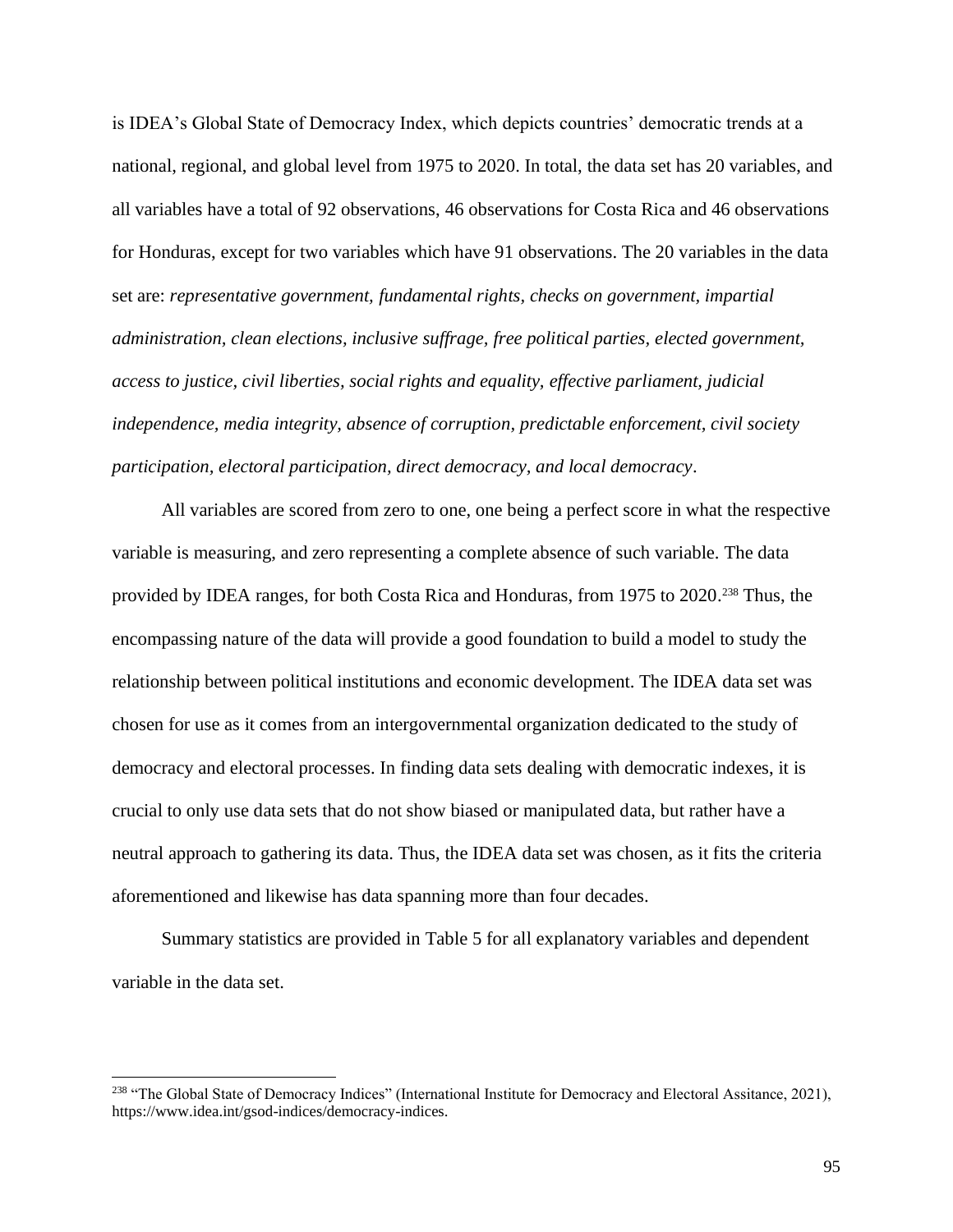|                                    |    |        |           | <b>Costa Rica, Honduras State of Democracy Summary Statistics</b> |              |  |  |  |  |  |  |
|------------------------------------|----|--------|-----------|-------------------------------------------------------------------|--------------|--|--|--|--|--|--|
|                                    | N  | Mean   | <b>SD</b> | Min                                                               | Max          |  |  |  |  |  |  |
| Log GDP                            | 92 | 22.986 | 0.971     | 20.840                                                            | 24.881       |  |  |  |  |  |  |
| <b>Representative Government</b>   | 92 | 0.718  | 0.230     | $\theta$                                                          | 0.971        |  |  |  |  |  |  |
| <b>Fundamental Rights</b>          | 92 | 0.621  | 0.191     | 0.333                                                             | 0.869        |  |  |  |  |  |  |
| <b>Checks on Government</b>        | 91 | 0.626  | 0.179     | 0.282                                                             | 0.836        |  |  |  |  |  |  |
| <b>Impartial Administration</b>    | 92 | 0.486  | 0.186     | 0.238                                                             | 0.695        |  |  |  |  |  |  |
| <b>Clean Elections</b>             | 92 | 0.717  | 0.238     | 0.002                                                             | 0.958        |  |  |  |  |  |  |
| <b>Inclusive Suffrage</b>          | 92 | 0.891  | 0.219     | $\theta$                                                          | 0.980        |  |  |  |  |  |  |
| <b>Free Political Parties</b>      | 92 | 0.715  | 0.182     | 0.315                                                             | 1            |  |  |  |  |  |  |
| <b>Elected Government</b>          | 92 | 0.884  | 0.243     | $\overline{0}$                                                    | $\mathbf{1}$ |  |  |  |  |  |  |
| <b>Access to Justice</b>           | 92 | 0.608  | 0.199     | 0.351                                                             | 0.875        |  |  |  |  |  |  |
| <b>Civil Liberties</b>             | 92 | 0.768  | 0.153     | 0.422                                                             | 0.947        |  |  |  |  |  |  |
| Social Rights and Equality         | 92 | 0.487  | 0.170     | 0.169                                                             | 0.734        |  |  |  |  |  |  |
| <b>Effective Parliament</b>        | 91 | 0.559  | 0.243     | 0.063                                                             | 0.868        |  |  |  |  |  |  |
| Judicial Independence              | 92 | 0.591  | 0.156     | 0.294                                                             | 0.760        |  |  |  |  |  |  |
| Media Integrity                    | 92 | 0.729  | 0.129     | 0.519                                                             | 0.894        |  |  |  |  |  |  |
| Absence of Corruption              | 92 | 0.450  | 0.191     | 0.225                                                             | 0.657        |  |  |  |  |  |  |
| <b>Predictable Enforcement</b>     | 92 | 0.552  | 0.178     | 0.269                                                             | 0.766        |  |  |  |  |  |  |
| <b>Civil Society Participation</b> | 92 | 0.600  | 0.132     | 0.354                                                             | 0.743        |  |  |  |  |  |  |
| <b>Electoral Participation</b>     | 92 | 0.662  | 0.179     | $\overline{0}$                                                    | 0.851        |  |  |  |  |  |  |
| <b>Direct Democracy</b>            | 92 | 0.048  | 0.096     | $\theta$                                                          | 0.311        |  |  |  |  |  |  |
| <b>Local Democracy</b>             | 92 | 0.714  | 0.226     | 0.375                                                             | 0.951        |  |  |  |  |  |  |

## *Table 5: Summary Statistics*

#### *Econometrics Model*

To assess the relationship between political institutions and economic growth, a Multiple Linear Regression (MLR) Analysis was performed. However, not all explanatory variables from the IDEA data set were included in the regression models, as including all 20 explanatory variables will lead to issues with multicollinearity. For the model's dependent variable, the Gross Domestic Product (GDP) variable from the World Bank will be used to assess economic growth. However, the dependent variable was transformed to be in the form of log(GDP). In the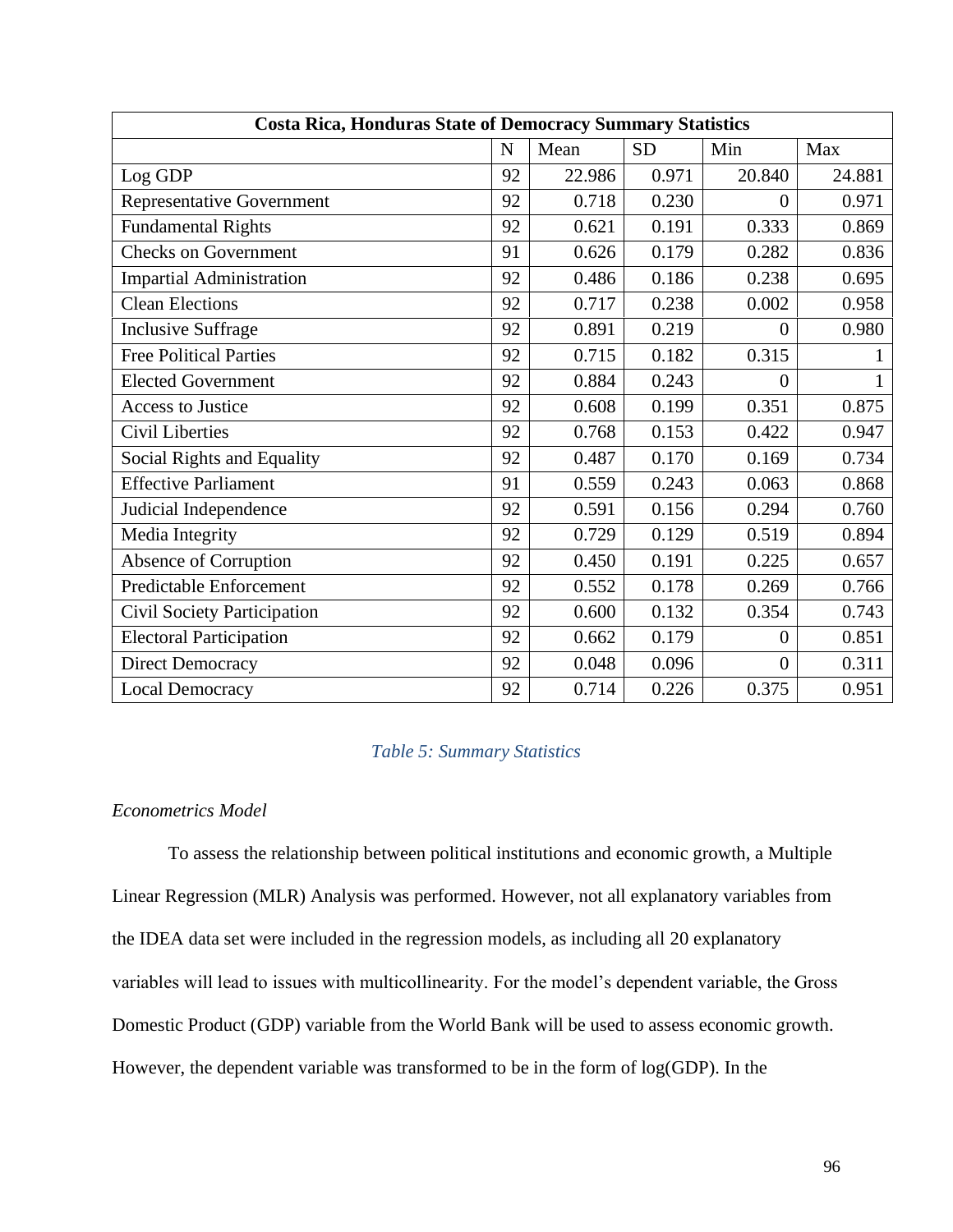regression, using log(GDP) allows for the interpretation to be in percentage changes, allowing better interpretations. From the IDEA data set, nine explanatory variables will be used to assess the relationship between political institutions and economic growth. The nine explanatory variables of the model are: *Checks on Government, Clean Elections, Free Political Parties, Social Rights and Equality, Effective Parliament, Judicial Independence, Absence of Corruption, Civil Society Participation, and Electoral Participation.* These variables vary with time for both Costa Rica and Honduras. For example, the score for Clean Elections in Honduras in 1980 is expected to be different from the score for Clean Elections in 2000 for the same country. Finally, Year Fixed Effects were added to the model because panel data is used, and year effects are important to capture in the model. Ultimately, the MLR model is:

Log(GDP) =  $\beta_0 + \beta_1$ (ChecksOnGovernment) +  $\beta_2$ (CleanElections) +  $\beta_3$ (FreePoliticalParties) +

 $\beta_4$ (SocialRightsandEquality) +  $\beta_5$ (EffectiveParliament) +  $\beta_6$ (JudicialIndependence) +  $\beta$ 7(AbsenceofCorruption) +  $\beta$ 8(CivilSocietyParticipation) +  $\beta$ 9(ElectoralParticipation) + $\delta$ (i.year)

+ *u*

The model thus will be able to assess the relationship between political institutions and economic growth. All the explanatory variables are tracking the performance of both Costa Rica and Honduras in the respective political institution or political trait the variable is measuring, for example, the variable *clean elections* assesses how clean presidential and local elections are in Costa Rica and Honduras. Therefore, the model will provide a good assessment of the role political institutions play in economic development and the growth of income.

I expect all explanatory variables in the model to be statistically significant. Furthermore,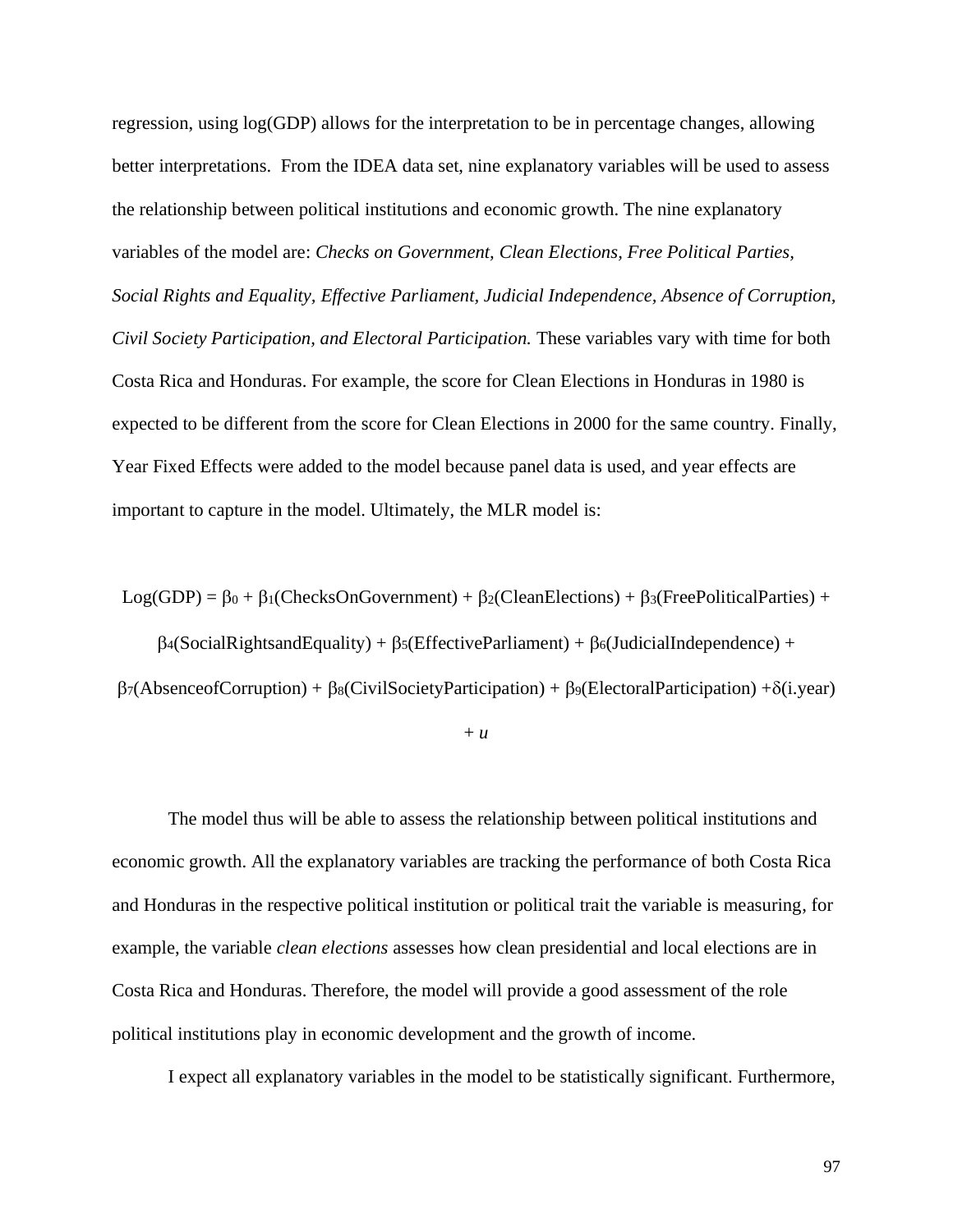I expect *Checks on Government, Clean Elections, Free Political Parties, Social Rights and Equality, Effective Parliament, Judicial Independence, Civil Society Participation,* and *Electoral Participation* to have positive coefficients, meaning that there is a positive relationship between these explanatory variables and Gross Domestic Product, granted the respective variable is statistically significant. In contrast, I expect the variable *Absence of Corruption* to have a negative coefficient in the model, as the variable is tracking an *absence* of corruption, rather than corruption itself. This means that a country with a higher *Absence of Corruption* score is less ridden with corruption.

Therefore, the model built from the data sets will be able to assess the relationship between political institutions and economic development. One notable thing to note, however, is that my model does not control for geography or market integration, the two other possible economic growth theories. The reason for the exclusion of those controls is that for geography, there exists a debate on how exactly to measure the effect of geography on economic growth. For example, some theorists measure geography as a distance from the Equator, while others use the distance from a country's largest trading partner. The exclusion of integration is due to the fact that both Costa Rica and Honduras are subject to CAFTA-DR, and both countries have preferential treatment, most favored nation status, under World Trade Organization rules. Therefore, my model does not include these controls as no more ambiguity over the measurement of variables or unnecessary variables are desired.

#### *Results and Discussion*

Without the inclusion of Year Fixed Effects, the explanatory variables in the model (which track the strength of political institutions) do provide some explanation for economic growth. Specifically, all explanatory variables in the model without Year Fixed Effects are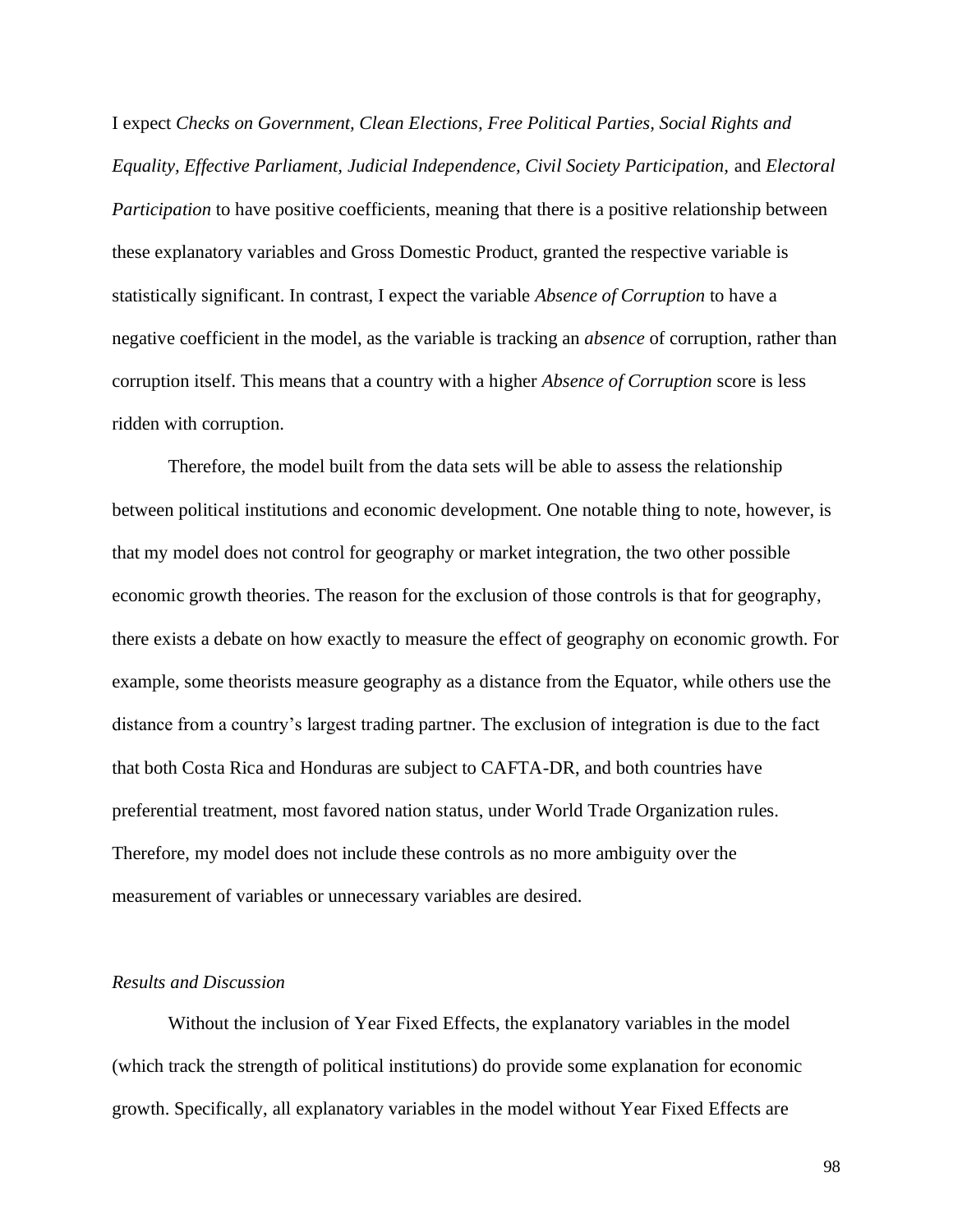statistically significant except for variable *Judicial Independence,* as seen in Figure 4*.* Therefore, from the results of the regression, there is an expected positive effect on Gross Domestic Product when a country's political institutions are stronger, *ceteris paribus.* 

For example, a one unit increase in *Effective Parliament* in the model without Year Fixed Effects is expected to lead to a 906% increase in Gross Domestic Product, as seen in Figure 4. However, it must be noted that a one unit increase in any of the explanatory variables is nearly impossible to attain, due to IDEA's data collection methods. All explanatory variables are measured from zero to one, thus a one-unit increase would mean a country would go from a complete absence of a variable to a perfect score. Specifically, a zero score in *Effective Parliament* would mean a country's legislature is ineffective, ridden with corruption and under the control of one political party, producing no real policy for the respective country, much like a failed state. To obtain a 906% increase in Gross Domestic Product, the country would have to completely revamp its legislature and become a fully functioning democracy, which is extremely difficult task to achieve. Therefore, because there are very few countries in the data set that have zero scores in any explanatory variables, and a one-unit increase is not attainable in a short amount of time, the regression results and the interpretation of OLS coefficients should be taken as a recommendation rather than definite policy. However, the insights provided by the regression results and OLS coefficients do reinforce the narrative that political institutions are important for economic development, as countries with stronger political institutions tend to experience higher Gross Domestic Products. Given that the results from the MLR model are based on Costa Rican and Honduran data, it can be stated that political institutions do have an expected effect economic development. Stronger and more robust institutions, like those in Costa Rica, aid the nation in the implementation of economic policy, unlike in Honduras, where the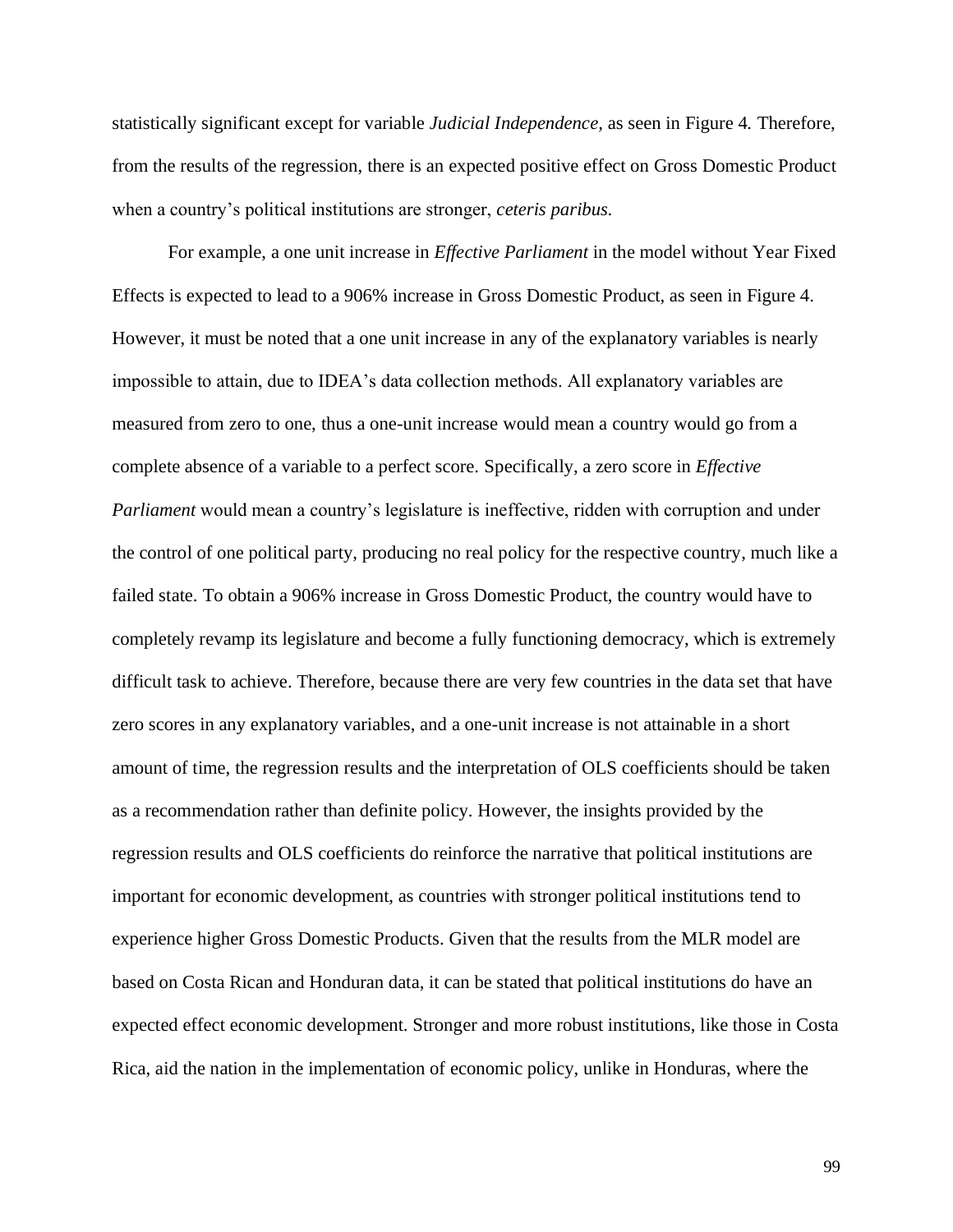weak and corrupt nation-state prevents political institutions from acting as constraints. Costa Rica has been able to grow significantly after 1990 due to its strong inclusive political institutions, and Honduras has remained stagnant due to its weak extractive political institutions. Moving forward, it is imperative for Honduras to strengthen its political institutions if it wishes to obtain sustained economic growth.

| Source                         | <b>SS</b>   | df         | <b>MS</b>    | Number of<br>Obs | $=$              | 91       |
|--------------------------------|-------------|------------|--------------|------------------|------------------|----------|
| Model                          | 81.821      | 9          | 9.091        | F(9, 81)         | $=$              | 233.78   |
| Residual                       | 3.149       | 81         | 0.039        | Prob > F         | $=$              | $\bf{0}$ |
| Total                          | 84.971      | 90         | 0.944        | R-squared        | $=$              | 0.9629   |
|                                |             |            |              | Adj R-squared    | $=$              | 0.9588   |
|                                |             |            |              | Root MSE         | $=$              | 0.1972   |
|                                |             |            |              |                  |                  |          |
| log GDP                        | Coefficient | Std. Error | $\mathbf{t}$ | P >  t           | $[95\%$ conf.    |          |
|                                |             |            |              |                  | <i>intervall</i> |          |
| <b>Checks on Government</b>    | $-9.881$    | 4.135      | $-2.39$      | 0.019            | $-18.109$        | $-1.653$ |
| <b>Clean Elections</b>         | $-0.858$    | 0.374      | $-2.29$      | 0.024            | $-1.603$         | $-0.113$ |
| <b>Free Political Parties</b>  | 2.924       | 0.719      | 4.06         | $\bf{0}$         | 1.492            | 4.356    |
| Social Rights and              | 7.624       | 0.786      | 9.7          | $\boldsymbol{0}$ | 6.061            | 9.187    |
| Equality                       |             |            |              |                  |                  |          |
| <b>Effective Parliament</b>    | 9.062       | 1.365      | 6.63         | $\bf{0}$         | 6.344            | 11.779   |
| Judicial Independence          | $-2.287$    | 2.062      | $-1.11$      | 0.271            | $-6.389$         | 1.816    |
| Absence of Corruption          | $-2.828$    | 1.182      | $-2.39$      | 0.019            | $-5.181$         | $-0.476$ |
| Civil Society                  | $-4.361$    | 1.041      | $-4.19$      | $\bf{0}$         | $-6.432$         | $-2.289$ |
| Participation                  |             |            |              |                  |                  |          |
| <b>Electoral Participation</b> | $-1.533$    | 0.308      | $-4.98$      | $\bf{0}$         | $-2.145$         | $-0.921$ |

# *Table 6: MLR Without Year Fixed Effects*

The first model in the MLR analysis supports my theory that institutions, specifically political institutions, played a significant role in Costa Rica's impressive economic growth after 1990. As a result of its stronger political institutions, Costa Rica has been able to grow stronger economically, relative to Honduras, which has remained stagnant due to its poor political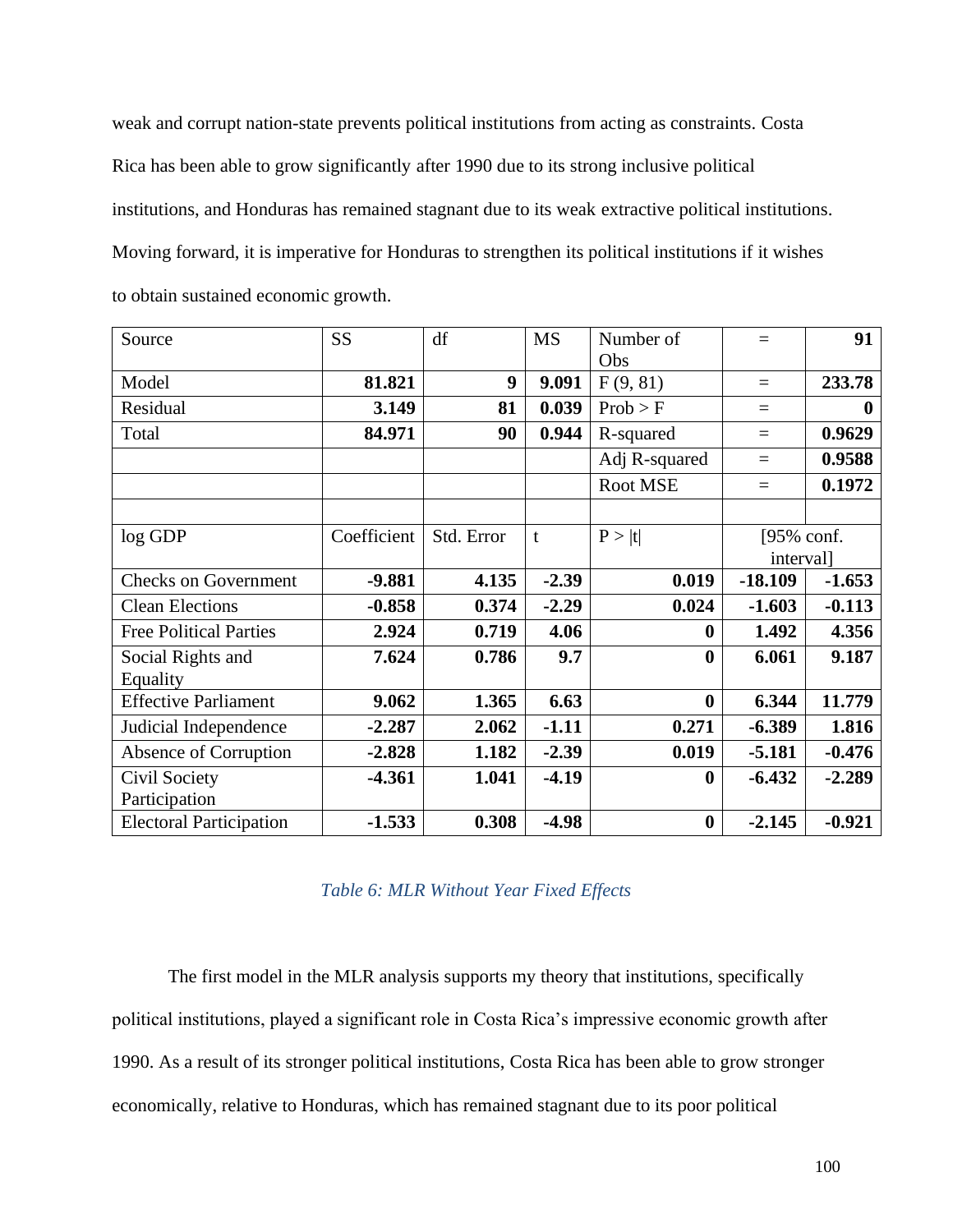institutions. History agrees with the results reached by this analysis. Costa Rica has been able to maintain continuous democratic rule since 1949.<sup>239</sup> In contrast, Honduras has been subject to political instability for most of its history, most recently concluding with the 2009 Honduran coup d'état and the United States accusing current Honduran President Juan Orlando Hernandez with narcotrafficking charges.<sup>240 241</sup> As seen, the history of economic divergence between Costa Rica and Honduras seems not only to be a divergence in economic performance, but also a divergence in political institutions and democracy overall.

The second model of the MLR analysis includes Year Fixed Effects, as it is important to assess for the effect years have on economic performance over time, as well because of the use of panel data in the model. It is interesting to note that the results from the second model differ from the results obtained in model 1, all due to the inclusion of Year Fixed Effects. In the second model, only three explanatory variables, *Social Rights and Equality, Effective Parliament,* and *Civil Society Participation* are statistically significant, as seen in Figure 5. Furthermore, the OLS coefficients change significantly. For example, a one unit increase in *Effective Parliament* only leads to a 479% increase in Gross Domestic Product, as compared to a 906% increase in Gross Domestic Product in the model without Year Fixed Effects.

| Source   | <b>SS</b> | df | <b>MS</b>            | Number of       | $=$ | 91               |
|----------|-----------|----|----------------------|-----------------|-----|------------------|
|          |           |    |                      | Obs             |     |                  |
| Model    | 84.163    |    | $54 \mid 1.559 \mid$ | F(9, 81)        | $=$ | 69.52            |
| Residual | 0.807     | 36 | 0.022                | Prob > F        | $=$ | $\boldsymbol{0}$ |
| Total    | 84.971    | 90 | 0.944                | R-squared       | $=$ | 0.9905           |
|          |           |    |                      | Adj R-squared   | $=$ | 0.976            |
|          |           |    |                      | <b>Root MSE</b> | $=$ | 0.149            |
|          |           |    |                      |                 |     |                  |

<sup>239</sup> Sada, "The Curious Case of Costa Rica: Can an Outlier Sustain Its Success?," 11.

<sup>240</sup> Elisabeth Malkin, "Honduran President Is Ousted in Coup," *New York Times*, 2009,

https://www.nytimes.com/2009/06/29/world/americas/29honduras.html.

<sup>241</sup> Will Grant, "Has Honduras Become a 'Narco-State'?," *BBC News*, 2021, https://www.bbc.com/news/world-latinamerica-56947595.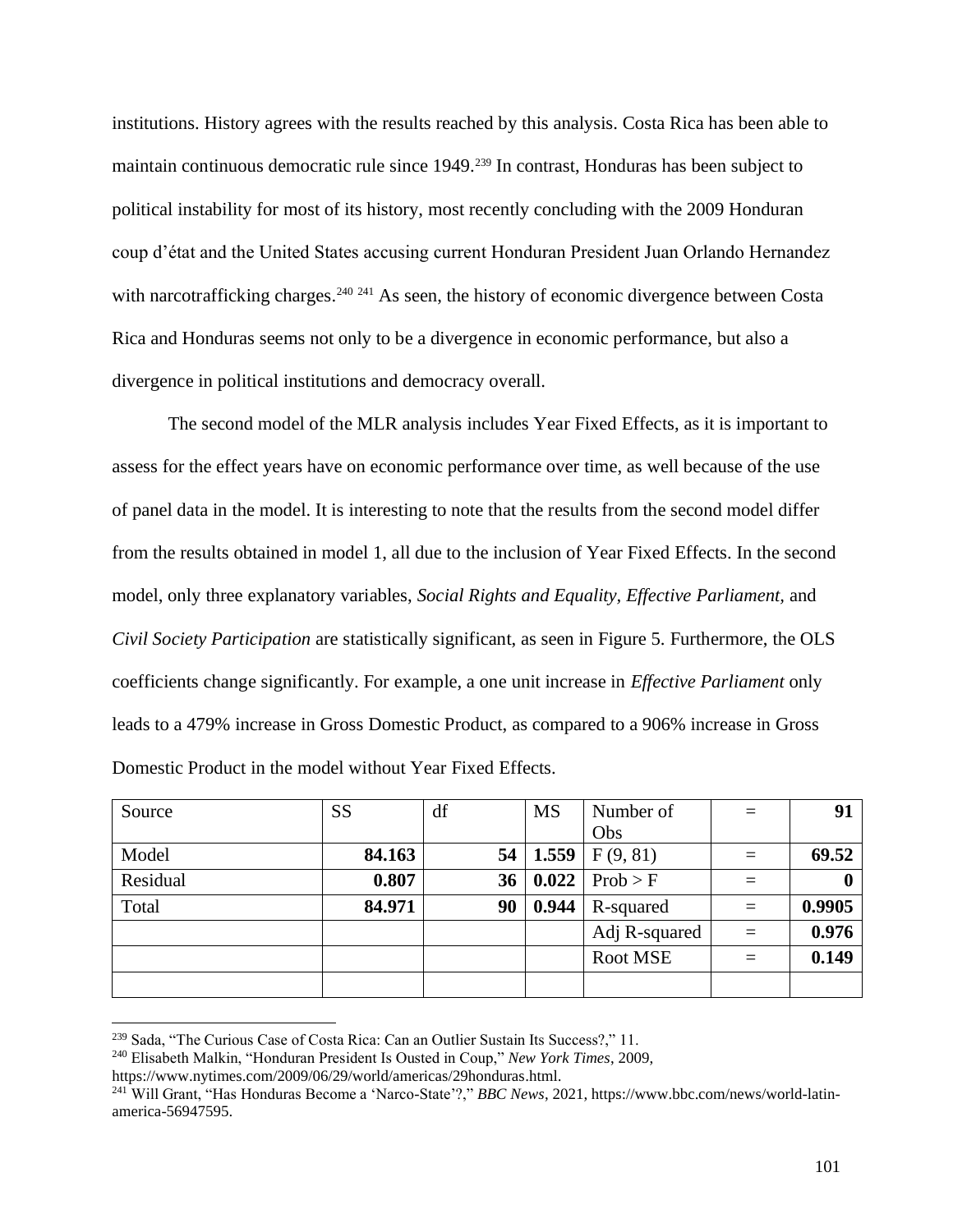| $log$ GDP                      | Coefficient | Std. Error | t       | P >  t | [95% conf.       |          |
|--------------------------------|-------------|------------|---------|--------|------------------|----------|
|                                |             |            |         |        | <i>intervall</i> |          |
| <b>Checks on Government</b>    | $-3.111$    | 5.339      | $-0.58$ | 0.564  | $-13.939$        | 7.718    |
| <b>Clean Elections</b>         | 0.29        | 0.695      | 0.42    | 0.679  | $-1.119$         | 1.699    |
| <b>Free Political Parties</b>  | $-1.221$    | 1.084      | $-1.13$ | 0.267  | $-3.419$         | 0.977    |
| Social Rights and              | 8.421       | 2.392      | 3.52    | 0.001  | 3.569            | 13.273   |
| Equality                       |             |            |         |        |                  |          |
| <b>Effective Parliament</b>    | 4.798       | 1.531      | 3.13    | 0.003  | 1.694            | 7.903    |
| Judicial Independence          | $-1.617$    | 2.555      | $-0.63$ | 0.531  | $-6.799$         | 3.566    |
| Absence of Corruption          | $-3.993$    | 2.968      | $-1.35$ | 0.187  | $-10.015$        | 2.027    |
| Civil Society                  | $-2.759$    | 1.228      | $-2.25$ | 0.031  | $-5.249$         | $-0.269$ |
| Participation                  |             |            |         |        |                  |          |
| <b>Electoral Participation</b> | $-0.611$    | 0.556      | $-1.1$  | 0.279  | $-1.739$         | 0.517    |

## *Table 7: MLR With Year Fixed Effects*

Ultimately, the inclusion of Year Fixed Effects, while it does change the model, continues supporting my theory that political institutions provide an explanation for Costa Rica's impressive economic growth relative to Honduras. The Year Fixed Effects of the second MLR must be explored a little bit more in depth. The inclusion of the Year Fixed Effects takes away some of the statistical significance of some explanatory variables in the model, as we have seen. However, that does not mean political institutions do not explain economic growth. Rather, since the dependent variable of the model is log(GDP), which tracks Gross Domestic Product, it is not surprising that the Year Fixed Effects remove some of the statistical significance of some explanatory variables. It is expected that Gross Domestic Product grows over time, meaning that the passage of time, represented by the Year Fixed Effects, is likewise expected to hold some statistical significance. Nonetheless, the significance of Year Fixed Effects should not deviate from the story of political institutions and economic development, as the model suggests that institutional strength does drive economic growth, as seen in Figure 6.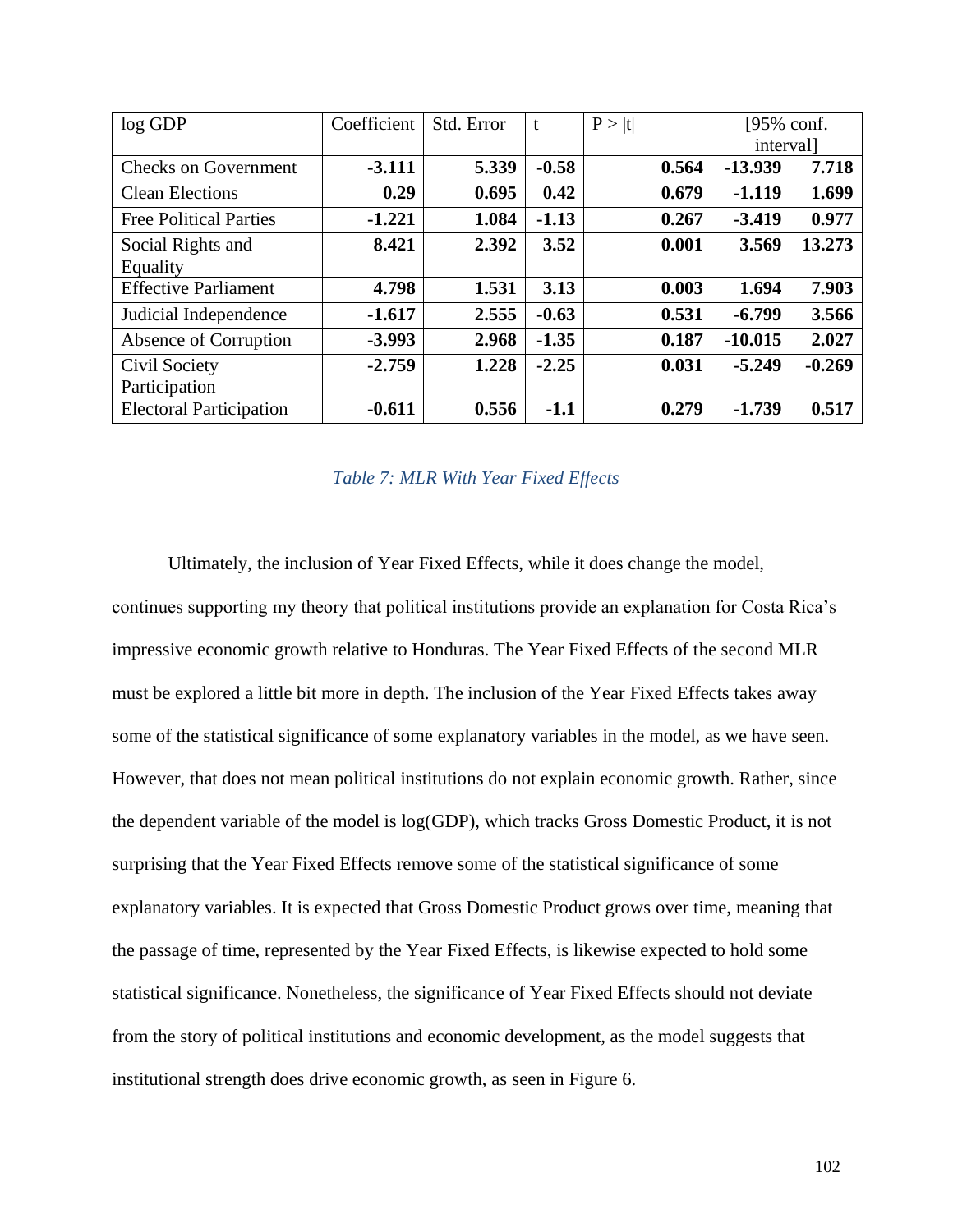| <b>Output Table</b>                |             |           |  |  |  |  |
|------------------------------------|-------------|-----------|--|--|--|--|
| Dependent Variable: Log GDP        |             |           |  |  |  |  |
|                                    | (1)<br>(2)  |           |  |  |  |  |
| <b>Checks on Government</b>        | $-9.881*$   | $-3.111$  |  |  |  |  |
|                                    | $(-2.39)$   | $(-0.58)$ |  |  |  |  |
| <b>Clean Elections</b>             | $-0.858*$   | 0.290     |  |  |  |  |
|                                    | $(-2.29)$   | $-0.420$  |  |  |  |  |
| <b>Free Political Parties</b>      | 2.924***    | $-1.221$  |  |  |  |  |
|                                    | $-4.060$    | $(-1.13)$ |  |  |  |  |
| Social Rights and Equality         | 7.624***    | 8.421**   |  |  |  |  |
|                                    | $-9.700$    | $-3.520$  |  |  |  |  |
| <b>Effective Parliament</b>        | 9.062***    | 4.798**   |  |  |  |  |
|                                    | $-6.630$    | $-3.130$  |  |  |  |  |
| Judicial Independence              | $-2.287$    | $-1.617$  |  |  |  |  |
|                                    | $(-1.11)$   | $(-0.63)$ |  |  |  |  |
| Absence of Corruption              | $-2.828*$   | $-3.994$  |  |  |  |  |
|                                    | $(-2.39)$   | $(-1.35)$ |  |  |  |  |
| <b>Civil Society Participation</b> | $-4.361***$ | $-2.759*$ |  |  |  |  |
|                                    | $(-4.19)$   | $(-2.25)$ |  |  |  |  |
| <b>Electoral Participation</b>     | $-1.533***$ | $-0.611$  |  |  |  |  |
|                                    | $(-4.98)$   | $(-1.10)$ |  |  |  |  |

## *Table 8: Output Table*

## *Insights from the Model*

Costa Rica and Honduras, two small countries in Central America, provide some insights into the growing field of New Institutional Economics. Costa Rica, because of its strong political institutions, highlighted by its continued democratic rule since 1949, has experienced significant economic growth since 1990. In contrast, Honduras, a country plagued with sociopolitical crises, most recently by the 2009 coup d'état and narcotrafficking accusations against its former President, has remained economically stagnant for most of its modern history. Considering that both countries have similar colonial histories, as both were colonized by the Spanish and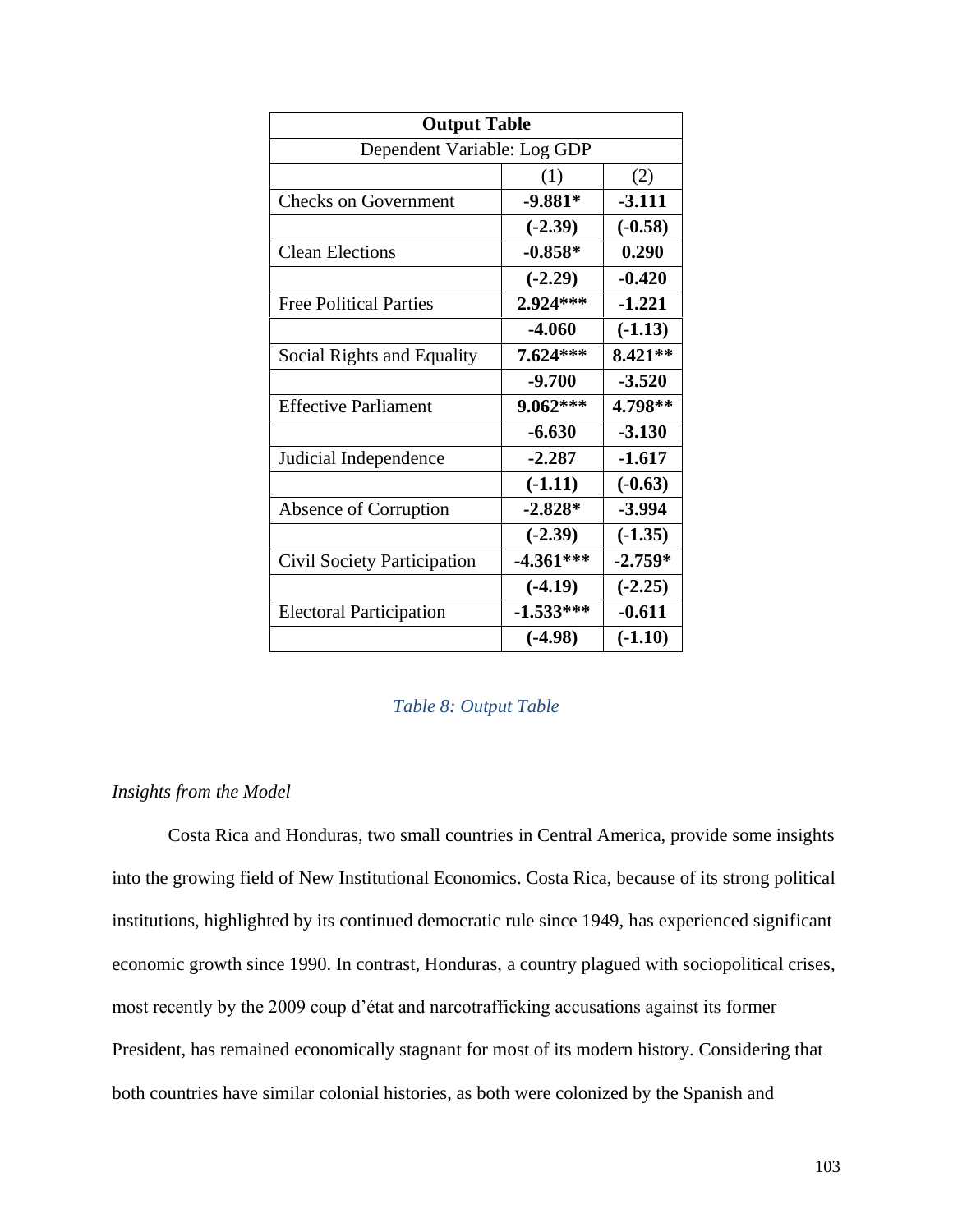declared independence together, and have similar geographies and trade histories, alternative theories explaining their economic differences must be provided.

The Multiple Linear Regression Analysis conducted concludes that institutions indeed to explain Costa Rican and Honduran economic development from 1975 to 2020. In the first regression model without Year Fixed Effects, all explanatory variables, except for one, are statistically significant and have expected positive effects on Gross Domestic Product. However, with the inclusion of Year Fixed Effects, only three explanatory variables are statistically significant. It is crucial to note that since the dependent variable of the model is Gross Domestic Product, the passage of time, through the inclusion of the Year Fixed Effects, is to be expected to have some statistical significance as GDPs are expected to keep growing yearly. Nonetheless, the results of the second model should not deviate from the narrative that the political institutions of Costa Rica have allowed the country to become an economic outlier in the region, outperforming every other Central American nation for the past 30 years.

Another important aspect to consider is that the MLR model solely explores the relationship between formal political institutions and economic performance. As explained before, North argued that political institutions do not necessarily have to be formalized and defined institutions, as institutions can be informal norms or behaviors rather than an established organization. With this in mind, it is imperative to note that informal political institutions, such as norms and behaviors, are not included in the MLR model. The relationship between informal political institutions and economic growth is thus not assessed. However, through the theoretical framework still stands, as informal political institutions, like norms of behavior, have clearly influenced the formal political institutions of Costa Rica and Honduras. Thus, while informal political institutions are not assessed by the MLR model, they should not be forgotten, as they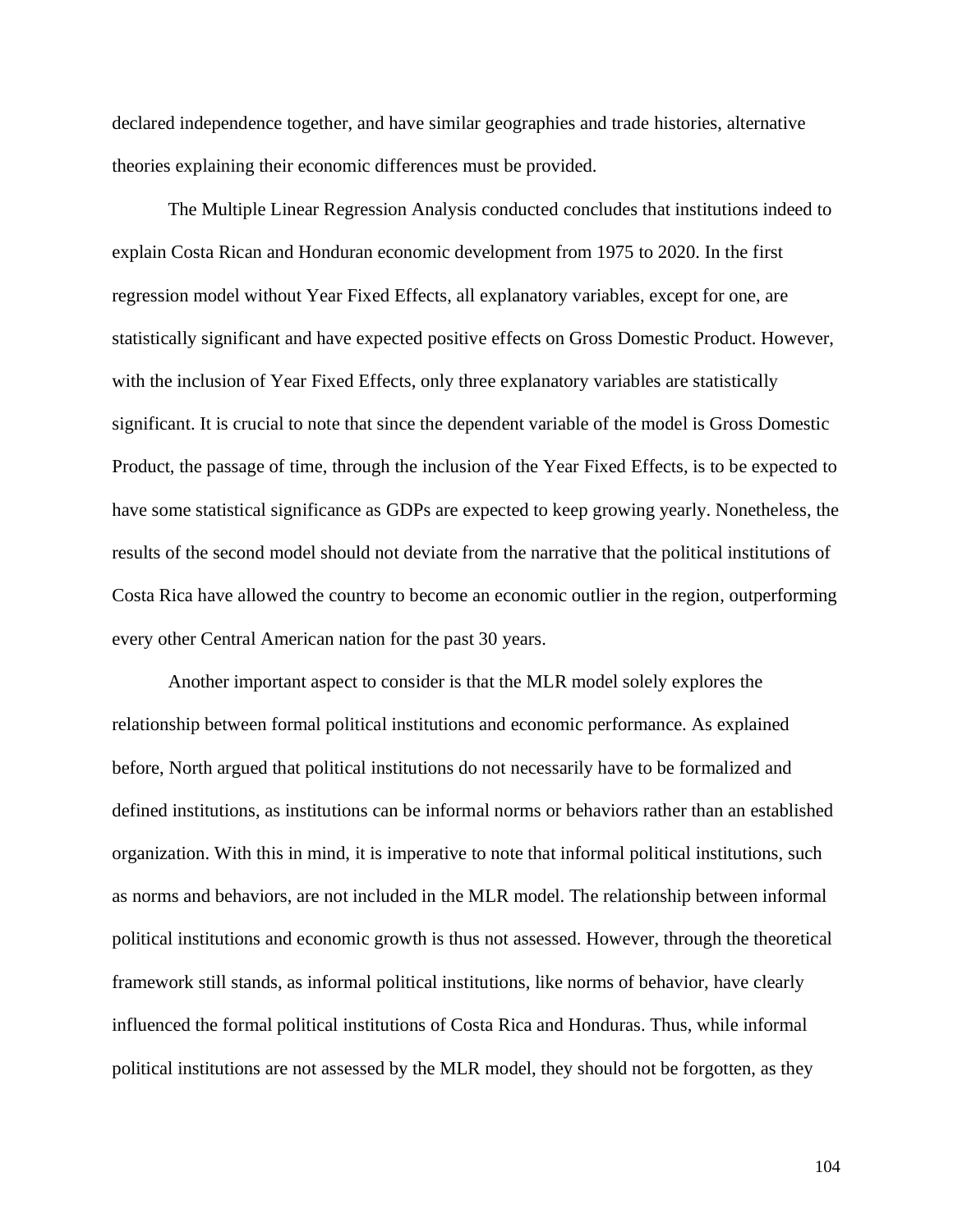affect the political and economic behaviors of heads of states, elites, and common citizens.

The results of the case study conducted in this paper provide some considerations for countries around the world to consider. As seen, political institutions do indeed play a role in economic development and growth. Therefore, if a country wants to grow sustainably in the long term, it should invest in its political institutions. Now that countries are starting to look for alternatives to the neoliberal blueprint provided by the Washington Consensus and its advocates, political institutions can guide the way forward for countries to achieve growth. However, that is not to say that challenges do not lie ahead. Honduras, for example, is still controlled politically by a small circle of elites who only have their own rent-seeking interests in mind. It will take political willingness and courage to stand up against the political elite, yet the rewards of strengthening political institutions should serve as an incentive to move forward.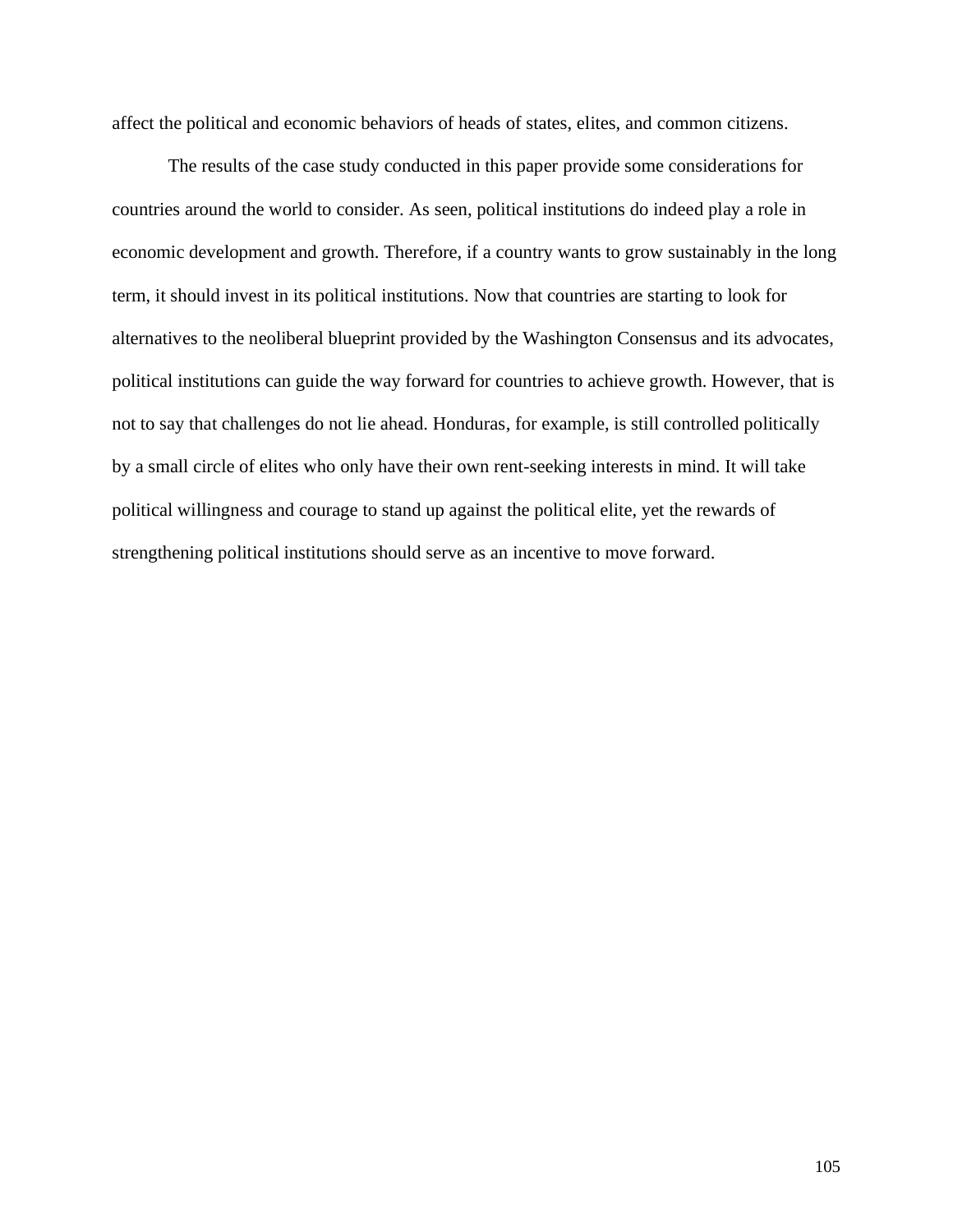#### **Conclusion**

New Institutional Economics provides an explanation for the impressive economic growth undertaken in Costa Rica in 1990. Through the theoretical framework provided in Chapter 4, which builds on the contributions from North, as well as Acemoglu and Robinson, it is clear that the inclusive political institutions of Costa Rica have helped the country grow economically, achieving outlier status in the Central American region. From the econometrics component from Chapter 5, the Multiple Linear Regression Model concludes that political institutions do drive economic growth in Costa Rica and Honduras. Considering that the economic divergence between Costa Rica and Honduras occurred in 1990, it can be asserted that the institutional setting of the respective country shaped its economic development outcome.

Institutions, like economic outcomes, are path dependent. In Central America, the political institutions of the  $19<sup>th</sup>$  century deeply influenced the institutions of the  $20<sup>th</sup>$  century, setting the institutional setting on a path dependency where the institutions of the present are dependent on the institutions of the past. The inclusive political institutions of Costa Rica, born after the introduction of coffee for commercial purposes in the 1840s, have shaped the nation's economic outcomes. The development of relatively egalitarian political institutions brought forward a distribution of material wealth among the country's population, as landless agricultural workers demanded high wages for their labor. While these informal political institutions are not responsible for the massive 1990 economic takeoff, they established the foundations for the political institutions of the 20<sup>th</sup> century, which provided an appropriate institutional setting where Washington Consensus policies were introduced. In Honduras, egalitarian political institutions simply did not develop. Rather, with the introduction of banana production, the nation-state sought to protect the interests of the elites, militarizing for the protection and promotion of mass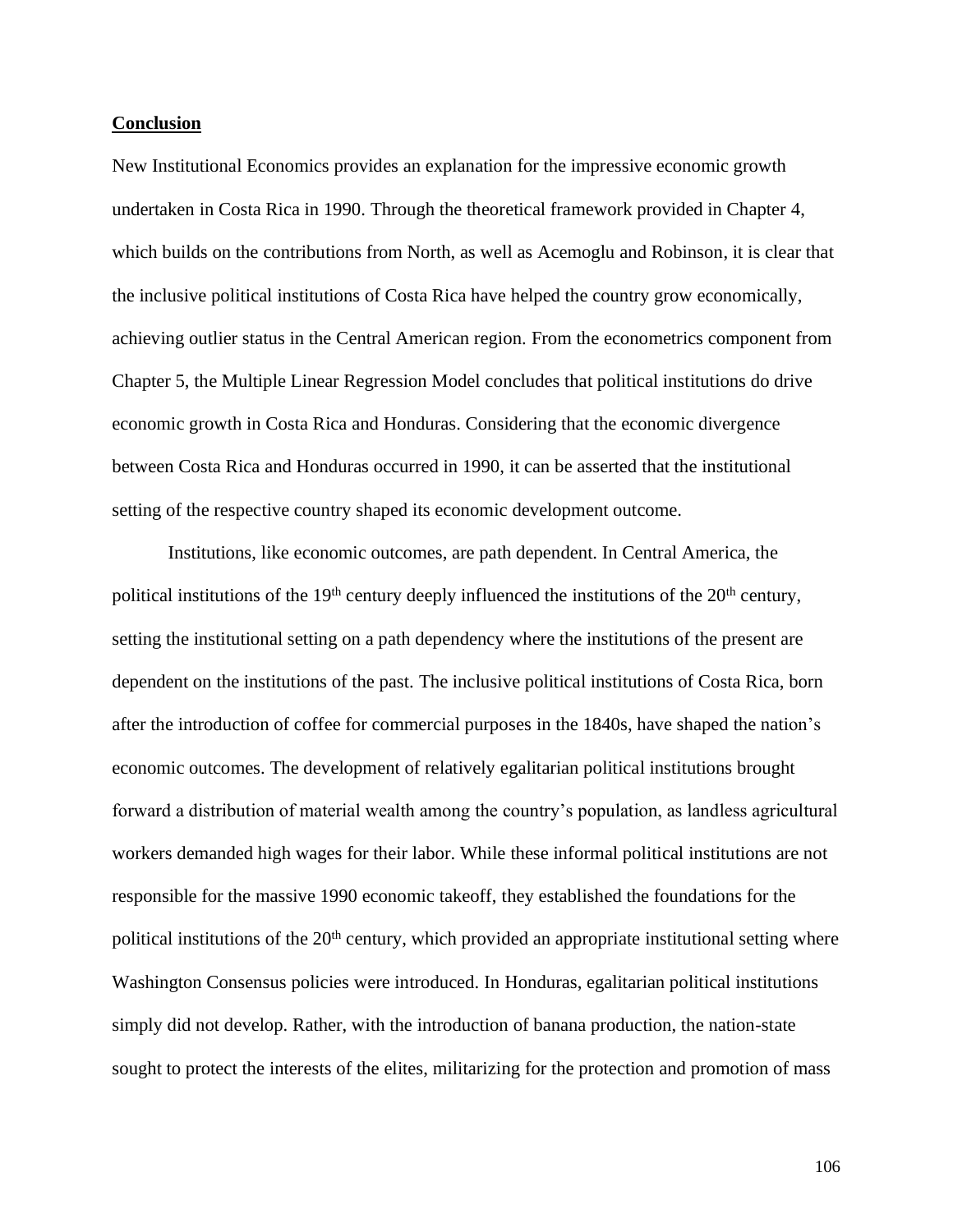banana production.<sup>242</sup> As seen, rather than taking into consideration the needs of the overall population, Honduras centered elite interests for most, if not all, of its history. Because of this early institutional setting during the mid-19<sup>th</sup> century, Honduras created extractive political institutions where only a select few could win. The nation's 19<sup>th</sup> century institutions likewise influenced the country's 20<sup>th</sup> century institutions, specifically in a continuation of their extractive nature. During the 20<sup>th</sup> century, the nation-state became entrenched in a network of corruption underlying the government, political institutions, and the country's elites. This network of corruption has prevented economic growth from occurring, as development monies are funneled into private estates rather than allocated toward areas of high economic return.

The institutional settings in which Costa Rica and Honduras found themselves in the late 20th century are of extreme importance in explaining the 1990 economic divergence. Economic reforms, such as the Washington Consensus, cannot be expected to succeed without good institutional frameworks in which nations can ensure adherence to the rule of law and economic outcomes that do not solely benefit a select few. The institutional divergence between Costa Ric and Honduras is at the root of their economic divergence. Through the development of relatively egalitarian inclusive political institutions, deeply rooted in the nation's history, Costa Rica achieved significant economic growth after 1990, as it enjoyed massive economic growth alongside a more interconnected and globalized world. Meanwhile, Honduras, due to its poor extractive political institutions has not been able to enjoy the benefits of economic liberalization. If Honduras wishes to attain strong and sustained economic development, it must take concrete steps to deconstruct its network of corruption, as well as bringing in a representative sample of the population into the political process.

<sup>242</sup> Lehoucq, *The Politics of Modern Central America: Civil War, Democratization, and Underdevelopment*, 19.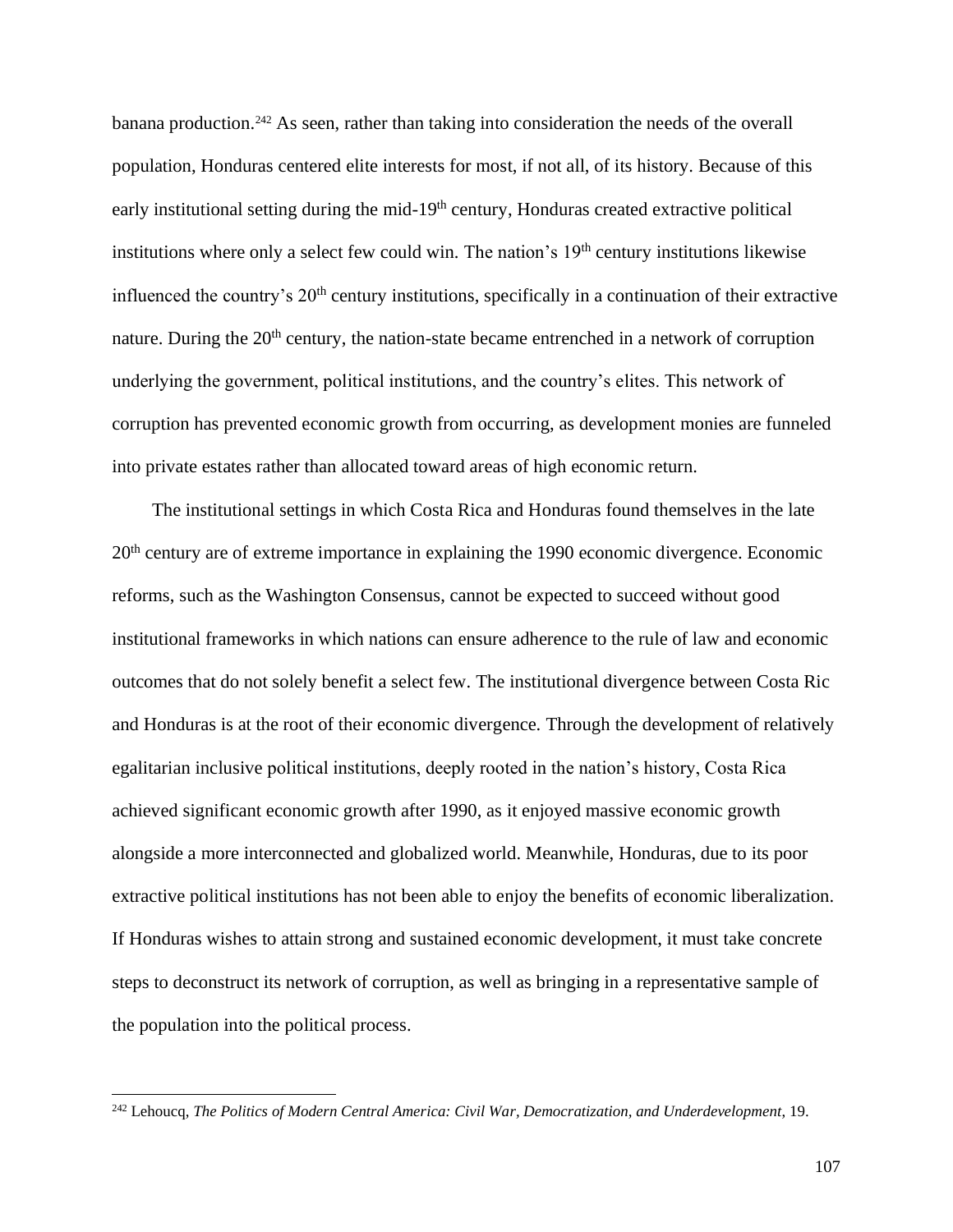## **References**

- Acemoglu, Daron, Simon Johnson, and James A. Robinson. "The Colonial Origins of Comparative Development: An Empirical Investigation." *The American Economic Review* 91, no. 5 (December 2001): 1369–1401.
- Acemoglu, Daron, and James A. Robinson. *Economic Origins of Dictatorship and Democracy*. Cambridge, UK and New York, NY: Cambridge University Press, 2006.

———. *Why Nations Fail*. New York, NY: Crown Publishers, 2012.

- Anderson, Thomas P. *Politics in Central America: Guatemala, El Salvador, Honduras, and Nicaragua*. New York, NY: Praeger Publishers, 1982.
- Antonelli, Cristiano. "The Economics of Path-Dependence in Industrial Organization." *International Journal of Industrial Organization* 15, no. 6 (October 1997): 643–75.
- Beteta, Hugo E., and Juan Carlos Moreno-Brid. *Structural Change and Growth in Central America and the Dominican Republic: An Overview of Two Decades, 1990-2011*. Santiago, Chile: Economic Commission for Latin America and the Caribbean (ECLAC), 2014.
- Bicker, Laura. "As Winter Looms, Reports of Starvation in North Korea." *BBC News*. November 5, 2021. https://www.bbc.com/news/world-asia-59144712.
- Bijan, Zheng. "China's 'Peaceful Rise' to Great-Power Status." *Foreign Affairs* 84, no. 5 (2005): 18–24.
- Bonner, Raymond. "The Agony of El Salvador." *New York Times*. February 22, 1981. https://www.nytimes.com/1981/02/22/magazine/the-agony-of-el-salvador.html.
- Booth, John A. "Costa Rican Democracy." *World Affairs* 150, no. 1 (Summer 1987): 43–53.
- Buchanan, James. "Message to the Senate on the Arrest of William Walker in Nicaragua," January 7, 1858. https://www.presidency.ucsb.edu/documents/message-the-senate-thearrest-william-walker-nicaragua.
- Bueno de Mesquita, Bruce, and Hilton L. Root. "The Political Roots of Poverty: The Economic Logic of Autocracy." *The National Interest* 68 (Summer 2002): 27–37.
- Bulow, Jeremy, and Kenneth Rogoff. "Sovereign Debt Repurchases: No Cure for Overhang." *The Quarterly Journal of Economics* 106, no. 4 (1991): 1219–35.
- Cagan, Steve. "Salvadoran Refugees in the Camp at Colomoncagua, Honduras, 1980-1991." *ReVista Harvard Review of Latin America* 15, no. 3 (2016). https://revista.drclas.harvard.edu/salvadoran-refugees-in-the-camp-at-colomoncaguahonduras-1980-1991/.
- Cardemil, Leonardo, Juan Carlos Di Tata, and Florencia Frantischek. "Central America: Adjustment and Reforms in the 1990s." *Finance & Development* 37, no. 1 (March 2000): 34–37.
- Carstens, Agustín. "Twenty Years Without a Crisis in Costa Rica: The IMF's View." Academy of Central America, Costa Rica, July 12, 2004. https://www.imf.org/en/News/Articles/2015/09/28/04/53/sp071204.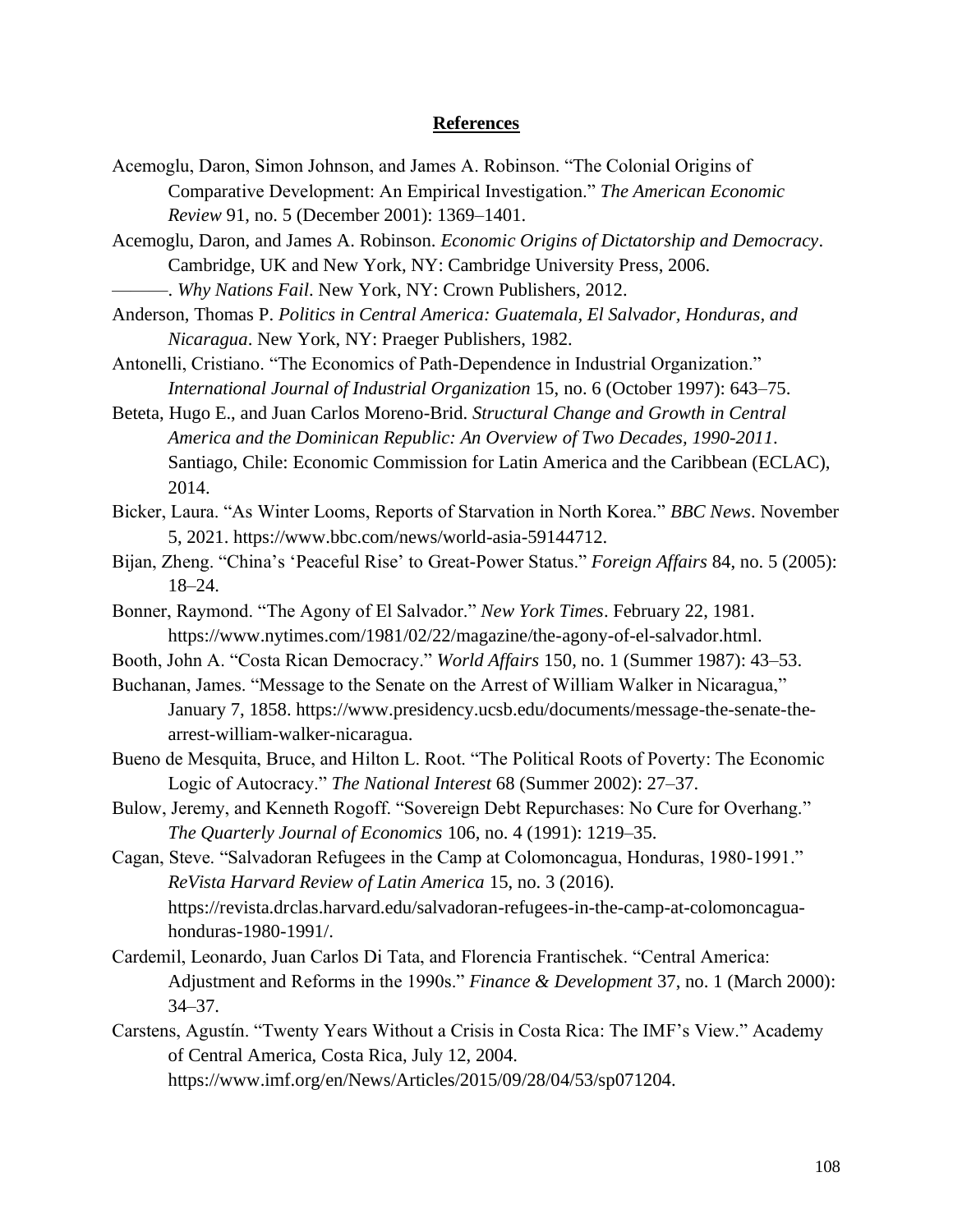- Castellanos, Julieta. "Corrupción y Debilitamiento Institucional: Amenazas Para La Democracia." Federación de Organizaciones Para El Desarrollo de Honduras (FOPRIDEH), November 2007. https://foprideh.org/documentos/pdf/Libros/III%20INFORME%20DE%20CORRUPCIO N%20EN%20HONDURAS.pdf.
- Chamorro, Carlos F. "In Nicaragua, a Blatantly Rigged Election." *The New York Times*, November 4, 2016. https://www.nytimes.com/2016/11/05/opinion/in-nicaragua-ablatantly-rigged-election.html?searchResultPosition=13.
- Chang, Ha-Joon, and Ilene Grabel. "Reclaiming Development from the Washington Consensus." *Journal of Post Keynesian Economics* 27, no. 2 (Winter, -2005 2004): 273–91.
- Chayes, Sarah. *When Corruption Is The Operating System: The Case of Honduras*. Washington, D.C: Carnegie Endowment for International Peace, 2017.
- Christian, Shirley. "Nicaragua and the United States." *World Affairs* 149, no. 4 (1987): 177–82.
- Clague, Christopher. "The New Institutional Economics and Economic Development." In *Institutions and Economic Development*, edited by Christopher Clague, 13–36. Baltimore, MD and London, UK: The Johns Hopkins University Press, 1997.
- Clague, Christopher, Philip Keefer, Stephen Knack, and Mancur Olson. "Democracy, Autocracy, and the Institutions Supportive of Economic Growth." In *Institutions and Political Development: Growth and Governance in Less-Developed and Post-Socialist Countries*, edited by Christopher Clague, 91–120. Baltimore, MD and London, UK: The Johns Hopkins University Press, 1997.
- Intel Newsroom. "Construction Begins On Intel's Costa Rica Assembly and Test Site," April 24, 1997. https://newsroom.intel.com/news-releases/construction-begins-on-intels-costa-ricaassembly-and-test-site/#gs.0i07lt.
- Cordoba, Javier. "With 25 Candidates, Costa Rica's Election up for Grabs." *ABC News*. February 3, 2022. https://abcnews.go.com/International/wireStory/25-candidates-costaricas-election-grabs-82648598.
- Cypher, James M. "The Slow Death of the Washington Consensus on Latin America." *Latin American Perspectives* 25, no. 6 (November 1998): 47–51.
- D'Arista, Jane. "Moving Beyond the Washington Consensus." *International Journal of Political Economy* 32, no. 4 (Winter /2003 2002): 22–34.
- De La Hoz, Felipe. "El Salvador's Leader Is Updating the Autocrat Playbook for the TikTok Generation." *The Washington Post*, May 25, 2021.
	- https://www.washingtonpost.com/outlook/2021/05/25/bukele-autocrat-playbook-tiktok/.
- Dellepiane-Avellaneda, Sebastian. "Good Governance, Institutions and Economic Development: Beyond the Conventional Wisdom." *British Journal of Political Science* 40, no. 1 (January 2010): 195–224.
- Easterly, William, and Ross Levine. "Tropics, Germs, and Crops: How Endowments Influence Economic Development." *Journal of Monetary Economics* 50, no. 1 (January 2003): 3– 39.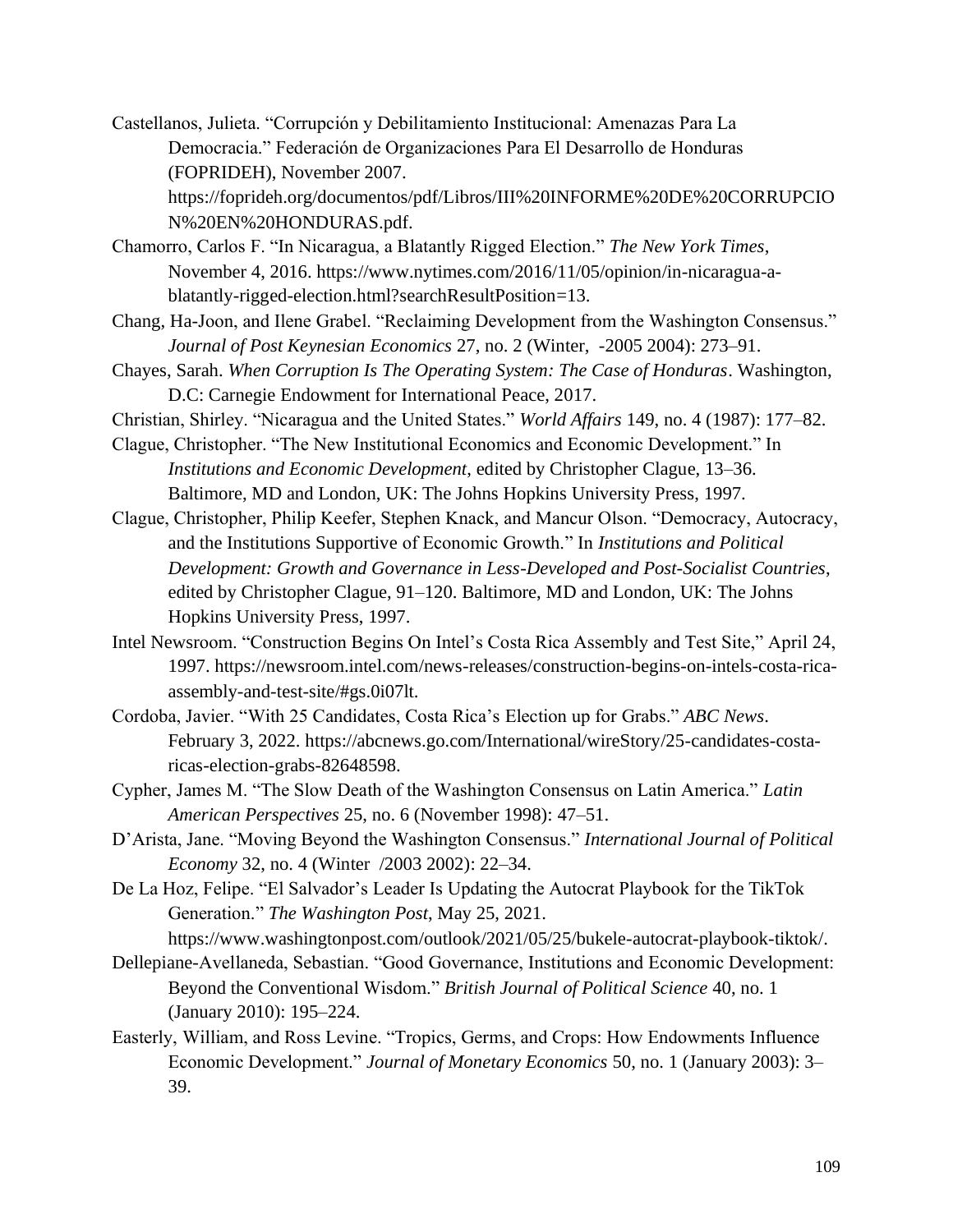- Engerman, Stanley L., and Kenneth L. Sokoloff. "Factor Endowments, Institutions, and Differential Paths of Growth Among New World Economies: A View from Economic Historians of the United States." In *How Latin American Fell Behind: Essays on the Economic Histories of Brazil and Mexico, 1800-1914*, 260–304. Stanford, CA: Stanford University Press, 1997.
- Flagg Bemis, Samuel. *John Quincy Adams and the Foundations of American Foreign Policy*. Westport, CT: Greenwood Press, 1949.
- Flood, Daniel J. "Panama Canal Zone: Constitutional Domain of the United States." *World Affairs* 121, no. 3 (Fall 1958): 74–77.
- "GDP (Current US\$) Costa Rica, Honduras." World Bank, 2021. https://data.worldbank.org/indicator/NY.GDP.MKTP.CD?locations=CR-HN.
- Grant, Will. "Has Honduras Become a 'Narco-State'?" *BBC News*. 2021. https://www.bbc.com/news/world-latin-america-56947595.
- ———. "Was There Genocide in Guatemala?" *BBC News*. May 24, 2013. https://www.bbc.com/news/world-latin-america-22649355.
- Grieb, Kenneth J. "American Involvement in the Rise of Jorge Ubico." *Caribbean Studies* 10, no. 1 (1970): 5–21.
- Gudmundson, Lowell. "Peasant, Farmer, Proletarian: Class Formation in a Smallholder Coffee Economy, 1850-1950." *The Hispanic American Historical Review* 69, no. 2 (May 1989): 221–57.
- Haar, H.R. "The Nicaragua Canal Story." *The Military Engineer* 48, no. 323 (1956): 188–92.
- Haigh, Roger M. "The Creation and Control of a Caudillo." *The Hispanic American Historical Review* 44, no. 4 (November 1964): 482–90.
- Hamilton, Alexander. *Report on Manufactures*. Boston, MA: Potter Publishing Company, 1791.
- Hartley, Emma. "How Astronaut Chris Hadfield Showed Berlin's Ongoing Struggle for Unification." *The Guardian*. April 21, 2013. https://www.theguardian.com/world/shortcuts/2013/apr/21/astronaut-chris-hadfieldberlin-divide.
- Hicks, Raymond, Helen V. Milner, and Dustin Tingley. "Trade Policy, Economic Interests, and Party Politics in a Developing Country: The Political Economy of CAFTA-DR." *International Studies Quarterly* 58, no. 1 (March 2014): 106–17.
- Hidalgo, Juan Carlos. "Growth without Poverty Reduction: The Case of Costa Rica." Economic Development Bulletin. Cato Institute, January 23, 2014.
- Holladay Latané, John. "The Effect of the Panama Canal on Our Relations with Latin America." *The Annals of the American Academy of Political and Social Science* 54 (July 1914): 84– 91.
- Hoselitz, Bert F. "Economic Development in Central America." *Weltwirtschaftliches Archiv* 76 (1956): 267–308.
- The Economist. "Intel Outside." April 19, 2014. https://www.economist.com/theamericas/2014/04/19/intel-outside.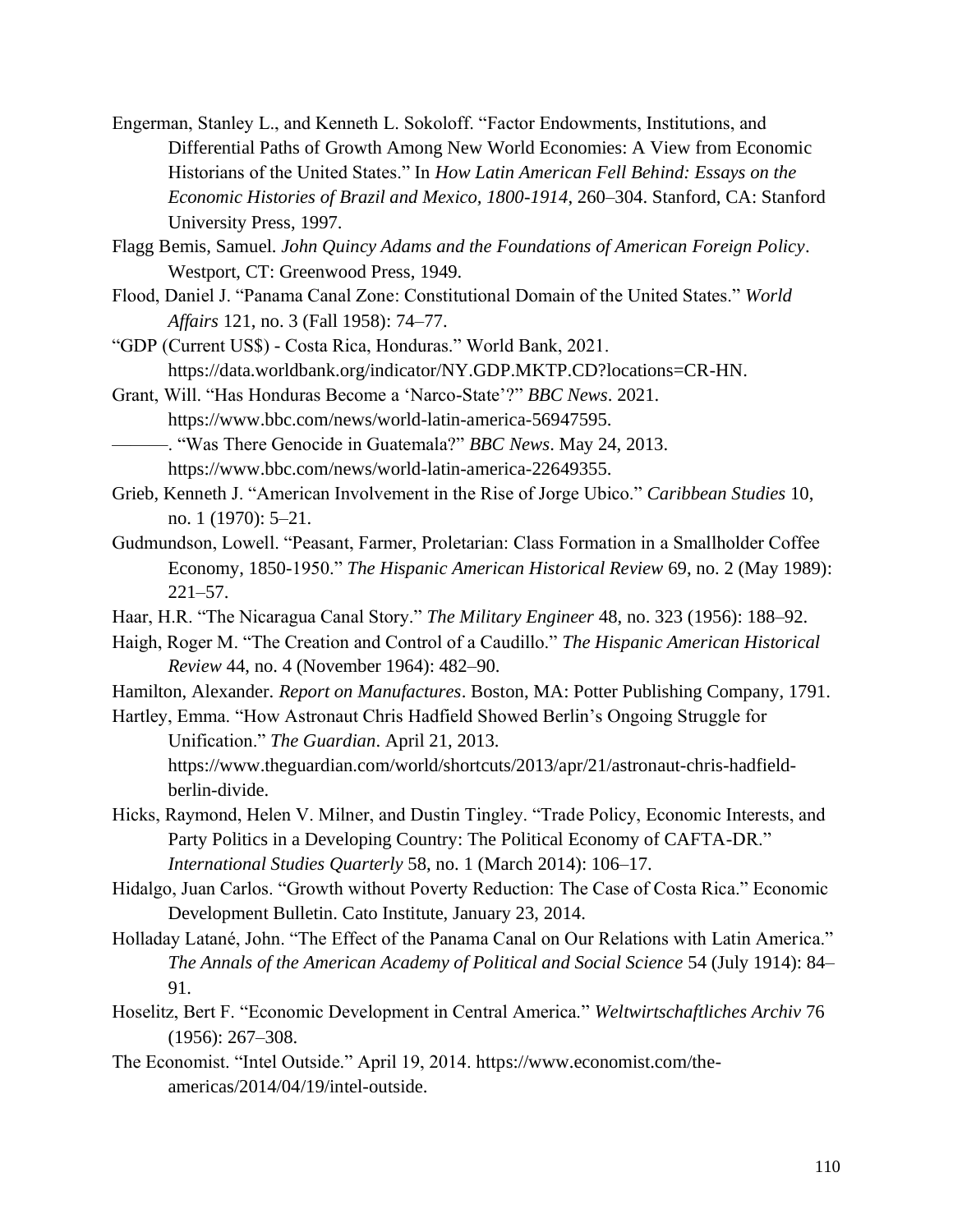- Kim, Sam. "South Korea Eyes Rich Nation Status as Economy Holds Up." *Bloomberg LLC*. January 24, 2021. https://www.bloomberg.com/news/articles/2021-01-25/korea-eyesrich-nation-status-as-economy-holds-up-amid-pandemic.
- Kovaleski, Serge F. "High Technology's Top Banana? Costa Rica Lures Intel, Other Industry Giants." *The Washington Post*, March 11, 1998. https://www.washingtonpost.com/archive/business/1998/03/11/high-technologys-topbanana-costa-rica-lures-intel-other-industry-giants/bfb8eeda-eea0-4a3a-9f45- 81f8c6101b92/.
- Krenak, Ailton. *Ideas To Postpone The End of The World*. Toronto, Canada: Anansi International, 2020.
- Krugman, Paul. "Warning Ignored: Latin America's Crises." In *The Return of Depression Economics and The Crisis of 2008*, 30–55. New York, NY: W. W.Norton & Company, 2009.
- Lehoucq, Fabrice. *The Politics of Modern Central America: Civil War, Democratization, and Underdevelopment*. Cambridge, UK and New York, NY: Cambridge University Press, 2012.
- Malkin, Elisabeth. "Honduran President Is Ousted in Coup." *New York Times*. 2009. https://www.nytimes.com/2009/06/29/world/americas/29honduras.html.
- Maurer, Noel, and Carlos Yu. "What T.R. Took: The Economic Impact of the Panama Canal, 1903-1937." *The Journal of Economic History* 68, no. 3 (September 2008): 686–721.
- McCurry, Justin. "North Korea Faces Economic Ruin amid Food and Medicine Shortages." *The Guardian*. May 4, 2021. https://www.theguardian.com/world/2021/may/05/north-koreaeconomic-crisis-food-and-medicine-shortages-covid.
- Miller, Marjorie. "Big Costa Rica Debt Too Small to Sway Creditors." *Los Angeles Times*. May 25, 1986. https://www.latimes.com/archives/la-xpm-1986-05-25-mn-7263-story.html.
- Molina Chocano, Guillermo. "Honduras: Crisis Económica, Elecciones y Sistema Político (1980-1990)." *Revista Mexicana de Sociología* 52, no. 4 (1990): 301–14.
- Muñoz, Ileana, and Claudio Antonio Vargas. "La Producción de Fertilizantes En Costa Rica y El Modelo Estatal Costarricense: El Caso FERTICA." *Anuario de Estudios Centroamericanos* 18, no. 1 (1992): 61–83.
- Munro, Dana G. *The Five Republics of Central America: Their Political and Economic Development and Their Relations With the United States*. Oxford, UK and New York, NY: Oxford University Press, 1918.
- Naím, Moisés. "Washington Consensus or Washington Confusion?" *Foreign Policy* 118 (Spring 2000): 86–103.
- Narea, Nicole. "Sending Aid to Central America Won't Stop Migrants from Coming." *Vox*, April 30, 2021. https://www.vox.com/policy-and-politics/22404000/foreign-aid-biden-centralamerica-migration-root-causes.
- Noé Pino, Hugo Rolando. "The Structural Roots of Crisis: Economic Growth and Decline in Honduras, 1950-1984." The University of Texas at Austin, 1988.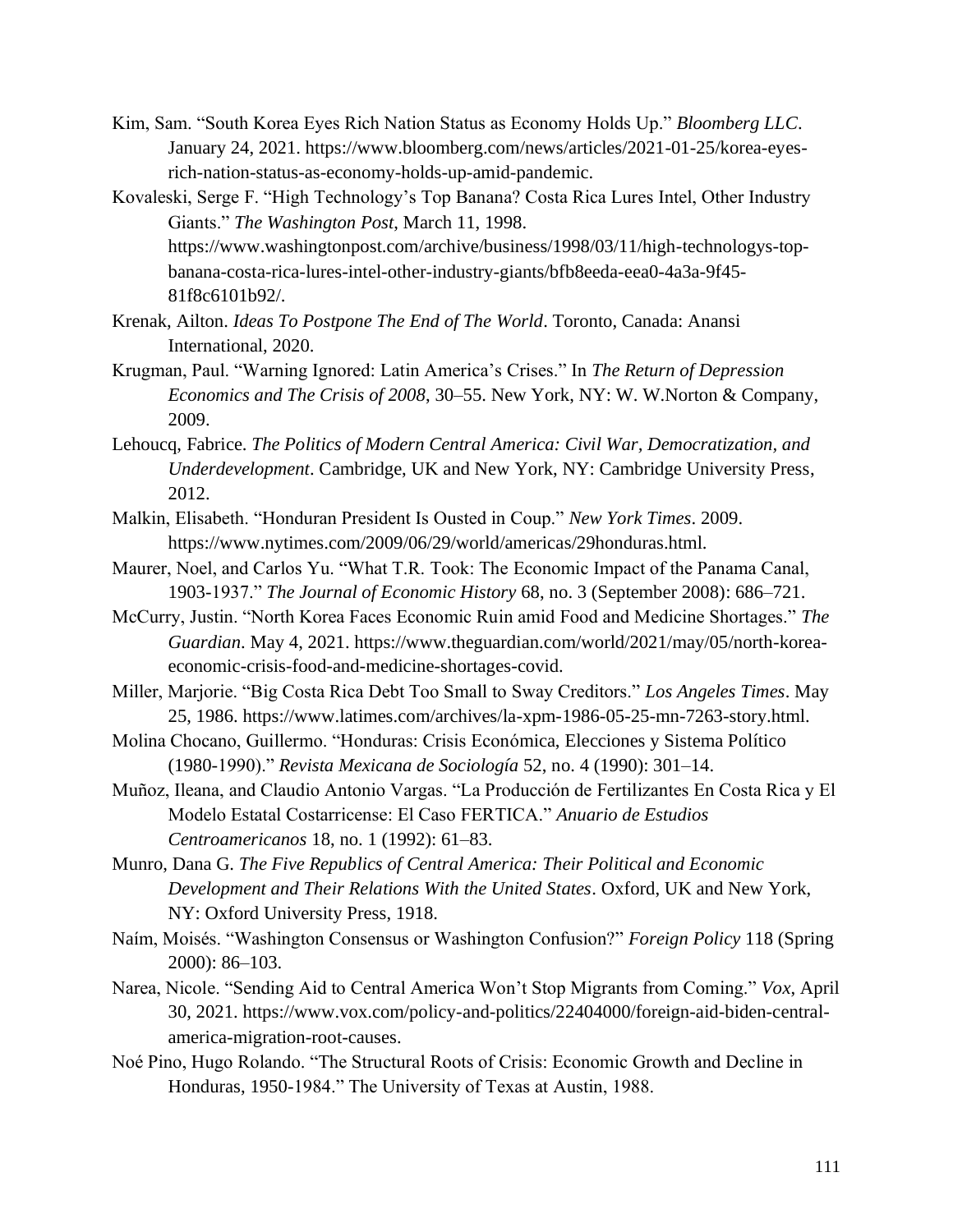https://www.proquest.com/docview/303734017/fulltextPDF/8D8D12E7E6CC4683PQ/1? accountid=9681&parentSessionId=tZg2xhNFLvXKxMevLkdLilofU3cImDgFByh9lYJr %2FmI%3D.

- North, Douglass. "Economic Performance Through Time." *The American Economic Review* 84, no. 3 (June 1994): 359–68.
- Al Jazeera. "Obama Brands North Korea a 'Pariah State,'" April 26, 2014. https://www.aljazeera.com/news/2014/4/26/obama-brands-north-korea-a-pariah-state.
- Office of the Historian. "Roosevelt Corollary to the Monroe Doctrine, 1904." United States Department of State. *Milestones in the History of U.S. Foreign Relations* (blog), n.d. https://history.state.gov/milestones/1899-1913/roosevelt-and-monroe-doctrine.
- Ove Moene, Karl. "Are Good Policies Good Politics." In *Governing the Global Economy: Politics, Institutions, and Economic Development*, edited by Dag Harald Claes and Carl Henrik Knutsen, 160–70. London, United Kingdom: Routledge, 2011.
- "Oxford Graduate Appointed President of the Central Bank of Costa Rica." Oxford, UK: University of Oxford, June 1, 2018. https://www.lac.ox.ac.uk/article/oxford-graduateappointed-president-of-the-central-bank-of-costa-rica.
- Paggi, Mechel S., P. Lynn Kennedy, Fumiko Yamazaki, and Tim Josling. "Regional Trade Agreements and Implications for US Agriculture: The Case of CAFTA-DR." *Choices* 20, no. 2 (2005): 137–41.
- Palencia, Gustavo, and David Alire Garcia. "In Honduras, Parties Flag Fears of Fraud Ahead of Pivotal Vote." *Reuters*. November 27, 2021. https://www.reuters.com/world/americas/honduras-parties-flag-fears-fraud-ahead-pivotalvote-2021-11-27/.
- Palmer, Emily, and Kirk Semple. "A Damning Portrait of Presidential Corruption, but Hondurans Sound Resigned." *The New York Times*. March 23, 2021. https://www.nytimes.com/2021/03/23/world/americas/honduras-juan-orlando-hernandezdrug-trial.html.
- Perez, Santiago, and Juan Carlos Rivera. "Former Honduras President to Be Extradited to the U.S. on Drug-Trafficking Charges." *The Wall Street Journal*, March 28, 2022. https://www.wsj.com/articles/former-honduras-president-to-be-extradited-to-the-u-s-ondrug-trafficking-charges-11648498461.
- Prasch, Robert E. "Neoliberalism and Empire: How Are They Related?" *Review of Radical Political Economics* 37, no. 3 (Summer 2005): 281–87.
- "Public Sector Reform Program." Washington, D.C: Inter-American Development Bank, December 20, 1995. https://www.iadb.org/en/project/HO0101.
- Reagan, Ronald. "Address to the Nation on the Situation in Nicaragua." Washington, D.C, March 16, 1986. https://www.reaganlibrary.gov/archives/speech/address-nation-situationnicaragua.
- Roache, Shaun K. "Central America's Regional Trends and U.S. Cycles." *IMF ELibrary*, 2008, 1–20.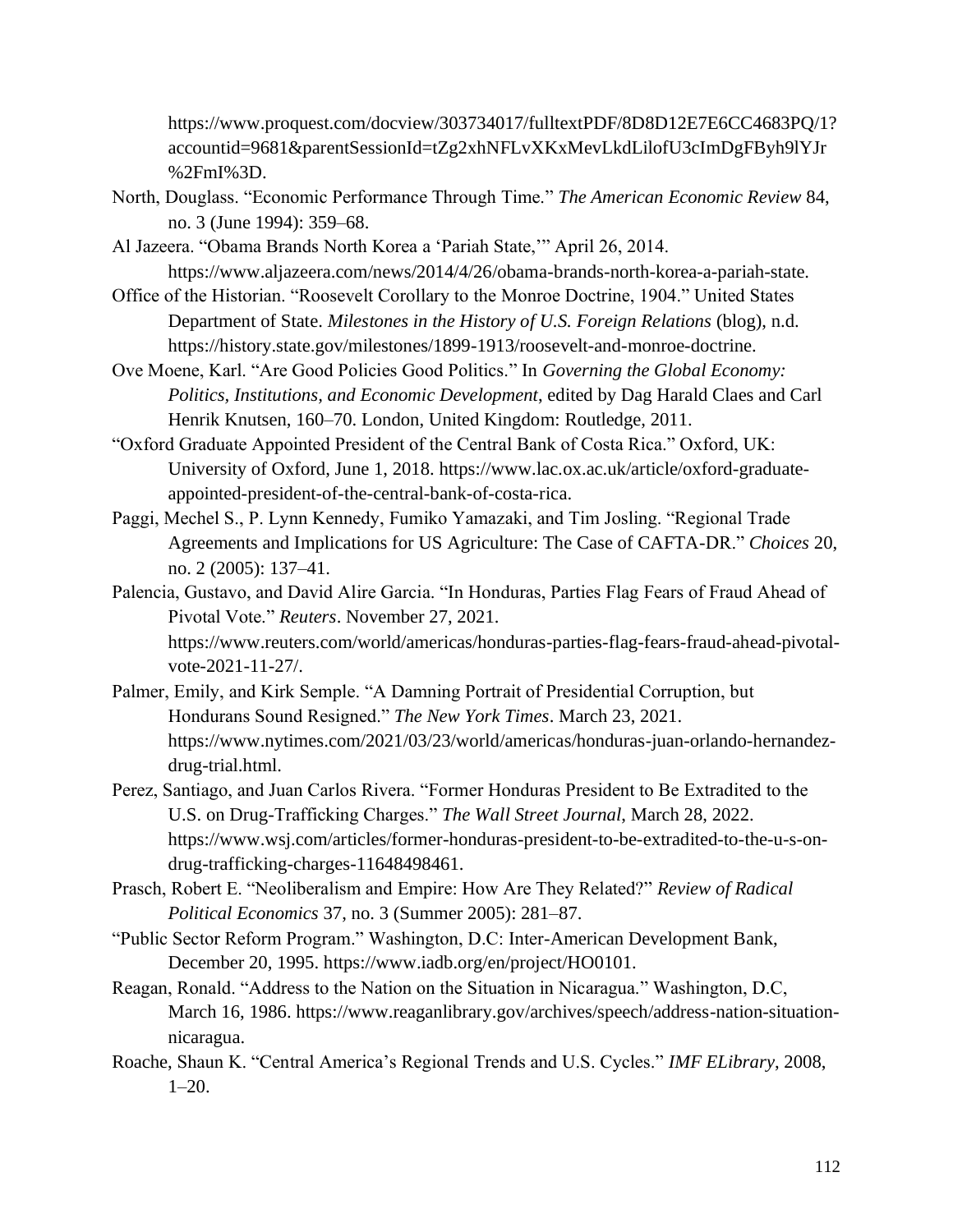Rodrik, Dani. "Growth Strategies." NBER Working Paper Series. National Bureau of Economic Research, October 2003.

https://www.nber.org/system/files/working\_papers/w10050/w10050.pdf.

- Rodrik, Dani, Arvind Subramanian, and Francesco Trebbi. "Institutions Rule: The Primacy of Institutions over Geography and Integration in Economic Development." *Journal of Economic Growth* 9, no. 2 (2004): 131–65.
- Ropp, Steve C., and James A. Morris, eds. *Central America: Crisis and Adaptation*. Alburqueque, New Mexico: University of New Mexico Press, 1984.
- Sada, Maria. "The Curious Case of Costa Rica: Can an Outlier Sustain Its Success?" *Harvard International Review* 36, no. 4 (Summer 2015): 11–12.
- Sholk, Richard. "The National Bourgeoisie in Post-Revolutionary Nicaragua." *Comparative Politics* 16, no. 3 (1984): 253–76.
- Slade, William F. "The Federation of Central America." *The Journal of Race Development* 8, no. 1 (July 1917): 79–150.
- Soluri, John. *Banana Cultures: Agriculture, Consumption, and Environmental Change in Honduras and the United States*. Second. Austin, TX: University of Texas Press, 2005.
- Sosa Iglesias, Eugenio. "Transformaciones En Las Élites Económicas, Estado y El Proceso de Democratización y Desdemocratización." *Anuario de Estudios Centroamericanos* 43 (2017): 125–48.
- South, Todd. "Deep in the Mountains of Honduras, Few Know What This US Military Task Force Does." *Army Times*, August 12, 2019. https://www.armytimes.com/news/yourarmy/2019/08/12/deep-in-the-mountains-of-honduras-few-know-what-this-us-militarytask-force-does/.
- Spar, Debora. "Attracting High Technology Investment: Intel's Costa Rican Plant." Foreign Investment Advisory Service Occasional Paper. Washington, D.C: The World Bank, April 1998.

https://documents1.worldbank.org/curated/en/949541468770676701/pdf/multi0page.pdf.

- Stiglitz, Joseph. "Markets, States, and Institutions." In *Markets, Governance, and Institutions: In the Process of Economic Development*, edited by Ajit Mishra and Tridip Ray, 13–30. Oxford, UK and New York, NY: Oxford University Press, 2018.
- New York Times. "Strike in Costa Rica." October 6, 1990. https://www.nytimes.com/1990/10/06/business/strike-in-costa-rica.html.
- Suazo, Joan, and Anatoly Kurmanaev. "Former Honduras President Detained After a U.S. Extradition Request." *The New York Times*. February 15, 2022. https://www.nytimes.com/2022/02/15/world/americas/honduras-president-juan-orlandohernandez-detained.html.
- "The Global State of Democracy Indices." International Institute for Democracy and Electoral Assitance, 2021. https://www.idea.int/gsod-indices/democracy-indices.
- Vega Carballo, José Luis. *Poder Político y Democracia En Costa Rica*. San Jose, Costa Rica: Editorial Porvenir, 1982.